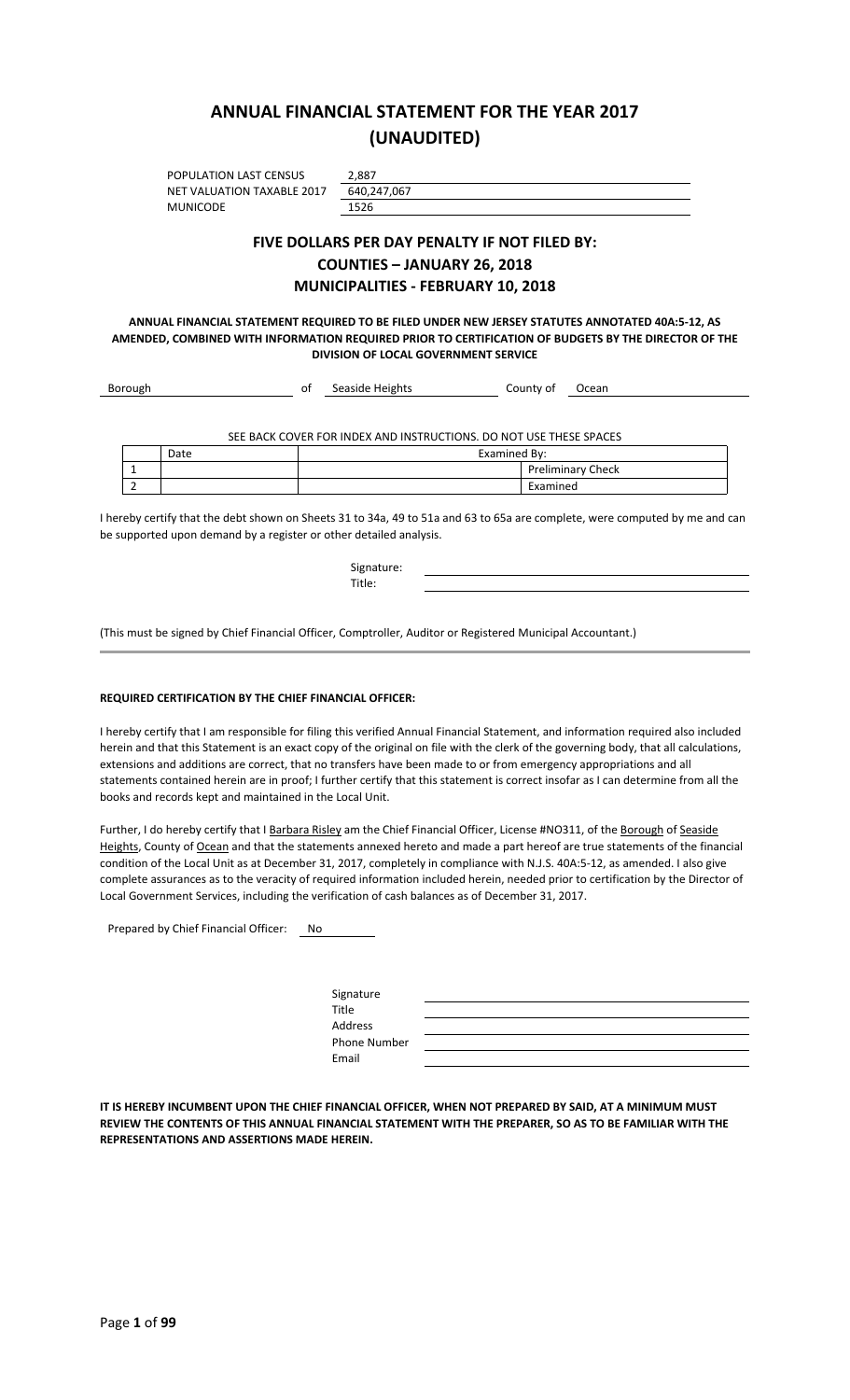## **THE REQUIRED CERTIFICATION BY AN RMA IS AS FOLLOWS:**

#### Preparation by Registered Municipal Accountant (Statement of Statutory Auditor Only)

I have prepared the post-closing trial balances, related statements and analyses included in the accompanying Annual Financial Statement from the books of account and records made available to me by the Borough Of Seaside Heights as of December 31, 2017 and have applied certain agreed-upon procedures thereon as promulgated by the Division of Local Government Services, solely to assist the Chief Financial Officer in connection with the filing of the Annual Financial Statement for the year then ended as required by N.J.S. 40A:5-12, as amended.

Because the agreed-upon procedures do not constitute an examination of accounts made in accordance with generally accepted auditing standards, I do not express an opinion on any of the post-closing trial balances, related statements and analyses. In connection with the agreed-upon procedures no matters came to my attention that caused me to believe that the Annual Financial Statement for the year end December 31, 2017 is not in substantial compliance with the requirements of the State of New Jersey, Department of Community Affairs, Division of Local Government Services. Had I performed additional procedures, or had I made an examination of the financial statements in accordance with generally accepted auditing standards, other matters might have come to my attention that would have been reported to the governing body and the Division. This Annual Financial Statement relates only to the accounts and items prescribed by the Division and does not extend to the financial statements of the municipality/county, taken as a whole.

Listing of agreed-upon procedures not performed and/or matters coming to my attention of which the Director should be informed:

> Registered Municipal Accountant Holman Frenia Allison, P.C. Firm Name

> > Address

Phone Number

Email

Certified by me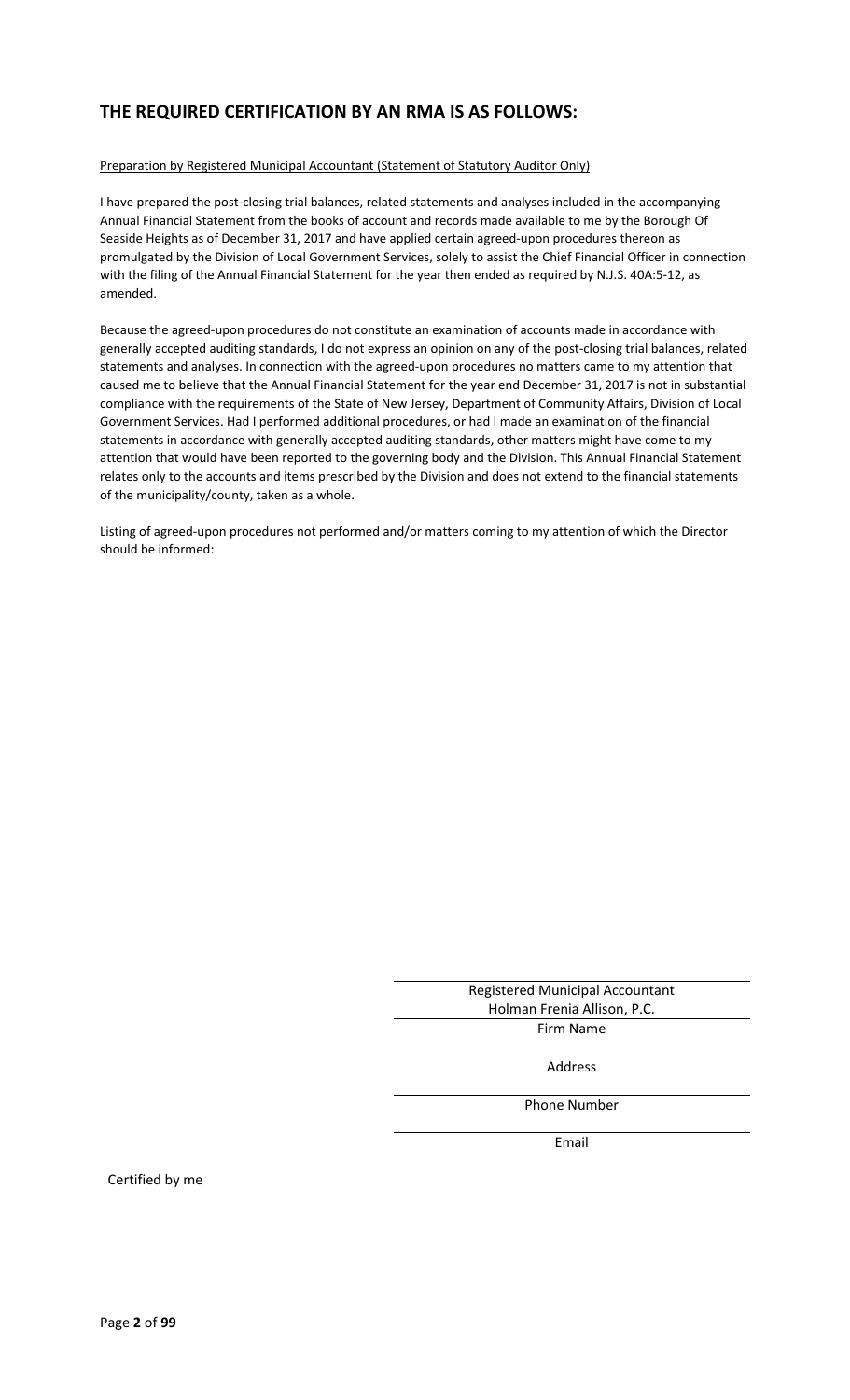#### MUNICIPAL BUDGET LOCAL EXAMINATION QUALIFICATION CERTIFICATION

**RV** 

#### CHIEF FINANCIAL OFFICER

*One of the following Certifications must be signed by the Chief Financial Officer if your municipality is eligible for local examination.*

#### **CERTIFICATION OF QUALIFYING MUNICIPALITY**

- 1. The outstanding indebtedness of the previous fiscal year is **not in excess of 3.5%**
- 2. All emergencies approved for the previous fiscal year **did not exceed 3%** of total appropriations;
- 3. The tax collection rate **exceeded 90%**
- 4. Total deferred charges did not equal or exceed 4% of the total tax levy;
- 5. There were no **"procedural deficiencies" noted** by the registered municipal accountant on Sheet 1a of the Annual Financial Statement; and
- 6. There was **no operating deficit** for the previous fiscal year.
- 7. The municipality did not conduct an accelerated tax sale for less than 3 consecutive years.
- 8. The municipality did not conduct a tax levy sale the previous fiscal year and does not plan to conduct one in the current year.
- 9. The current year budget does not contain a levy or appropriation "CAP" referendum.
- 10. The municipality will not apply for Transitional Aid for 2018.

The undersigned certifies that this municipality has compiled in full in meeting ALL of the above criteria in determining its qualification for local examination of its Budget in accordance with N.J.A.C. 5:30-7.5.

| Municipality:                   | Seaside Heights |
|---------------------------------|-----------------|
| <b>Chief Financial Officer:</b> |                 |
| Signature:                      |                 |
| Certificate #:                  |                 |
| Date:                           |                 |

#### **CERTIFICATION OF NON-QUALIFYING MUNICIPALITY**

The undersigned certifies that this municipality does not meet Item(s) # 10 of the criteria above and therefore does not qualify for local examination of its Budget in accordance with N.J.A.C. 5:30-7.5.

| Municipality:                   | Seaside Heights |
|---------------------------------|-----------------|
| <b>Chief Financial Officer:</b> |                 |
| Signature:                      |                 |
| Certificate #:                  |                 |
| Date:                           |                 |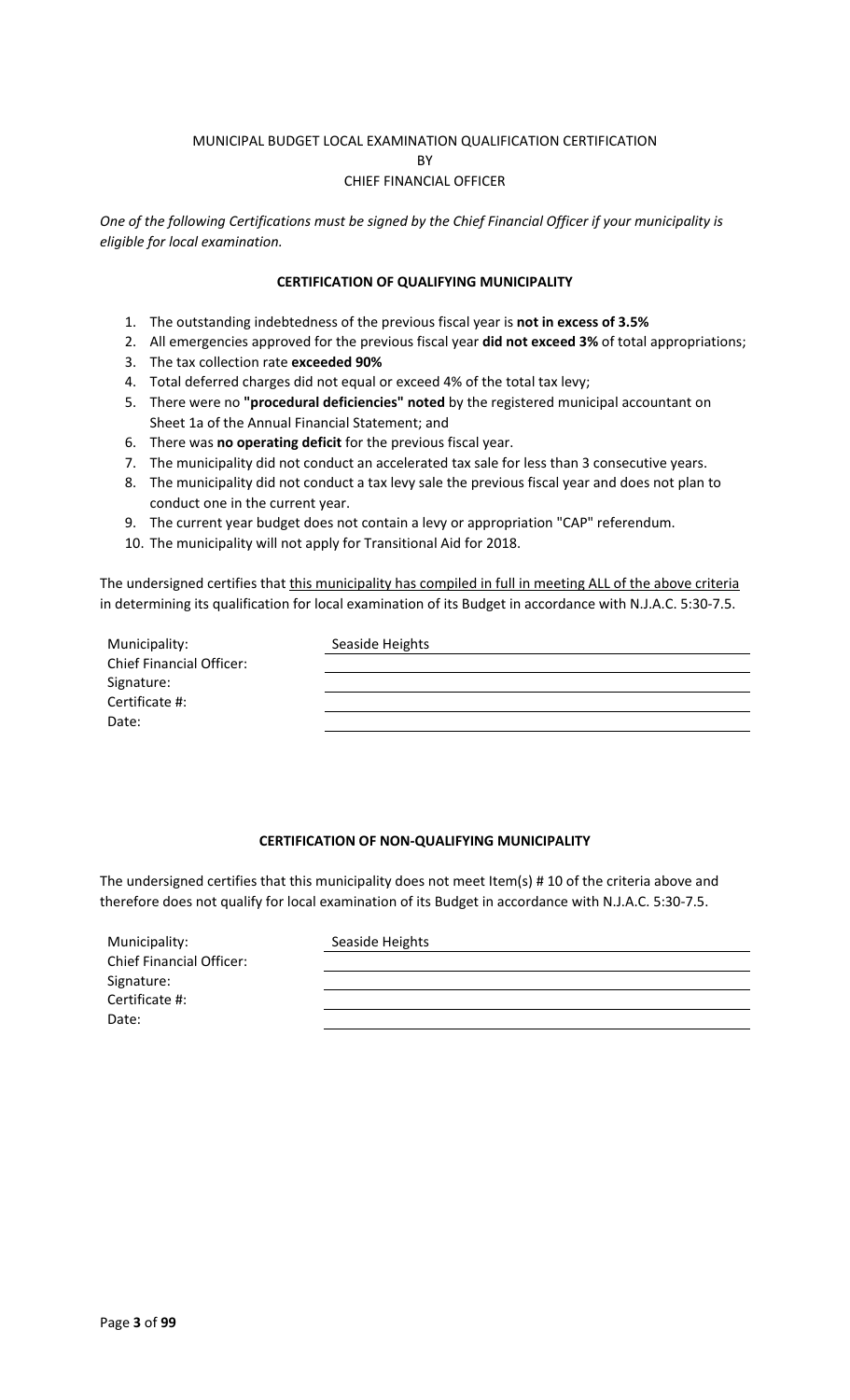21-6001170 Fed I.D. # Seaside Heights Municipality Ocean County

#### **Report of Federal and State Financial Assistance Expenditures of Awards**

Fiscal Year Ending: December 31, 2017

|       | (1)<br><b>Federal Programs</b><br>Expended<br>(administered by<br>the State) | (2)<br><b>State Programs</b><br>Expended | (3)<br>Other Federal<br>Programs Expended |
|-------|------------------------------------------------------------------------------|------------------------------------------|-------------------------------------------|
| Total | \$2,554.00                                                                   | \$667,745.34                             | \$47,494.05                               |

Type of Audit required by OMB Uniform Guidance and Financial Statement Audit Performed in N.J. Circular 15-08-OMB:

Accordance with Government Auditing Standards (Yellow Book)

Note: All local governments, who are recipients of federal and state awards (financial assistance), must report the total amount of federal and state funds expended during its fiscal year and the type of audit required to comply with OMB Uniform Guidance and N.J. Circular 15-08 OMB. The single audit threshold has been increased to \$750,000 beginning with fiscal year starting 1/1/2015.

- (1) Report expenditures from federal pass-through programs received directly from state governments. Federal pass-through funds can be identified by the Catalog of Federal Domestic Assistance (CFDA) number reported in the State's grant/contract agreements.
- (2) Report expenditures from state programs received directly from state government or indirectly from pass-through entities. Exclude state aid (i.e., CMPTRA, Energy Receipts tax, etc.) since there are no compliance requirements.
- (3) Report expenditures from federal programs received directly from the federal government or indirectly from entities other than state governments.

Signature of Chief Financial Officer **Date** Date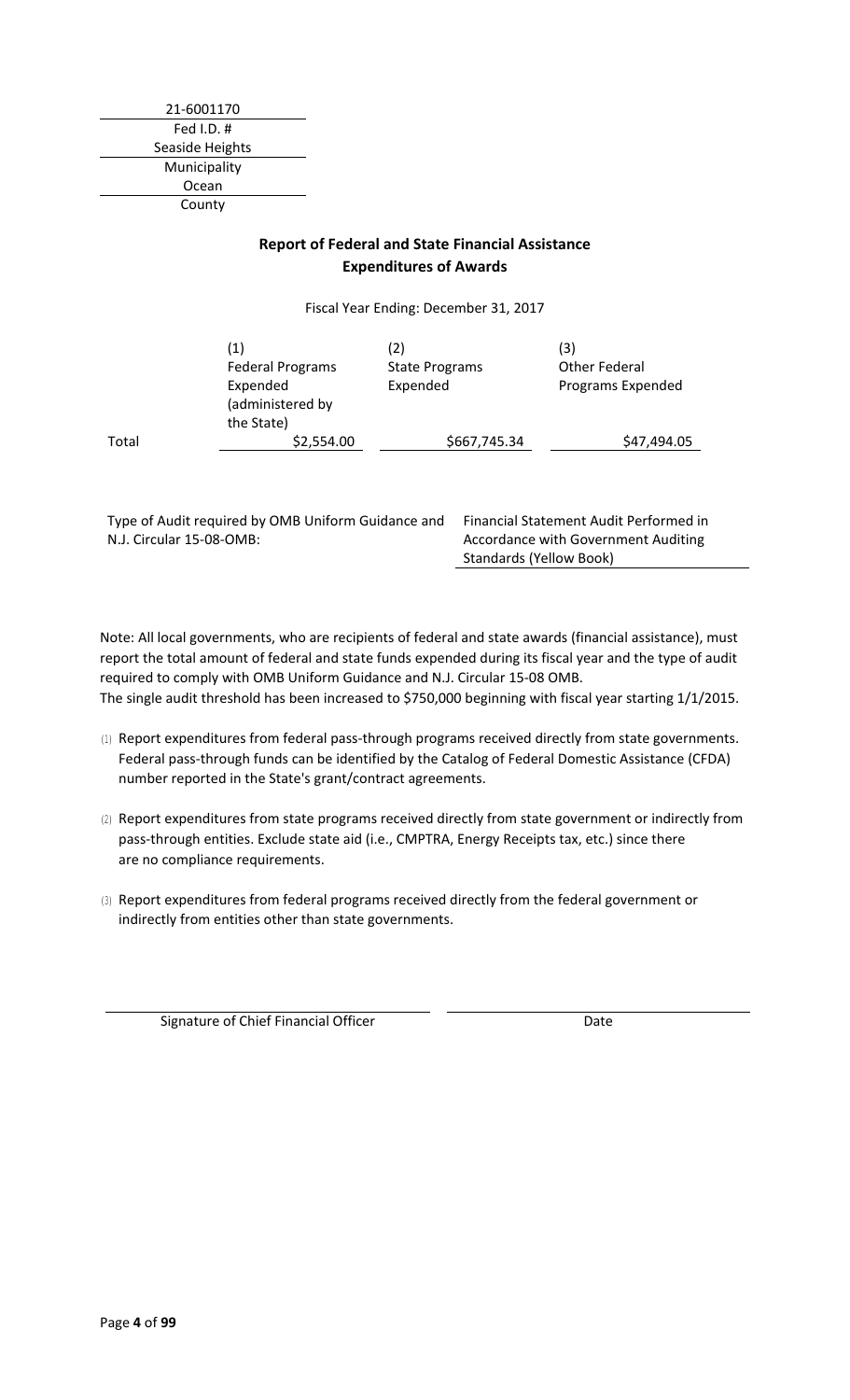#### **IMPORTANT!**

#### **READ INSTRUCTIONS**

#### INSTRUCTION

The following certification is to be used ONLY in the event there is NO municipality operated utility.

If there is a utility operated by the municipality or if a "utility fund" existed on the books of account, do not sign this statement and do not remove any of the UTILITY sheets from the document.

#### **CERTIFICATION**

I hereby certify that there was no "utility fund" on the books of account and there was no utility owned and operated by the Borough of Seaside Heights, County of Ocean during the year 2017.

I have therefore removed from this statement the sheets pertaining only to utilities

| Signature: |  |
|------------|--|
| Name:      |  |
| Title:     |  |

(This must be signed by the Chief Financial Officer, Comptroller, Auditor or Registered Municipal Accountant.)

#### **MUNICIPAL CERTIFICATION OF TAXABLE PROPERTY AS OF OCTOBER 1, 2017**

 $\boxtimes$  Certification is hereby made that the Net Valuation Taxable of property liable to taxation for the tax year 2018 and filed with the County Board of Taxation on January 10, 2018 in accordance with the requirement of N.J.S.A. 54:4-35, was in the amount of  $\Diamond$ 

| SIGNATURE OF TAX ASSESSOR |
|---------------------------|
| Seaside Heights           |
| <b>MUNICIPALITY</b>       |
| Ocean                     |
| <b>COUNTY</b>             |
|                           |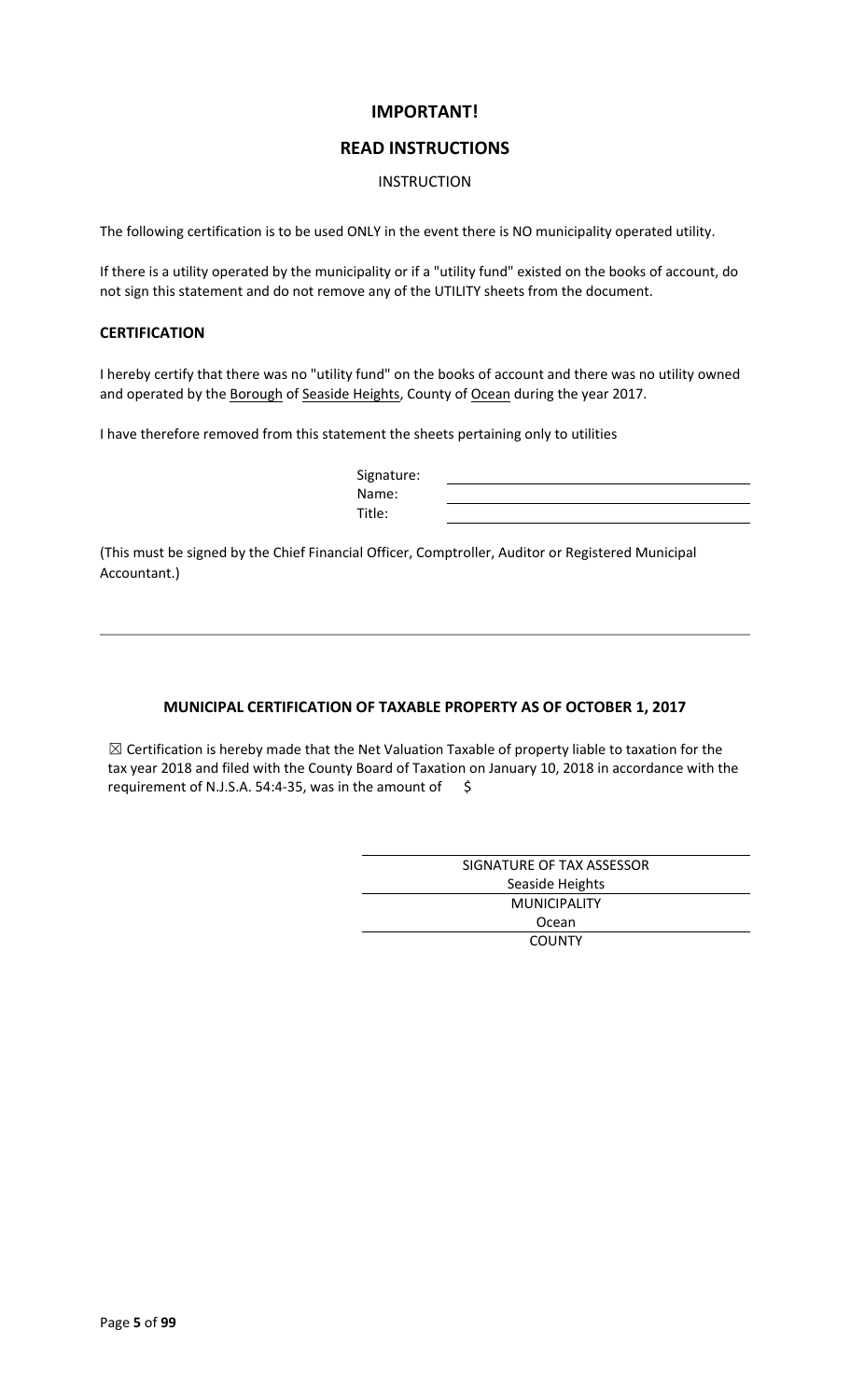#### NOTE THAT A TRIAL BALANCE IS REQUIRED AND NOT A BALANCE SHEET

**POST CLOSING**

## **TRIAL BALANCE - CURRENT FUND**

AS OF DECEMBER 31, 2017

Cash Liabilities Must be Subtotaled and Subtotal Must be Marked With "C" - Taxes Receivable Must Be Subtotaled

| <b>Title of Account</b>                                 | Debit        | Credit       |
|---------------------------------------------------------|--------------|--------------|
| Receivables with Full Reserves                          |              |              |
| Due from Federal and State Assistance Fund              | 179,787.87   |              |
| Due from Water/Sewer Operating Fund                     | 248,284.19   |              |
| Revenue Accounts Receivable                             | 21,062.19    |              |
| <b>Delinquent Taxes</b>                                 | 12,305.42    |              |
| <b>Tax Title Liens</b>                                  | 14,606.12    |              |
| Property Acquired by Taxes                              | 0.00         |              |
| Subtotal Receivables with Full Reserves                 | 476,045.79   | 0.00         |
| <b>Cash Liabilities</b>                                 |              |              |
| Reserve for Tax Appeals                                 |              | 100,000.00   |
| <b>Encumbrances Payable</b>                             |              | 464,769.45   |
| <b>Accounts Payable</b>                                 |              | 2,400.00     |
| <b>Payroll Deductions Payable</b>                       |              | 7,611.84     |
| <b>Prepaid Taxes</b>                                    |              | 415,045.59   |
| Tax Overpayments                                        |              | 94,645.59    |
| Reserve for Record of Evidence                          |              | 11,400.53    |
| DCA Fees Payable                                        |              | 1,736.00     |
| Marriage License Fees Payable                           |              | 175.00       |
| Due to Animal Control Fund                              |              | 568.00       |
| <b>Appropriation Reserves</b>                           |              | 672,779.86   |
| Due to State of New Jersey - Senior Citizens & Veterans |              | 0.00         |
| Deductions                                              |              |              |
| Local District School Tax Payable                       |              | 5,468.48     |
| Regional High School Tax Payable                        |              | 59,341.04    |
| <b>County Taxes Payable</b>                             |              | 0.00         |
| Due County for Added and Omitted Taxes                  |              | 30,530.18    |
| <b>Special District Taxes Payable</b>                   |              | 36,662.50    |
| <b>Subtotal Cash Liabilities</b>                        | 0.00         | 1,903,134.06 |
| <b>Current Fund Total</b>                               |              |              |
| Cash                                                    | 4,149,806.43 |              |
| Due from State of NJ - Senior Citizens & Veterans       | 959.45       |              |
| Deductions                                              |              |              |
| <b>Deferred Charges</b>                                 | 0.00         |              |
| <b>Deferred School Taxes</b>                            | 2,586,183.00 |              |
| <b>Reserve for Receivables</b>                          |              | 476,045.79   |
| <b>School Taxes Deferred</b>                            |              | 2,586,183.00 |
| <b>Fund Balance</b>                                     |              | 2,247,631.82 |
| Total                                                   | 7,212,994.67 | 7,212,994.67 |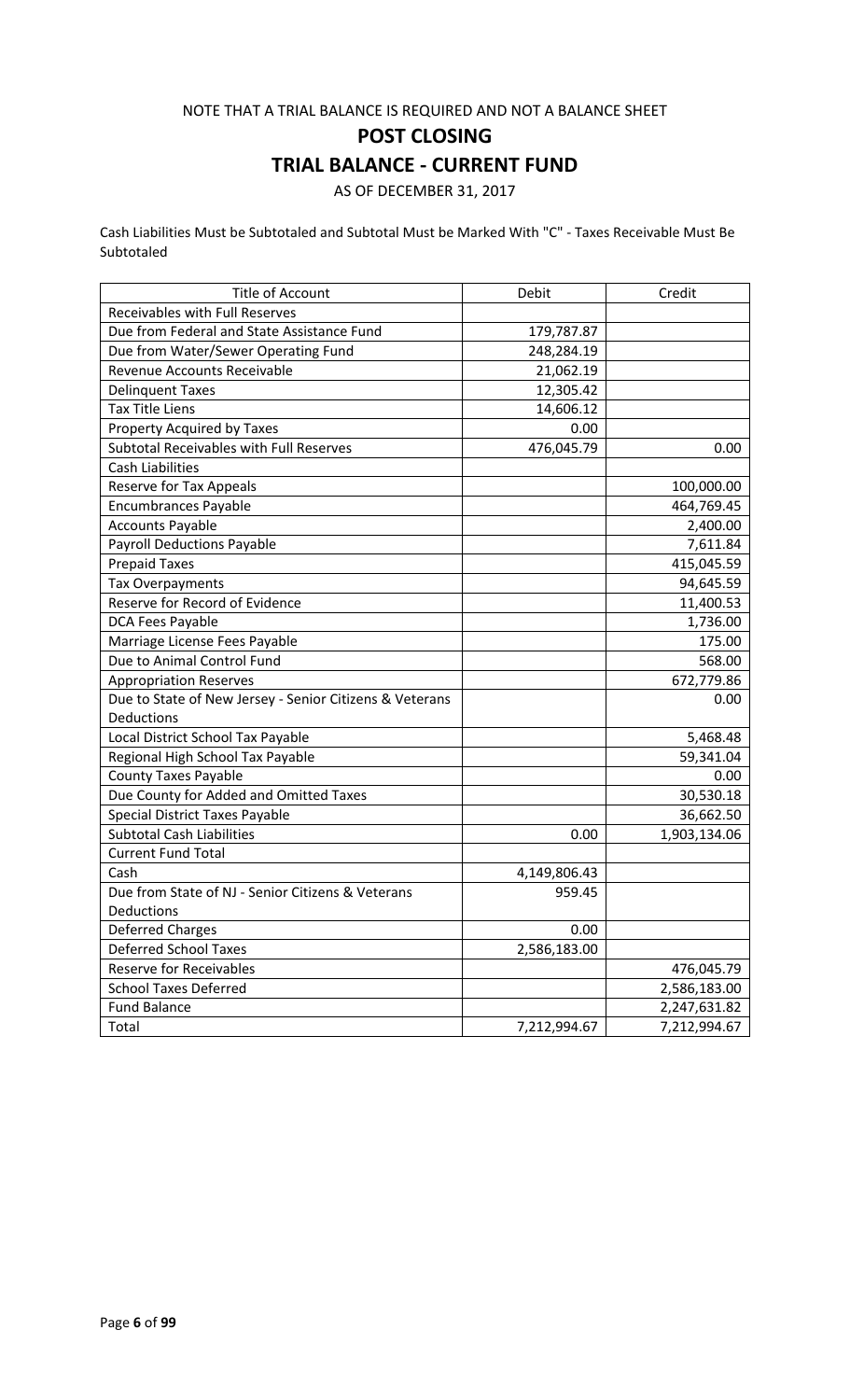# **POST CLOSING TRIAL BALANCE - PUBLIC ASSISTANCE FUND**

Accounts #1 and #2\* AS OF DECEMBER 31, 2017

| Title of Account | Debit | Credit |
|------------------|-------|--------|
|                  |       |        |
| Total            | 0.00  | 0.00   |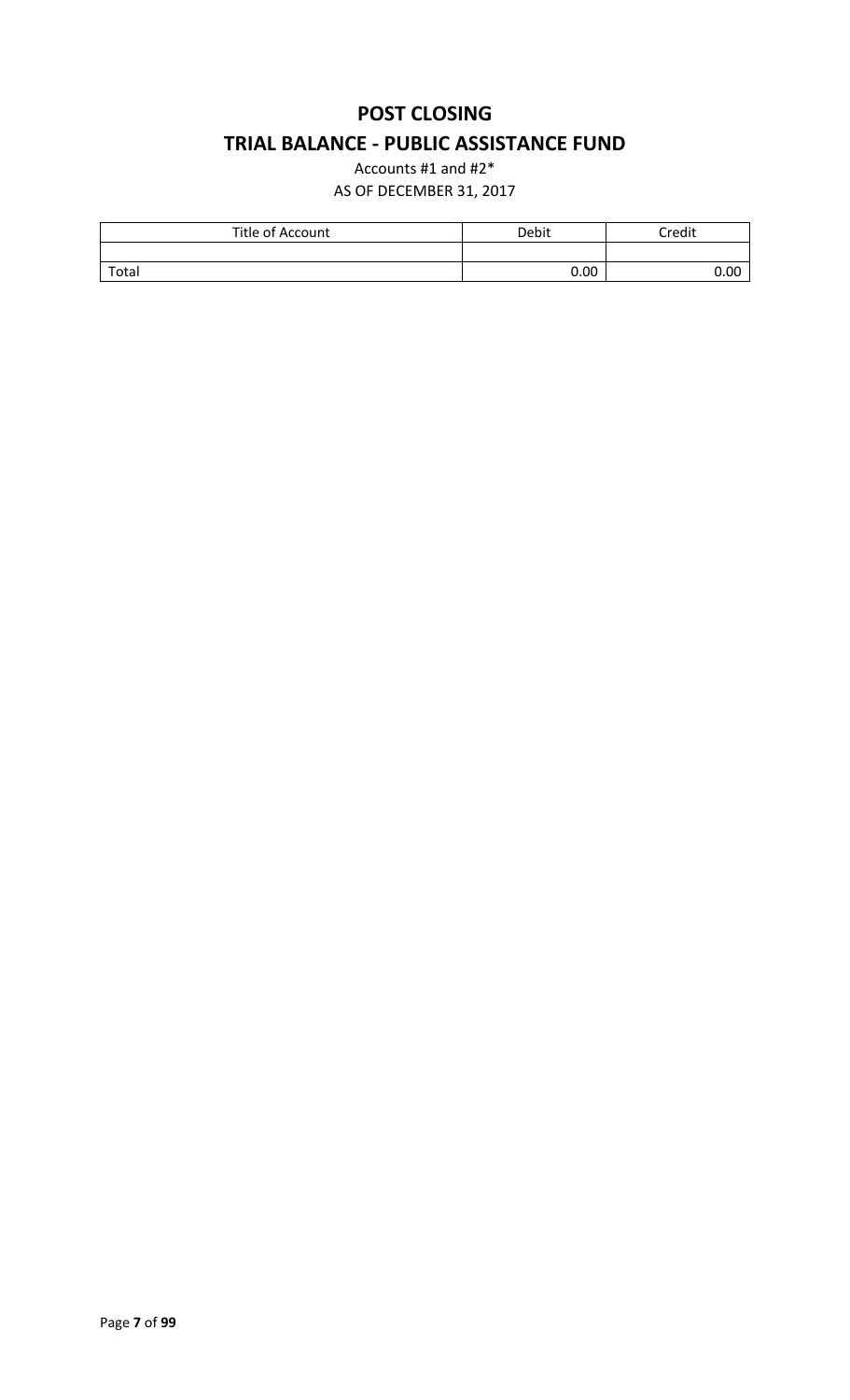# **POST CLOSING TRIAL BALANCE – FEDERAL AND STATE GRANTS**

AS OF DECEMBER 31, 2017

| Title of Account                                     | Debit      | Credit     |
|------------------------------------------------------|------------|------------|
| Due to Current Fund                                  |            | 179,787.87 |
| Cash                                                 | 0.00       |            |
| Federal and State Grants Receivable                  | 568,258.35 |            |
| Appropriated Reserves for Federal and State Grants   |            | 377,773.03 |
| Unappropriated Reserves for Federal and State Grants |            | 10,697.45  |
|                                                      | 568,258.35 | 568,258.35 |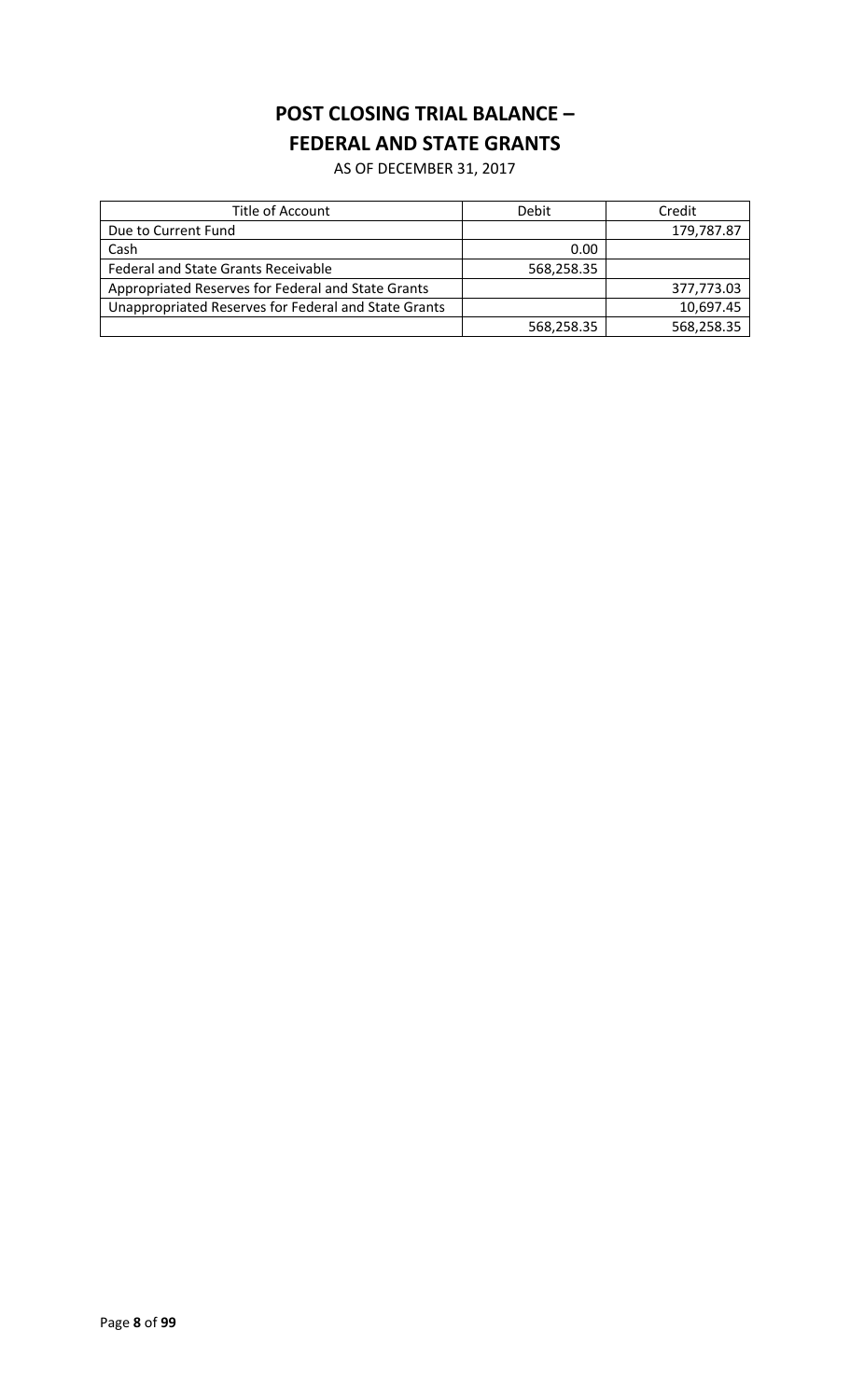# **POST CLOSING TRIAL BALANCE - TRUST FUNDS**

### (Assessment Section Must be Separately Stated) AS OF DECEMBER 31, 2017

| Title of Account                             | Debit        | Credit       |
|----------------------------------------------|--------------|--------------|
| <b>Trust Assessment Fund</b>                 |              |              |
|                                              |              |              |
| <b>Total Trust Assessment Fund</b>           | 0.00         | 0.00         |
| <b>Animal Control Fund</b>                   |              |              |
| Due to State of NJ                           |              | 1.20         |
| Reserve for Animal Control Expenditures      |              | 1,281.40     |
| Due from Current Fund                        | 568.00       |              |
| Cash                                         | 714.60       |              |
| <b>Total Animal Control Fund</b>             | 1,282.60     | 1,282.60     |
| <b>Trust Other Fund</b>                      |              |              |
| <b>Encumbrances Payable</b>                  |              | 1,353.02     |
| Reserve for Trust Fund - Other               |              | 2,090,738.97 |
| Cash                                         | 2,092,091.99 |              |
| Total                                        | 2,092,091.99 | 2,092,091.99 |
| Municipal Open Space Trust Fund              |              |              |
|                                              |              |              |
| <b>Total Municipal Open Space Trust Fund</b> | 0.00         | 0.00         |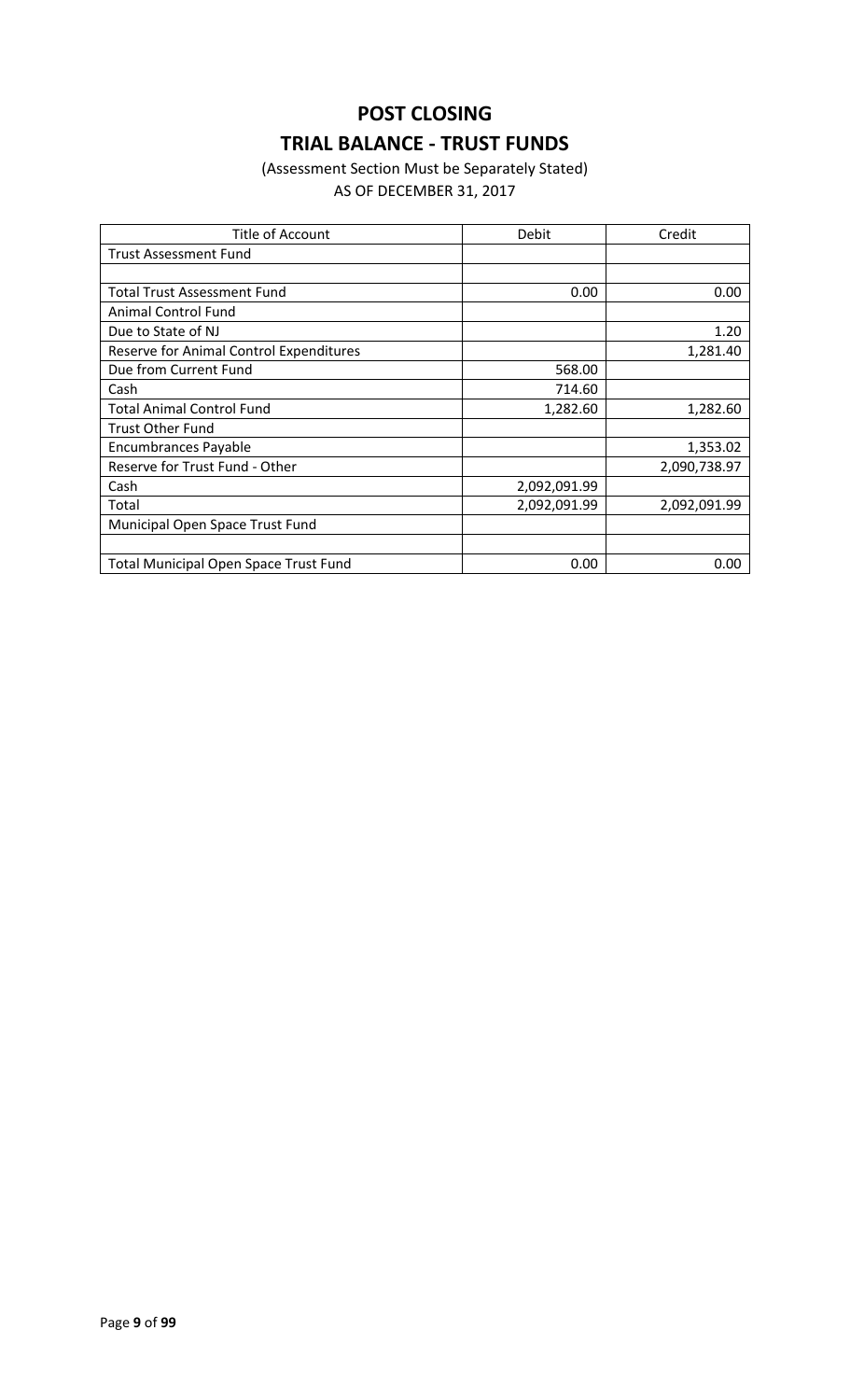## **MUNICIPAL PUBLIC DEFENDER**

### **CERTIFICATION**

Public Law 1998, C. 256

| Municipal Public Defender Expended Prior Year 2016:             | (1) | \$22,387.42 |
|-----------------------------------------------------------------|-----|-------------|
|                                                                 |     | 25%         |
|                                                                 | (2) | \$5,596.86  |
|                                                                 |     |             |
| Municipal Public Defender Trust Cash Balance December 31, 2017: | (3) | \$56,151.18 |

Note: If the amount of money in a dedicated fund established pursuant to this section exceeds by more than 25% the amount which the municipality expended during the prior year providing the services of a municipal public defender, the amount in excess of the amount expended shall be forwarded to the Criminal Disposition and Review Collection Fund administered by the Victims of Crime Compensation Board (P.O. Box 084, Trenton, N.J. 08625).

Amount in excess of the amount expended:  $3 - (1 + 2) =$ <br>\$28,166.90

The undersigned certifies that the municipality has complied with the regulations governing Municipal Public Defender as required under Public Law 1998, C. 256.

> Chief Financial Officer: Barbara Risley Signature: Barbara Risley Certificate #: Date: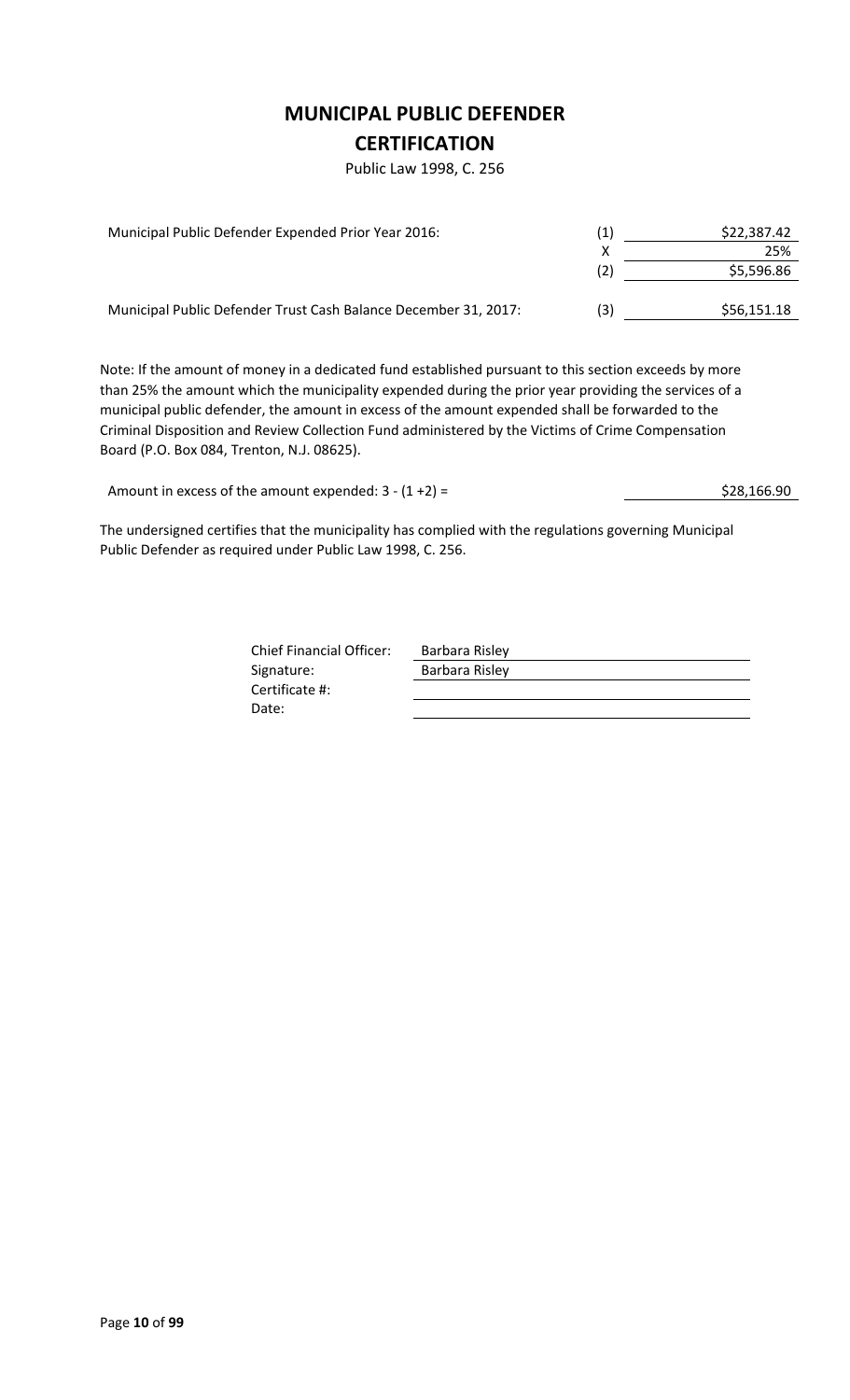# **SCHEDULE OF TRUST FUND RESERVES**

| Amount Dec. 31, 2016 Per<br>Purpose<br><b>Audit Report</b> |                | Receipts       | Disbursements  | Balance as of Dec. 31, 2017 |
|------------------------------------------------------------|----------------|----------------|----------------|-----------------------------|
| <b>Tourist Development</b>                                 | \$138,365.11   | \$55,843.36    | 172,734.04     | \$21,474.43                 |
| Developer's Escrow Fund                                    | \$47,015.77    | \$55,429.85    | 38,805.72      | \$63,639.90                 |
| Disposal of Forfeited Property                             | \$114,271.34   | \$39,399.64    | 70,915.88      | \$82,755.10                 |
| Parking Offences Adjudication Act                          | \$17,980.45    | \$4,850.00     | 6,790.52       | \$16,039.93                 |
| Self-Insurance Fund                                        | \$28,739.76    | \$0.00         | 0.00           | \$28,739.76                 |
| <b>Off-Duty Police Officers</b>                            | \$41,189.41    | \$159,417.50   | 142,223.50     | \$58,383.41                 |
| <b>Unemployment Compensation Insurance</b>                 | \$174,801.59   | \$96,065.20    | 71,852.99      | \$199,013.80                |
| <b>Public Defender</b>                                     | \$47,616.68    | \$8,534.50     | 0.00           | \$56,151.18                 |
| <b>Tax Title Lien Redemptions</b>                          | \$1,367,804.08 | \$2,585,551.12 | 2,420,422.70   | \$1,532,932.50              |
| Record of Evidence                                         | \$0.00         | \$12,153.28    | 100.00         | \$12,053.28                 |
| <b>Cash Performance Guarantee</b>                          | \$0.00         | \$19,555.68    | 0.00           | \$19,555.68                 |
| Totals                                                     | \$1,977,784.19 | \$3,036,800.13 | \$2,923,845.35 | \$2,090,738.97              |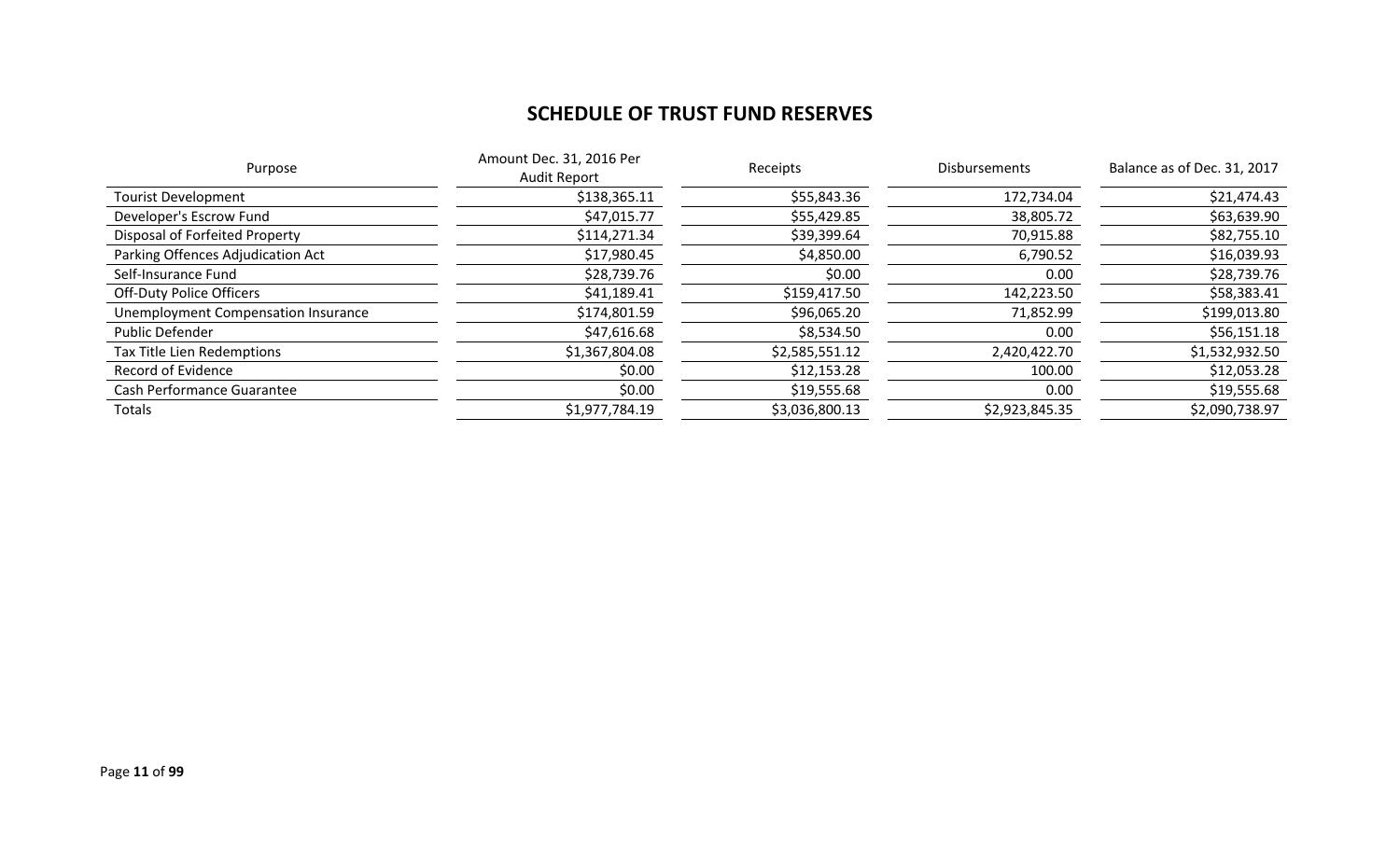# **ANALYSIS OF TRUST ASSESSMENT CASH AND INVESTMENTS PLEDGED TO LIABILITIES AND SURPLUS**

|                                                                 |                                |                          | Receipts              |       |                      |                              |
|-----------------------------------------------------------------|--------------------------------|--------------------------|-----------------------|-------|----------------------|------------------------------|
| Title of Liability to which Cash and Investments are<br>Pledged | Audit Balance Dec. 31,<br>2016 | Assessments<br>and Liens | <b>Current Budget</b> | Other | <b>Disbursements</b> | <b>Balance Dec. 31, 2017</b> |
| <b>Assessment Serial Bond Issues</b>                            |                                |                          |                       |       |                      |                              |
|                                                                 |                                |                          |                       |       |                      |                              |
| Assessment Bond Anticipation Note Issues                        |                                |                          |                       |       |                      |                              |
|                                                                 |                                |                          |                       |       |                      |                              |
| <b>Other Liabilities</b>                                        |                                |                          |                       |       |                      |                              |
|                                                                 |                                |                          |                       |       |                      |                              |
| <b>Trust Surplus</b>                                            |                                |                          |                       |       |                      |                              |
| <b>Trust Surplus</b>                                            |                                |                          |                       |       |                      | 0.00                         |
| Less Assets "Unfinanced"                                        |                                |                          |                       |       |                      |                              |
|                                                                 |                                |                          |                       |       |                      |                              |
| Totals                                                          | 0.00                           | 0.00                     | 0.00                  |       | 0.00                 | 0.00                         |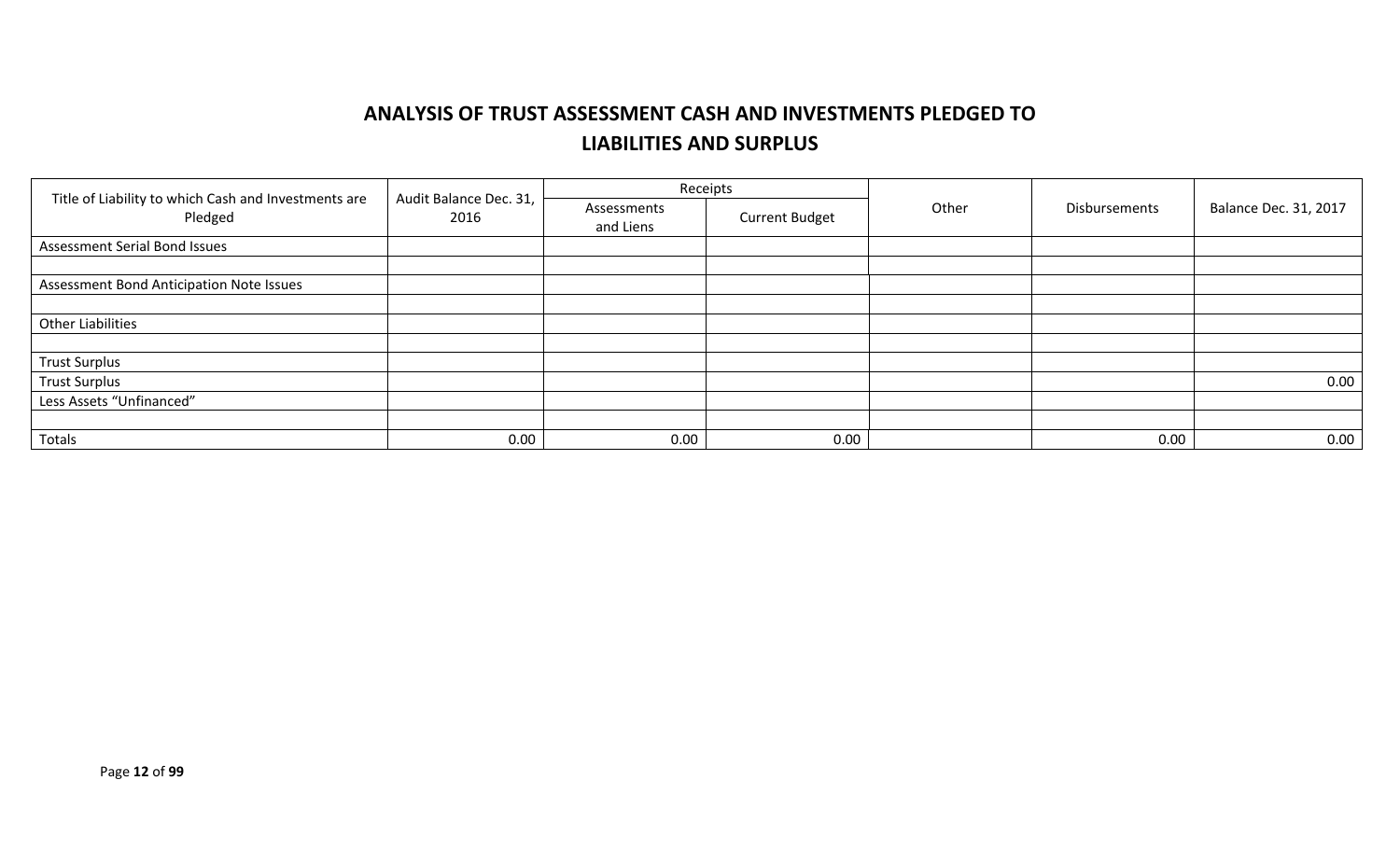# **POST CLOSING TRIAL BALANCE - GENERAL CAPITAL FUND**

#### AS OF DECEMBER 31, 2017

| <b>Title of Account</b>                        | Debit         | Credit        |
|------------------------------------------------|---------------|---------------|
| Deferred Charges to Future Taxation - Funded   | 11,503,213.94 |               |
| Deferred Charges to Future Taxation - Unfunded | 761,437.97    |               |
| Contracts Payable                              |               | 90,965.87     |
| Reserve to Pay Bonds                           |               | 6,892.43      |
| Cash                                           | 916,832.64    |               |
| <b>General Capital Bonds</b>                   |               | 11,374,000.00 |
| <b>Bond Anticipation Notes</b>                 |               | 391,500.00    |
| Loans Payable                                  |               | 129,213.94    |
| <b>Improvement Authorizations - Funded</b>     |               | 159,329.98    |
| <b>Improvement Authorizations - Unfunded</b>   |               | 734,188.99    |
| Capital Improvement Fund                       |               | 61,904.19     |
| <b>Capital Surplus</b>                         |               | 233,489.15    |
| Total                                          | 13,181,484.55 | 13,181,484.55 |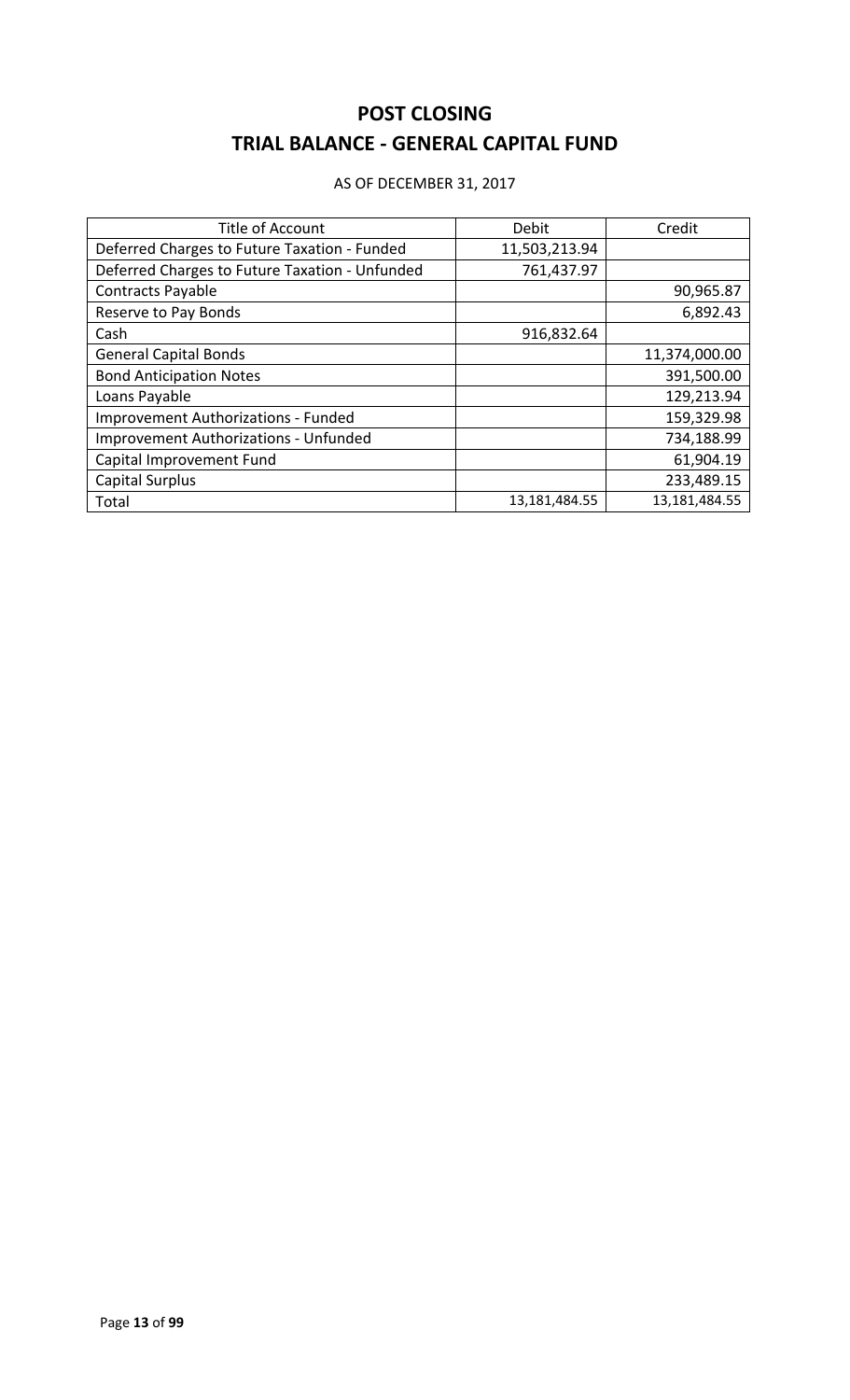# **CASH RECONCILIATION DECEMBER 31, 2017**

|                                     | Cash       |              | Less Checks | Cash Book Balance |
|-------------------------------------|------------|--------------|-------------|-------------------|
|                                     | On Hand    | On Deposit   | Outstanding |                   |
| Water & Sewer Utility Operating     | 122.40     | 554,102.21   | 0.00        | 554,224.61        |
| Water & Sewer Utility Capital       | 0.00       | 53,713.17    | 0.00        | 53,713.17         |
| Current                             | 120,078.18 | 4,034,799.93 | 5,071.68    | 4,149,806.43      |
| <b>Federal and State Grant Fund</b> |            |              |             | 0.00              |
| Trust - Dog License                 | 0.00       | 714.60       | 0.00        | 714.60            |
| Trust - Other                       | 0.00       | 2,112,175.47 | 20,083.48   | 2,092,091.99      |
| Capital - General                   | 0.00       | 916,832.64   | 0.00        | 916,832.64        |
| <b>Electric Utility Operating</b>   | 1,983.53   | 1,823,061.05 | 0.00        | 1,825,044.58      |
| <b>Electric Utility Capital</b>     | 0.00       | 45,873.08    | 0.00        | 45,873.08         |
| Total                               | 122,184.11 | 9,541,272.15 | 25,155.16   | 9,638,301.10      |

\* - Include Deposits In Transit

\*\* - Be sure to include a Public Assistance reconciliation and trial balance if the municipality maintains such a bank account

#### **REQUIRED CERTIFICATION**

I hereby certify that all amounts shown in the "Cash on Deposit" column on Sheet 9 and 9(a) have been verified with the applicable bank statements, certificates, agreements or passbooks at December 31, 2017.

I also certify that all amounts, if any, shown for Investments in Savings and Loan Associations on any trial balance have been verified with the applicable passbooks at December 31, 2017.

All "Certificates of Deposit", "Repurchase Agreements" and other investments must be reported as cash and included in this certification.

(THIS MUST BE SIGNED BY THE REGISTERED MUNICIPAL ACCOUNTANT (STATUTORY AUDITOR) OR

CHIEF FINANCIAL OFFICER) depending on who prepared this Annual Financial Statement as certified to on Sheet 1 or 1(a).

Signature: Title: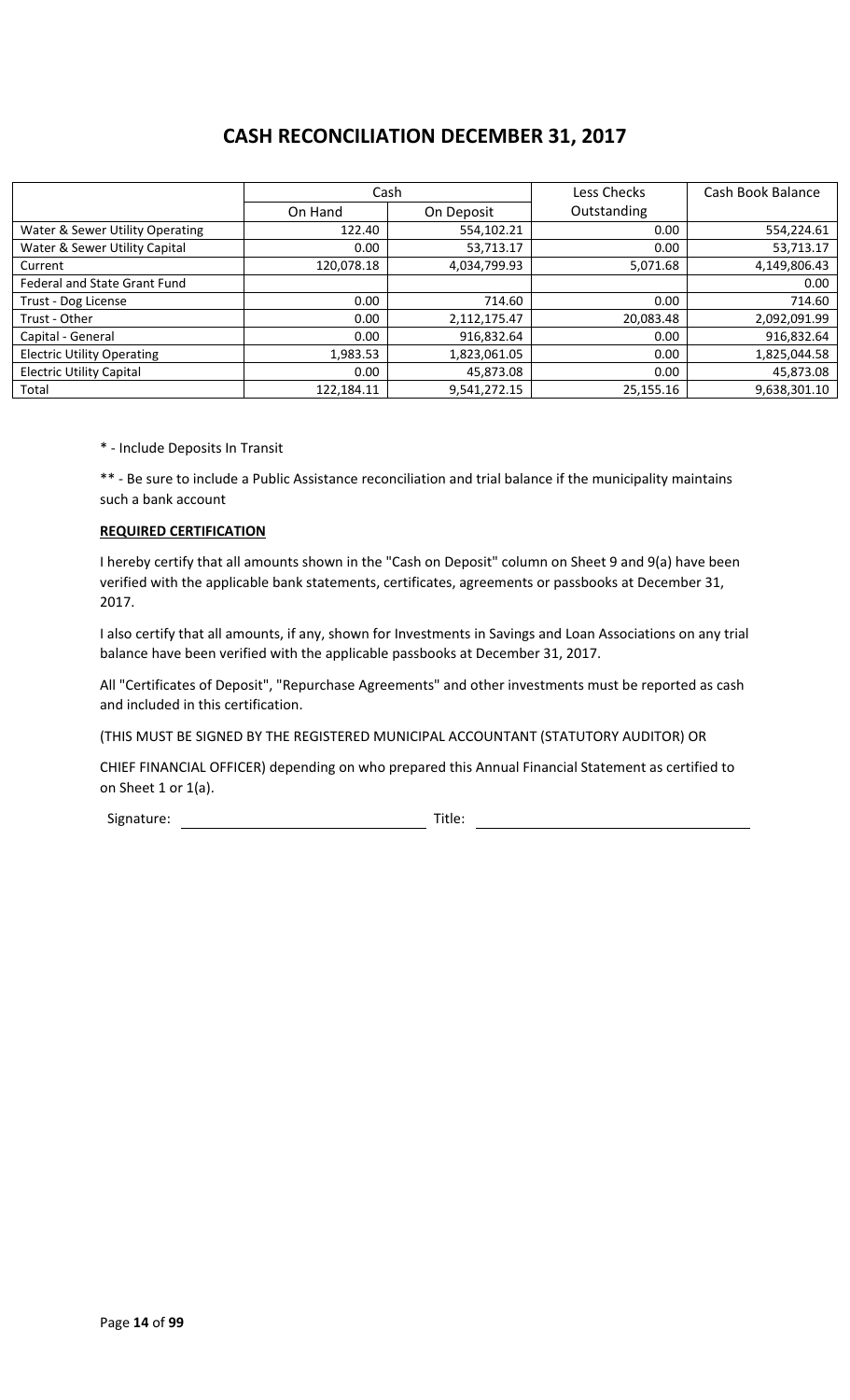# **CASH RECONCILIATION DECEMBER 31, 2017 (CONT'D)**

LIST BANKS AND AMOUNTS SUPPORTING "CASH ON DEPOSIT"

| <b>Bank</b>                                | Amount       |
|--------------------------------------------|--------------|
| <b>Current Checking - TD Bank</b>          | 2,866,914.05 |
| Parking Meter - TD Bank                    | 1,138,614.37 |
| Payroll - TD Bank                          | 12,683.51    |
| NJ Cash Management (Current)               | 16,588.00    |
| Dog License - TD Bank                      | 714.60       |
| Tax Title Lien - TD Bank                   | 1,553,015.98 |
| <b>Tourism Trust - TD Bank</b>             | 25,478.63    |
| <b>SUI Trust - TD Bank</b>                 | 199,013.80   |
| Self Insurance - TD Bank                   | 28,739.76    |
| Developers Escrow - TD Bank                | 59,437.47    |
| Law Enforcement Trust - TD Bank            | 84,306.35    |
| Police Security - TD Bank                  | 58,383.41    |
| P.O.A.A. Trust - TD Bank                   | 16,039.93    |
| Public Defender - TD Bank                  | 56,151.18    |
| Cash Performance Guarantee - TD Bank       | 19,555.68    |
| Record of Evidence - TD Bank               | 12,053.28    |
| Series 1998 Bonds - TD Bank                | 906,832.64   |
| NJ Cash Management (General Capital)       | 10,000.00    |
| Operating (Water/Sewer) - TD Bank          | 551,893.51   |
| NJ Cash Management (Water/Sewer Operating) | 2,208.70     |
| Capital (Electric) - TD Bank               | 45,873.08    |
| Capital (Water/Sewer) -TD Bank             | 53,713.17    |
| Operating (Electric) - TD Bank             | 1,818,059.98 |
| NJ Cash Management (Electric Operating)    | 5,001.07     |
| Total                                      | 9,541,272.15 |

Note: Sections N.J.S. 40A:4-61, 40A:4-62 and 40A:4-63 of the Local Budget Law require that separate bank accounts be maintained for each allocated fund.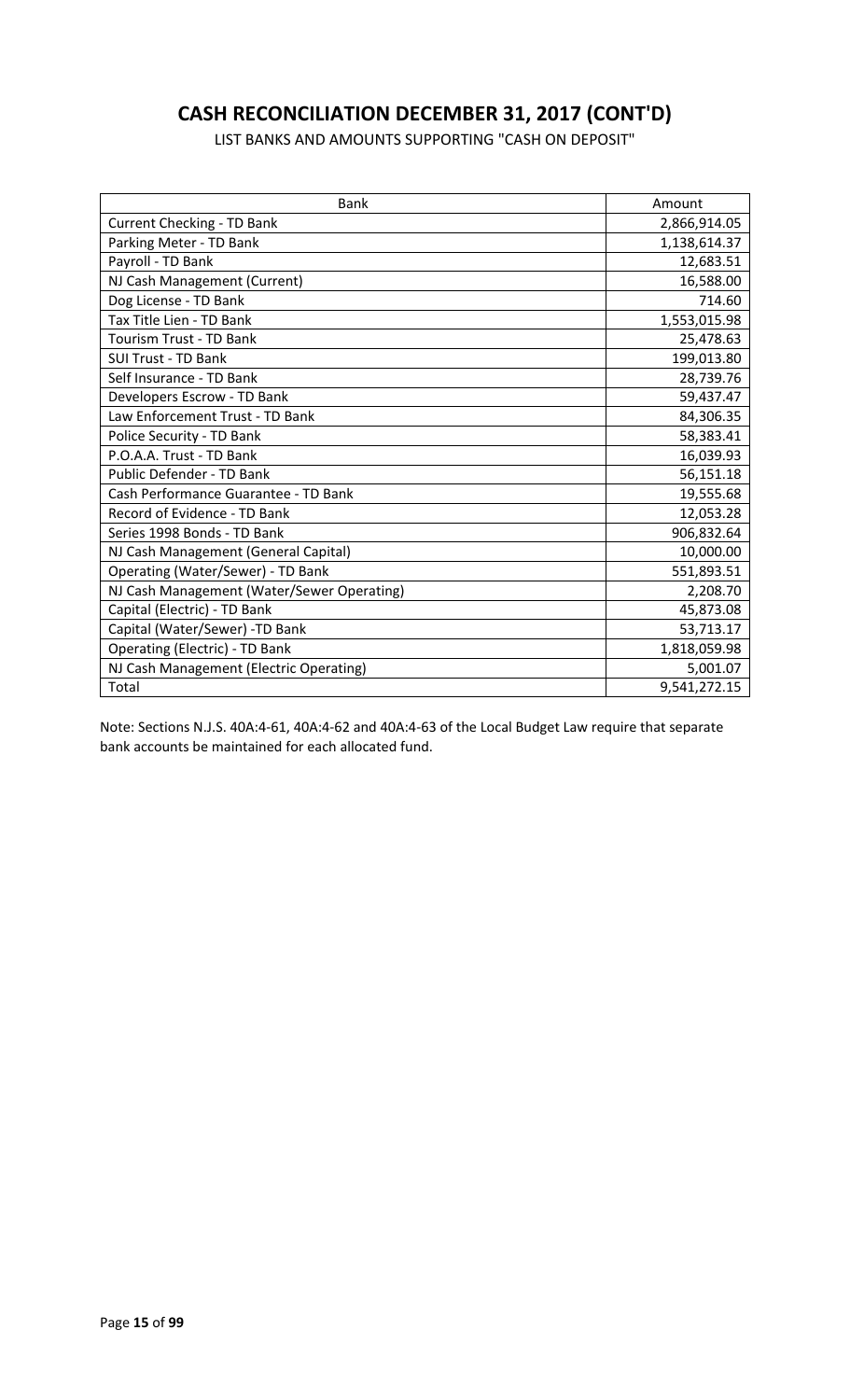## **MUNICIPALITIES AND COUNTIES FEDERAL AND STATE GRANTS RECEIVABLE**

| Grant                                       | Balance Jan. 1, 2017 | 2017 Budget<br>Revenue Realized | Received     | Canceled | Other       | Balance Dec. 31,<br>2017 | <b>Other Grant Receivable</b><br>Description |
|---------------------------------------------|----------------------|---------------------------------|--------------|----------|-------------|--------------------------|----------------------------------------------|
| Body Armor Replacement Fund                 | 0.00                 | 2,504.97                        | 0.00         | 0.00     | $-2,504.97$ | 0.00                     | Transfer from<br>Unappropriated              |
| Cops in Shops                               | 500.00               | 0.00                            | 0.00         | 0.00     | 0.00        | 500.00                   |                                              |
| Ocean County Recycling Mini Grant           | 987.43               | 0.00                            | 0.00         | 0.00     | 0.00        | 987.43                   |                                              |
| Ocean County Recycling Mini Grant<br>2009   | 883.00               | 0.00                            | 0.00         | 0.00     | 0.00        | 883.00                   |                                              |
| <b>Energy Allocation Initiative Grant</b>   | 0.00                 | 100,000.00                      |              | 0.00     | 0.00        | 100,000.00               |                                              |
| Alcohol Education and Rehabilitation        | 0.00                 | 64.34                           | 64.34        | 0.00     | 0.00        | 0.00                     |                                              |
| Grant                                       |                      |                                 |              |          |             |                          |                                              |
| 966 Stewart Grant                           | 192.00               | 0.00                            | 0.00         | 0.00     | 0.00        | 192.00                   |                                              |
| Drunk Driving Enforcement Fund              | 0.00                 | 10,185.88                       | 10,185.88    | 0.00     | 0.00        | 0.00                     |                                              |
| <b>Emergency Sand for Dune Construction</b> | 585,000.00           | 0.00                            | 583,847.78   | 0.00     | 0.00        | 1,152.22                 |                                              |
| <b>National Carousel Association Grant</b>  |                      | 3,960.00                        | 3,960.00     | 0.00     | 0.00        | 0.00                     |                                              |
| Drive Sober or Get Pulled Over              | 0.00                 | 5,500.00                        | 5,500.00     | 0.00     | 0.00        | 0.00                     |                                              |
| <b>Recycling Tonnage Grant</b>              | 0.00                 | 8,079.84                        | 8,079.84     | 0.00     | 0.00        | 0.00                     |                                              |
| <b>Clean Communities Grant</b>              | 0.00                 | 10,679.02                       | 10,679.02    | 0.00     | 0.00        | 0.00                     |                                              |
| NJDOT - Dupont Avenue                       | 160,000.00           | 0.00                            | 134,597.85   | 0.00     | 0.00        | 25,402.15                |                                              |
| NJDOT - Franklin Ave                        | 138,500.00           | 0.00                            | 91,059.85    | 0.00     | 0.00        | 47,440.15                |                                              |
| NJDOT - Webster Avenue                      | 150,000.00           | 0.00                            | 90,309.85    | 0.00     | 0.00        | 59,690.15                |                                              |
| NJDOT - Ocean Terrace Handicap              | 400,000.00           | 0.00                            | 242,988.75   | 0.00     | 0.00        | 157,011.25               |                                              |
| Improvements                                |                      |                                 |              |          |             |                          |                                              |
| NJDOT - Lincoln Avenue                      | 0.00                 | 175,000.00                      | 0.00         | 0.00     | 0.00        | 175,000.00               |                                              |
| Total                                       | 1,436,062.43         | 315,974.05                      | 1,181,273.16 | 0.00     |             | 568,258.35               |                                              |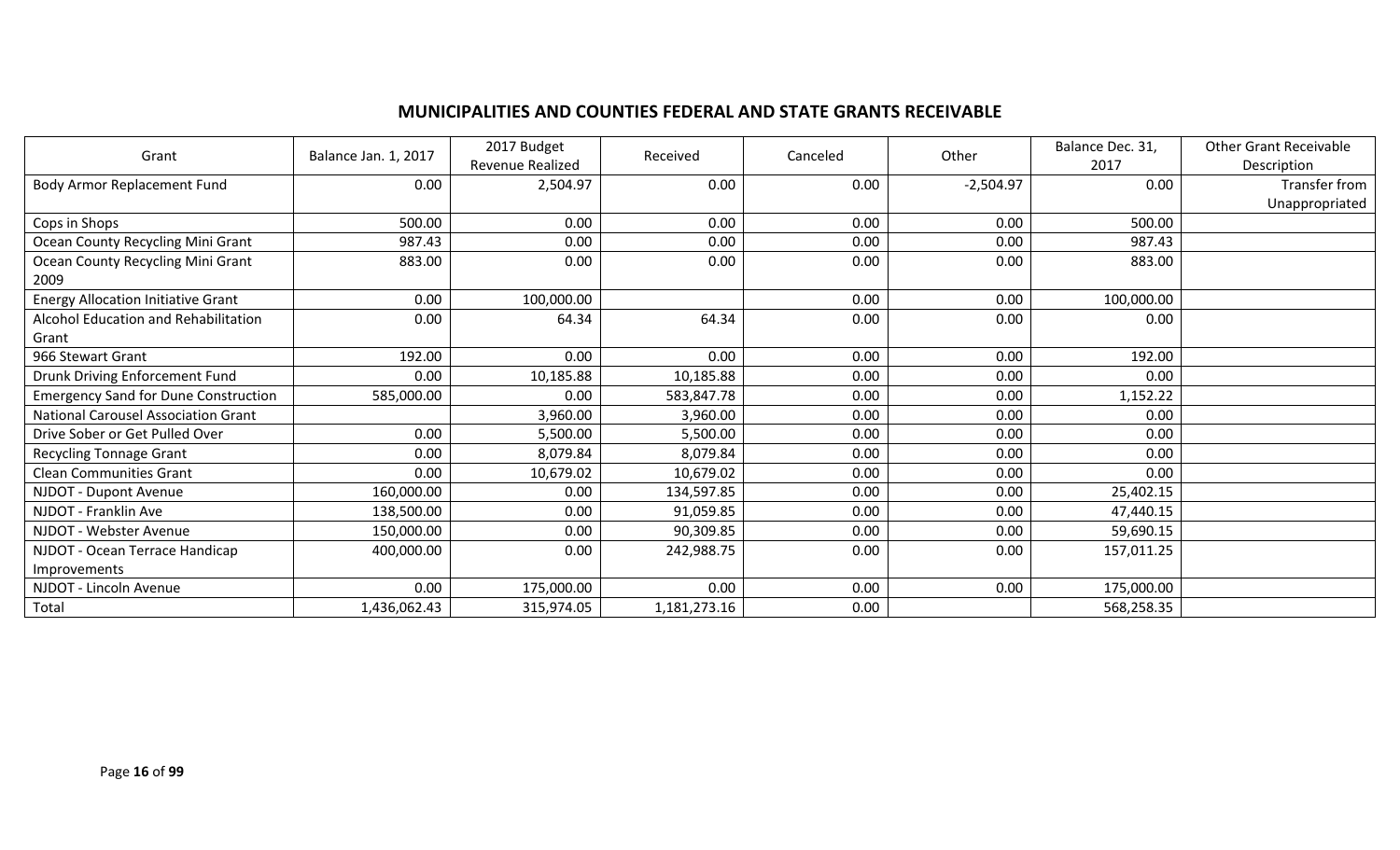#### **SCHEDULE OF APPROPRIATED RESERVES FOR FEDERAL AND STATE GRANTS**

|                                           | Balance Jan. 1, | Transferred from 2017 Budget<br>Appropriations |                              |            |      |                            | Balance Dec. 31 | <b>Other Grant Receivable</b>   |
|-------------------------------------------|-----------------|------------------------------------------------|------------------------------|------------|------|----------------------------|-----------------|---------------------------------|
| Grant                                     | 2017            | <b>Budget</b>                                  | Appropriation By<br>40A:4-87 | Expended   |      | Cancelled<br>Other<br>2017 |                 | Description                     |
| <b>Recycling Tonnage Grant</b>            | 25,892.29       | 8,079.84                                       | 0.00                         | 11,395.25  | 0.00 |                            | 22,576.88       |                                 |
| <b>Body Armor Replacement Grant</b>       | 2,689.05        | 2,504.97                                       | 0.00                         | 2,554.00   | 0.00 |                            | 2,640.02        |                                 |
| Municipal Alcohol Education &             | 3,903.07        | 64.34                                          | 0.00                         | 0.00       | 0.00 |                            | 3,967.41        |                                 |
| Rehabilitation Program                    |                 |                                                |                              |            |      |                            |                 |                                 |
| <b>Clean Communities Grant</b>            | 15,136.30       | 10,679.02                                      | 0.00                         | 17,155.20  | 0.00 | 4,500.00                   | 13,160.12       | <b>Transfer From Prior Year</b> |
|                                           |                 |                                                |                              |            |      |                            |                 | Encumbrances                    |
| <b>Drunk Driving Enforcement</b>          | 20,865.46       | 0.00                                           | 10,185.88                    | 24,752.00  | 0.00 |                            | 6,299.34        |                                 |
| NJDOT - Dupont Avenue                     | 4,464.65        | 0.00                                           | 0.00                         | 1,352.50   | 0.00 | 117.50                     | 3,229.65        | <b>Transfer From Prior Year</b> |
|                                           |                 |                                                |                              |            |      |                            |                 | Encumbrances                    |
| NJDOT - Webster Avenue                    | 150,000.00      | 0.00                                           | 0.00                         | 137,184.35 | 0.00 |                            | 12,815.65       |                                 |
| NJDOT - Ocean Terrace Handicap            | 382,905.00      | 0.00                                           | 0.00                         | 349,157.16 | 0.00 |                            | 33,747.84       |                                 |
| <b>Improvements</b>                       |                 |                                                |                              |            |      |                            |                 |                                 |
| NJDOT - Franklin Avenue                   | 121,625.00      | 0.00                                           | 0.00                         | 117,288.88 | 0.00 |                            | 4,336.12        |                                 |
| NJDOT - Lincoln Avenue                    | 0.00            | 175,000.00                                     | 0.00                         | 0.00       | 0.00 |                            | 175,000.00      |                                 |
| National Carousel Association Grant       |                 | 3,960.00                                       | 0.00                         | 3,960.00   | 0.00 |                            | 0.00            |                                 |
| <b>Energy Allocation Initiative Grant</b> | 0.00            | 100,000.00                                     | 0.00                         | 0.00       | 0.00 |                            | 100,000.00      |                                 |
| Drive Sober or Get Pulled Over            | 0.00            | 0.00                                           | 5,500.00                     | 5,500.00   | 0.00 |                            | 0.00            |                                 |
| Total                                     | 727,480.82      | 300,288.17                                     | 15,685.88                    | 670,299.34 | 0.00 |                            | 377,773.03      |                                 |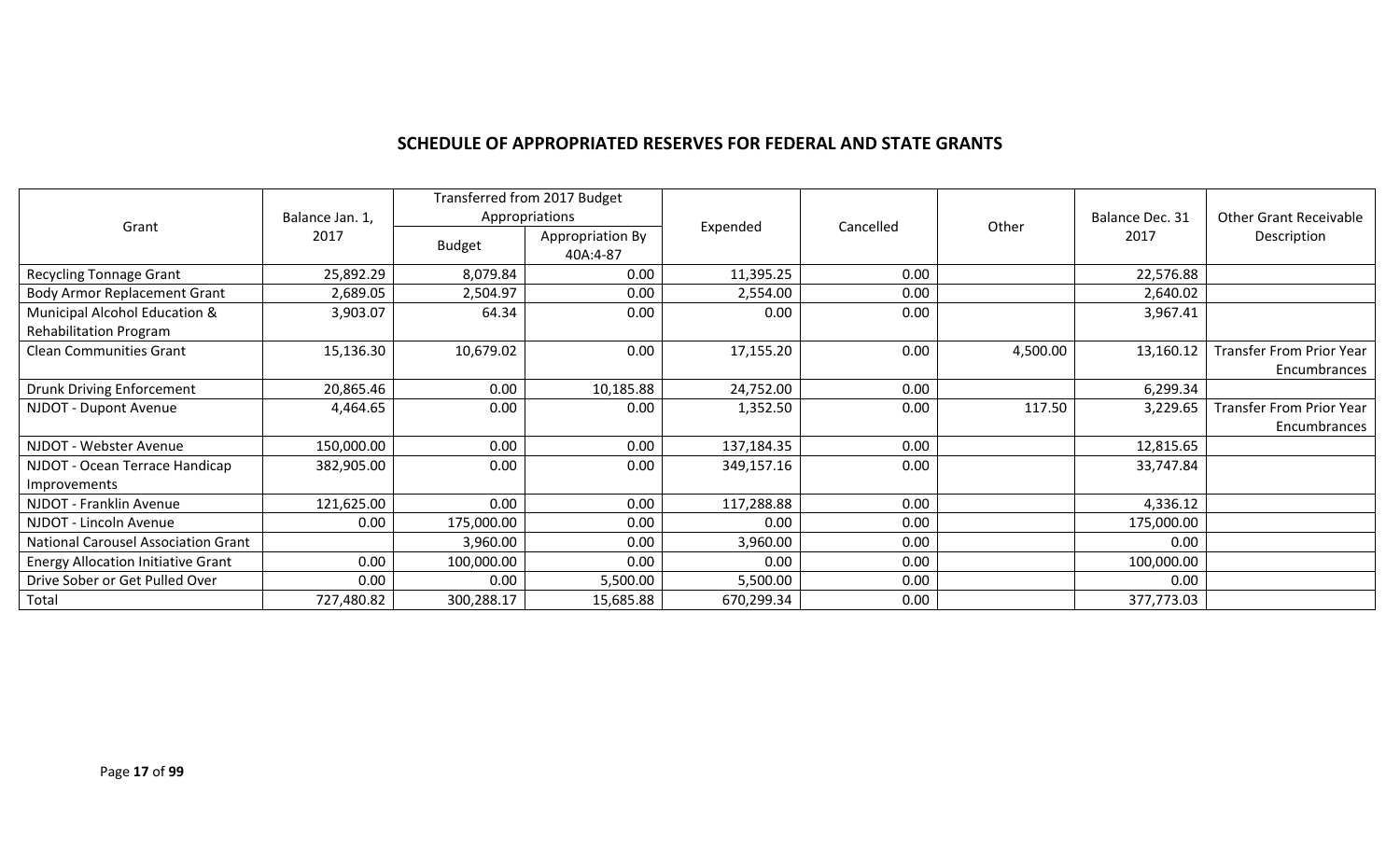#### **SCHEDULE OF UNAPPROPRIATED RESERVES FOR FEDERAL AND STATE GRANTS**

| Grant                          | Balance Jan. 1, | Transferred from 2017 Budget<br>Appropriations |                              |           | Receipts<br><b>Grants Receivable</b> |       | Balance Dec. 31, | Other Grant Receivable |
|--------------------------------|-----------------|------------------------------------------------|------------------------------|-----------|--------------------------------------|-------|------------------|------------------------|
|                                | 2017            | <b>Budget</b>                                  | Appropriation By<br>40A:4-87 |           |                                      | Other | 2017             | Description            |
| Body Armor Fund                | 2,504.79        | 2,504.79                                       | 0.00                         | 2,347.94  | 0.00                                 |       | 2,347.94         |                        |
| Drunk Driving Enforcement Fund | 0.00            | 0.00                                           | 0.00                         | 8,349.51  | 0.00                                 |       | 8,349.51         |                        |
| Total                          | 2,504.79        | 2,504.79                                       | 0.00                         | 10,697.45 | 0.00                                 |       | 10,697.45        |                        |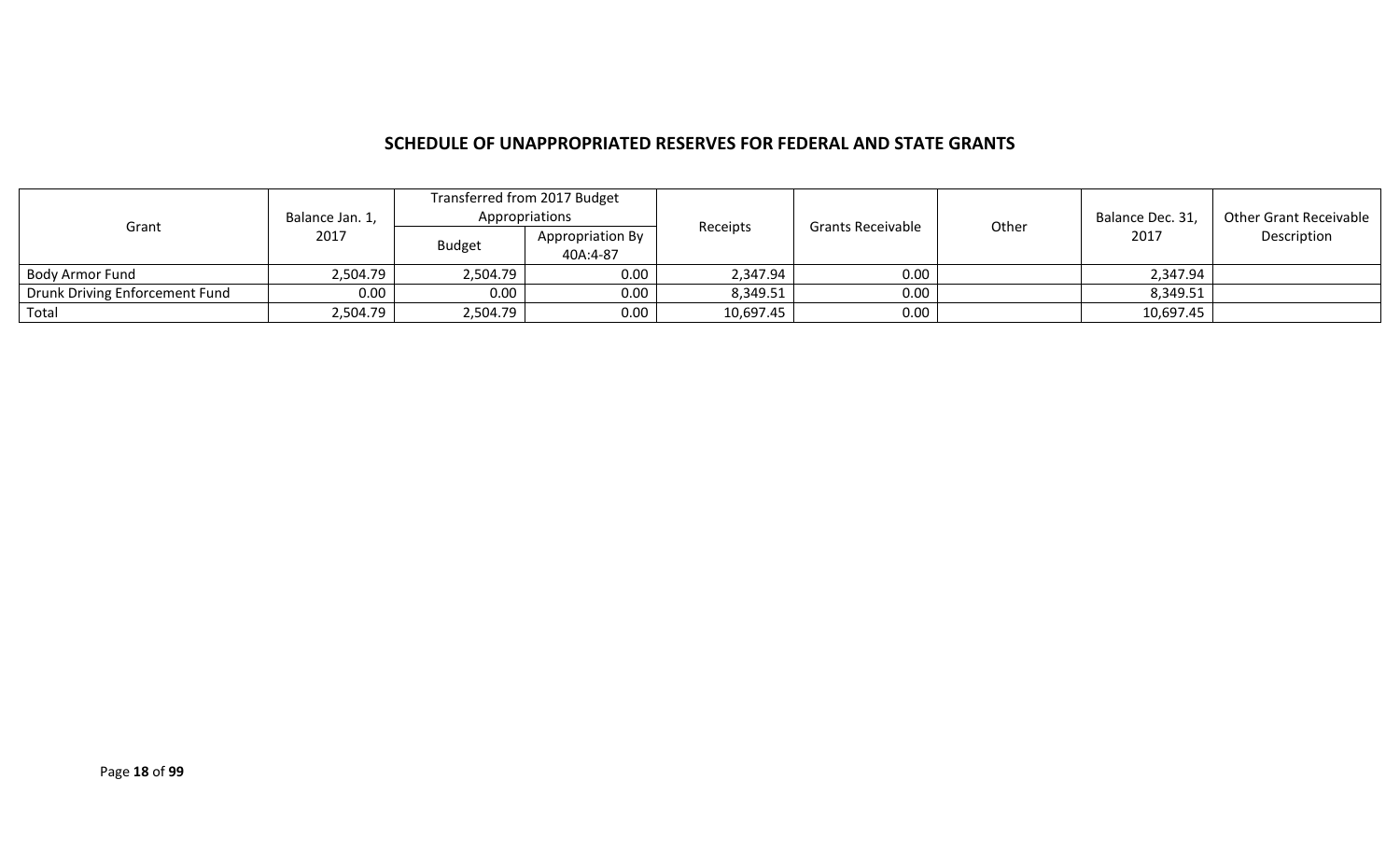## **LOCAL DISTRICT SCHOOL TAX**

|                                              |          | Debit        | Credit       |
|----------------------------------------------|----------|--------------|--------------|
| Balance January 1, 2017                      |          |              |              |
| School Tax Payable #                         | 85001-00 |              | 5,468.48     |
| <b>School Tax Deferred</b>                   |          |              |              |
| (Not in excess of 50% of Levy - 2016 -2017)  | 85002-00 |              | 1,368,715.50 |
| <b>Prepaid Beginning Balance</b>             |          |              |              |
| Levy School Year July 1, 2017- June 30, 2018 |          |              | 2,748,368.00 |
| Levy Calendar Year 2017                      |          |              |              |
| Paid                                         |          | 2,748,368.00 |              |
| Balance December 31, 2017                    |          |              |              |
| School Tax Payable #                         | 85003-00 | 5,468.48     |              |
| <b>School Tax Deferred</b>                   |          |              |              |
| (Not in excess of 50% of Levy - 2017 -2018)  | 85004-00 | 1,368,715.50 |              |
| <b>Prepaid Ending Balance</b>                |          |              |              |
| Total                                        |          | 4,122,551.98 | 4,122,551.98 |

Amount Deferred at during year

\* Not including Type 1 school debt service, emergency authorizations-schools, transfer to Board of Education for use of local schools

# Must include unpaid requisitions

# **MUNICIPAL OPEN SPACE TAX**

|                                       | Debit | Credit |
|---------------------------------------|-------|--------|
| Balance January 1, 2017               |       |        |
| 85105-00<br>2017 Levy                 |       |        |
| Added and Omitted Levy                |       |        |
| <b>Interest Earned</b>                |       |        |
| Expenditures                          |       |        |
| Balance December 31, 2017<br>85046-00 | 0.00  |        |
| Total                                 | 0.00  | റ ററ   |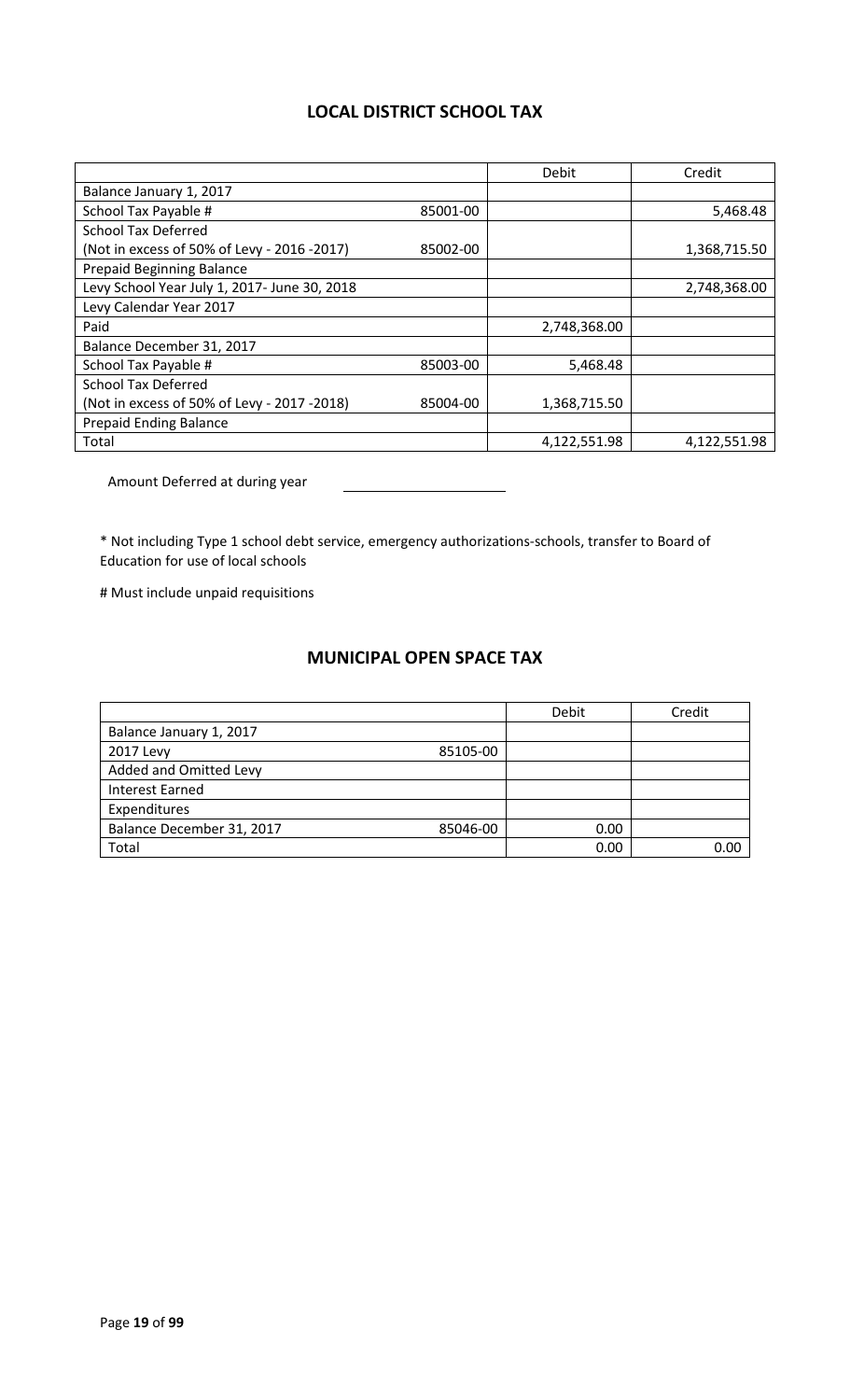## **REGIONAL SCHOOL TAX**

|                                              |          | Debit | Credit |
|----------------------------------------------|----------|-------|--------|
| Balance January 1, 2017                      |          |       |        |
| <b>School Tax Payable</b>                    | 85031-00 |       |        |
| <b>School Tax Deferred</b>                   |          |       |        |
| (Not in excess of 50% of Levy - 2016 -2017)  | 85032-00 |       |        |
| <b>Prepaid Beginning Balance</b>             |          |       |        |
| Levy School Year July 1, 2017- June 30, 2018 |          |       |        |
| Levy Calendar Year 2017                      |          |       |        |
| Paid                                         |          |       |        |
| Balance December 31, 2017                    |          |       |        |
| <b>School Tax Payable</b>                    | 85033-00 | 0.00  |        |
| <b>School Tax Deferred</b>                   |          |       |        |
| (Not in excess of 50% of Levy - 2017 -2018)  | 85034-00 | 0.00  |        |
| <b>Prepaid Ending Balance</b>                |          |       |        |
| Total                                        |          | 0.00  | 0.00   |

Amount Deferred at during Year

# Must include unpaid requisitions

### **REGIONAL HIGH SCHOOL TAX**

|                                              |          | Debit        | Credit       |
|----------------------------------------------|----------|--------------|--------------|
| Balance January 1, 2017                      |          |              |              |
| <b>School Tax Payable</b>                    | 85041-00 |              | 113,097.99   |
| <b>School Tax Deferred</b>                   |          |              |              |
| (Not in excess of 50% of Levy - 2016 - 2017) | 85042-00 |              | 1,217,467.50 |
| <b>Prepaid Beginning Balance</b>             |          |              |              |
| Levy School Year July 1, 2017- June 30, 2018 |          |              | 2,725,350.00 |
| Levy Calendar Year 2017                      |          |              |              |
| Paid                                         |          | 2,779,106.95 |              |
| Balance December 31, 2017                    |          |              |              |
| <b>School Tax Payable</b>                    | 85043-00 | 59,341.04    |              |
| <b>School Tax Deferred</b>                   |          |              |              |
| (Not in excess of 50% of Levy - 2017 -2018)  | 85044-00 | 1,217,467.50 |              |
| <b>Prepaid Ending Balance</b>                |          |              |              |
| Total                                        |          | 4,055,915.49 | 4,055,915.49 |

Amount Deferred at during year

# Must include unpaid requisitions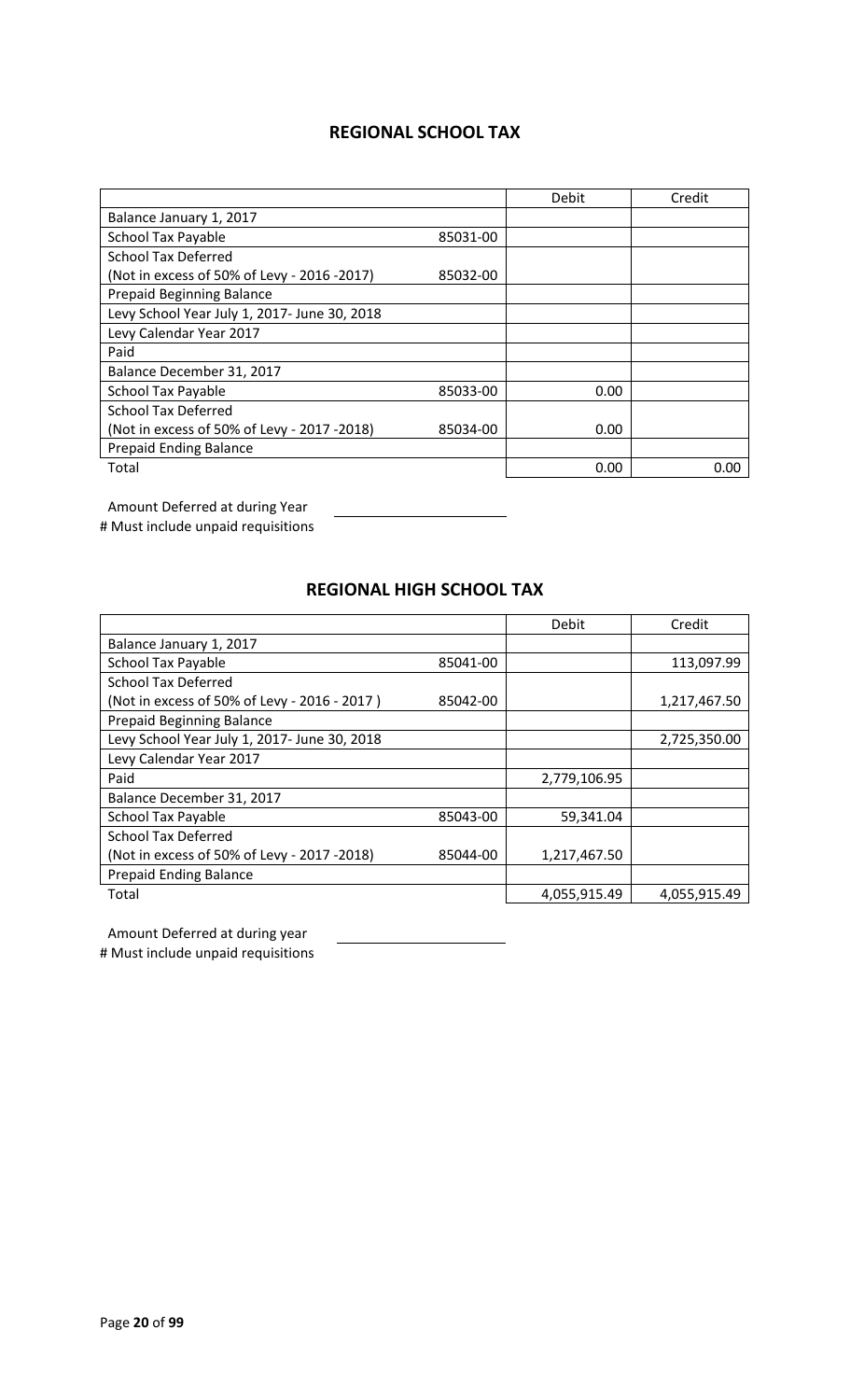## **COUNTY TAXES PAYABLE**

|                                        |          | Debit        | Credit       |
|----------------------------------------|----------|--------------|--------------|
| Balance January 1, 2017                |          |              |              |
| <b>County Taxes</b>                    | 80003-01 |              |              |
| Due County for Added and Omitted Taxes | 80003-02 |              |              |
| 2017Levy                               |          |              |              |
| <b>General County</b>                  | 80003-03 |              | 2,230,000.54 |
| County Library                         | 80003-04 |              | 240,160.51   |
| County Health                          |          |              | 87,029.45    |
| <b>County Open Space Preservation</b>  |          |              | 75,949.85    |
| Due County for Added and Omitted Taxes | 80003-05 |              | 30,530.18    |
| Paid                                   |          | 2,633,140.35 |              |
| Balance December 31, 2017              |          |              |              |
| <b>County Taxes</b>                    |          | 0.00         |              |
| Due County for Added and Omitted Taxes |          | 30,530.18    |              |
| Total                                  |          | 2,663,670.53 | 2,663,670.53 |

Paid for Regular County Levies 2,633,140.35

Paid for Added and Omitted Taxes 0.00

### **SPECIAL DISTRICT TAXES**

|                                            |          | Debit      | Credit     |
|--------------------------------------------|----------|------------|------------|
| Balance January 1, 2017                    | 80003-06 |            | 12,162.50  |
| 2017 Levy: (List Each Type of District Tax |          |            |            |
| Separately - see Footnote)                 |          |            |            |
| Special Improvement District               |          |            | 200,000.00 |
| Total 2017 Levy                            | 80003-07 |            | 200,000.00 |
| Paid                                       | 80003-08 | 175,500.00 |            |
| Balance December 31, 2017                  | 80003-09 | 36,662.50  |            |
| Total                                      |          | 212,162.50 | 212,162.50 |

Footnote: Please state the number of districts in each instance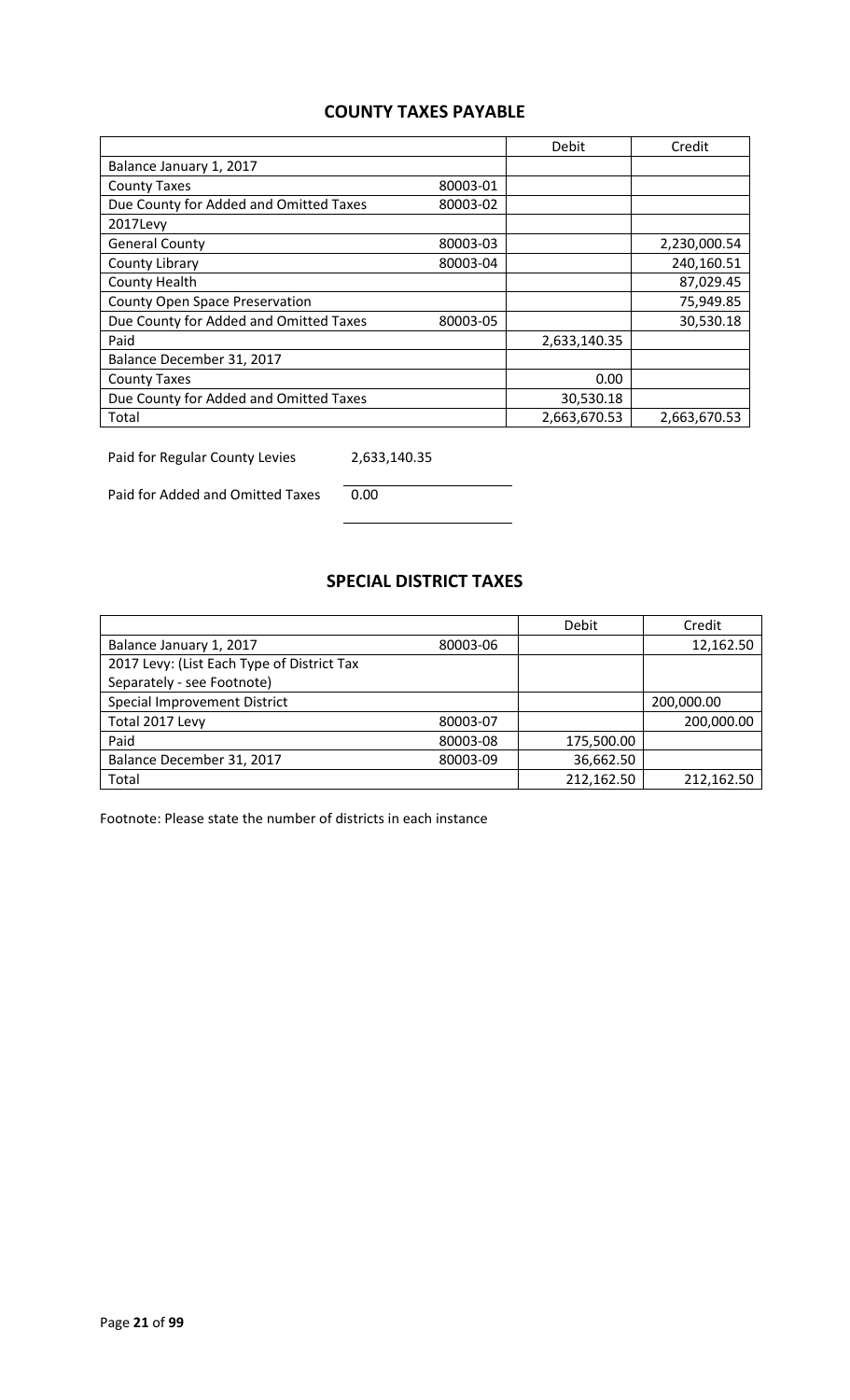#### **STATE LIBRARY AID**

#### RESERVE FOR MAINTENANCE OF FREE PUBLIC LIBRARY WITH STATE AID

|                                           | Debit | Credit |
|-------------------------------------------|-------|--------|
| Balance Jan 1, CY (Credit)                |       |        |
| State Library Aid Received in CY (Credit) |       |        |
| Expended (Debit)                          |       |        |
| Balance December 31, 2017                 | 0.00  |        |
| Total                                     | 0.00  | 0.00   |

#### RESERVE FOR EXPENSE OF PARTICIPATION IN FREE COUNTY LIBRARY WITH STATE AID

| Balance January 1, CY (Credit)            |      |      |
|-------------------------------------------|------|------|
| State Library Aid Received in CY (Credit) |      |      |
| Expended (Debit)                          |      |      |
| Balance December 31, 2017                 | 0.00 |      |
| Total                                     | 0.00 | ი იი |

#### RESERVE FOR AID TO LIBRARY OR READING ROOM WITH STATE AID (N.J.S.A 40:54-35)

| Balance January 1, CY (Credit)            |      |      |
|-------------------------------------------|------|------|
| State Library Aid Received in CY (Credit) |      |      |
| Expended (Debit)                          |      |      |
| Balance December 31, 2017                 | 0.00 |      |
| Total                                     | 0.00 | 0.00 |

#### RESERVE FOR LIBRARY SERVICES WITH FEDERAL AID

| Balance January 1, CY (Credit)            |      |      |
|-------------------------------------------|------|------|
| State Library Aid Received in CY (Credit) |      |      |
| Expended (Debit)                          |      |      |
| Balance December 31, 2017                 | 0.00 |      |
| Total                                     | 0.00 | 0.00 |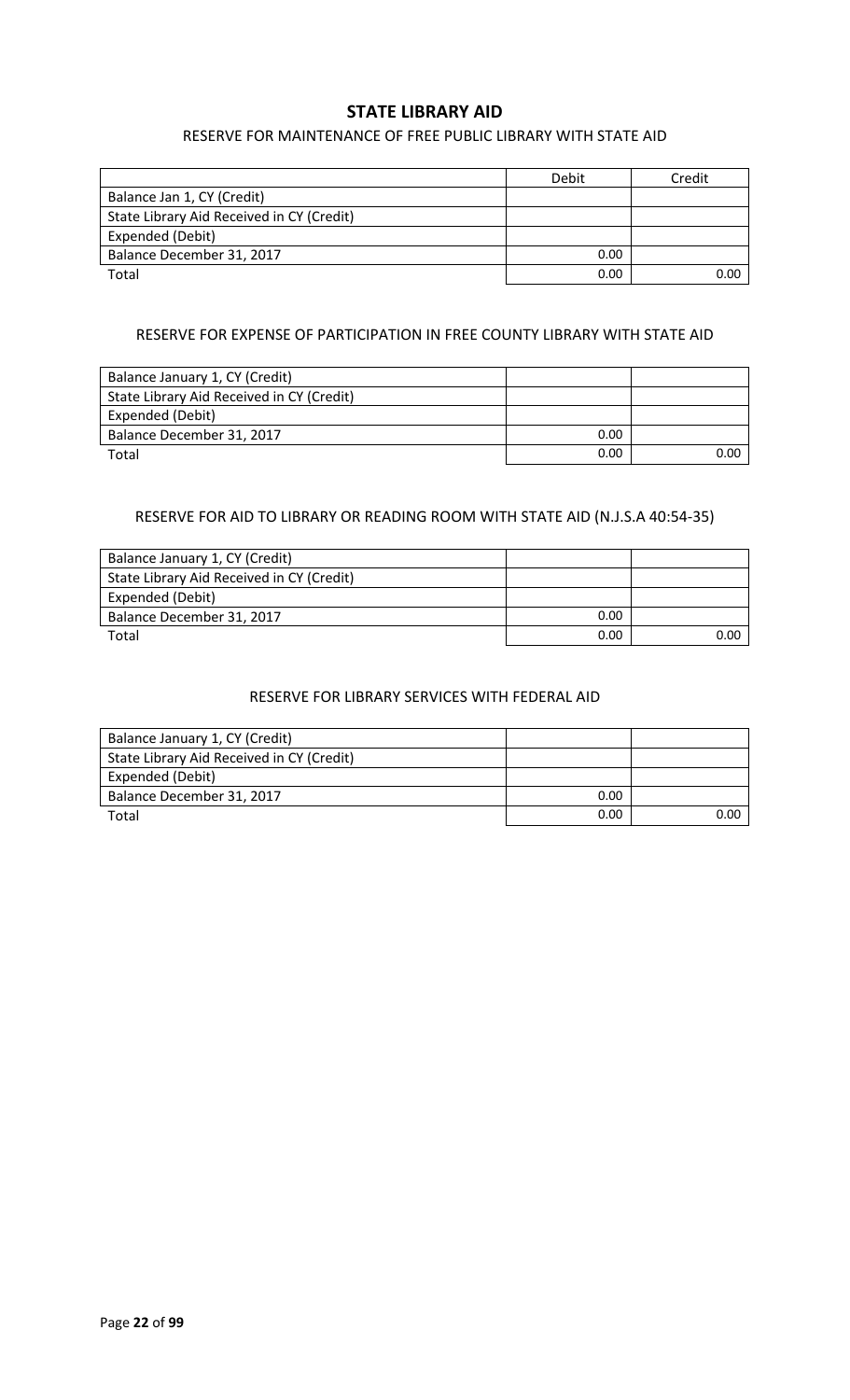### **STATEMENT OF GENERAL BUDGET REVENUES 2017**

|                                                   |        |               |               | <b>Excess or Deficit</b> |
|---------------------------------------------------|--------|---------------|---------------|--------------------------|
| Source                                            |        | Budget-01     | Realized -02  | $-03$                    |
|                                                   |        |               |               |                          |
| <b>Surplus Anticipated</b>                        | 80101- | 2,792,892.31  | 2,792,892.31  | 0.00                     |
| Surplus Anticipated with Prior Written Consent of | 80102- |               |               |                          |
| Director of Local Government                      |        |               |               |                          |
| <b>Adopted Budget</b>                             |        | 8,258,850.84  | 8,475,565.35  | 216,714.51               |
| Added by NJS40A:4-87                              |        | 15,685.88     | 15,685.88     | 0.00                     |
| <b>Total Miscellaneous Revenue Anticipated</b>    | 80103- | 8,274,536.72  | 8,491,251.23  | 216,714.51               |
| <b>Receipts from Delinquent Taxes</b>             | 80104- | 32,000.00     | 57,687.95     | 25,687.95                |
|                                                   |        |               |               |                          |
| Amount to be Raised by Taxation:                  |        |               |               |                          |
| (a) Local Tax for Municipal Purposes              | 80105- | 6,113,025.85  |               |                          |
| (b) Addition to Local District School Tax         | 80106- |               |               |                          |
| (c) Minimum Library Tax                           | 80107- |               |               |                          |
| County Only: Total Raised by Taxation             |        |               |               |                          |
| <b>Total Amount to be Raised by Taxation</b>      | 80107- | 6,113,025.85  | 6,438,554.79  | 325,528.94               |
| Total                                             |        | 17,212,454.88 | 17,780,386.28 | 567,931.40               |

## **ALLOCATION OF CURRENT TAX COLLECTIONS**

|                                                      |          | Debit             | Credit        |
|------------------------------------------------------|----------|-------------------|---------------|
| <b>Current Taxes Realized in Cash</b>                | 80108-00 |                   | 14,573,426.80 |
| Amount to be Raised by Taxation                      |          |                   |               |
| <b>Local District School Tax</b>                     | 80109-00 | 2,748,368.00      |               |
| <b>Regional School Tax</b>                           | 80119-00 | 0.00              |               |
| Regional High School Tax                             | 80110-00 | 2,725,350.00      |               |
| <b>County Taxes</b>                                  | 80111-00 | 2,633,140.35      |               |
| Due County for Added and Omitted Taxes               | 80112-00 | 30,530.18         |               |
| <b>Special District Taxes</b>                        | 80113-00 | 200,000.00        |               |
| Municipal Open Space Tax                             | 80120-00 | 0.00 <sub>1</sub> |               |
| <b>Reserve for Uncollected Taxes</b>                 | 80114-00 |                   | 202,516.52    |
| Deficit in Required Collection of Current Taxes (or) | 80115-00 |                   |               |
| Balance for Support of Municipal Budget (or)         | 80116-00 | 6,438,554.79      |               |
| *Excess Non-Budget Revenue (see footnote)            | 80117-00 |                   |               |
| *Deficit Non-Budget Revenue (see footnote)           | 80118-00 |                   |               |
| Total                                                |          | 14,775,943.32     | 14,775,943.32 |

\* These items are applicable only when there is no "Amount to be Raised by Taxation" in the "Budget" column of the statement at the top of this sheet. In such instances, any excess or deficit in the above allocation would apply to "Non-Budget Revenue" only.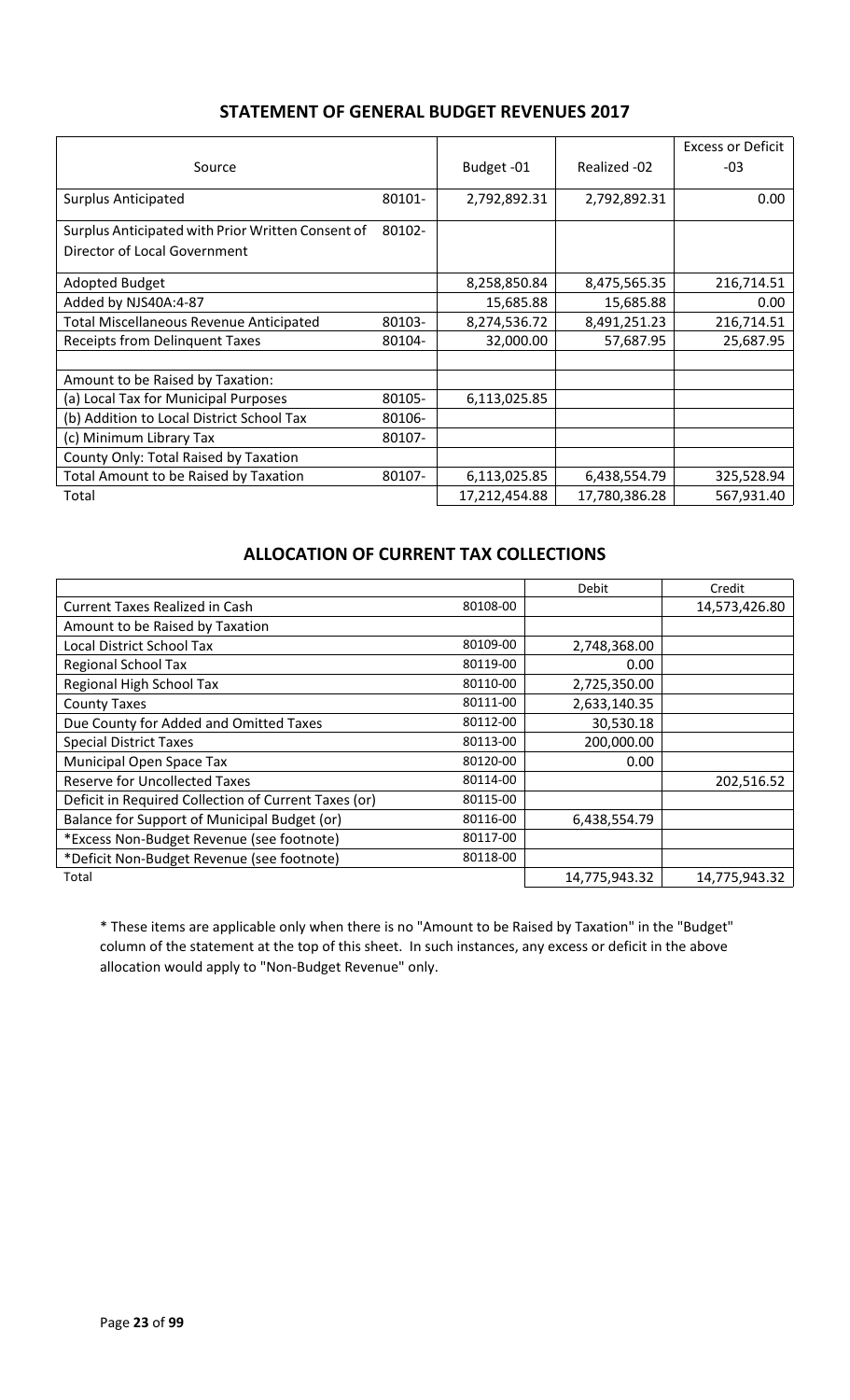## **STATEMENT OF GENERAL BUDGET REVENUES 2017**

MISCELLANEOUS REVENUES ANTICIPATED: ADDED BY N.J.S. 40A:4-87

| Source                        | <b>Budget</b> | Realized  | Excess of Deficit |
|-------------------------------|---------------|-----------|-------------------|
| Drive Sober & Get Pulled Over | 5,500.00      | 5,500.00  | 0.00∣             |
| DDEF - Police OE              | 10,185.88     | 10,185.88 | $0.00\,$ l        |
|                               | 15,685.88     | 15,685.88 | 0.00              |

I hereby certify that the above list of Chapter 159 insertions of revenue have been realized in cash or I have received written notification of the award of public or private revenue. These insertions meet the statutory requirements of N.J.S.A. 40A:4-87 and matching funds have been provided if applicable.

CFO Signature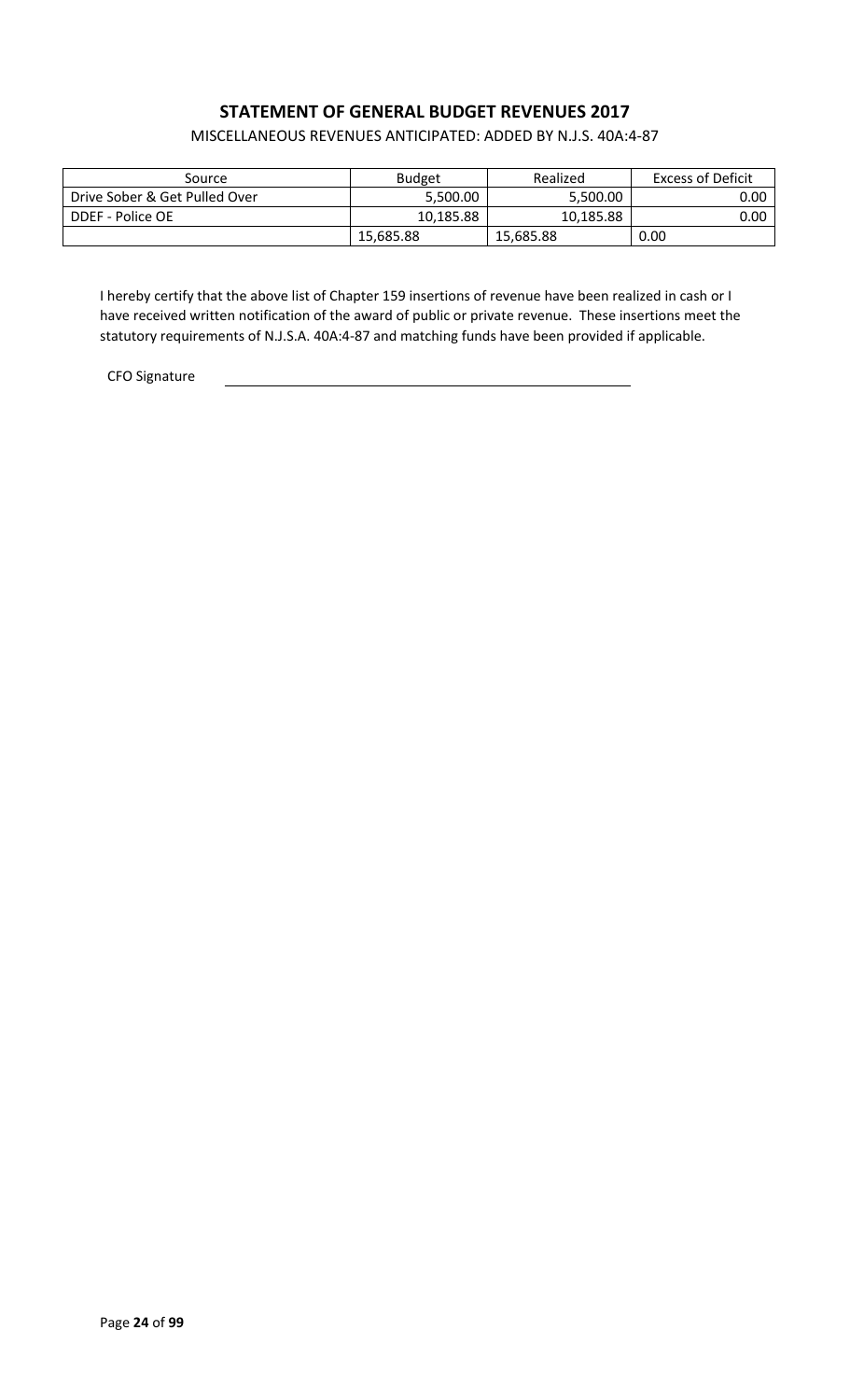### **STATEMENT OF GENERAL BUDGET APPROPRIATIONS 2017**

| 2017 Budget as Adopted                                |          | 80012-01      | 17,196,769.00 |
|-------------------------------------------------------|----------|---------------|---------------|
| 2017 Budget - Added by N.J.S. 40A:4-87                | 80012-02 |               | 15,685.88     |
| Appropriated for 2017 (Budget Statement Item 9)       |          | 80012-03      | 17,212,454.88 |
| Appropriated for 2017 Emergency Appropriation         |          | 80012-04      |               |
| (Budget Statement Item 9)                             |          |               |               |
| <b>Total General Appropriations (Budget Statement</b> |          | 80012-05      | 17,212,454.88 |
| Item 9)                                               |          |               |               |
| Add: Overexpenditures (see footnote)                  |          | 80012-06      |               |
| <b>Total Appropriations and Overexpenditures</b>      | 80012-07 |               | 17,212,454.88 |
|                                                       |          |               |               |
| <b>Deduct Expenditures:</b>                           |          |               |               |
| Paid or Charged [Budget Statement Item (L)]           | 80012-08 | 16,335,599.82 |               |
| Paid or Charged - Reserve for Uncollected Taxes       | 80012-09 | 202,516.52    |               |
| Reserved                                              | 80012-10 | 672,779.86    |               |
| <b>Total Expenditures</b>                             | 80012-11 |               | 17,210,896.20 |
| Unexpended Balances Cancelled (see footnote)          |          | 80012-12      | 1,558.68      |

FOOTNOTES - RE: OVEREXPENDITURES

Every appropriation overexpended in the budget document must be marked with an \* and must agree in the aggregate with this item.

RE: UNEXPENDED BALANCES CANCELED:

Are not to be shown as "Paid or Charged" in the budget document. In all instances "Total Appropriations" and "Overexpenditures" must equal the sum of "Total Expenditures" and "Unexpended Balances Canceled".

## **SCHEDULE OF EMERGENCY APPROPRIATIONS FOR LOCAL DISTRICT SCHOOL PURPOSES**

(EXCEPT FOR TYPE I SCHOOL DEBT SERVICE)

| 2017 Authorizations                           |  |
|-----------------------------------------------|--|
| N.J.S. 40A:4-46 (After adoption of Budget)    |  |
| N.J.S. 40A:4-20 (Prior to adoption of Budget) |  |
| <b>Total Authorizations</b>                   |  |
| <b>Deduct Expenditures:</b>                   |  |
| Paid or Charged                               |  |
| Reserved                                      |  |
| <b>Total Expenditures</b>                     |  |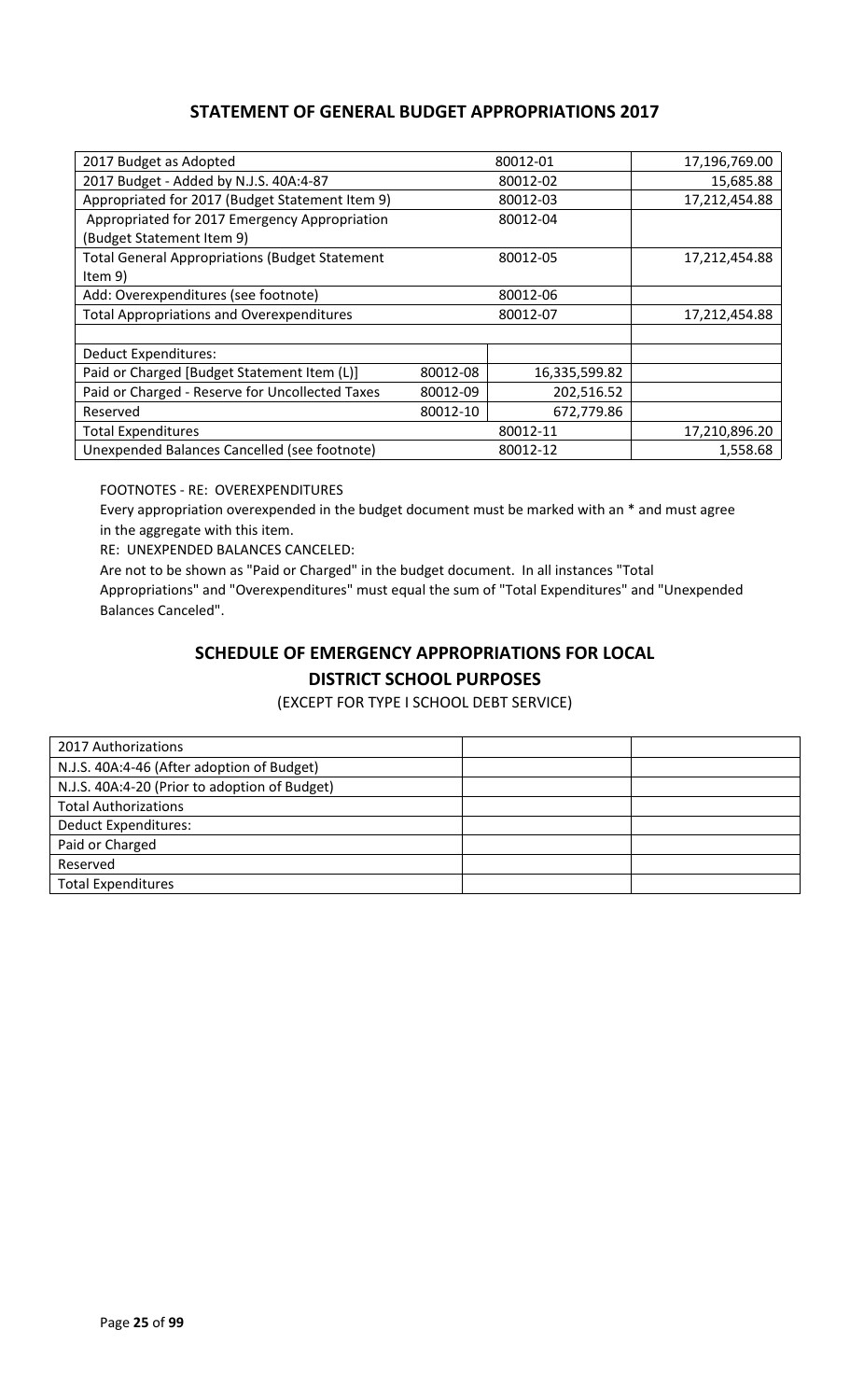# **RESULTS OF 2017 OPERATION**

#### CURRENT FUND

|                                                            | Debit        | Credit       |
|------------------------------------------------------------|--------------|--------------|
| Unexpended Balances of CY Budget Appropriations            |              | 1,558.68     |
| <b>Excess of Anticipated Revenues: Miscellaneous</b>       |              | 216,714.51   |
| <b>Revenues Anticipated</b>                                |              |              |
| Excess of Anticipated Revenues: Delinquent Tax             |              | 25,687.95    |
| Collections                                                |              |              |
| Excess of Anticipated Revenues: Required Collection of     |              | 325,528.94   |
| <b>Current Taxes</b>                                       |              |              |
| Miscellaneous Revenue Not Anticipated                      |              | 420,185.15   |
| Miscellaneous Revenue Not Anticipated: Proceeds of         |              | 0.00         |
| Sale of Foreclosed Property                                |              |              |
| Sale of Municipal Assets (Credit)                          |              |              |
| Deferred School Tax Revenue: Balance January 1, CY         | 2,586,183.00 |              |
| Unexpended Balances of PY Appropriation Reserves           |              | 440,458.68   |
| (Credit)                                                   |              |              |
| Deferred School Tax Revenue: Balance December 31,          |              | 2,586,183.00 |
| <b>CY</b>                                                  |              |              |
| Prior Years Interfunds Returned in CY (Credit)             |              | 558,667.07   |
| Deficit in Anticipated Revenues: Miscellaneous             | 0.00         |              |
| <b>Revenues Anticipated</b>                                |              |              |
| Cancelation of Reserves for Federal and State Grants       |              |              |
| (Credit)                                                   |              |              |
| Deficit in Anticipated Revenues: Delinquent Tax            | 0.00         |              |
| Collections                                                |              |              |
| Statutory Excess in Reserve for Dog Fund Expenditures      |              |              |
| (Credit)                                                   |              |              |
| Interfund Advances Originating in CY (Debit)               |              |              |
| Deficit in Anticipated Revenues: Required Collection of    | 0.00         |              |
| <b>Current Taxes</b>                                       |              |              |
| <b>Cancellation of Federal and State Grants Receivable</b> |              |              |
| (Debit)                                                    |              |              |
| Senior Citizen Deductions Disallowed - Prior Year          |              |              |
| Taxes (Debit)                                              |              |              |
| Refund of Prior Year Revenue (Debit)                       |              |              |
| Surplus Balance                                            | 1,988,800.98 |              |
| Deficit Balance                                            |              |              |
|                                                            | 4,574,983.98 | 4,574,983.98 |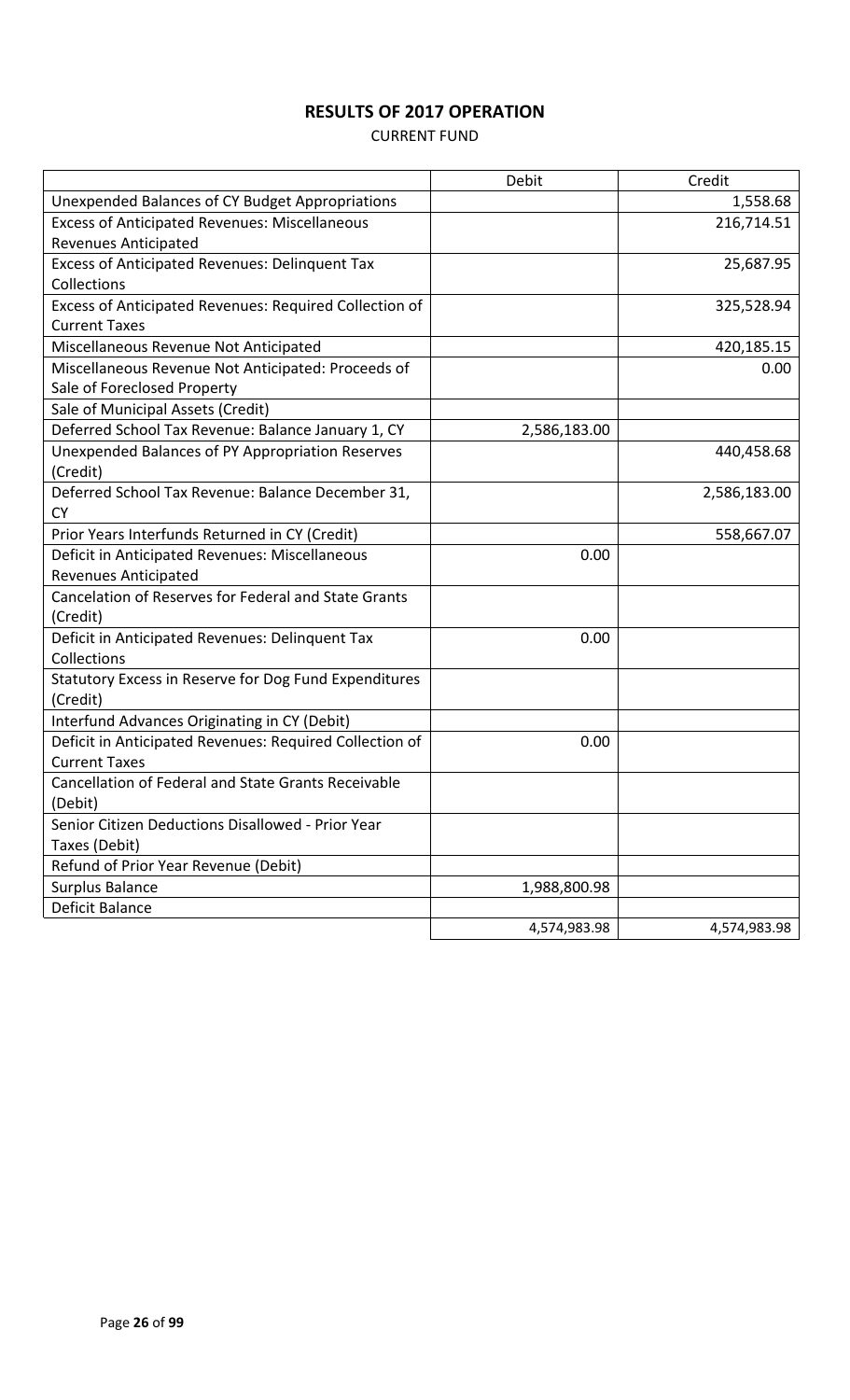# **SCHEDULE OF MISCELLANEOUS REVENUES NOT ANTICIPATED**

| Source                                                        | Amount Realized |
|---------------------------------------------------------------|-----------------|
| Interest on Investments                                       | 26,283.11       |
| Municipal Hotel/Motel Tax                                     | 203,725.24      |
| JIF Dividend                                                  | 68,762.15       |
| Wine on the Beach Tickets                                     | 52,110.70       |
| Hurricane Sandy Cat E Reimbursement                           | 47,494.05       |
| Miscellaneous                                                 | 21,809.90       |
| <b>Total Amount of Miscellaneous Revenues Not Anticipated</b> | 420,185.15      |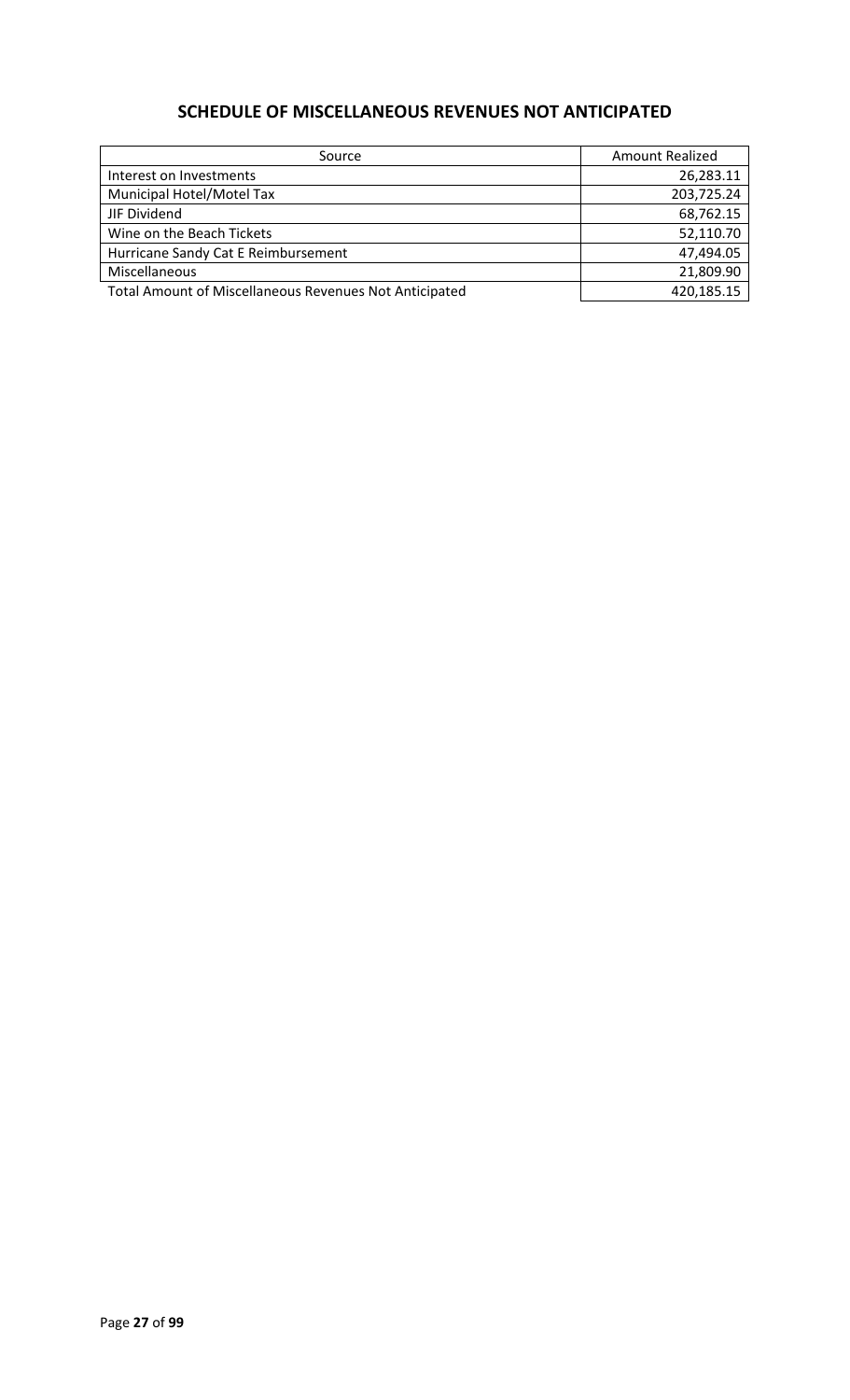## **SURPLUS – CURRENT FUND YEAR 2017**

|                                             | Debit        | Credit       |
|---------------------------------------------|--------------|--------------|
| Miscellaneous Revenue Not Anticipated:      |              |              |
| Payments in Lieu of Taxes on Real Property  |              |              |
| (Credit)                                    |              |              |
| <b>Excess Resulting from CY Operations</b>  |              | 1,988,800.98 |
| Amount Appropriated in the CY Budget - Cash | 2,792,892.31 |              |
| Amount Appropriated in the CY Budget - with |              |              |
| Prior Written Consent of Director of Local  |              |              |
| <b>Government Services</b>                  |              |              |
| Balance January 1, CY (Credit)              |              | 3,051,723.15 |
| Balance December 31, 2017                   | 2,247,631.82 |              |
| 80014-05                                    |              |              |
|                                             | 5,040,524.13 | 5,040,524.13 |

# **ANALYSIS OF BALANCE DECEMBER 31, 2017 (FROM CURRENT FUND – TRIAL BALANCE)**

| Cash                                    |          |        |          | 4,149,806.43 |
|-----------------------------------------|----------|--------|----------|--------------|
| <b>Investments</b>                      |          |        |          |              |
|                                         |          |        |          |              |
| Sub-Total                               |          |        |          | 4,149,806.43 |
| Deduct Cash Liabilities Marked with "C" |          |        | 80014-08 | 1,903,134.06 |
| on Trial Balance                        |          |        |          |              |
| Cash Surplus                            |          |        | 80014-09 | 2,246,672.37 |
| Deficit in Cash Surplus                 |          |        | 80014-10 |              |
| Other Assets Pledged to Surplus         |          |        |          |              |
| Due from State of N.J. Senior Citizens  | 80014-16 | 959.45 |          |              |
| and Veterans Deduction                  |          |        |          |              |
| Deferred Charges #                      | 80014-12 | 0.00   |          |              |
| Cash Deficit                            | 80014-13 | 0.00   |          |              |
|                                         |          |        |          |              |
|                                         |          |        |          |              |
|                                         |          |        |          |              |
|                                         |          |        |          |              |
| <b>Total Other Assets</b>               |          |        | 80014-14 | 959.45       |
|                                         |          |        | 80014-15 | 2,247,631.82 |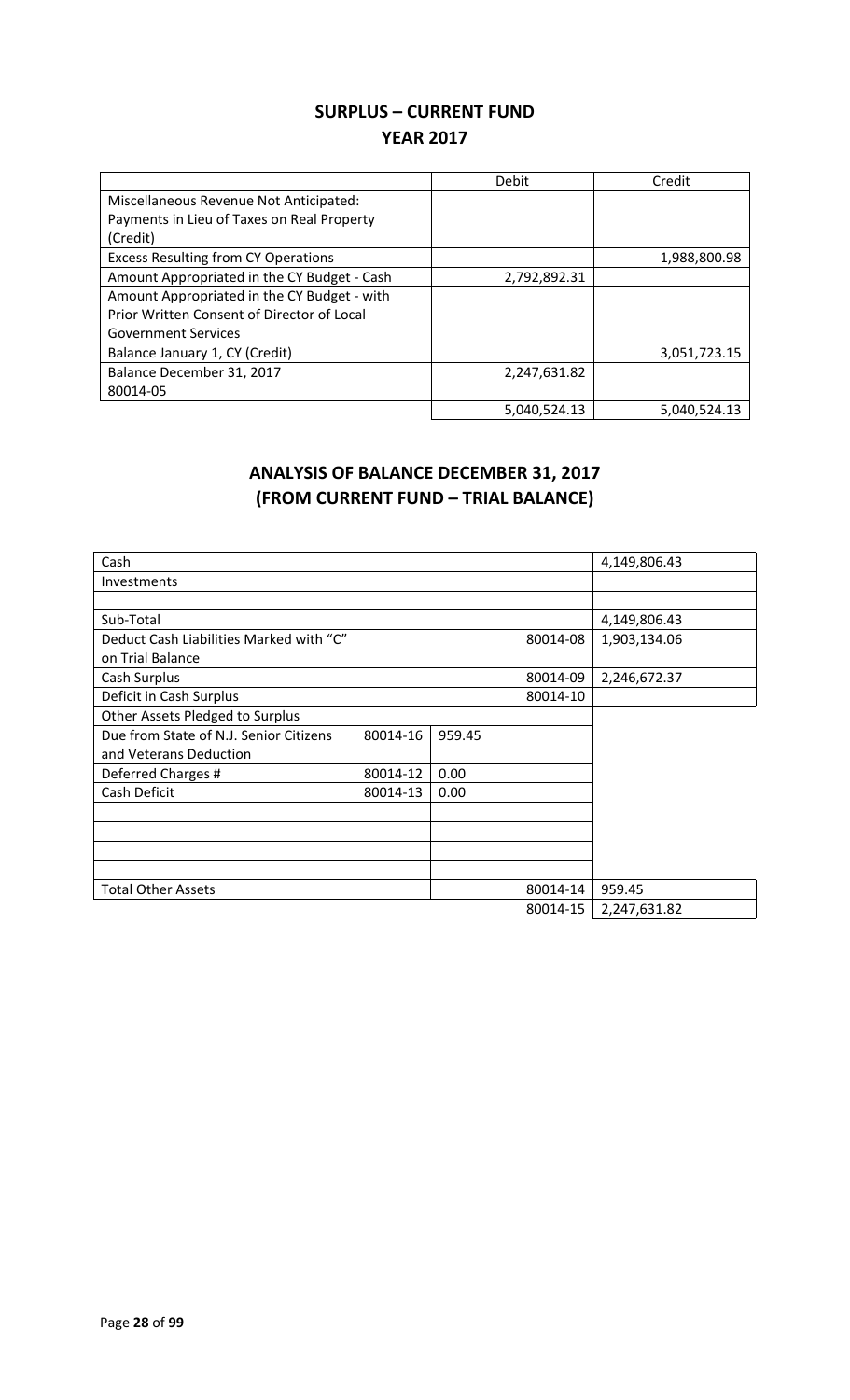(FOR MUNICIPALITIES ONLY) **CURRENT TAXES – 2017 LEVY**

| 1.  | Amount of Levy as per Duplicate<br>(Analysis) #                               |          | 82101-00      |               |
|-----|-------------------------------------------------------------------------------|----------|---------------|---------------|
|     | (Abstract of Ratables)                                                        |          | 82113-00      | 14,219,884.20 |
| 2.  | Amount of Levy Special District Taxes                                         |          | 82102-00      | 200,000.00    |
| 3.  | Amount Levied for Omitted Taxes<br>under N.J.S.A. 54:4-63.12 et. seq.         |          | 82103-00      |               |
| 4.  | Amount Levied for Added Taxes under                                           |          | 82104-00      | 171,571.45    |
|     | N.J.S.A. 54:4-63.1 et. seq.                                                   |          |               |               |
| 5a. | Subtotal 2017 Levy                                                            |          | 14,591,455.65 |               |
| 5b. | Reductions due to tax appeals **                                              |          |               |               |
| 5c. | Total 2017 Tax Levy                                                           |          | 82106-00      | 14,591,455.65 |
| 6.  | <b>Transferred to Tax Title Liens</b>                                         |          | 82107-00      | 2,219.75      |
| 7.  | <b>Transferred to Foreclosed Property</b>                                     |          | 82108-00      |               |
| 8.  | Remitted, Abated or Canceled                                                  |          | 82109-00      | 15,264.58     |
| 9.  | <b>Discount Allowed</b>                                                       |          | 82110-00      |               |
| 10. | Collected in Cash: In 2016                                                    | 82121-00 | 116,310.59    |               |
|     | In 2017 *                                                                     | 82122-00 | 14,415,676.27 |               |
|     | <b>Homestead Benefit Revenue</b>                                              | 82124-00 | 28,439.94     |               |
|     | State's Share of 2017 Senior Citizens                                         |          |               |               |
|     | and Veterans Deductions Allowed                                               | 82123-00 | 13,000.00     |               |
|     | Total to Line 14                                                              | 82111-00 | 14,573,426.80 |               |
| 11. | <b>Total Credits</b>                                                          |          |               | 14,590,911.13 |
|     |                                                                               |          |               |               |
| 12. | Amount Outstanding December 31,<br>2017                                       |          | 83120-00      | 544.52        |
| 13. | Percentage of Cash Collections to Total<br>2017 Levy,                         |          |               |               |
|     | (Item 10 divided by Item 5c) is                                               | 99.8764  |               |               |
|     |                                                                               | 82112-00 |               |               |
|     | Note: Did Municipality Conduct Accelerated Tax Sale or Tax Levy Sale?         |          |               | No            |
| 14. | <b>Calculation of Current Taxes Realized in</b>                               |          |               |               |
|     | Cash:<br>Total of Line 10                                                     |          |               |               |
|     |                                                                               |          |               | 14,573,426.80 |
|     | Less: Reserve for Tax Appeals Pending<br><b>State Division of Tax Appeals</b> |          |               |               |
|     | To Current Taxes Realized in Cash                                             |          |               | 14,573,426.80 |
|     |                                                                               |          |               |               |

Note A: In showing the above percentage the following should be noted: Where Item 5 shows \$14,591,455.65, and Item 10 shows \$14,573,426.80, the percentage represented by the cash collections would be \$14,573,426.80 / \$14,591,455.65 or 99.8764. The correct percentage to be shown as Item 13 is 99.8764%.

# Note: On Item 1 if Duplicate (Analysis) Figure is used; be sure to include Senior Citizens and Veterans Deductions.

\* Include overpayments applied as part of 2017 collections.

\*\* Tax appeals pursuant to R.S. 54:3-21 et seq and/or R.S. 54:48-1 et seq approved by resolution of the governing body prior to introduction of municipal budget. (N.J.S.A. 40A:4-41)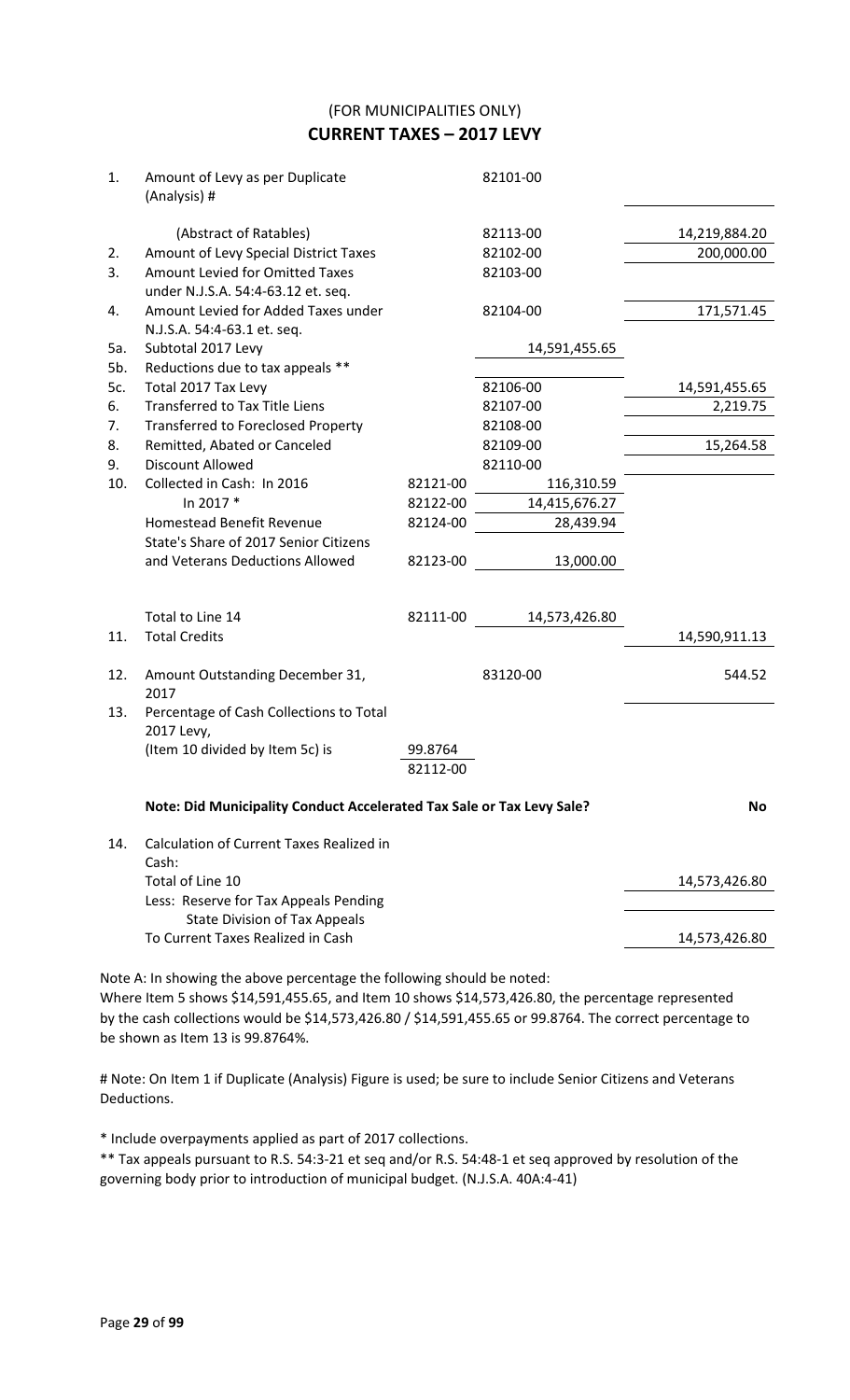# **ACCELERATED TAX SALE/TAX LEVY SALE – CHAPTER 99**

To Calculate Underlying Tax Collection Rate for 2017

Utilize this sheet only if you conducted an Accelerated Tax Sale or Tax Levy Sale pursuant to Chapter 99, P.L. 1997

| (1) Utilizing Accelerated Tax Sale                               |  |
|------------------------------------------------------------------|--|
| Total of Line 10 Collected in Cash                               |  |
| LESS: Proceeds from Accelerated Tax Sale                         |  |
| <b>NET Cash Collected</b>                                        |  |
| Line 5c Total 2017 Tax Levy                                      |  |
| Percentage of Collection Excluding Accelerated Tax Sale Proceeds |  |
| (Net Cash Collected divided by Item 5c) is                       |  |
|                                                                  |  |
|                                                                  |  |
|                                                                  |  |
|                                                                  |  |
|                                                                  |  |
| (2) Utilizing Tax Levy Sale                                      |  |
| Total of Line 10 Collected in Cash                               |  |
| LESS: Proceeds from Tax Levy Sale (excluding premium)            |  |
| <b>NET Cash Collected</b>                                        |  |
| Line 5c Total 2017 Tax Levy                                      |  |
| Percentage of Collection Excluding Accelerated Tax Sale Proceeds |  |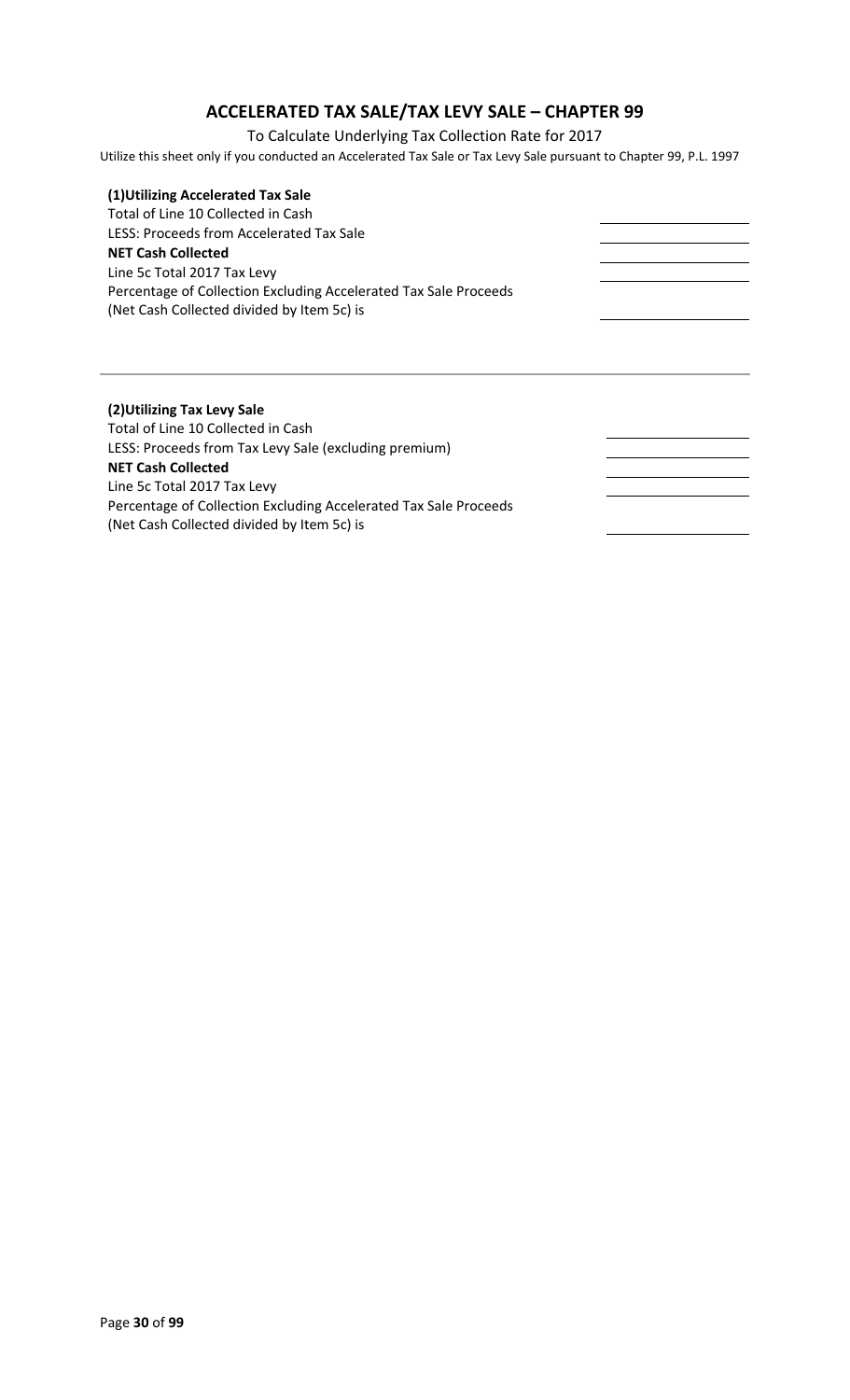# **SCHEDULE OF DUE FROM/TO STATE OF NEW JERSEY FOR SENIOR CITIZENS AND VETERANS DEDUCTIONS**

|                                                        | Debit     | Credit    |
|--------------------------------------------------------|-----------|-----------|
| Balance Jan 1, CY: Due From State of New Jersey        | 459.45    |           |
| (Debit)                                                |           |           |
| Balance Jan 1, CY: Due To State of New Jersey (Credit) |           |           |
| Sr. Citizens Deductions Per Tax Billings (Debit)       | 2,250.00  |           |
| <b>Veterans Deductions Per Tax Billings (Debit)</b>    | 11,500.00 |           |
| Sr. Citizen & Veterans Deductions Allowed by           | 750.00    |           |
| Collector (Debit)                                      |           |           |
| Sr Citizens Deductions Allowed By Tax Collector -      |           |           |
| Prior Years (Debit)                                    |           |           |
| Sr. Citizen & Veterans Deductions Disallowed by        |           | 1,500.00  |
| Collector (Credit)                                     |           |           |
| Sr. Citizens Deductions Disallowed By Tax Collector    |           | 1,750.00  |
| PY Taxes (Credit)                                      |           |           |
| Received in Cash from State (Credit)                   |           | 10,750.00 |
| Balance December 31, 2017                              |           | 959.45    |
|                                                        | 14,959.45 | 14,959.45 |

Calculation of Amount to be included on Sheet 22, Item

10- 2017 Senior Citizens and Veterans Deductions

| Allowed      |           |
|--------------|-----------|
| Line 2       | 2,250.00  |
| Line 3       | 11,500.00 |
| Line 4       | 750.00    |
| Sub-Total    | 14,500.00 |
| Less: Line 7 | 1,500.00  |
| To Item 10   | 13,000.00 |
|              |           |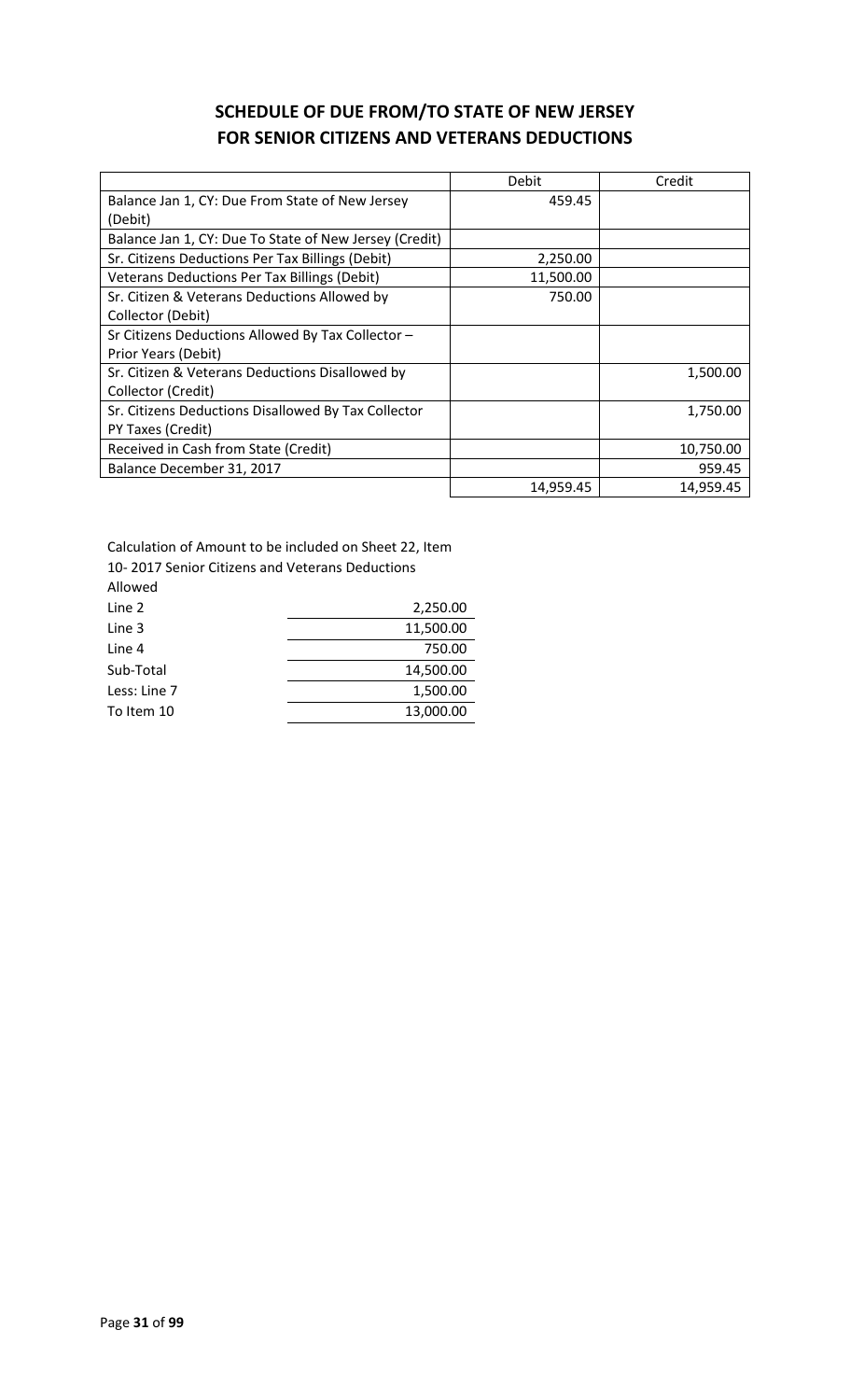# **SCHEDULE OF RESERVE FOR TAX APPEALS PENDING (N.J.S.A. 54:3-27)**

|                                         |            | Debit      | Credit     |
|-----------------------------------------|------------|------------|------------|
| Balance January 1, 2017                 |            |            | 100,000.00 |
| <b>Taxes Pending Appeals</b>            | 100,000.00 |            |            |
| <b>Interest Earned on Taxes Pending</b> |            |            |            |
| Appeals                                 |            |            |            |
| <b>Contested Amount of 2017 Taxes</b>   |            |            |            |
| Collected which are Pending State       |            |            |            |
| Appeal                                  |            |            |            |
| Interest Earned on Taxes Pending        |            |            |            |
| <b>State Appeals</b>                    |            |            |            |
| <b>Budget Appropriation</b>             |            |            |            |
| Cash Paid to Appellants (Including 5%   |            |            |            |
| Interest from Date of Payment           |            |            |            |
| Closed to Results of Operations         |            |            |            |
| (Portion of Appeal won by               |            |            |            |
| Municipality, including Interest)       |            |            |            |
|                                         |            |            |            |
| Balance December 31, 2017               |            | 100,000.00 |            |
| Taxes Pending Appeals*                  | 100,000.00 |            |            |
| Interest Earned on Taxes Pending        | 0.00       |            |            |
| Appeals                                 |            |            |            |
|                                         |            | 100,000.00 | 100,000.00 |

\*Includes State Tax Court and County Board of Taxation Appeals Not Adjusted by December 31, 2017

Signature of Tax Collector

License # Date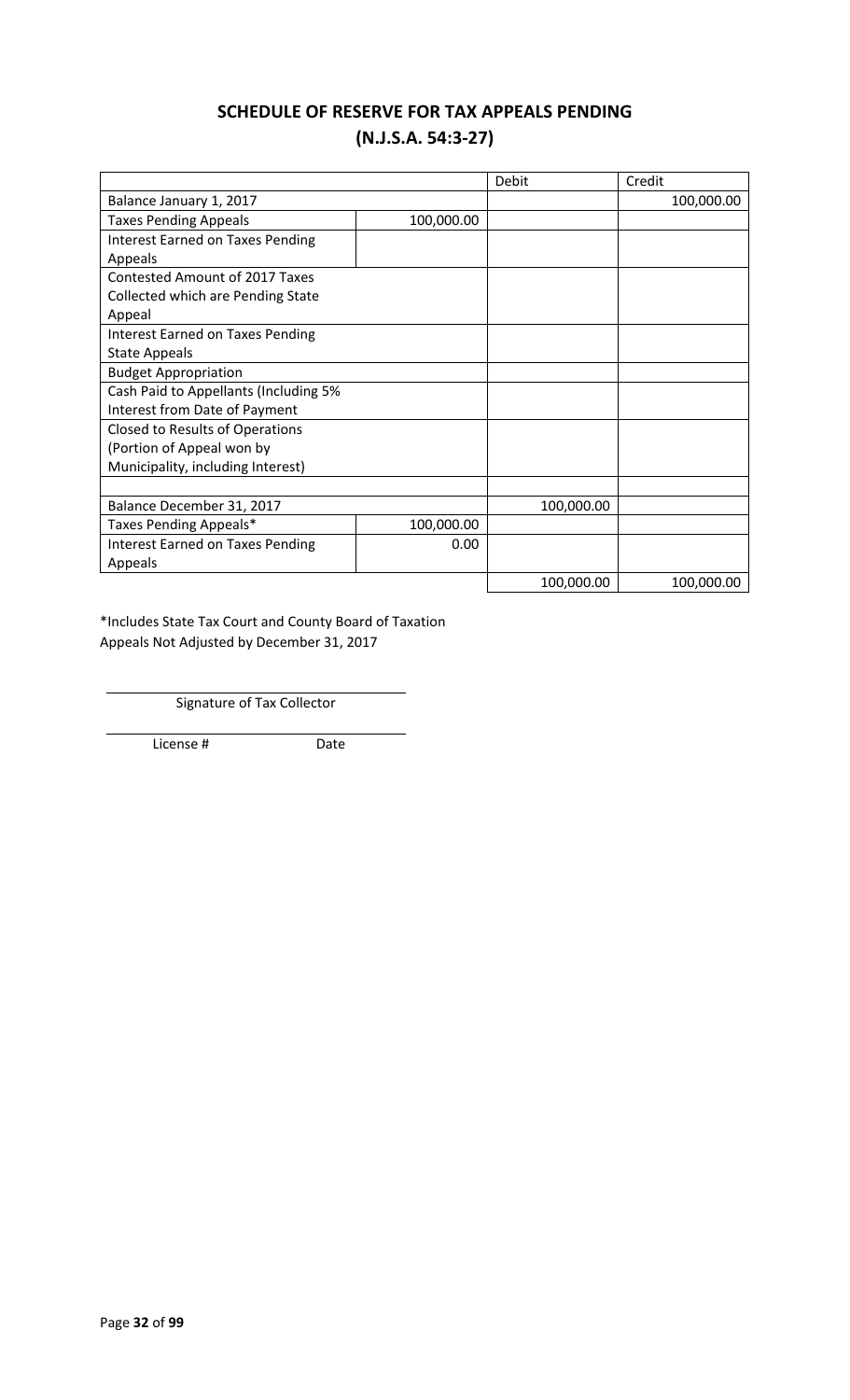# **COMPUTATION OF APPROPRIATION: RESERVE FOR UNCOLLECTED TAXES AND AMOUNT TO BE RAISED BY TAXATION IN 2018 MUNICIPAL BUDGET**

|                                                        |          |            | <b>Year 2018</b>                           | <b>Year 2017</b>                            |
|--------------------------------------------------------|----------|------------|--------------------------------------------|---------------------------------------------|
| 1. Total General Appropriations for 2018 Municipal     |          | 80015-     |                                            |                                             |
| <b>Budget</b>                                          |          |            |                                            |                                             |
| Item 8 (L) (Exclusive of Reserve for Uncollected Taxes |          |            |                                            |                                             |
| Statement                                              |          |            |                                            |                                             |
| 2. Local District School Tax -                         | Actual   | 80016-     |                                            |                                             |
|                                                        | Estimate | 80017-     |                                            |                                             |
| 3. Regional School District Tax -                      | Actual   | 80025-     |                                            |                                             |
|                                                        | Estimate | 80026-     |                                            |                                             |
| 4. Regional High School Tax -                          | Actual   | 80018-     |                                            |                                             |
| <b>School Budget</b>                                   |          |            |                                            |                                             |
|                                                        | Estimate | 80019-     |                                            |                                             |
| 5. County Tax                                          | Actual   | 80020-     |                                            |                                             |
|                                                        | Estimate | 80021-     |                                            |                                             |
| 6. Special District Taxes                              | Actual   | 80022-     |                                            |                                             |
|                                                        | Estimate | 80023-     |                                            |                                             |
| 7. Municipal Open Space Tax                            | Actual   | 80027-     |                                            |                                             |
|                                                        | Estimate | 80028-     |                                            |                                             |
| 8. Total General Appropriations & Other Taxes          |          | 80024-     |                                            |                                             |
|                                                        |          | 01         |                                            |                                             |
| 9. Less: Total Anticipated Revenues from 2018 in       |          | 80024-     |                                            |                                             |
| Municipal Budget (Item 5)                              |          | 02         |                                            |                                             |
| 10. Cash Required from 2018 Taxes to Support Local     |          | 80024-     |                                            |                                             |
| Municipal Budget and Other Taxes                       |          | 03         |                                            |                                             |
| 11. Amount of item 10 Divided by                       | $\%$     | [82003]    |                                            |                                             |
|                                                        |          | $4 - 04$ ] |                                            |                                             |
| Equals Amount to be Raised by Taxation (Percentage     |          | 80024-     |                                            |                                             |
| used must not exceed the applicable percentage shown   |          | 05         |                                            |                                             |
| by Item 13, Sheet 22)                                  |          |            |                                            |                                             |
| Analysis of Item 11:                                   |          |            |                                            |                                             |
| <b>Local District School Tax</b>                       |          |            |                                            |                                             |
| (Amount Shown on Line 2 Above)                         |          |            |                                            | Must not be stated in an amount less        |
| Regional School District Tax                           |          |            | than "actual" Tax of year2017.             |                                             |
| (Amount Shown on Line 3 Above)                         |          |            |                                            |                                             |
|                                                        |          |            |                                            |                                             |
| Regional High School Tax                               |          |            |                                            | ** May not be stated in an amount less      |
| (Amount Shown on Line 4 Above)                         |          |            |                                            | than proposed budget submitted by the Local |
| County Tax                                             |          |            |                                            | Board of Education to the Commissioner of   |
| (Amount Shown on Line 5 Above)                         |          |            | Education on January 15, 2018 (Chap. 136,  |                                             |
| <b>Special District Tax</b>                            |          |            | P.L. 1978). Consideration must be given to |                                             |
| (Amount Shown on Line 6 Above)                         |          |            | calendar year calculation.                 |                                             |
| Municipal Open Space Tax                               |          |            |                                            |                                             |
| (Amount Shown on Line 7 Above)                         |          |            |                                            |                                             |
| Tax in Local Municipal Budget                          |          |            |                                            |                                             |
| Total Amount (see Line 11)                             |          |            |                                            |                                             |
| 12. Appropriation: Reserve for Uncollected             | 80024-06 |            |                                            |                                             |
| Taxes (Budget Statement, Item 8 (M) (Item              |          |            |                                            |                                             |
| 11, Less Item 10)                                      |          |            |                                            |                                             |
| Computation of "Tax in Local Municipal                 |          |            |                                            |                                             |
| Budget" Item 1 - Total General                         |          |            |                                            |                                             |
| Appropriations                                         |          |            |                                            |                                             |
| Item 12 - Appropriation: Reserve for Uncollected Taxes |          |            |                                            |                                             |
| Amount to be Raised by Taxation in Municipal Budget    |          |            | 80024-07                                   |                                             |
|                                                        |          |            |                                            |                                             |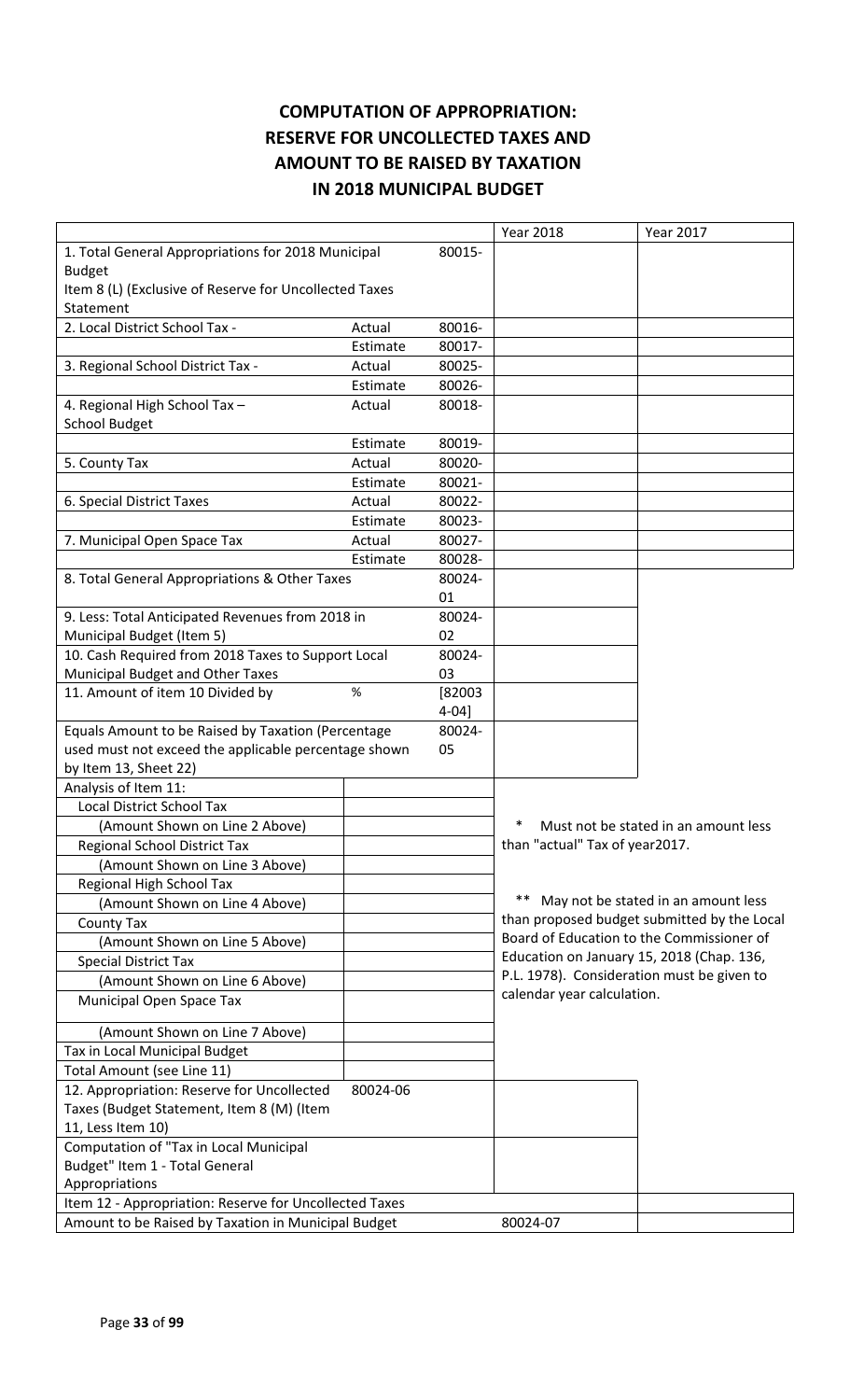# **ACCELERATED TAX SALE - CHAPTER 99**

#### Calculation To Utilize Proceeds In Current Budget As Deduction

#### To Reserve For Uncollected Taxes Appropriation

| А. | Reserve for Uncollected Taxes (sheet 25,<br>Item $12)$                                                                                                  |                 | \$ |
|----|---------------------------------------------------------------------------------------------------------------------------------------------------------|-----------------|----|
| В. | <b>Reserve for Uncollected Taxes Exclusion</b><br><b>Outstanding Balance of Delinquent Taxes</b><br>(sheet 26, Item 14A) x % of Collection<br>(Item 16) | \$              |    |
| C. | TIMES: % of increase of Amount to be<br>Raised by Taxes over Prior Year<br>[(2018 Estimated Total Levy - 2017 Total<br>Levy)/2017 Total Levy]           | $\%$            |    |
| D. | <b>Reserve for Uncollected Taxes Exclusion</b><br>Amount $[(B \times C) + B]$                                                                           |                 | \$ |
| E  | Net Reserve for Uncollected Taxes<br>Appropriation in Current Budget                                                                                    |                 | \$ |
|    | $(A-D)$                                                                                                                                                 |                 |    |
|    | 2018 Reserve for Uncollected Taxes Appropriation Calculation (Actual)                                                                                   |                 |    |
| 1. | Subtotal General Appropriations (item8(L)<br>budget sheet 29                                                                                            |                 |    |
| 2. | Taxes not Included in the budget (AFS 25,<br>items 2 thru 7)                                                                                            |                 | \$ |
|    | Total                                                                                                                                                   |                 | \$ |
| 3. | Less: Anticipated Revenues (item 5,<br>budget sheet 11)                                                                                                 |                 |    |
| 4. | Cash Required                                                                                                                                           |                 | \$ |
| 5. | <b>Total Required at</b>                                                                                                                                | $$$ (items 4+6) | \$ |
| 6. | Reserve for Uncollected Taxes (item E<br>above)                                                                                                         |                 |    |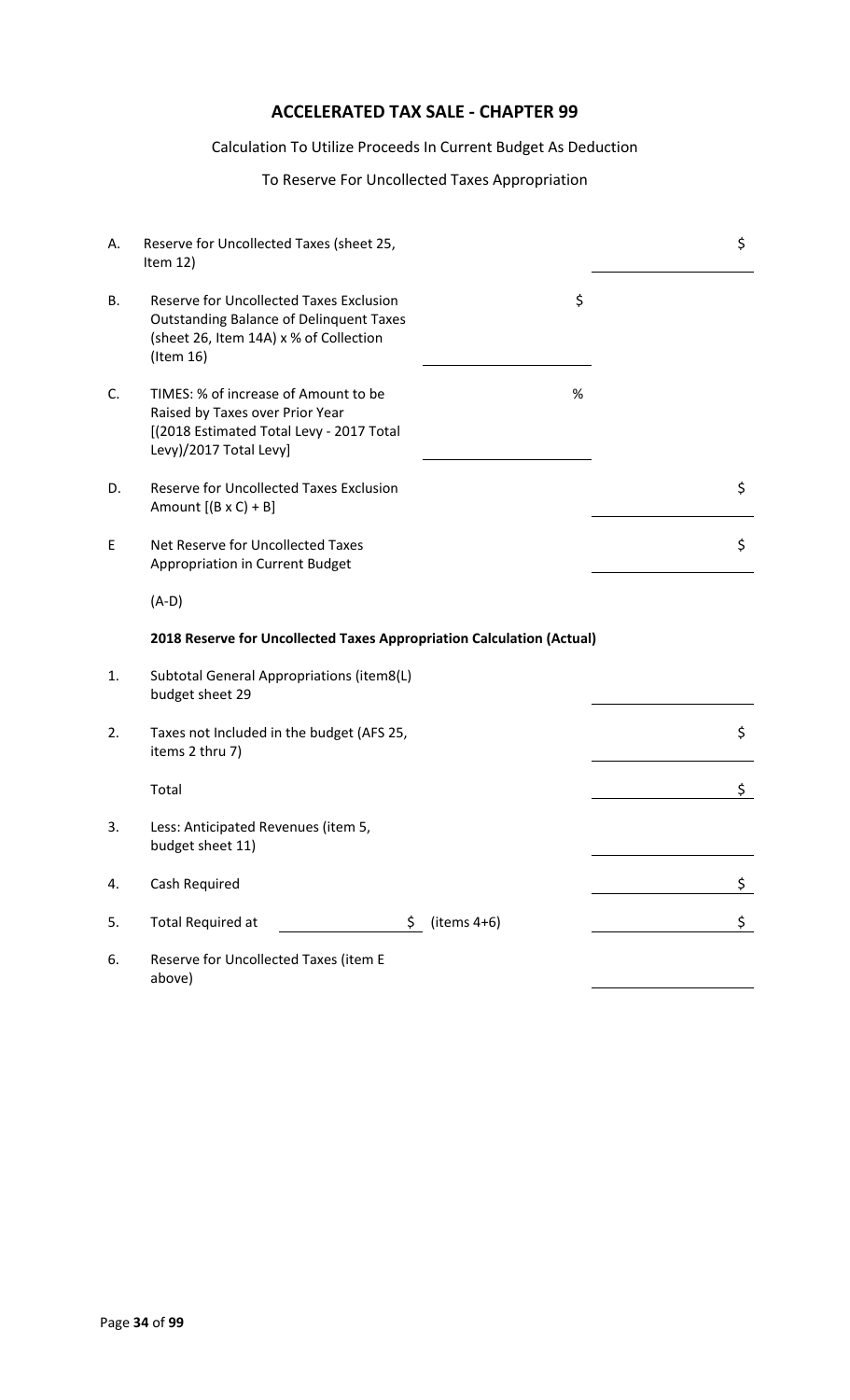# **SCHEDULE OF DELINQUENT TAXES AND TAX TITLE LIENS**

|     |                                    |          |           | Debit     | Credit    |
|-----|------------------------------------|----------|-----------|-----------|-----------|
| 1.  | Balance January 1, 2017            |          |           | 34,624.55 |           |
|     | A. Taxes                           | 83102-00 | 22,613.30 |           |           |
|     | <b>B.</b> Tax Title Liens          | 83103-00 | 12,011.25 |           |           |
| 2.  | Cancelled                          |          |           |           |           |
|     | A. Taxes                           | 83105-00 |           |           |           |
|     | <b>B.</b> Tax Title Liens          | 83106-00 |           |           |           |
| 3.  | <b>Transferred to Foreclosed</b>   |          |           |           |           |
|     | Tax Title Liens:                   |          |           |           |           |
|     | A. Taxes                           | 83108-00 |           |           |           |
|     | <b>B.</b> Tax Title Liens          | 83109-00 |           |           |           |
| 4.  | <b>Added Taxes</b>                 | 83110-00 |           | 32,567.33 |           |
| 5.  | <b>Added Tax Title Liens</b>       | 83111-00 |           | 14,643.34 |           |
| 6.  | Adjustment between Taxes           |          |           |           |           |
|     | (Other than current year)          |          |           |           |           |
|     | A. Taxes - Transfers to Tax        | 83104-00 |           |           |           |
|     | <b>Title Liens</b>                 |          |           |           |           |
|     | B. Tax Title Liens -               | 83107-00 |           |           |           |
|     | <b>Transfers from Taxes</b>        |          |           |           |           |
| 7.  | <b>Balance Before Cash</b>         |          |           |           | 81,835.22 |
|     | Payments                           |          |           |           |           |
| 8.  | <b>Totals</b>                      |          |           | 81,835.22 | 81,835.22 |
| 9.  | Collected:                         |          |           |           | 57,687.95 |
|     | A. Taxes                           | 83116-00 | 43,419.73 |           |           |
|     | <b>B.</b> Tax Title Liens          | 83117-00 | 14,268.22 |           |           |
| 10. | Interest and Costs - 2017          | 83118-00 |           |           |           |
|     | <b>Tax Sale</b>                    |          |           |           |           |
| 11. | 2017 Taxes Transferred to          | 83119-00 |           | 2,219.75  |           |
|     | Liens                              |          |           |           |           |
| 12. | 2017 Taxes                         | 83123-00 |           | 544.52    |           |
| 13. | Balance December 31,               |          |           |           | 26,911.54 |
|     | 2017                               |          |           |           |           |
|     | A. Taxes                           | 83121-00 | 12,305.42 |           |           |
|     | B. Tax Title Liens                 | 83122-00 | 14,606.12 |           |           |
| 14. | Totals                             |          |           | 84,599.49 | 84,599.49 |
| 15. | Percentage of Cash Collections to  |          |           |           |           |
|     | <b>Adjusted Amount Outstanding</b> |          |           |           |           |
|     | (Item No. 9 divided by Item        | 70.4928  |           |           |           |
|     | No. 7) is                          |          |           |           |           |

16. Item No. 14 multiplied by percentage shown above is maximum amount that may be anticipated in 2018. (See Note A on Sheet 22 - Current Taxes) (1) These amounts will always be the same.

18,970.70 And represents the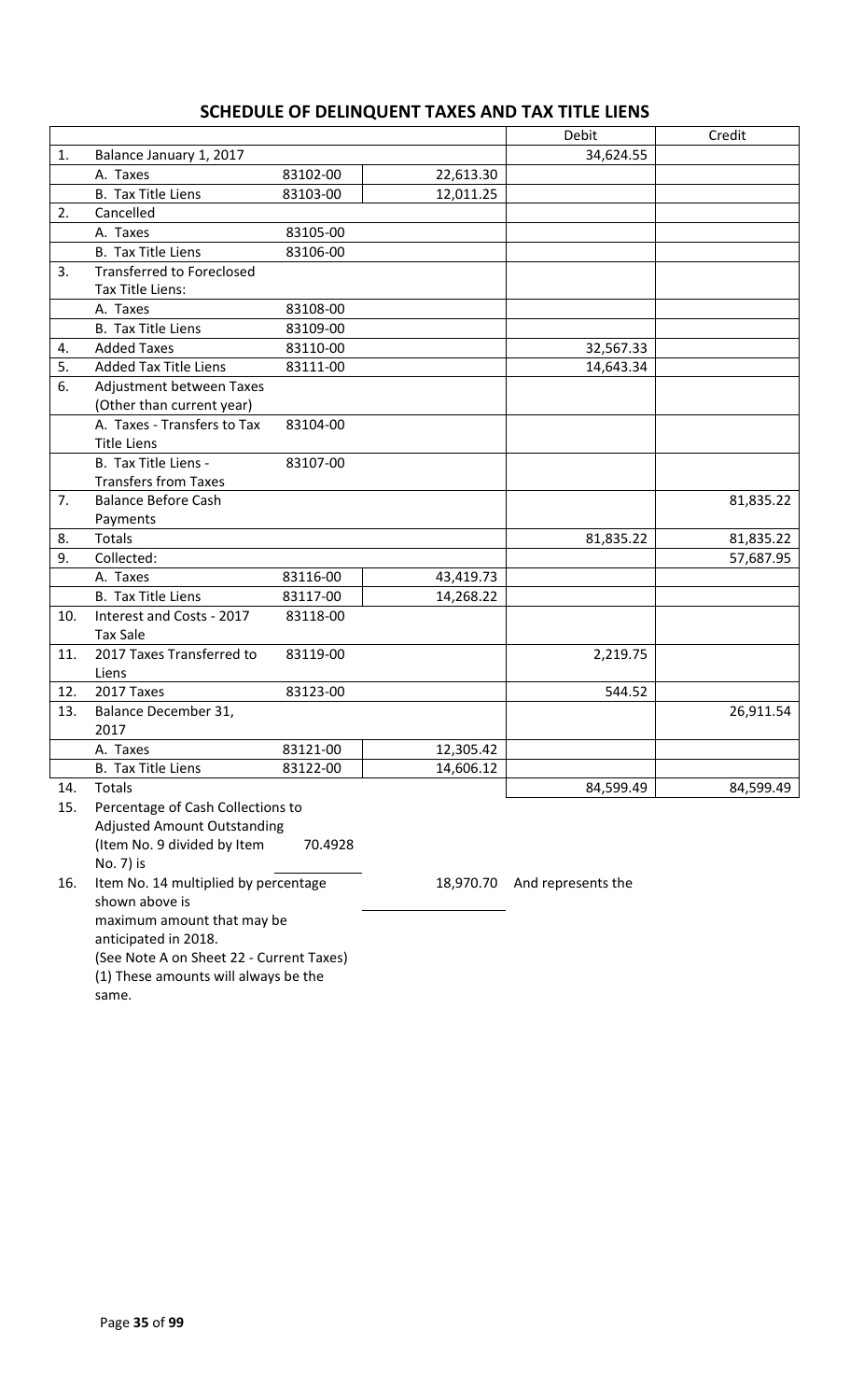## **SCHEDULE OF FORECLOSED PROPERTY**

(PROPERTY ACQUIRED BY TAX TITLE LIEN LIQUIDATION)

|                                                     | Debit | Credit |
|-----------------------------------------------------|-------|--------|
| Balance January 1, CY (Debit)                       |       |        |
| Foreclosed or Deeded in CY: Tax Title Liens (Debit) |       |        |
| Foreclosed or Deeded in CY: Taxes Receivable        |       |        |
| (Debit)                                             |       |        |
| Adjustment to Assessed Valuation (Debit)            |       |        |
| Adjustment to Assessed Valuation (Credit)           |       |        |
| Sales: Cash* (Credit)                               |       |        |
| Sales: Contract (Credit)                            |       |        |
| Sales: Mortgage (Credit)                            |       |        |
| Sales: Loss on Sales (Credit)                       |       |        |
| Sales: Gain on Sales (Debit)                        |       |        |
| Balance December 31, 2017                           |       | 0.00   |
|                                                     | 0.00  | 0.00   |

## **CONTRACT SALES**

|                                           | Debit | Credit |
|-------------------------------------------|-------|--------|
| Balance January 1, CY (Debit)             |       |        |
| CY Sales from Foreclosed Property (Debit) |       |        |
| Collected * (Credit)                      |       |        |
| Balance December 31, 2017                 |       | 0.00   |
|                                           | 0.00  | ገ በበ   |

#### **MORTGAGE SALES**

|                                           | Debit | Credit |
|-------------------------------------------|-------|--------|
| Balance January 1, CY (Debit)             |       |        |
| CY Sales from Foreclosed Property (Debit) |       |        |
| Collected * (Credit)                      |       |        |
| Balance December 31, 2017                 |       | 0.00   |
|                                           | 0.00  | 0.00   |

| Analysis of Sale of Property: |              | \$0.00 |
|-------------------------------|--------------|--------|
| *Total Cash Collected in 2017 | $(84125-00)$ |        |
| Realized in 2017 Budget       |              |        |
| To Results of Operation       |              | 0.00   |
|                               |              |        |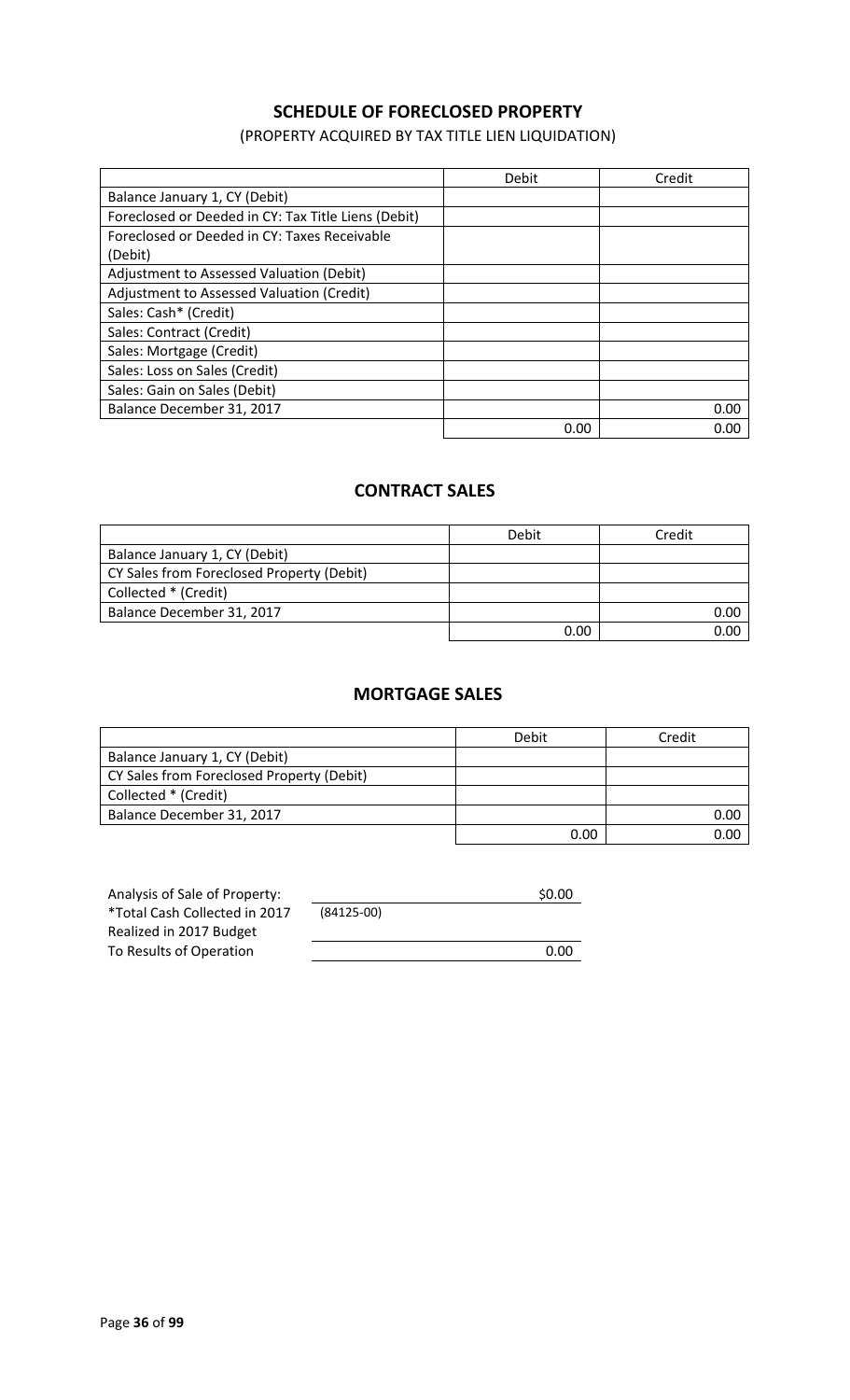# **DEFERRED CHARGES - MANDATORY CHARGES ONLY -**

**CURRENT, TRUST, AND GENERAL CAPITAL FUNDS**

(Do not include the emergency authorizations pursuant to N.J.S. 40A:4-55, N.J.S. 40A:4-55.1 or N.J.S. 40A:4-55.13 listed on Sheets 29 and 30.)

|                                | Amount Dec.         |             | Amount         |               |
|--------------------------------|---------------------|-------------|----------------|---------------|
|                                | 31, 2016 per        | Amount in   | Resulting from | Balance as at |
| Caused By                      | <b>Audit Report</b> | 2017 Budget | 2017           | Dec. 31, 2017 |
| <b>Deficit from Operations</b> |                     |             | \$0.00         | \$0.00        |
| <b>Trust Assessment</b>        |                     |             |                | \$0.00        |
| <b>Animal Control Fund</b>     |                     |             |                | \$0.00        |
| <b>Trust Other</b>             |                     |             |                | \$0.00        |
| Capital -                      |                     |             |                | \$0.00        |
| <b>Subtotal Current Fund</b>   | \$0.00              | \$0.00      | \$0.00         | \$0.00        |
| <b>Subtotal Trust Fund</b>     | \$0.00              | \$0.00      | \$0.00         | \$0.00        |
| Subtotal Capital Fund          | \$0.00              | \$0.00      | \$0.00         | \$0.00        |
|                                |                     |             |                |               |
| <b>Total Deferred Charges</b>  | \$0.00              | \$0.00      | \$0.00         | \$0.00        |

### **EMERGENCY AUTHORIZATIONS UNDER N.J.S. 40A:4-47 WHICH HAVE BEEN FUNDED OR REFUNDED UNDER N.J.S. 40A:2-3 OR N.J.S. 40A:2-51**

### **JUDGEMENTS ENTERED AGAINST MUNICIPALITY AND NOT SATISFIED**

|             |               |              |        | Appropriated for in<br><b>Budget of Year</b> |
|-------------|---------------|--------------|--------|----------------------------------------------|
| In Favor Of | On Account Of | Date Entered | Amount | 2018                                         |
|             |               |              |        |                                              |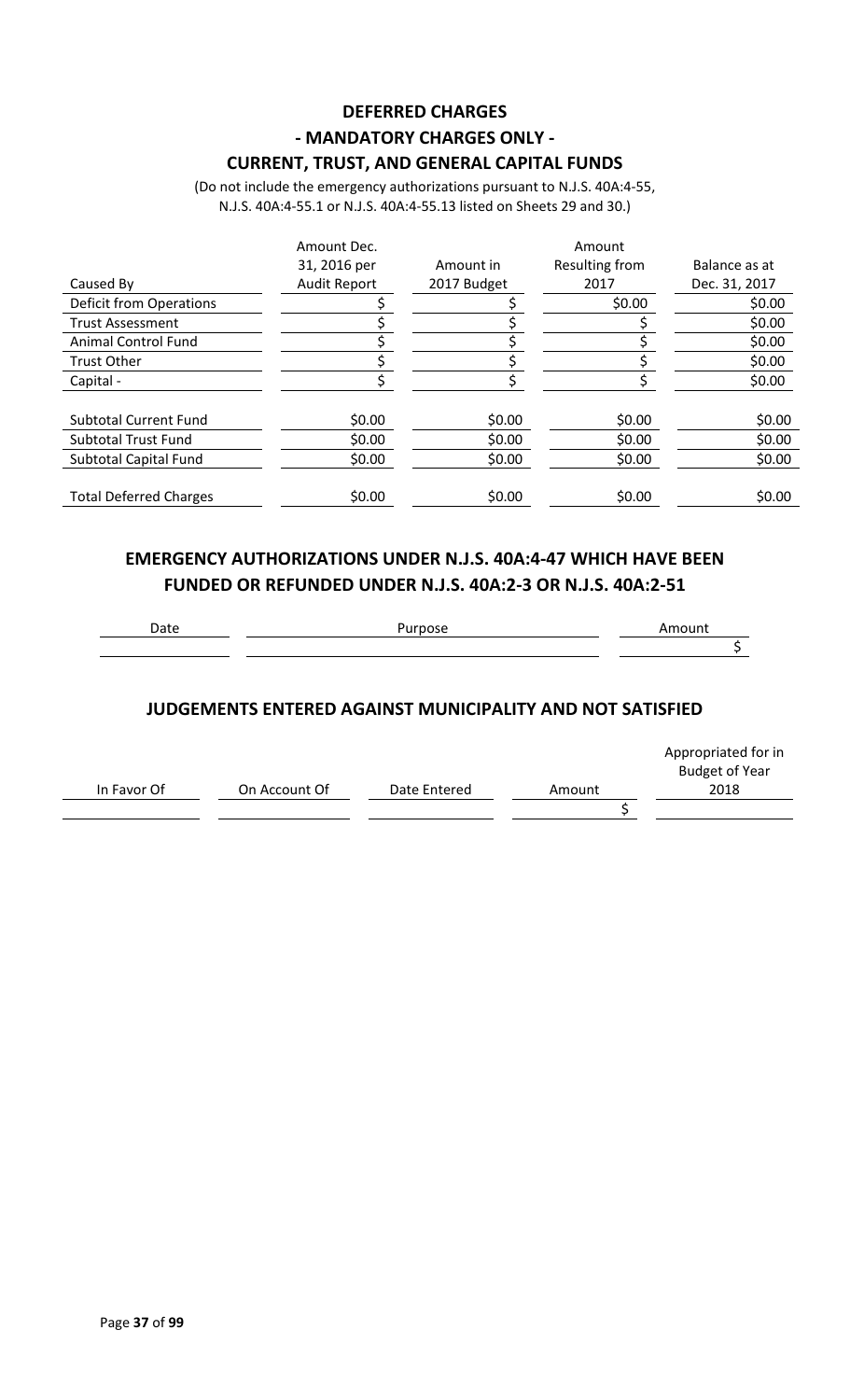#### **N.J.S. 40A:4-53 SPECIAL EMERGENCY** - TAX MAP; REVALUATION; MASTER PLAN; REVISION AND CODIFICATION OF ORDINANCES; DRAINAGE MAPS FOR FLOOD CONTROL; PRELIMINARY ENGINEERING STUDIES, ETC. FOR SANITARY SEWER SYSTEM; MUNICI- PAL CONSOLIDATION ACT; FLOOD OR HURRICANE DAMAGE.

|            | Purpose          | Amount       | $'$ Not Less Than 1/5 of $\vert$ | Balance Dec. 31, |                | Reduced in 2017 | Balance Dec. 31, |
|------------|------------------|--------------|----------------------------------|------------------|----------------|-----------------|------------------|
|            |                  | Authorized   | Amount Authorized                | 2016             | By 2017 Budget | Cancelled by    | 2017             |
|            |                  |              |                                  |                  |                | Resolution      |                  |
| 12/26/2013 | Superstorm Sandy | 4,100,000.00 | 820,000.00                       | 820,000.00       | 820,000.00     |                 | $0.00$ $ $       |
|            | Totals           | 4,100,000.00 | 820,000.00                       | 820,000.00       | 820,000.00     | 0.00            | 0.00             |

80025-00 80026-00

It is hereby certified that all outstanding "Special Emergency" appropriations have been adopted by the governing body in full compliance with N.J.S. 40A:4-53 et seq. and are recorded on this page

Chief Financial Officer

\* Not less than one-fifth (1/5) of amount authorized but not more than the amount shown in the column Balance Dec. 31, 2017 must be entered here and then raised in the 2018 budget.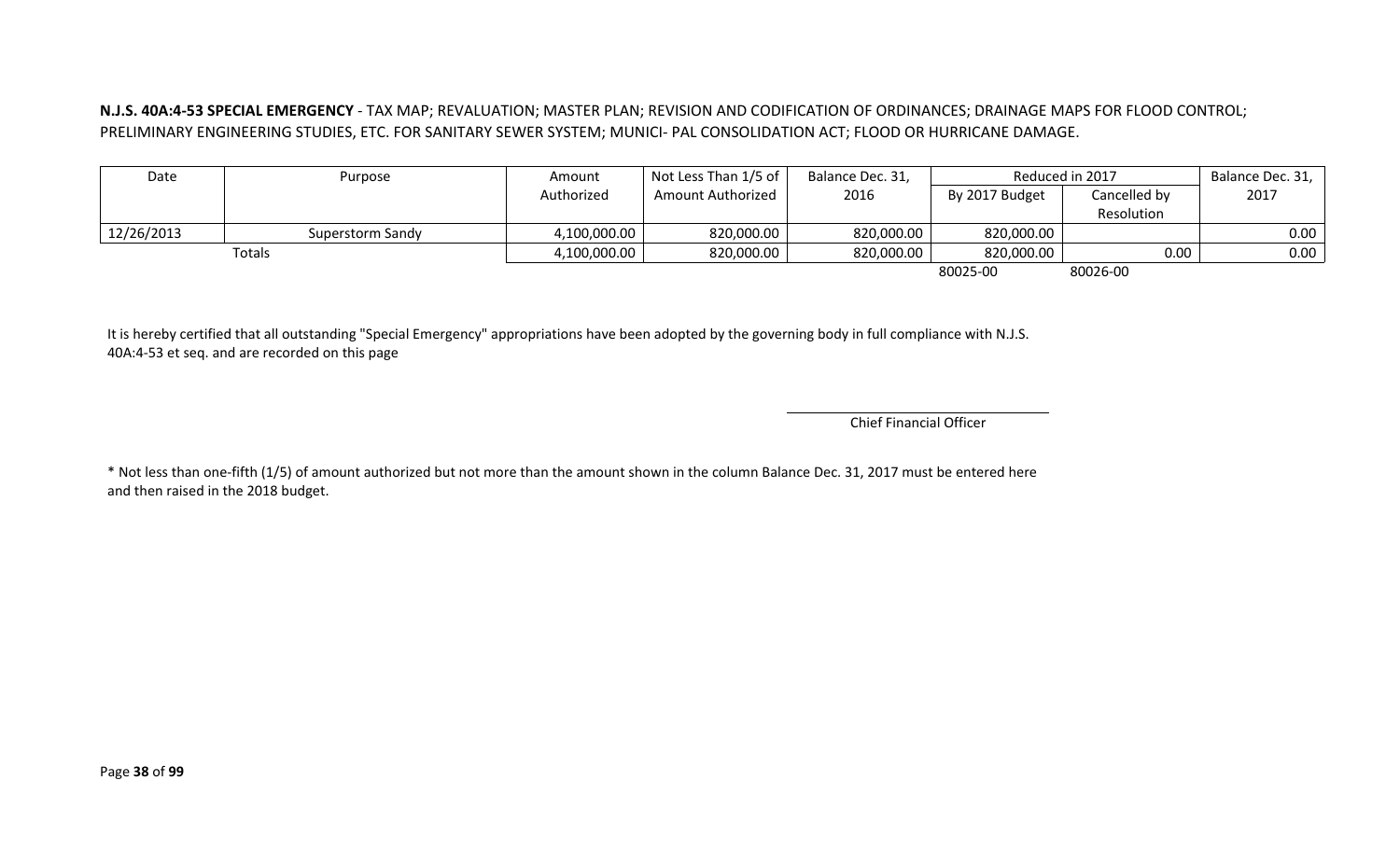#### N.J.S. 40A:4-55.1, ET SEQ., SPECIAL EMERGENCY - DAMAGE CAUSED TO ROADS OR BRIDGES BY SNOW, ICE, FROST OR FLOOD N.J.S. 40A:4-55.13, ET SEQ., SPECIAL EMERGENCY - PUBLIC EXIGENCIES CAUSED BY CIVIL DISTURBANCES

| Date | Purpose | Amount     | Not Less Than $1/3$ of $ $ | Balance Dec. 31, |                | Reduced in 2017 | Balance Dec. 31, |
|------|---------|------------|----------------------------|------------------|----------------|-----------------|------------------|
|      |         | Authorized | <b>Amount Authorized</b>   | 2016             | By 2017 Budget | Cancelled by    | 2017             |
|      |         |            |                            |                  |                | Resolution      |                  |
|      |         |            |                            |                  |                |                 |                  |
|      | Totals  |            |                            |                  |                |                 |                  |
|      |         |            |                            |                  | 80027-00       | 80028-00        |                  |

It is hereby certified that all outstanding "Special Emergency" appropriations have been adopted by the governing body in full compliance with N.J.S. 40A:4-55 et seq. and N.J.S.A 40A:4-55.13 et seq. are recorded on this page

Chief Financial Officer

\* Not less than one-third (1/3) of amount authorized but not more than the amount shown in the column Balance Dec. 31, 2017 must be entered here and then raised in the 2018 budget.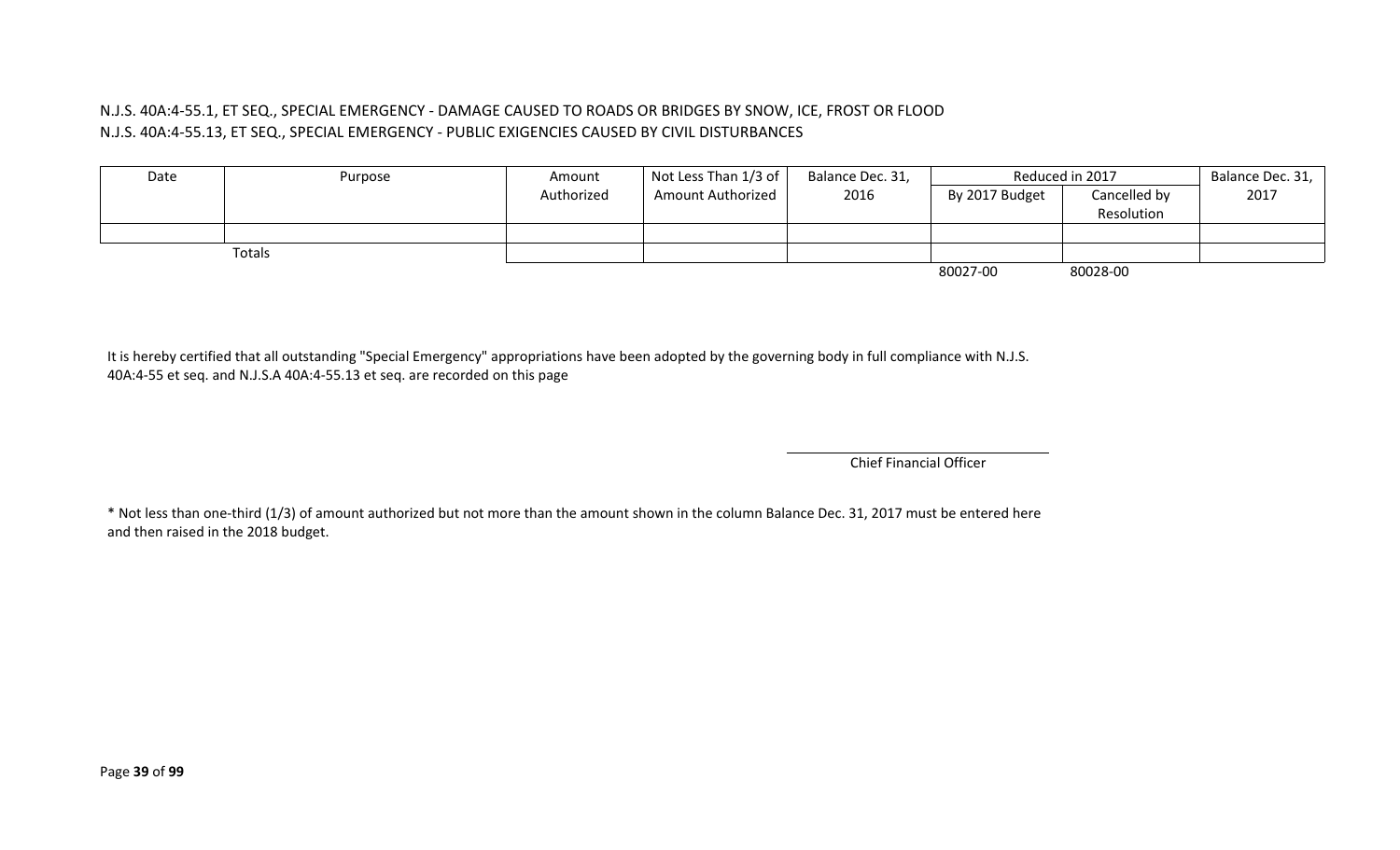### **SCHEDULE OF BONDS ISSUED AND OUTSTANDING AND 2018 DEBT SERVICE FOR BONDS**

MUNICIPAL GENERAL CAPITAL BONDS

|                                              | Debit         | Credit        | 2018 Debt Service |
|----------------------------------------------|---------------|---------------|-------------------|
| Outstanding January 1, CY (Credit)           |               | 6,182,000.00  |                   |
| Issued (Credit)                              |               | 5,952,000.00  |                   |
| Paid (Debit)                                 | 760,000.00    |               |                   |
| Cancelled (Debit)                            |               |               |                   |
| Outstanding Dec. 31, 2017<br>80033-04        | 11,374,000.00 |               |                   |
|                                              | 12,134,000.00 | 12,134,000.00 |                   |
| 2018 Bond Maturities - General Capital Bonds |               | 80033-05      | 692,000.00        |
| 2018 Interest on Bonds                       | 80033-06      | 391,152.51    |                   |

#### **ASSESSMENT SERIAL BONDS**

| Outstanding January 1, CY (Credit)           |          |          |         |  |
|----------------------------------------------|----------|----------|---------|--|
| Paid (Debit)                                 |          |          |         |  |
| Outstanding Dec. 31, 2017                    | 80033-10 | 0.00     |         |  |
|                                              |          | 0.00     | 0.00    |  |
| 2018 Bond Maturities - General Capital Bonds |          |          | 8003-11 |  |
| 2018 Interest on Bonds                       |          | 80033-12 |         |  |

#### **LIST OF BONDS ISSUED DURING 2017**

| Purpose                                 | 2018 Maturity | Amount Issued | Date of      | Interest   |
|-----------------------------------------|---------------|---------------|--------------|------------|
|                                         |               |               | <b>Issue</b> | Rate       |
| General Improvement Bonds - Series 2017 | 327,000.00    | 5,952,000.00  | 6/7/2017     | $3.00\% -$ |
|                                         |               |               |              | 5.00%      |
| Total                                   | 327,000.00    | 5,952,000.00  |              |            |

80033-14 8033-15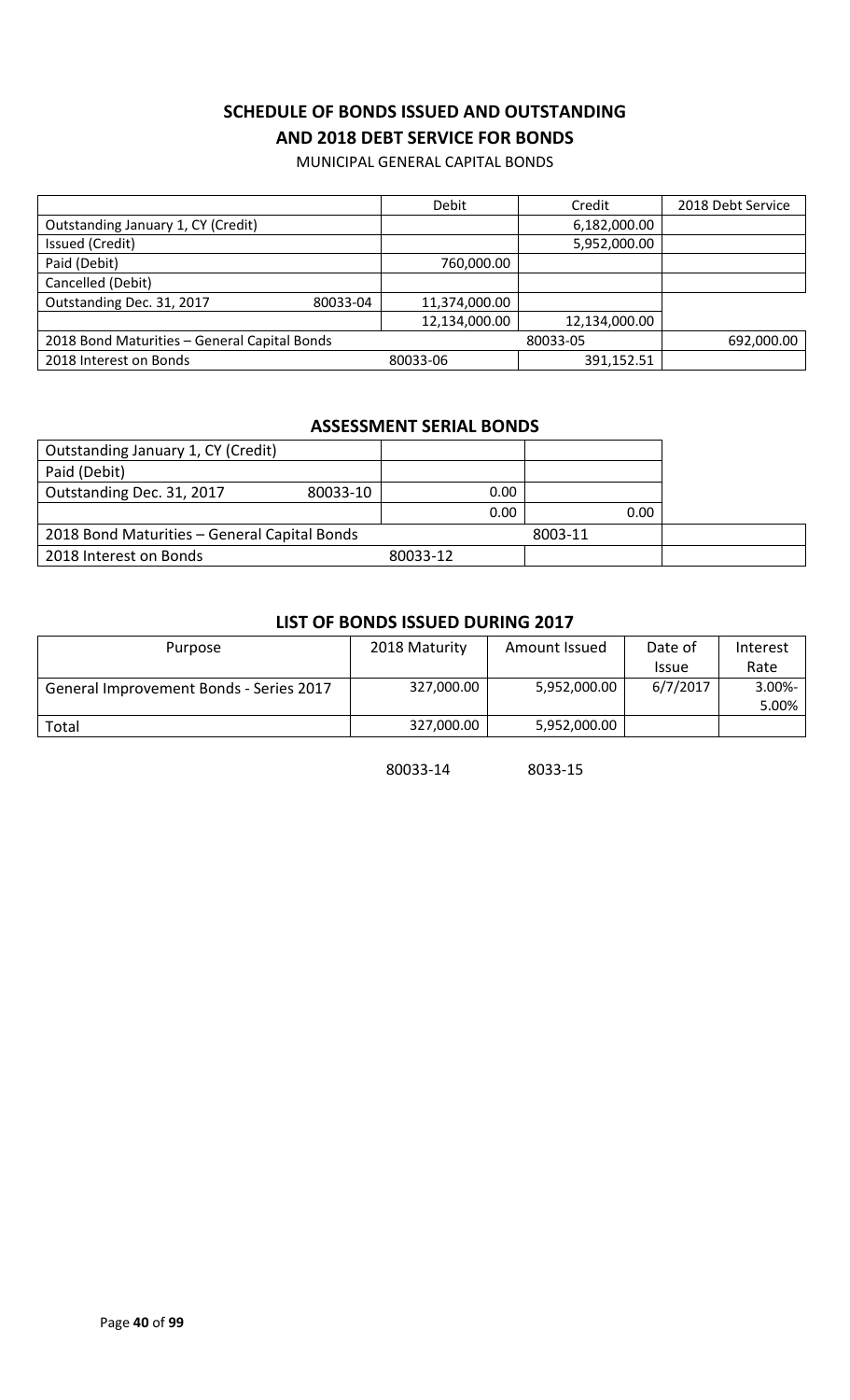### **SCHEDULE OF LOANS ISSUED AND OUTSTANDING AND 2018 DEBT SERVICE FOR LOANS**

MUNICIPAL GREEN ACRES TRUST LOAN

|                                    |          | Debit      | Credit     | 2018 Debt Service |
|------------------------------------|----------|------------|------------|-------------------|
| Outstanding January 1, CY (Credit) |          |            | 163,803.34 |                   |
| Issued (Credit)                    |          |            |            |                   |
| Paid (Debit)                       |          | 34,589.40  |            |                   |
| Outstanding Dec. 31,2017           | 80033-04 | 129,213.94 |            |                   |
|                                    |          | 163,803.34 | 163,803.34 |                   |
| 2018 Loan Maturities               |          |            | 80033-05   | 32,102.45         |
| 2018 Interest on Loans             |          |            | 80033-06   | 2,486.95          |
| Total 2018 Debt Service for Loan   |          |            | 80033-13   | 34,589.40         |

#### **GREEN ACRES TRUST LOAN**

| Outstanding January 1, CY (Credit) |          |                   |          |  |
|------------------------------------|----------|-------------------|----------|--|
| Issued (Credit)                    |          |                   |          |  |
| Paid (Debit)                       |          |                   |          |  |
| Outstanding Dec. 31,2017           | 80033-10 | 0.00 <sub>1</sub> |          |  |
|                                    |          | 0.00              | 0.00     |  |
| 2018 Loan Maturities               |          |                   | 80033-11 |  |
| 2018 Interest on Loans             |          |                   | 80033-12 |  |
| Total 2018 Debt Service for Loan   |          |                   | 8033-13  |  |

### **LIST OF LOANS ISSUED DURING 2017**

| Purpose | 2018 Maturity | Amount Issued | Date of<br><b>Issue</b> | Interest<br>Rate |
|---------|---------------|---------------|-------------------------|------------------|
|         |               |               |                         |                  |
| Total   |               |               |                         |                  |

80033-14 80033-15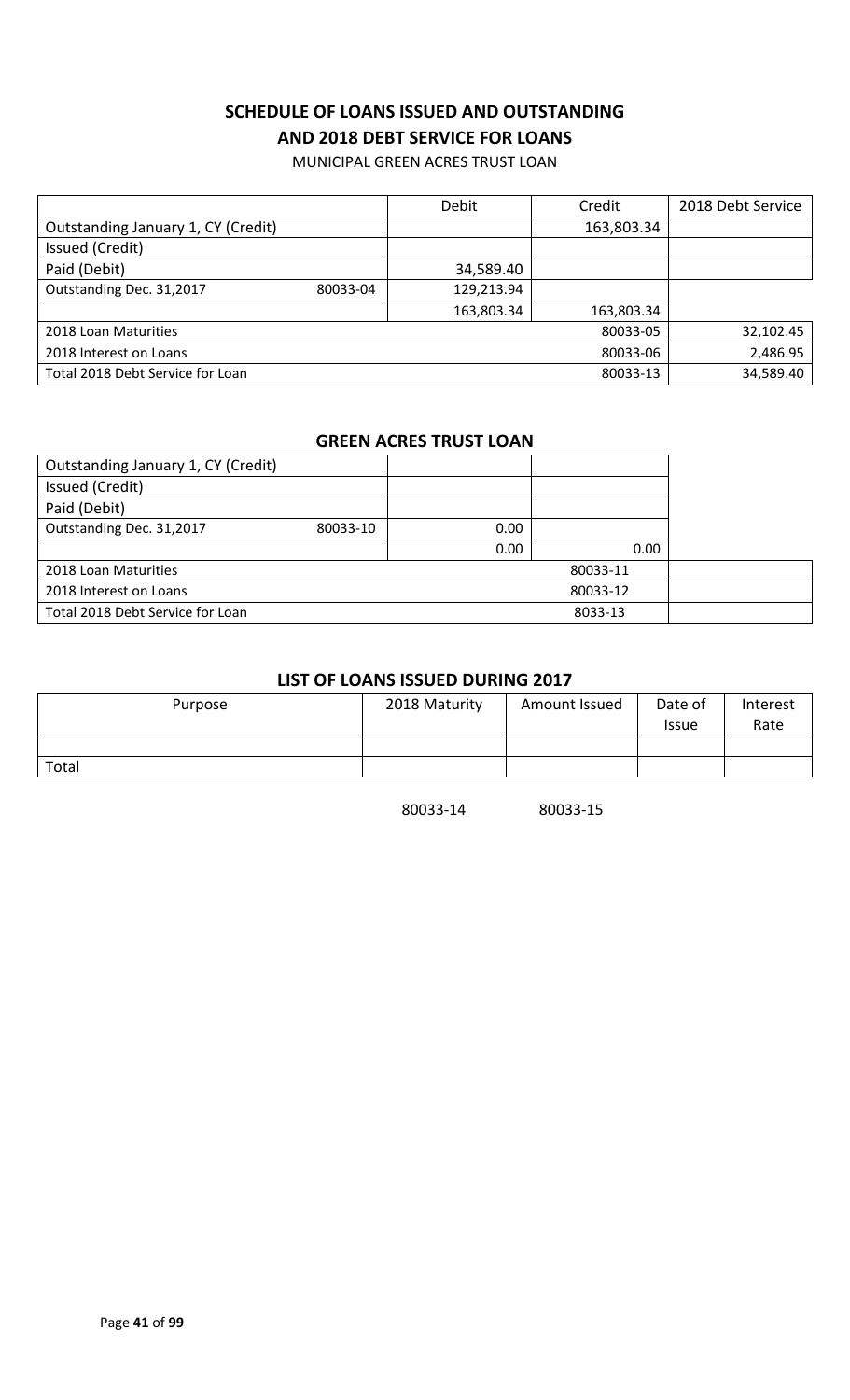### **SCHEDULE OF LOANS ISSUED AND OUTSTANDING AND 2018 DEBT SERVICE FOR LOANS**

|                             | Debit | Credit | Debt Service |
|-----------------------------|-------|--------|--------------|
| Outstanding January 1,      |       |        |              |
| Issued                      |       |        |              |
|                             |       |        |              |
|                             |       |        |              |
|                             |       |        |              |
| Paid                        |       |        |              |
| Outstanding December 31,    |       |        |              |
| Loan Maturities             |       |        |              |
| Interest on Loans           |       |        |              |
| Total Debt Service for Loan |       |        |              |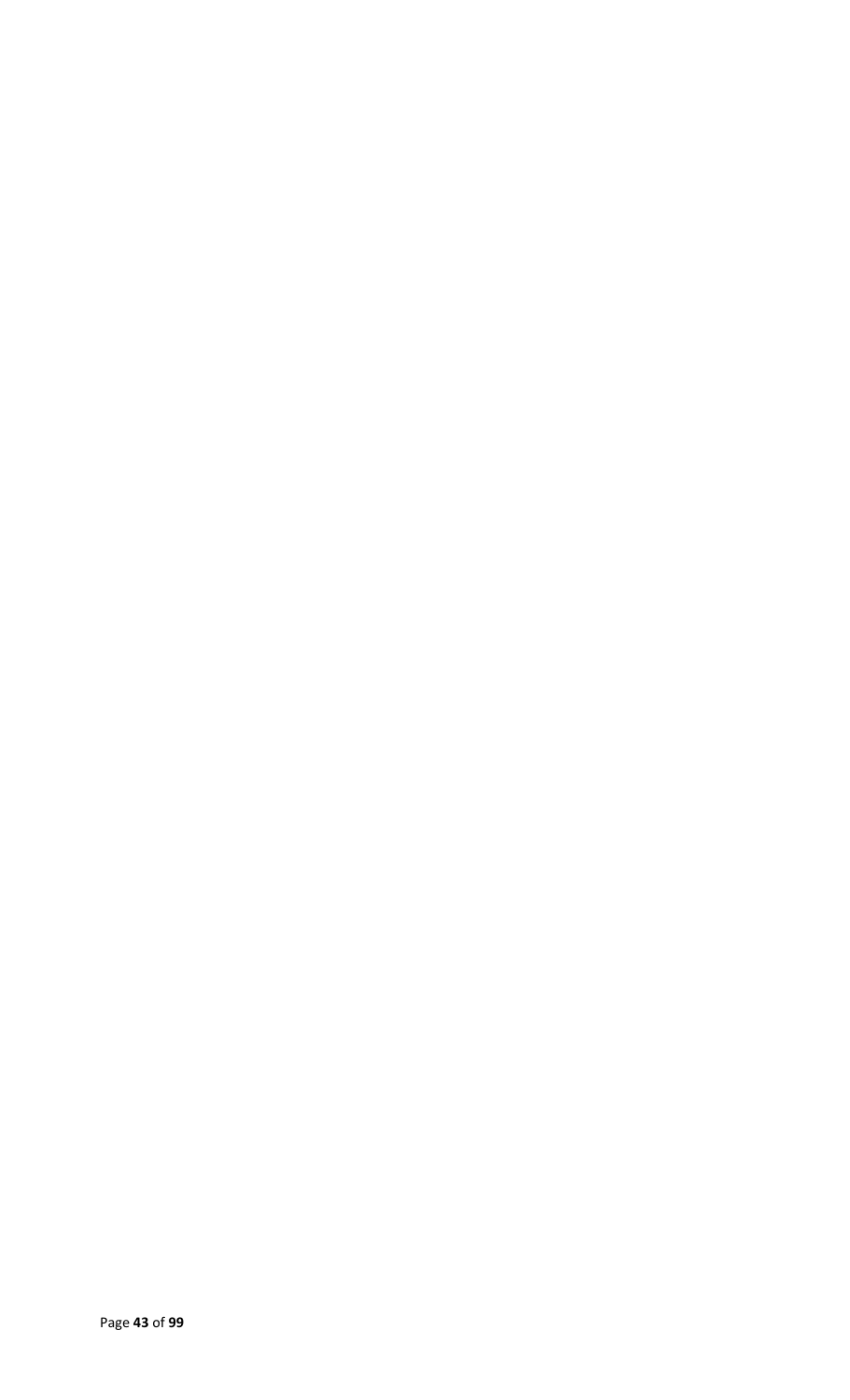#### **SCHEDULE OF BONDS ISSUED AND OUTSTANDING**

#### **AND 2018 DEBT SERVICE FOR BONDS**

TYPE I SCHOOL TERM BONDS

|                                    |          | Debit | Credit   | 2018 Debt Service |
|------------------------------------|----------|-------|----------|-------------------|
| Outstanding January 1, CY (Credit) |          |       |          |                   |
| Paid (Debit)                       |          |       |          |                   |
| Outstanding Dec. 31, 2017          | 80034-03 | 0.00  |          |                   |
|                                    |          | 0.00  | 0.00     |                   |
| 2018 Bond Maturities – Term Bonds  |          |       | 80034-04 |                   |
| 2018 Interest on Bonds             |          |       | 80034-05 |                   |

#### **Type 1 School Serial Bond**

| Outstanding January 1, CY (Credit)                     |          |          |      |          |      |  |
|--------------------------------------------------------|----------|----------|------|----------|------|--|
| Issued (Credit)                                        |          |          |      |          |      |  |
| Paid (Debit)                                           |          |          |      |          |      |  |
| Outstanding Dec. 31, 2017                              | 80034-09 |          | 0.00 |          |      |  |
|                                                        |          |          | 0.00 |          | 0.00 |  |
| 2018 Interest on Bonds                                 |          | 80034-10 |      |          |      |  |
| 2018 Bond Maturities - Serial Bonds                    |          |          |      | 80034-11 |      |  |
| Total "Interest on Bonds - Type 1 School Debt Service" |          |          |      | 80034-12 |      |  |

#### **LIST OF BONDS ISSUED DURING 2017**

| Purpose | 2018 Maturity -01 | Amount Issued -02 | Date of<br><b>Issue</b> | Interest<br>Rate |
|---------|-------------------|-------------------|-------------------------|------------------|
|         |                   |                   |                         |                  |
| Total   |                   |                   |                         |                  |

#### **2018 INTEREST REQUIREMENT – CURRENT FUND DEBT ONLY**

| Outstanding Dec. | 2018 Interest |
|------------------|---------------|
| 31, 2017         | Requirement   |
|                  |               |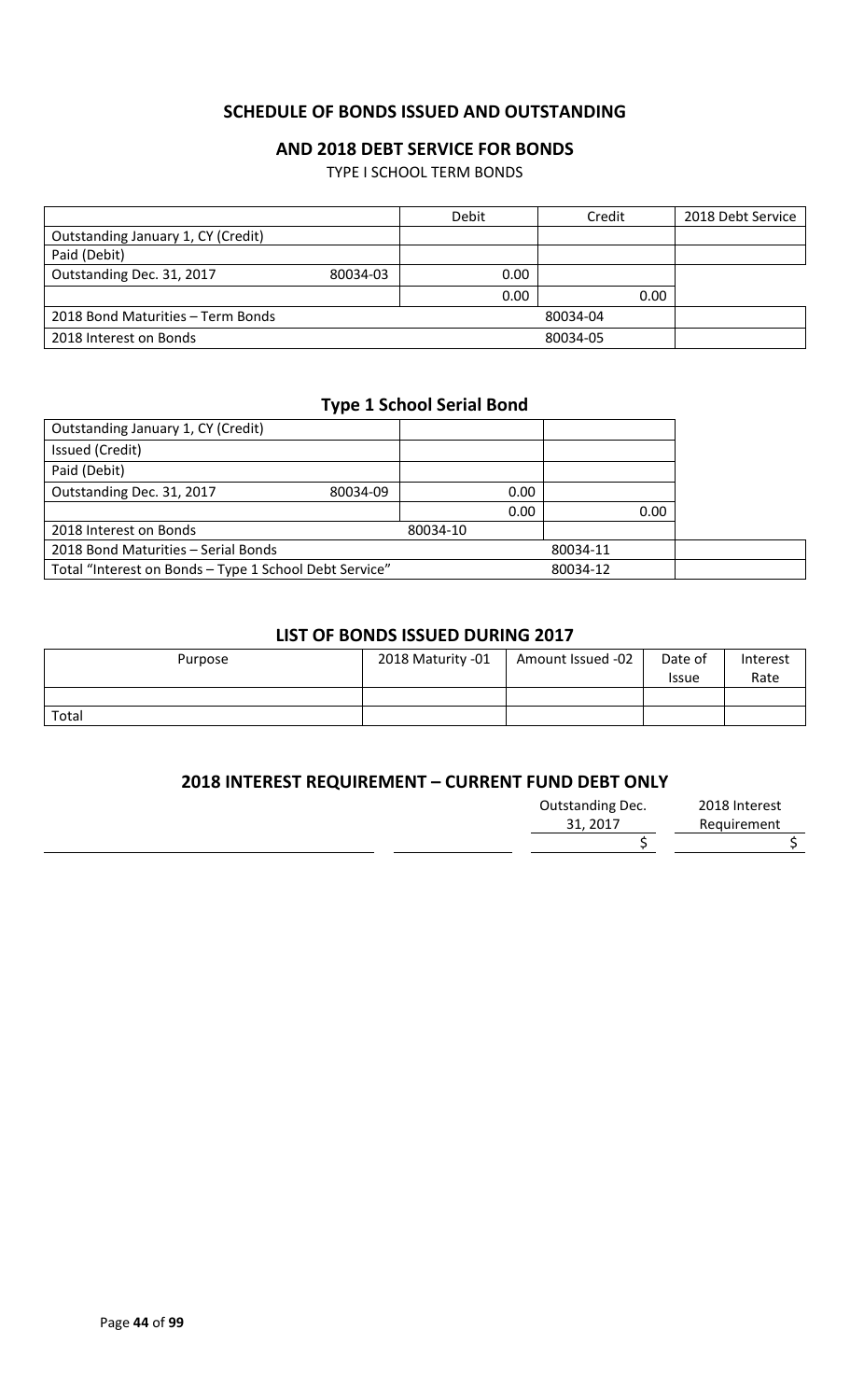#### **DEBT SERVICE FOR NOTES (OTHER THAN ASSESSMENT NOTES)**

|                           |                                         |                                  | Amount of Note |                  |                  | 2018 Budget Requirement |              | Interest      |
|---------------------------|-----------------------------------------|----------------------------------|----------------|------------------|------------------|-------------------------|--------------|---------------|
| Title or Purpose of Issue | <b>Original Amount</b><br><b>Issued</b> | Original Date of<br><b>Issue</b> | Outstanding    | Date of Maturity | Rate of Interest | For Principal           | For Interest | Computed to   |
|                           |                                         |                                  | Dec. 31, 2017  |                  |                  |                         |              | (Insert Date) |
| 16-05 Tax Refund Note     | 522,000.00                              | 3/29/2016                        | 391,500.00     | 5/9/2018         | 1.75             | 130,500.00              | 6,850.74     | 5/9/2018      |
|                           | 522,000.00                              |                                  | 391,500.00     |                  |                  | 130,500.00              | 6,850.74     |               |

80051-01 80051-02

Memo: Type I School Notes should be separately listed and totaled.

Memo: Refunding Bond Anticipation Notes should be separately listed and totaled.

\* " Original Date of Issue" refers to the date when the first money was borrowed for a particular improvement, not the renewal date of subsequent notes which were issued.

All notes with an original date of issue of 2016 or prior require one legally payable installment to be budgeted if it is contemplated that such notes will be renewed in 2018 or written intent of permanent financing submitted with statement.

\*\* If interest on notes is financed by ordinance, designate same, otherwise an amount must be included in this column.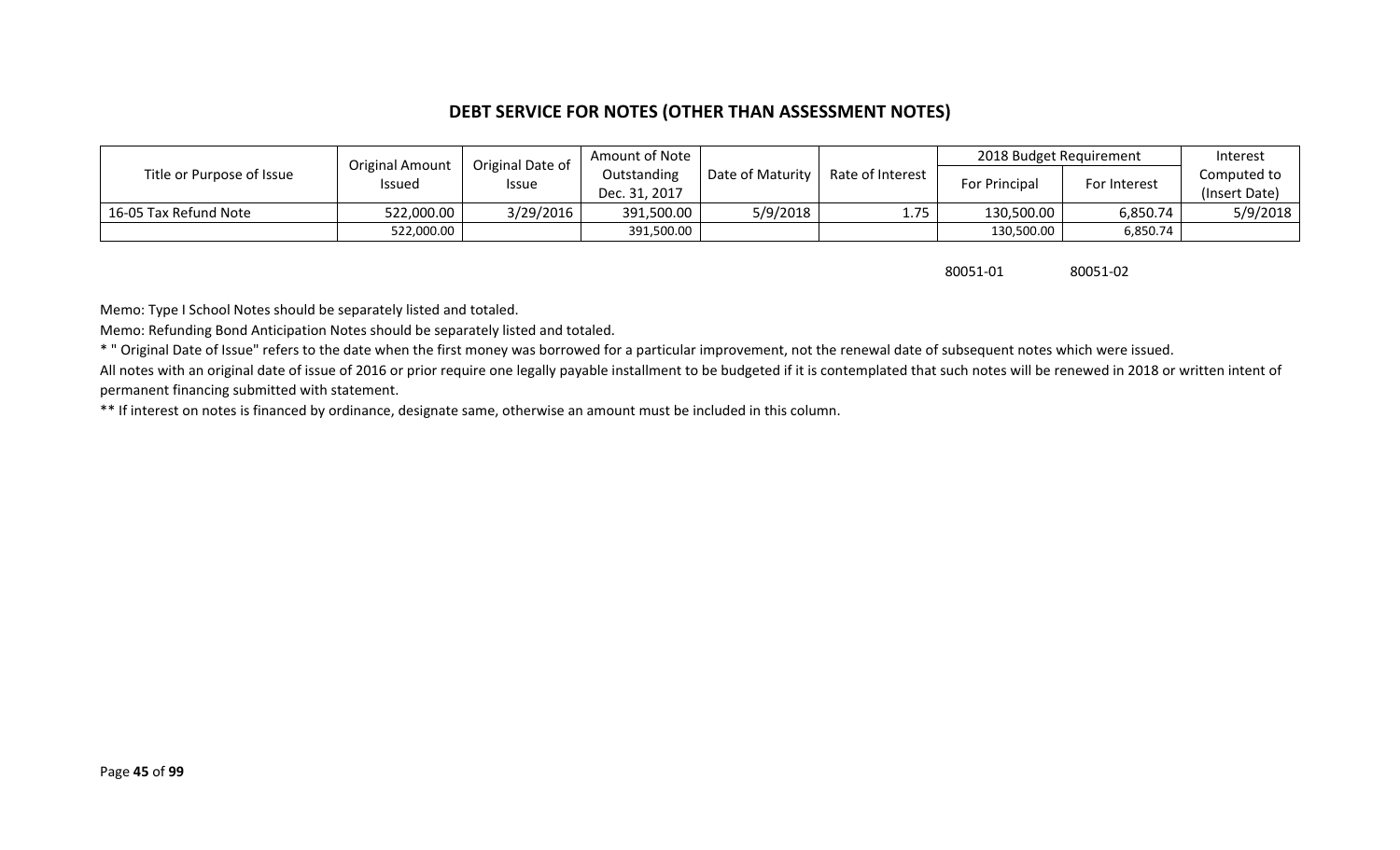#### **DEBT SERVICE SCHEDULE FOR ASSESSMENT NOTES**

|                           |                           |                           | Amount of                            |                     |                  | 2018 Budget Requirement |              | Interest                     |
|---------------------------|---------------------------|---------------------------|--------------------------------------|---------------------|------------------|-------------------------|--------------|------------------------------|
| Title or Purpose of Issue | Original Amount<br>Issued | Original Date of<br>Issue | Note<br>Outstanding<br>Dec. 31, 2017 | Date of<br>Maturity | Rate of Interest | For Principal           | For Interest | Computed to<br>(Insert Date) |
|                           |                           |                           |                                      |                     |                  |                         |              |                              |
|                           |                           |                           |                                      |                     |                  |                         |              |                              |

80051-01 80051-02

Assessment Notes with an original date of issue of December 31, or prior must be appropriated in full in the 2018 Dedicated Assessment Budget or written intent of permanent financing submitted with statement.

\*\*Interest on Assessment Notes must be included in the Current Fund Budget appropriation "Interest on Notes".

(Do not crowd - add additional sheets)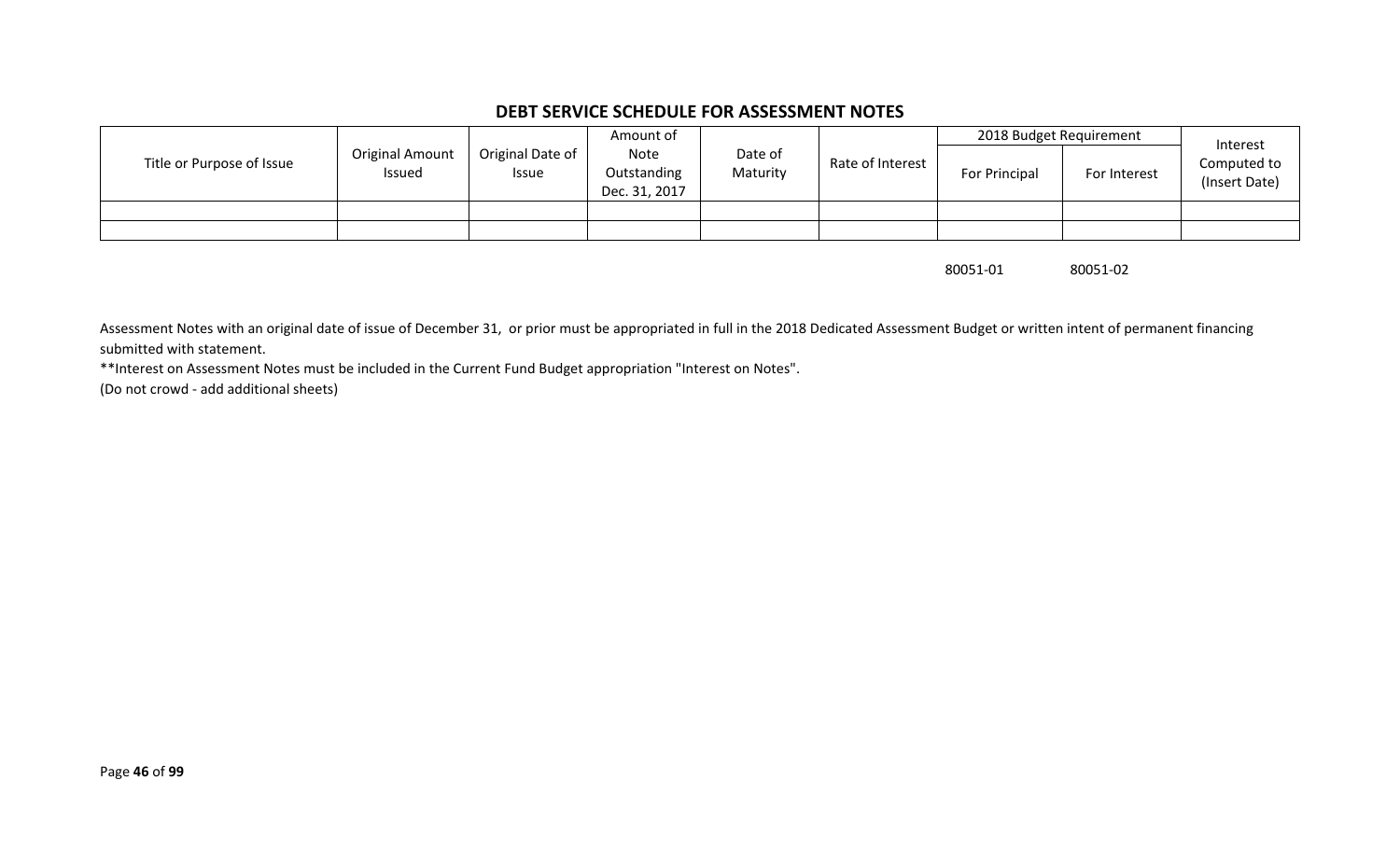#### **SCHEDULE OF CAPITAL LEASE PROGRAM OBLIGATIONS**

| Purpose                                      | Amount of Obligation      | 2018 Budget Requirement |                   |
|----------------------------------------------|---------------------------|-------------------------|-------------------|
|                                              | Outstanding Dec. 31, 2017 | For Principal           | For Interest/Fees |
| Leases approved by LFB after July 1, 2007    |                           |                         |                   |
|                                              |                           |                         |                   |
|                                              |                           |                         |                   |
| Subtotal                                     |                           |                         |                   |
| Leases approved by LFB prior to July 1, 2007 |                           |                         |                   |
|                                              |                           |                         |                   |
| Subtotal                                     |                           |                         |                   |
| Total                                        |                           |                         |                   |
|                                              |                           | 80051-01                | 80051-02          |

Page **47** of **99**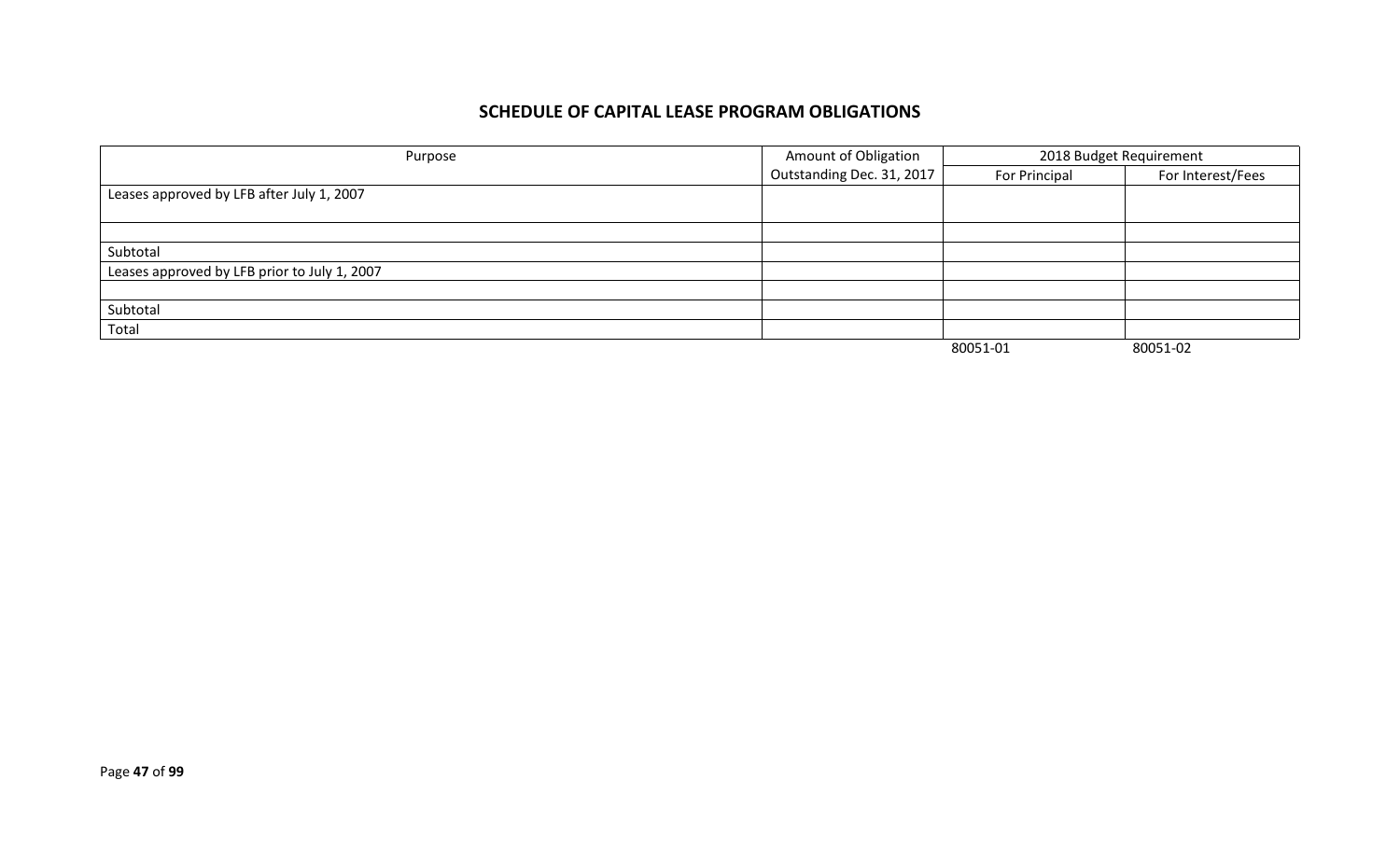# **SCHEDULE OF IMPROVEMENT AUTHORIZATIONS (GENERAL CAPITAL FUND)**

| <b>IMPROVEMENTS Specify each</b>                                       | Balance - January 1, 2017 |              | 2017           | Refunds,                     |            | Authorizations |            | Balance - December 31, 2017 |
|------------------------------------------------------------------------|---------------------------|--------------|----------------|------------------------------|------------|----------------|------------|-----------------------------|
| authorization by purpose. Do not merely<br>designate by a code number. | Funded                    | Unfunded     | Authorizations | Transfers, &<br>Encumbrances | Expended   | Canceled       | Funded     | Unfunded                    |
| 02-06 Boulevard Improvements Phase II                                  | 27,438.99                 |              |                |                              |            |                | 27,438.99  |                             |
| 04-04 Refunding of Certain Unfunded                                    | 39,037.52                 |              |                |                              |            |                | 39,037.52  |                             |
| <b>Pension Liabilities</b>                                             |                           |              |                |                              |            |                |            |                             |
| 08-21 Acquisition of Property                                          | 180,514.00                |              |                | $-34,640.00$                 | 71,520.53  |                | 74,353.47  |                             |
| 10-14 Acquisition of Property                                          |                           | 8,582.50     |                |                              | 8,582.50   |                |            |                             |
| 14-12 Various Capital Improvements                                     |                           | 27,674.38    |                |                              | 27,674.38  |                |            |                             |
| 15-14 Various Capital Improvements                                     |                           | 431,820.56   |                | 25,738.08                    | 74,869.95  |                |            | 382,688.99                  |
| 15-17 Acquisition of Property                                          |                           | 195,546.67   |                |                              | 1,886.99   | 193,659.68     |            |                             |
| 16-05 Refunding Bond Ordinance                                         | 12,492.19                 |              |                |                              | 12,492.19  |                |            |                             |
| 16-06 Acquisition of Vehicle                                           | 18,500.00                 | 351,500.00   |                |                              |            |                | 18,500.00  | 351,500.00                  |
| Total                                                                  | 277,982.70                | 1,015,124.11 | 0.00           | $-8,901.92$                  | 197,026.54 | 193,659.68     | 159,329.98 | 734,188.99                  |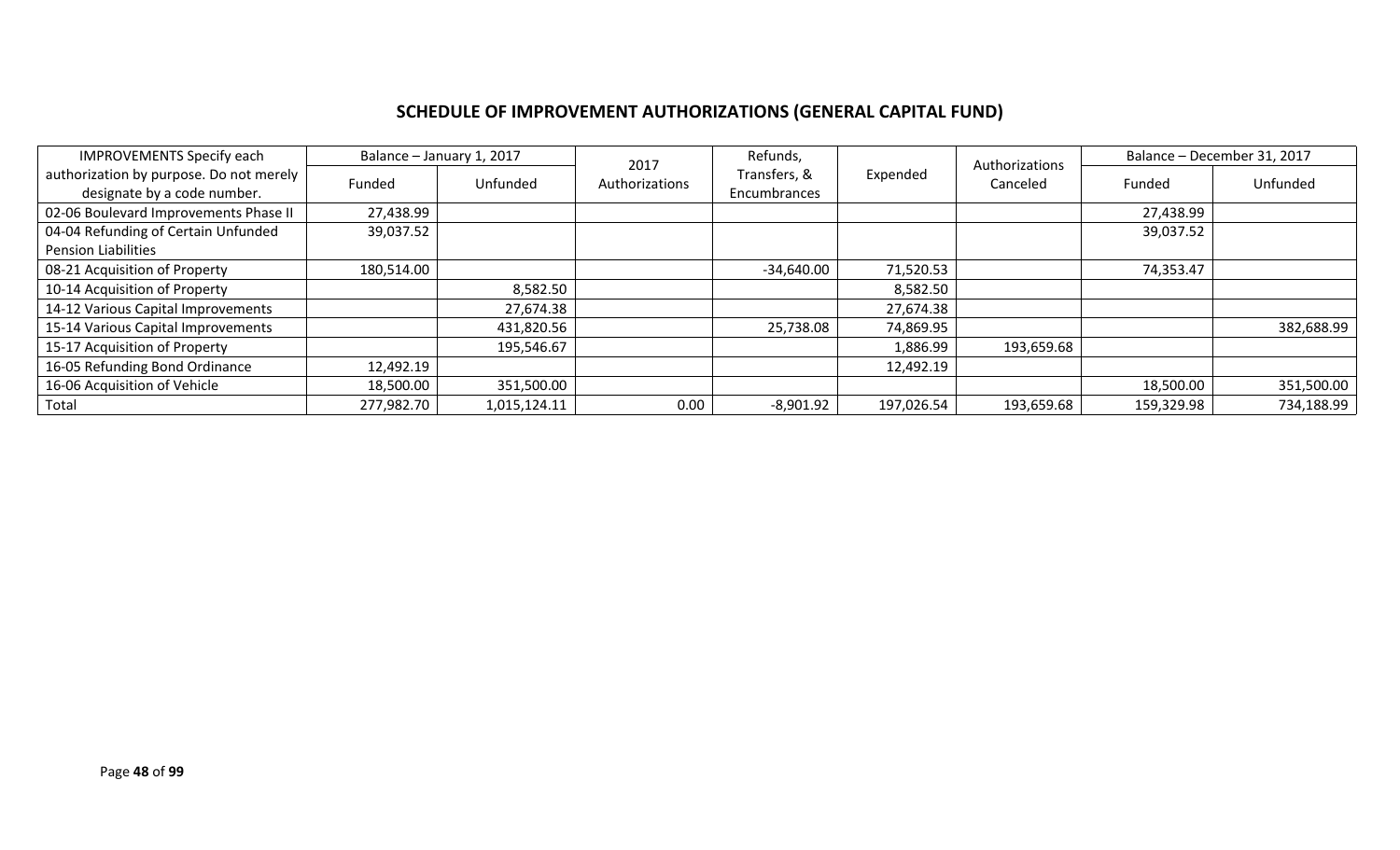### **GENERAL CAPITAL FUND SCHEDULE OF CAPITAL IMPROVEMENT FUND**

|                                                    |        | Debit     | Credit    |
|----------------------------------------------------|--------|-----------|-----------|
| Balance January 1, CY (Credit)                     |        |           | 61,904.19 |
| Received from CY Budget Appropriation * (Credit)   |        |           |           |
| Improvement Authorizations Canceled (financed in   |        |           |           |
| whole by the Capital Improvement Fund) (Credit)    |        |           |           |
| Appropriated to Finance Improvement Authorizations |        |           |           |
| (Debit)                                            |        |           |           |
| Balance December 31, 2017                          | 80031- | 61,904.19 |           |
|                                                    | 05     |           |           |
|                                                    |        | 61,904.19 | 61,904.19 |

\* The full amount of the 2017 budget appropriation should be transferred to this account unless the balance of the appropriation is to be permitted to lapse.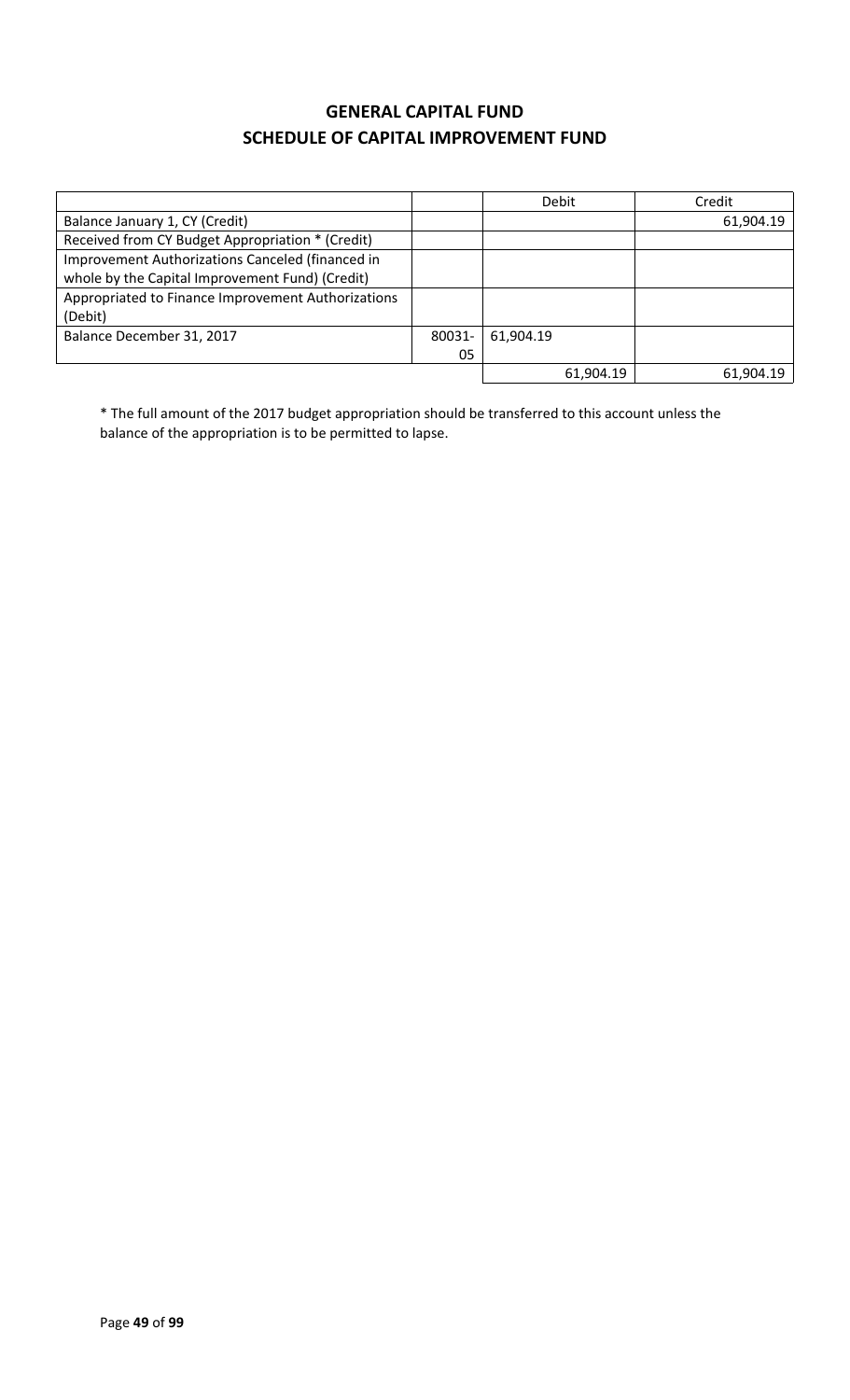### **GENERAL CAPITAL FUND SCHEDULE OF DOWN PAYMENTS ON IMPROVEMENTS**

|                                                  |          | Debit | Credit |
|--------------------------------------------------|----------|-------|--------|
| Balance January 1, CY (Credit)                   |          |       |        |
| Received from CY Budget Appropriation * (Credit) |          |       |        |
| Received from CY Emergency Appropriation *       |          |       |        |
| (Credit)                                         |          |       |        |
| Appropriated to Finance Improvement              |          |       |        |
| <b>Authorizations (Debit)</b>                    |          |       |        |
| Balance December 31, 2017                        | 80030-05 | 0.00  |        |
|                                                  |          | 0.00  | 0.00   |

\*The full amount of the 2017 appropriation should be transferred to this account unless the balance of the appropriation is permitted to lapse.

### **CAPITAL IMPROVEMENTS AUTHORIZED IN 2017 AND DOWN PAYMENTS (N.J.S. 40A:2-11) GENERAL CAPITAL FUND ONLY**

| Purpose | Amount<br>Appropriated | <b>Total Obligations</b><br>Authorized | Down Payment<br>Provided by<br>Ordinance | Amount of Down<br>Payment in<br>Budget of 2017 or<br><b>Prior Years</b> |
|---------|------------------------|----------------------------------------|------------------------------------------|-------------------------------------------------------------------------|
|         |                        |                                        |                                          |                                                                         |
| Total   |                        |                                        |                                          |                                                                         |

NOTE - Where amount in column "Down Payment Provided by Ordinance" is LESS than 5% of amount in column "Total Obligations Authorized", explanation must be made part of or attached to this sheet.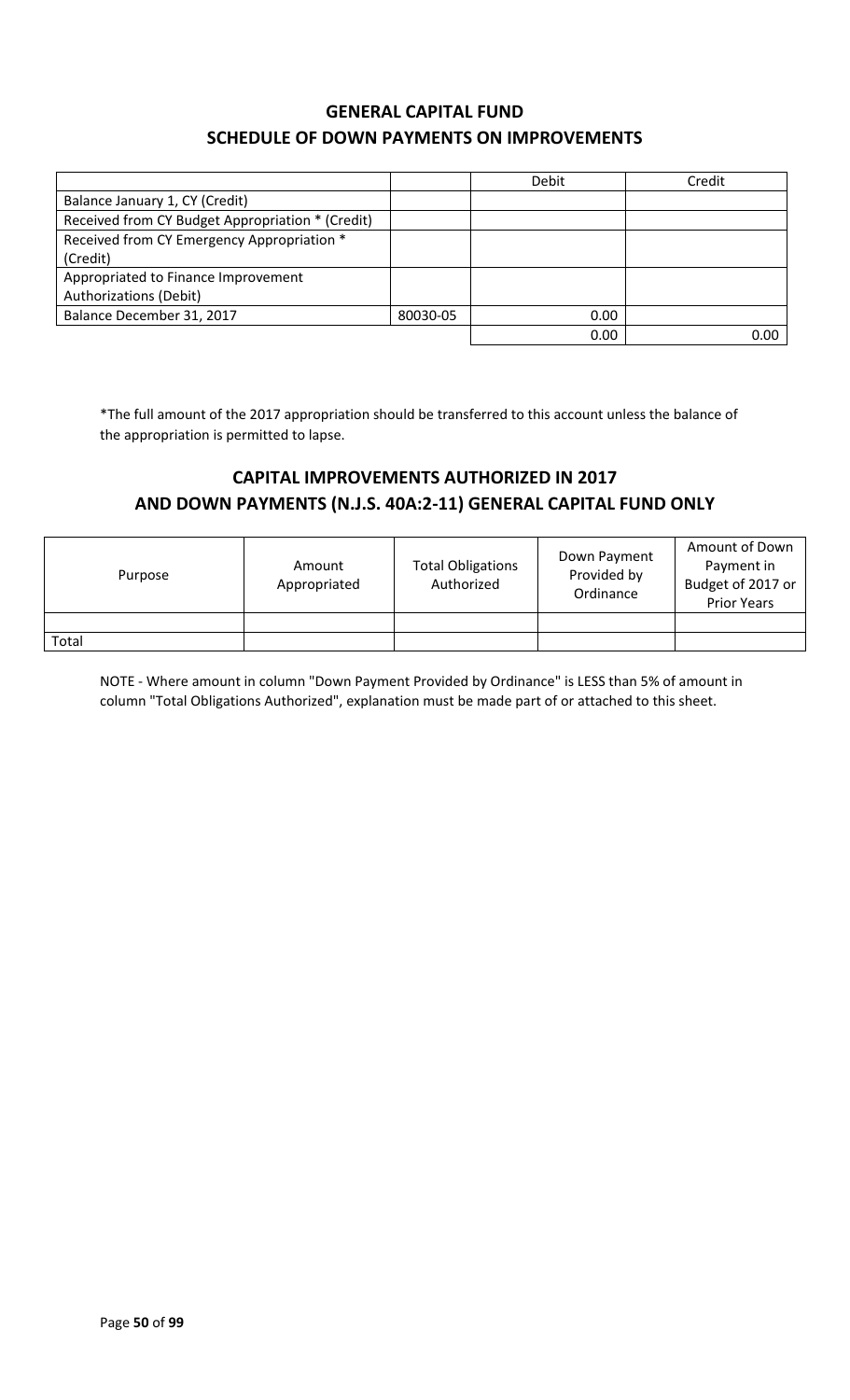### **GENERAL CAPITAL FUND STATEMENT OF CAPITAL SURPLUS YEAR – 2017**

|                                                               |          | Debit      | Credit     |
|---------------------------------------------------------------|----------|------------|------------|
| Balance January 1, CY (Credit)                                |          |            | 311,027.47 |
| Premium on Sale of Bonds (Credit)                             |          |            |            |
| <b>Funded Improvement Authorizations Canceled</b><br>(Credit) |          |            | 68,659.68  |
| Miscellaneous - Premium on Sale of Serial Bonds<br>(Credit)   |          |            |            |
| Appropriated to Finance Improvement<br>Authorizations (Debit) |          |            |            |
| Appropriated to CY Budget Revenue (Debit)                     |          | 146,198.00 |            |
| Balance December 31, 2017                                     | 80029-04 | 233,489.15 |            |
|                                                               |          | 379,687.15 | 379.687.15 |

### **BONDS ISSUED WITH A COVENANT OR COVENANTS**

| 1. | Amount of Serial Bonds Issued Under Provisions of Chapter 233,<br>P.L. 1944, Chapter 268, P.L. 1944, Chapter 428, P.L. 1943 or Chapter 77,<br>Article VI-A, P.L. 1945, with Covenant or Covenants;<br>Outstanding December 31, 2017 |  |
|----|-------------------------------------------------------------------------------------------------------------------------------------------------------------------------------------------------------------------------------------|--|
| 2. | Amount of Cash in Special Trust Fund as of December 31, 2017(Note A)                                                                                                                                                                |  |
| 3. | Amount of Bonds Issued Under Item 1                                                                                                                                                                                                 |  |
|    | Maturing in 2018                                                                                                                                                                                                                    |  |
| 4. | Amount of Interest on Bonds with a                                                                                                                                                                                                  |  |
|    | Covenant - 2018 Requirement                                                                                                                                                                                                         |  |
| 5. | Total of 3 and 4 - Gross Appropriation                                                                                                                                                                                              |  |
| 6. | Less Amount of Special Trust Fund to be Used                                                                                                                                                                                        |  |
| 7. | Net Appropriation Required                                                                                                                                                                                                          |  |
|    |                                                                                                                                                                                                                                     |  |

NOTE A - This amount to be supported by confirmation from bank or banks

Footnote: Any formula other than the one shown above and required to be used by covenant or covenants is to be attached here to item 5 must be shown as an item of appropriation, short extended, with Item 6 shown directly following as a deduction and with the amount of Item 7 extended into the 2018 appropriation column.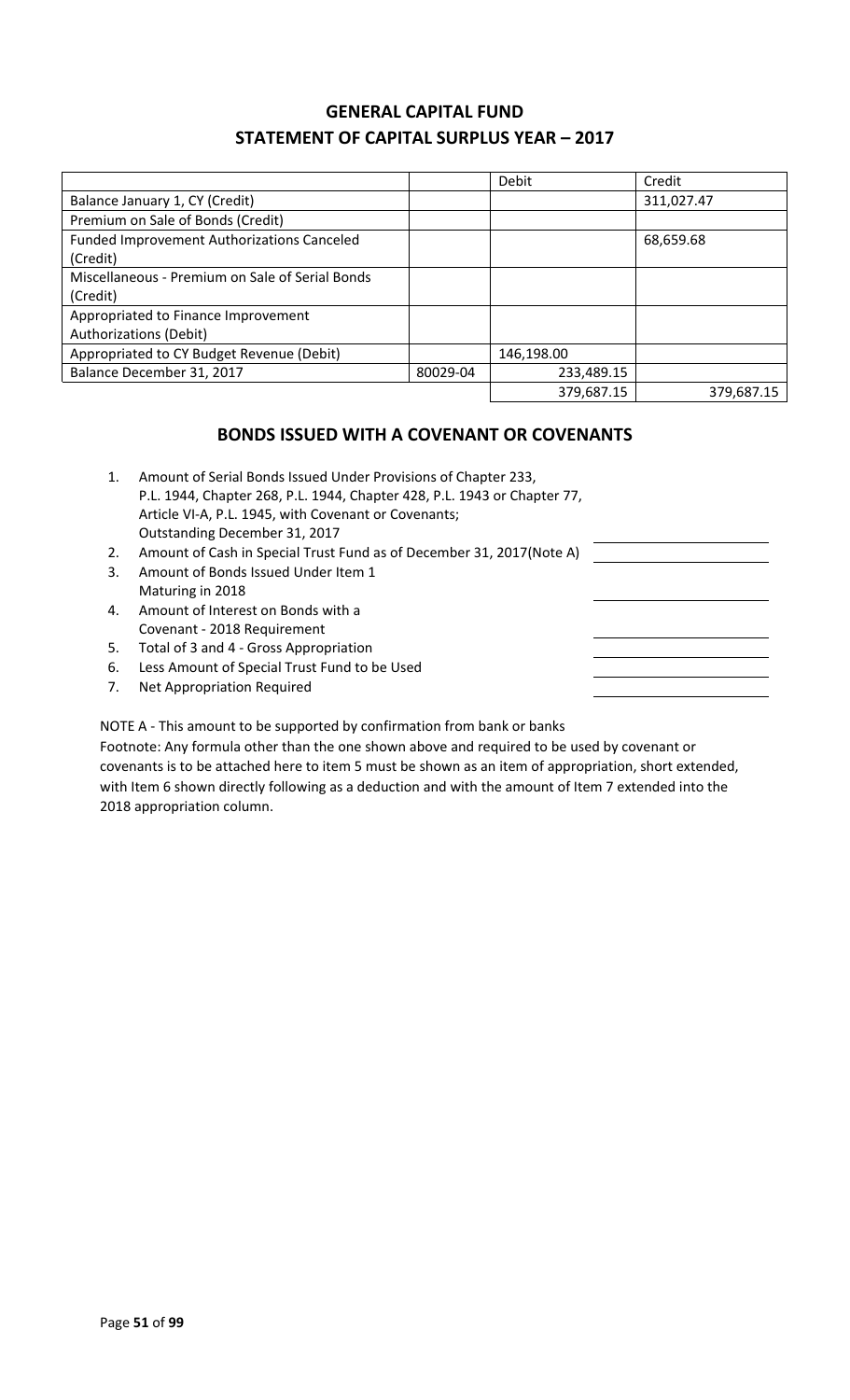### MUNICIPALITIES ONLY IMPORTANT

This Sheet Must Be Completely Filled in or the Statement Will Be Considered Incomplete (N.J.S.A.52:27BB-55 as Amended by Chap. 211, P.L 1981)

| А.                                                                                                  |      |                |             |               |
|-----------------------------------------------------------------------------------------------------|------|----------------|-------------|---------------|
| 1. Total Tax Levy for the Year 2017 was                                                             |      |                |             | 14,591,455.65 |
| 2. Amount of Item 1 Collected in 2017 (*)                                                           |      |                |             | 14,573,426.80 |
| 3. Seventy (70) percent of Item 1                                                                   |      |                |             | 10,214,018.96 |
| (*) Including prepayments and overpayments applied.                                                 |      |                |             |               |
|                                                                                                     |      |                |             |               |
| В.                                                                                                  |      |                |             |               |
| 1. Did any maturities of bonded obligations or notes fall due during the year 2017?                 |      |                |             |               |
| Answer YES or NO:                                                                                   |      |                | Yes         |               |
| 2. Have payments been made for all bonded obligations or notes due on or before December            |      |                |             |               |
| 31,2017?                                                                                            |      |                |             |               |
| Answer YES or NO:                                                                                   |      |                | Yes         |               |
| If answer is "NO" give details                                                                      |      |                |             |               |
|                                                                                                     |      |                |             |               |
|                                                                                                     |      |                |             |               |
| NOTE: If answer to Item B1 is YES, then Item B2 must be answered                                    |      |                |             |               |
|                                                                                                     |      |                |             |               |
| C.                                                                                                  |      |                |             |               |
| Does the appropriation required to be included in the 2018 budget for the liquidation of all bonded |      |                |             |               |
| obligations or notes exceed 25% of the total of appropriations for operating purposes in the        |      |                |             |               |
| budget for the year just ended?                                                                     |      |                |             |               |
| Answer YES or NO:                                                                                   | No   |                |             |               |
|                                                                                                     |      |                |             |               |
| D.                                                                                                  |      |                |             |               |
| 1. Cash Deficit 2016                                                                                |      |                |             |               |
| 2.4% of 2016 Tax Levy for all purposes:                                                             | Levy |                |             |               |
| 3. Cash Deficit 2017                                                                                |      |                |             |               |
| 4.4% of 2017 Tax Levy for all purposes:                                                             | Levy |                |             | 0.00          |
|                                                                                                     |      |                |             |               |
| Е.                                                                                                  |      |                |             |               |
| Unpaid                                                                                              | 2016 |                | 2017        | Total         |
| 1. State Taxes                                                                                      |      | \$<br>\$<br>\$ | \$          | \$            |
| 2. County Taxes                                                                                     |      |                | \$30,530.18 | \$30,530.18   |
| 3. Amounts due Special                                                                              |      |                | \$36,662.50 | \$36,662.50   |
| <b>Districts</b>                                                                                    |      |                |             |               |
| <b>Amounts due School Districts</b>                                                                 |      | \$             | \$5,468.48  | \$5,468.48    |
| for Local School Tax                                                                                |      |                |             |               |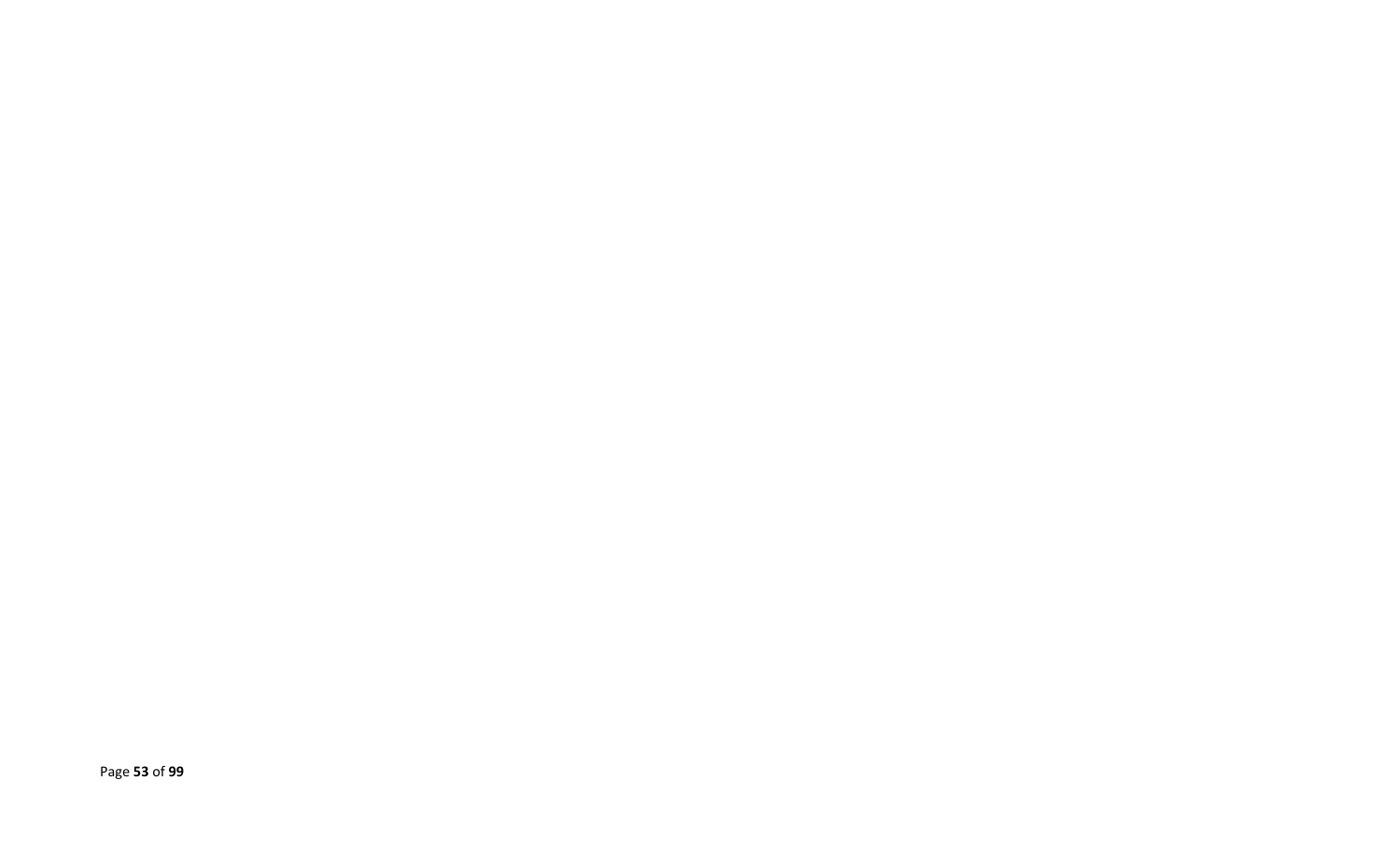#### UTILITIES ONLY

Note:

If no "utility fund" existed on the books of account and if no utility was owned and operated by the municipality during the year 2017, please observe instructions of Sheet 2.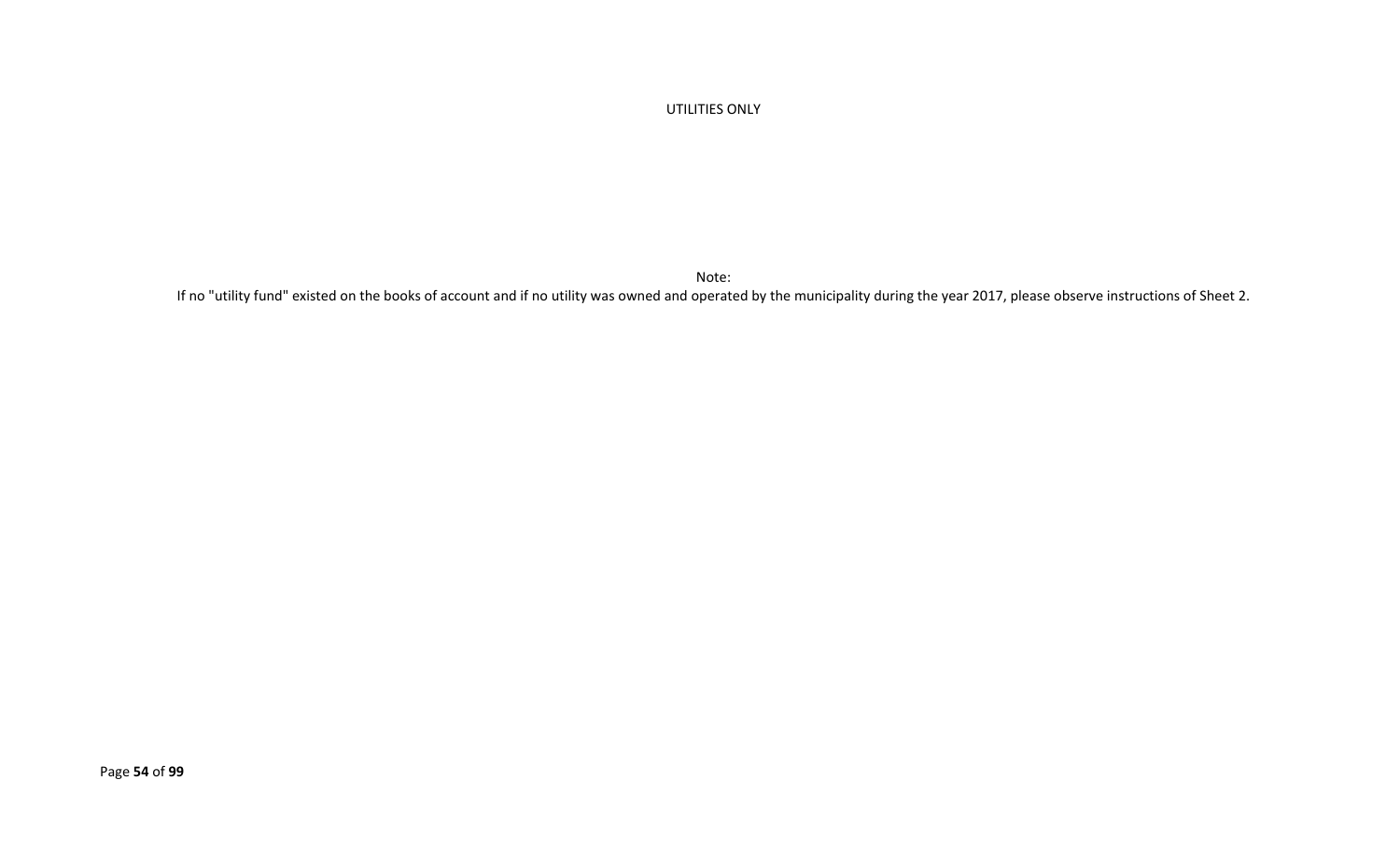Bonds and Notes Authorized but Not Issued must be disclosed in this Utility Capital Section in the same manner as set forth in General Capital Fund on Sheet 8

#### **Post Closing Trial Balance - Water & Sewer Utility Fund** AS OF DECEMBER 31, 2017 **Operating and Capital Sections** (Separately Stated) **Cash Liabilities Must Be Subtotaled and Subtotal Must Be Marked With "C"**

| Title of Account                                        | Debit      | Credit     |
|---------------------------------------------------------|------------|------------|
| <b>Utility Operating Fund</b>                           |            |            |
| Cash Liabilities                                        |            |            |
| <b>Encumbrances Payable</b>                             |            | 48,789.40  |
| Due to Current Fund                                     |            | 248,284.19 |
| <b>Water Overpayments</b>                               |            | 60,827.47  |
| <b>Appropriation Reserves</b>                           |            | 261,958.18 |
| Accrued Interest on Bonds, Loans and Notes              |            | 54,271.61  |
| <b>Subtotal Cash Liabilities</b>                        | 0.00       | 674,130.85 |
| Receivables Offset with Reserves                        |            |            |
| Change Fund                                             | 100.00     |            |
| Grant Receivable - Non Federal Cost Share - 2016 Budget | 12,253.31  |            |
| Cash                                                    | 554,224.61 |            |
| <b>Consumer Accounts Receivable</b>                     | 9,791.52   |            |
| Liens Receivable                                        | 2,902.47   |            |
| Deferred Charges                                        | 156,840.52 |            |
| Reserve for Consumer Accounts and Lien Receivable       |            | 12,693.99  |
| <b>Fund Balance</b>                                     |            | 49,287.59  |
| <b>Total Operating Fund</b>                             | 736,112.43 | 736,112.43 |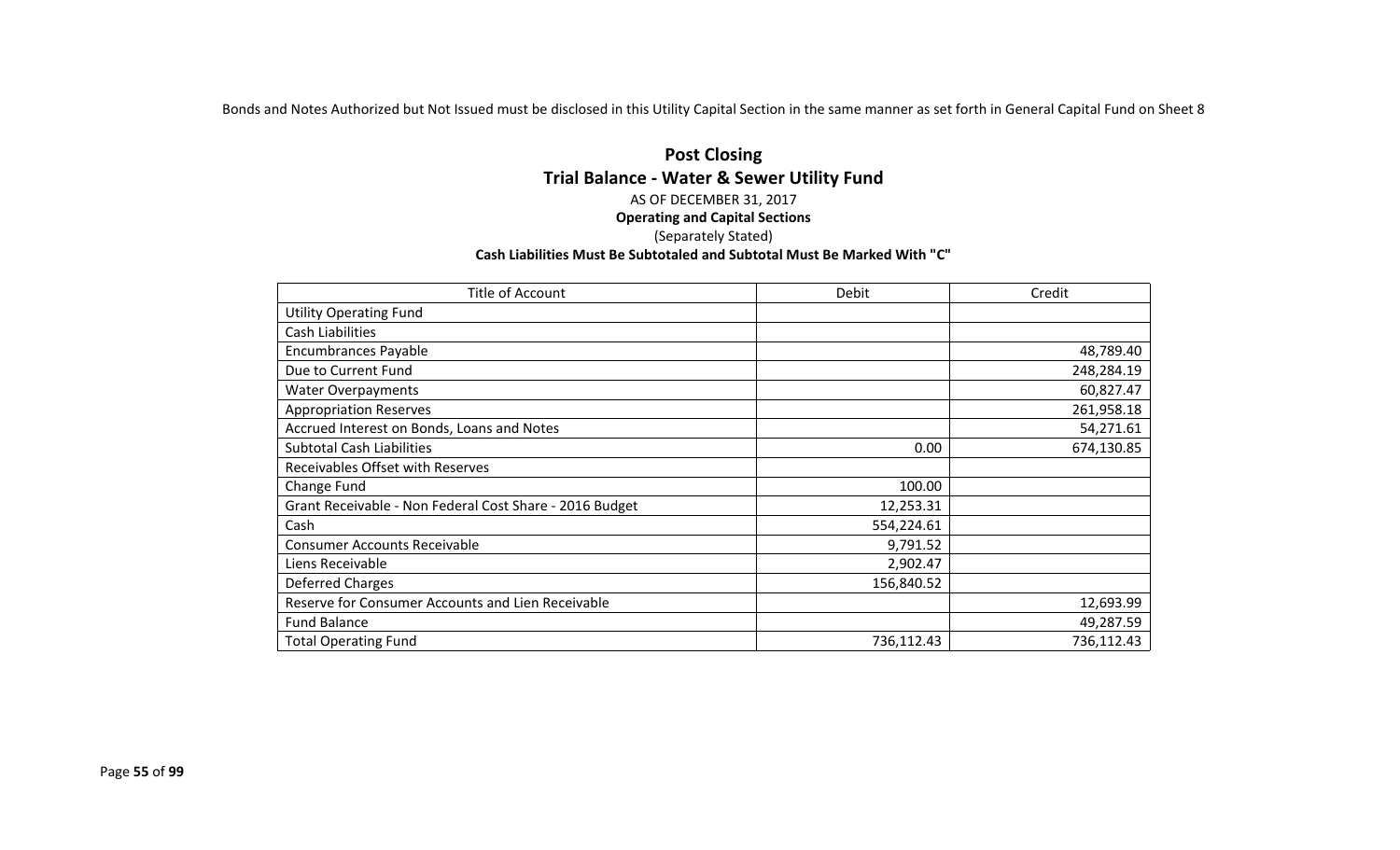Bonds and Notes Authorized but Not Issued must be disclosed in this Utility Capital Section in the same manner as set forth in General Capital Fund on Sheet 8

#### **Post Closing Trial Balance - Water & Sewer Utility Fund** AS OF DECEMBER 31, 2017 **Operating and Capital Sections** (Separately Stated) **Cash Liabilities Must Be Subtotaled and Subtotal Must Be Marked With "C"**

| Title of Account                             | Debit         | Credit        |
|----------------------------------------------|---------------|---------------|
| <b>Utilities Capital Fund</b>                |               |               |
| Reserve for Amortization                     |               | 10,362,577.02 |
| Reserve for Deferred Amortization            |               | 161,896.00    |
| <b>Grant Receivable</b>                      | 47,077.00     |               |
| <b>Fixed Capital</b>                         | 16,232,605.83 |               |
| <b>Estimated Proceeds Bonds and Notes</b>    | 250.00        |               |
| Bonds and Notes Authorized but Not Issued    |               | 250.00        |
| Cash                                         | 53,713.17     |               |
| <b>Bond Anticipation Notes Payable</b>       |               | 789,472.00    |
| Serial Bonds Payable                         |               | 1,034,000.00  |
| Improvement Authorizations - Funded          |               | 0.00          |
| <b>Improvement Authorizations - Unfunded</b> |               | 0.00          |
| Capital Improvement Fund                     |               | 93,108.53     |
| <b>Capital Surplus</b>                       |               | 7,931.64      |
| Rural Economic Development Loan              |               | 3,884,410.81  |
| <b>Total Capital Fund</b>                    | 16,333,646.00 | 16,333,646.00 |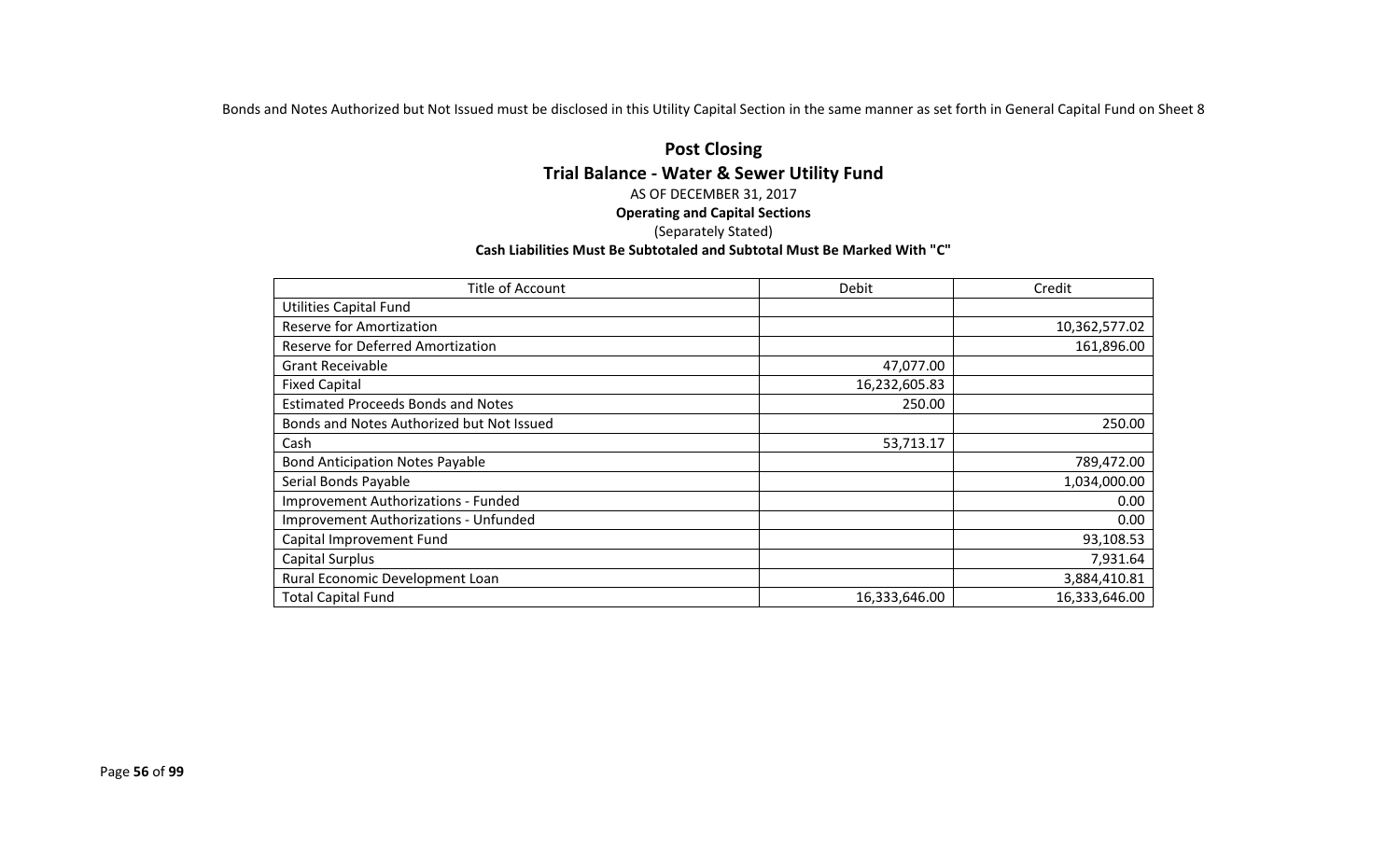### **Post-Closing Trial Balance Water & Sewer Utility Assessment Trust Funds** IF MORE THAN ONE UTILITY

EACH ASSESSMENT SECTION MUST BE SEPARATELY STATED AS OF DECEMBER 31, 2017

| Title of .<br>`Account         | Debit | Credit |
|--------------------------------|-------|--------|
|                                |       |        |
| Trust Assessment Fund<br>Total | 0.00  | 0.00   |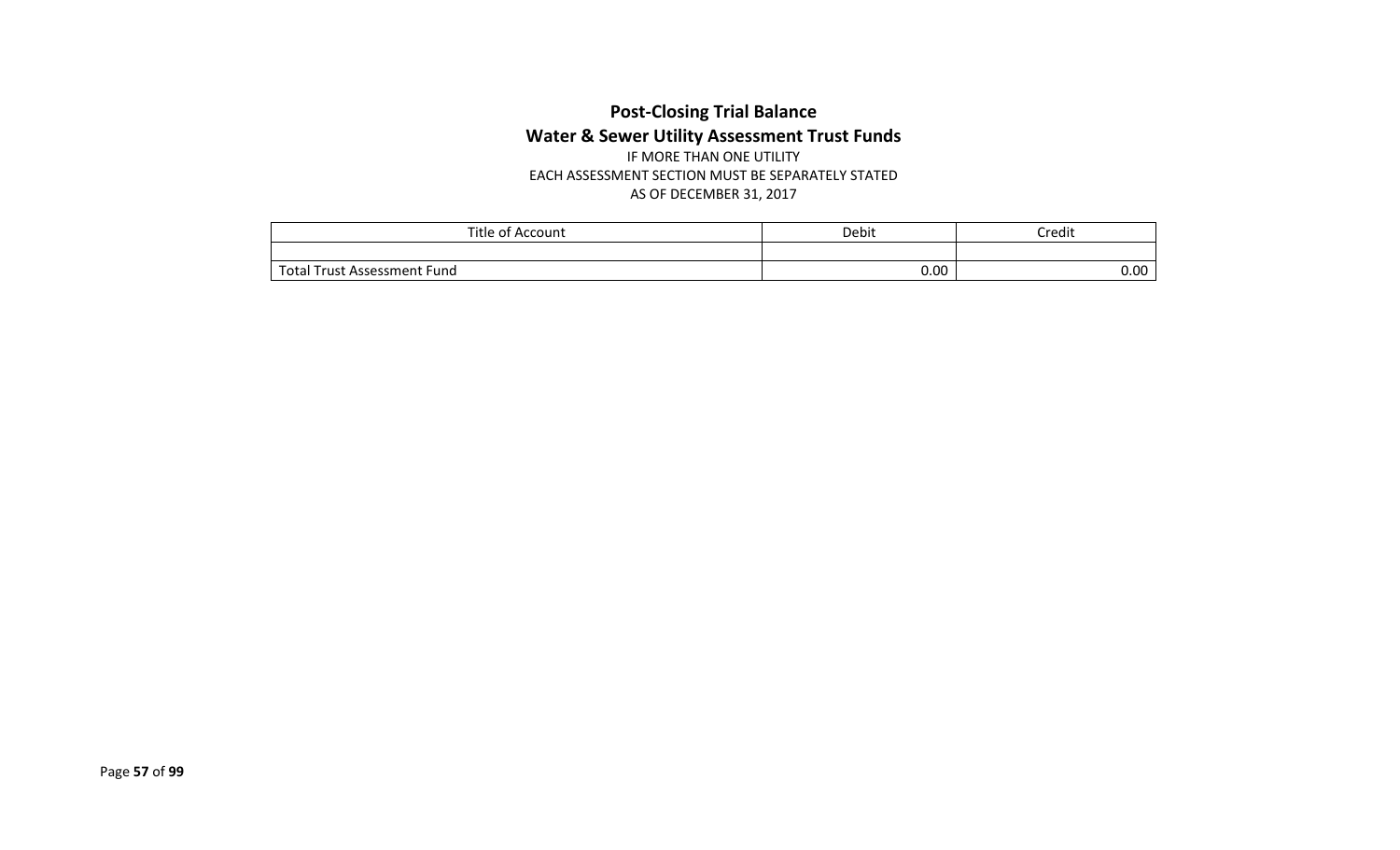## **Analysis of Water & Sewer Utility Assessment Trust Cash and Investments Pledged to Liabilities and Surplus**

|                                                                 |                                | Receipts                 |                         |       |               |                       |
|-----------------------------------------------------------------|--------------------------------|--------------------------|-------------------------|-------|---------------|-----------------------|
| Title of Liability to which Cash and Investments are<br>Pledged | Audit Balance Dec. 31,<br>2016 | Assessments and<br>Liens | <b>Operating Budget</b> | Other | Disbursements | Balance Dec. 31, 2017 |
| Assessment Serial Bond Issues:                                  |                                |                          |                         |       |               |                       |
|                                                                 |                                |                          |                         |       |               |                       |
| <b>Assessment Bond Anticipation Notes</b>                       |                                |                          |                         |       |               |                       |
| <b>Trust Surplus</b>                                            |                                |                          |                         |       |               | 0.00                  |
| <b>Other Liabilities</b>                                        |                                |                          |                         |       |               |                       |
|                                                                 |                                |                          |                         |       |               |                       |
| <b>Trust Surplus</b>                                            |                                |                          |                         |       |               |                       |
|                                                                 |                                |                          |                         |       |               |                       |
| Less Assets "Unfinanced"                                        |                                |                          |                         |       |               |                       |
|                                                                 |                                |                          |                         |       |               |                       |
| Total                                                           | 0.00                           | 0.00                     | 0.00                    |       | 0.00          | 0.00                  |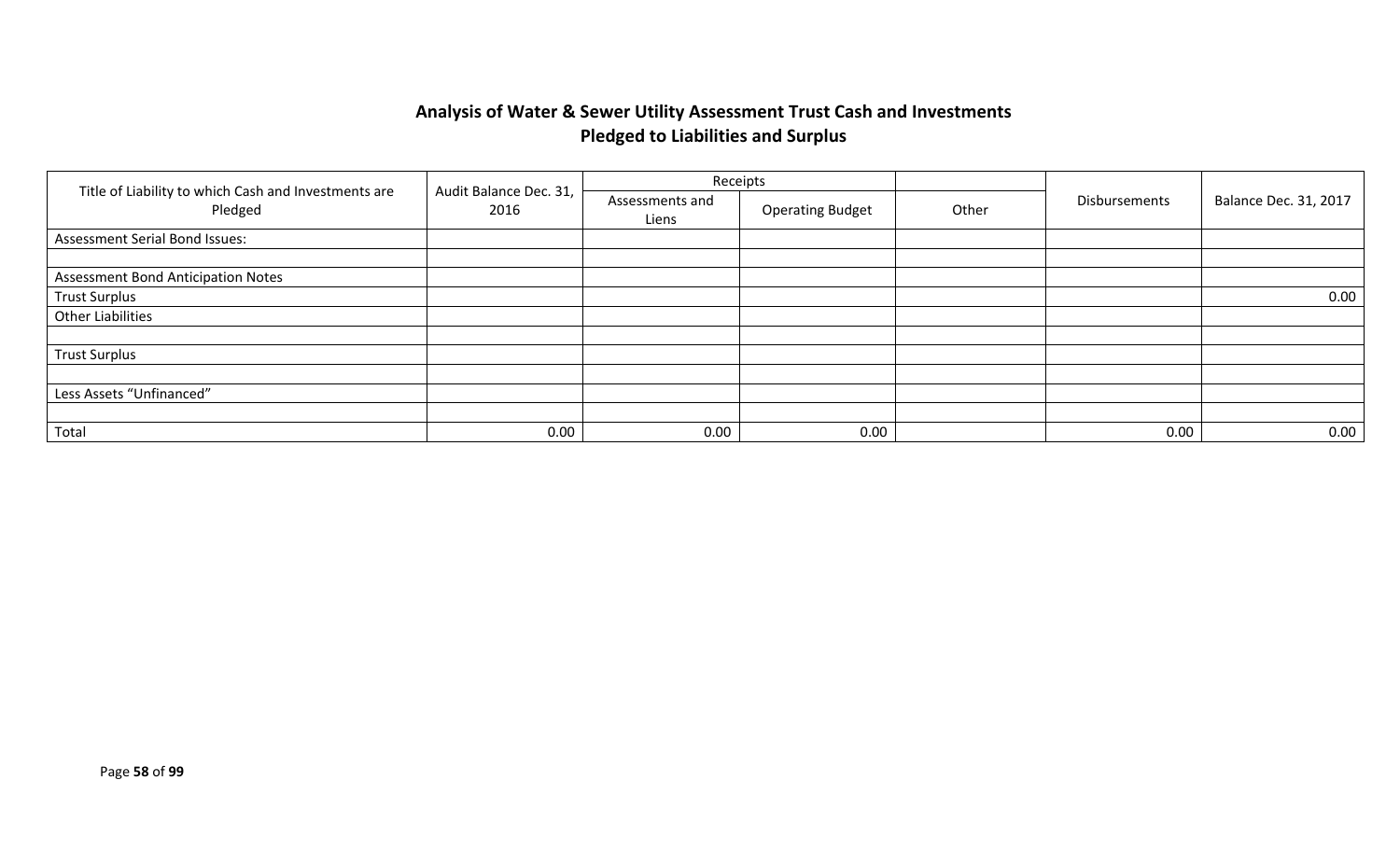## **Schedule of Water & Sewer Utility Budget - 2017 Budget Revenues**

| Source                                            |       | <b>Budget</b> | Received in Cash | <b>Excess or Deficit</b> |
|---------------------------------------------------|-------|---------------|------------------|--------------------------|
| <b>Operating Surplus Anticipated</b>              | 91301 |               |                  |                          |
| Operating Surplus Anticipated with Consent of     | 91302 |               |                  |                          |
| Director of Local Govt. Services                  |       |               |                  |                          |
| Rents                                             | 91303 | 2,034,698.00  | 1,891,837.49     | $-142,860.51$            |
| Miscellaneous Revenue Anticipated                 | 91304 | 22,924.00     | 98.48            | $-22,825.52$             |
| Miscellaneous                                     |       |               |                  |                          |
| <b>Reserve for Debt Service</b>                   |       | 1,187.00      | 1,187.00         | 0.00                     |
| Added by N.J.S. 40A:4-87: (List)                  |       |               |                  |                          |
|                                                   |       |               |                  |                          |
| <b>Subtotal Additional Miscellaneous Revenues</b> |       | 1,187.00      | 1,187.00         | 0.00                     |
| Subtotal                                          |       | 2,058,809.00  | 1,893,122.97     | $-165,686.03$            |
| Deficit (General Budget)                          | 91306 | 1,000,887.00  | 1,000,887.00     | 0.00                     |
|                                                   | 91307 | 3,059,696.00  | 2,894,009.97     | $-165,686.03$            |

## **Statement of Budget Appropriations**

| Appropriations                          |              |
|-----------------------------------------|--------------|
| Adopted Budget                          | 3,059,696.00 |
| <b>Total Appropriations</b>             | 3,059,696.00 |
| Add: Overexpenditures                   |              |
|                                         |              |
| <b>Total Overexpenditures</b>           |              |
| Total Appropriations & Overexpenditures | 3,059,696.00 |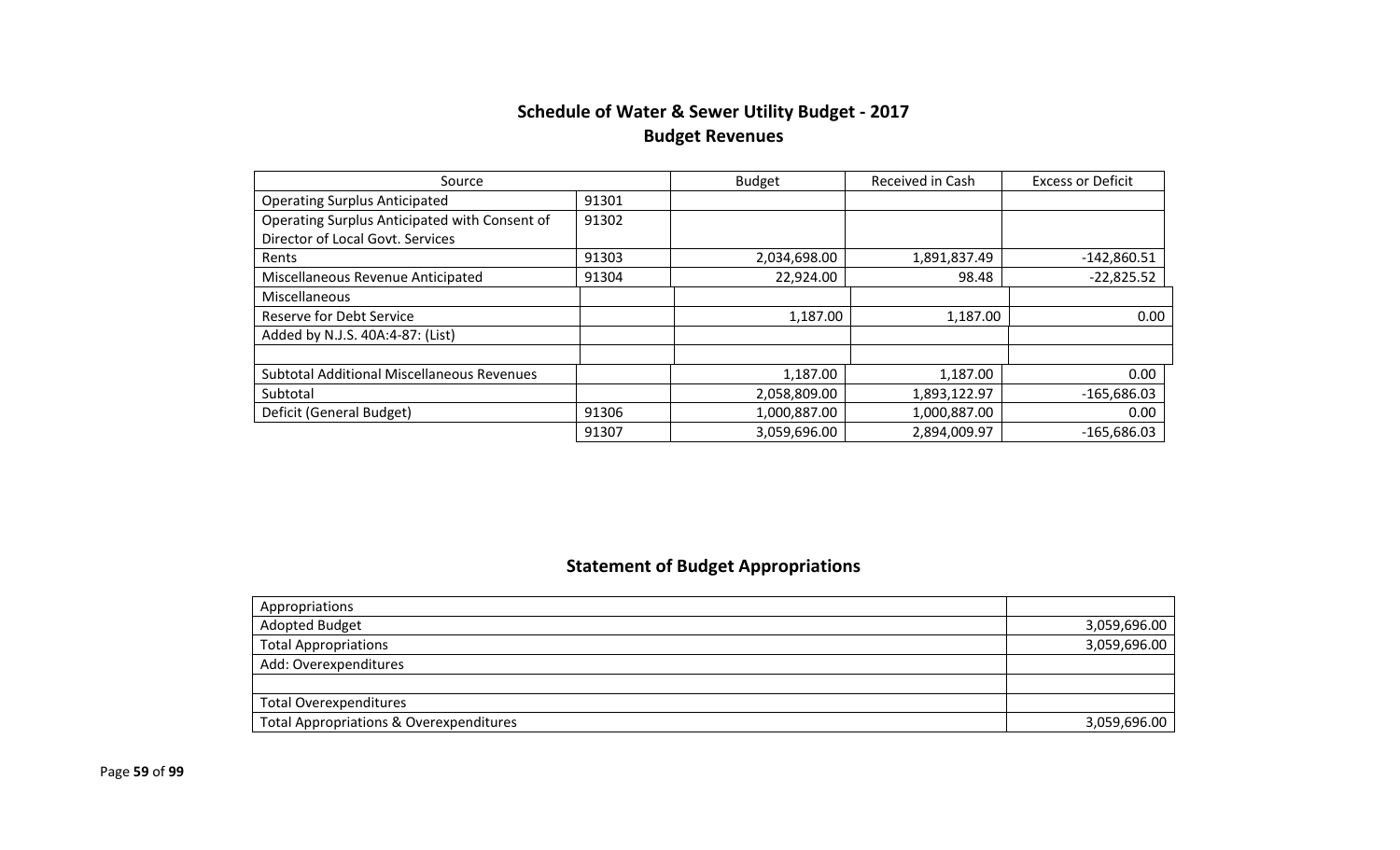| <b>Deduct Expenditures</b>          |              |
|-------------------------------------|--------------|
| Paid or Charged                     | 2,788,892.31 |
| Reserved                            | 261,958.18   |
| Surplus                             |              |
|                                     |              |
| <b>Total Surplus</b>                | 0.00         |
| Total Expenditure & Surplus         | 3,050,850.49 |
| <b>Unexpended Balance Cancelled</b> | 8,845.51     |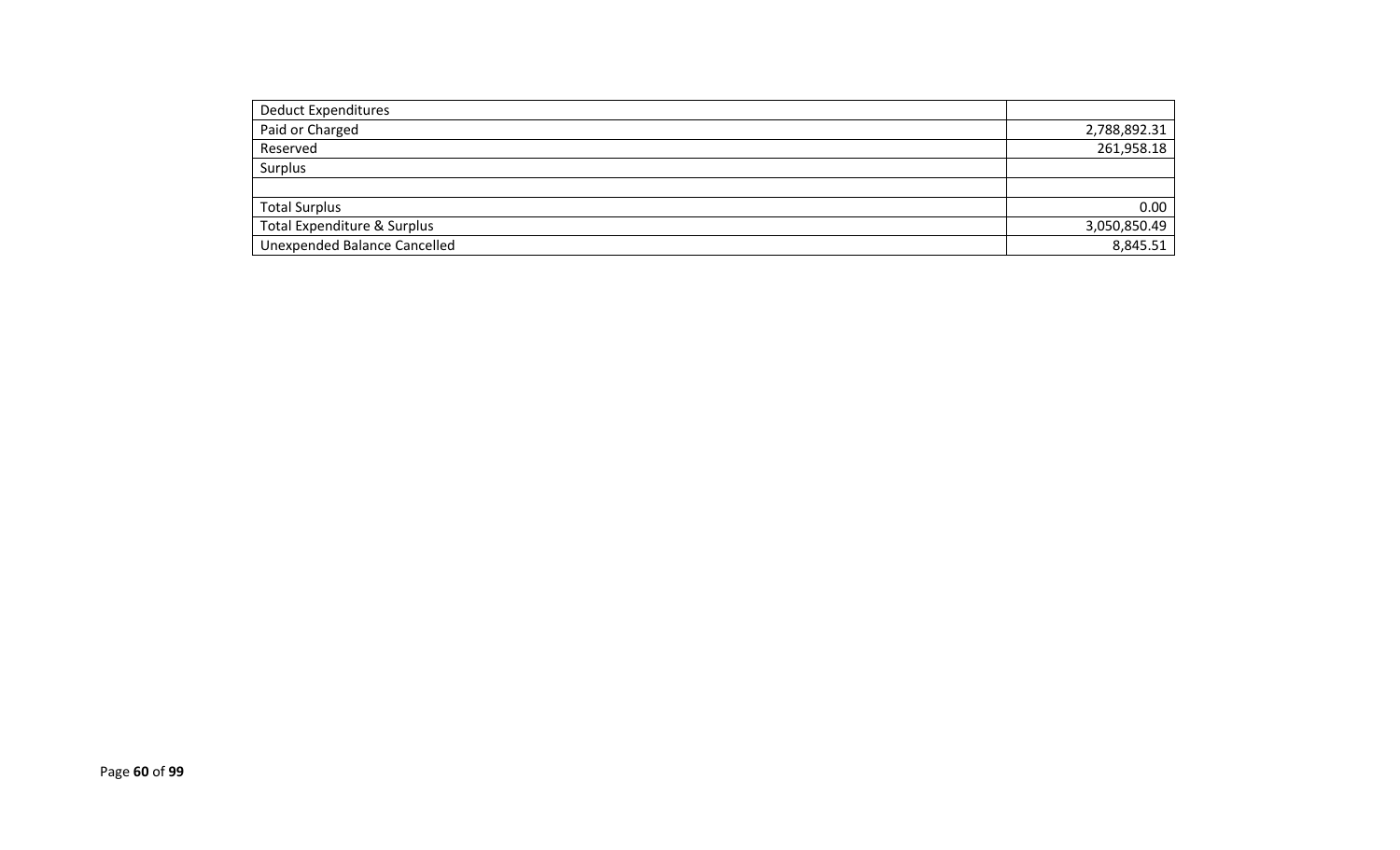### **Statement of 2017 Operation Water & Sewer Utility**

NOTE: Section 1 of this sheet is required to be filled out ONLY IF the 2017 budget year Water & Sewer Utility Budget contained either an item of revenue "Deficit (General Budget)" or an item of appropriation "Surplus (General Budget)"

Section 2 should be filled out in every case.

| Section 1:                                                                                 |              |              |
|--------------------------------------------------------------------------------------------|--------------|--------------|
| Revenue Realized                                                                           | 1,893,122.97 |              |
| Miscellaneous Revenue Not Anticipated                                                      |              |              |
| 2016 Appropriation Reserves Canceled                                                       |              |              |
|                                                                                            |              |              |
|                                                                                            |              |              |
| <b>Total Revenue Realized</b>                                                              |              | 1,893,122.97 |
| Expenditures                                                                               |              |              |
| <b>Expended Without Appropriation</b>                                                      |              |              |
| Cash Refund of Prior Year's Revenue                                                        |              |              |
| Overexpenditure of Appropriation Reserves                                                  |              |              |
| <b>Total Expenditures</b>                                                                  | 3,050,850.49 |              |
| Less: Deferred Charges Included in Above "Total Expenditures"                              |              |              |
| Total Expenditures - As Adjusted                                                           |              | 3,050,850.49 |
|                                                                                            |              |              |
| Excess                                                                                     |              |              |
| Balance of "Results of 2017 Operation"                                                     | 0.00         |              |
| Remainder= ("Excess in Operations")                                                        |              |              |
| Deficit                                                                                    |              | 1,157,727.52 |
| Balance of "Results of 2017 Operation" Remainder= ("Operating Deficit - to Trial Balance") | 156,840.52   |              |

Section 2:

Page **61** of **99**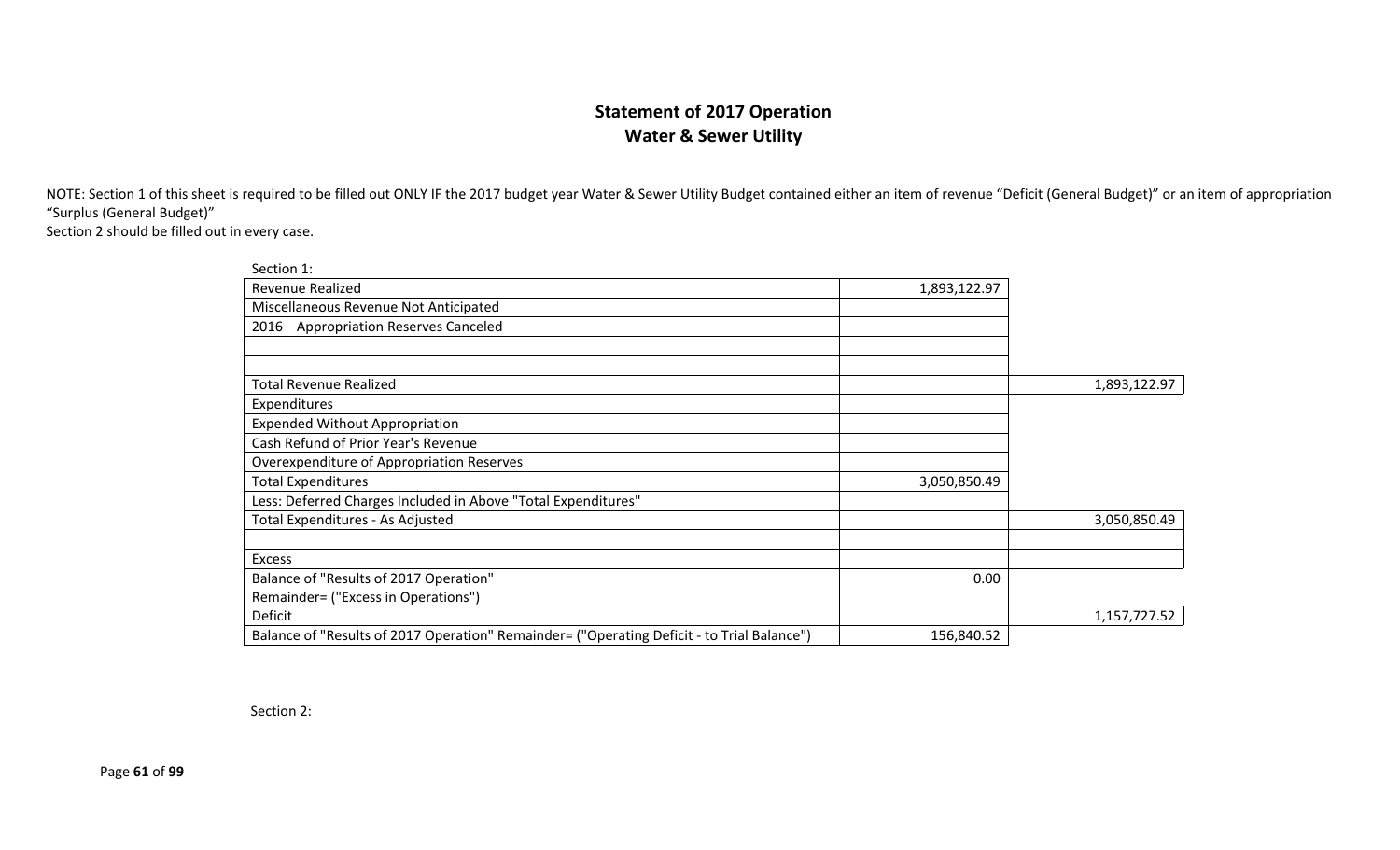The following Item of 2016 Appropriation Reserves Canceled in 2017 Is Due to the Current Fund TO THE EXTENT OF the amount Received and Due from the General Budget of 2016 for an Anticipated Deficit in the Water & Sewer Utility for: 2016

| 2016 Appropriation Reserves Canceled in 2017                                                                        | 0.00 |          |
|---------------------------------------------------------------------------------------------------------------------|------|----------|
| Less: Anticipated Deficit in 2016 Budget - Amount Received and Due from Current Fund - If none, check "None" $\Box$ |      |          |
| * *Excess (Revenue Realized)                                                                                        |      | $0.00\,$ |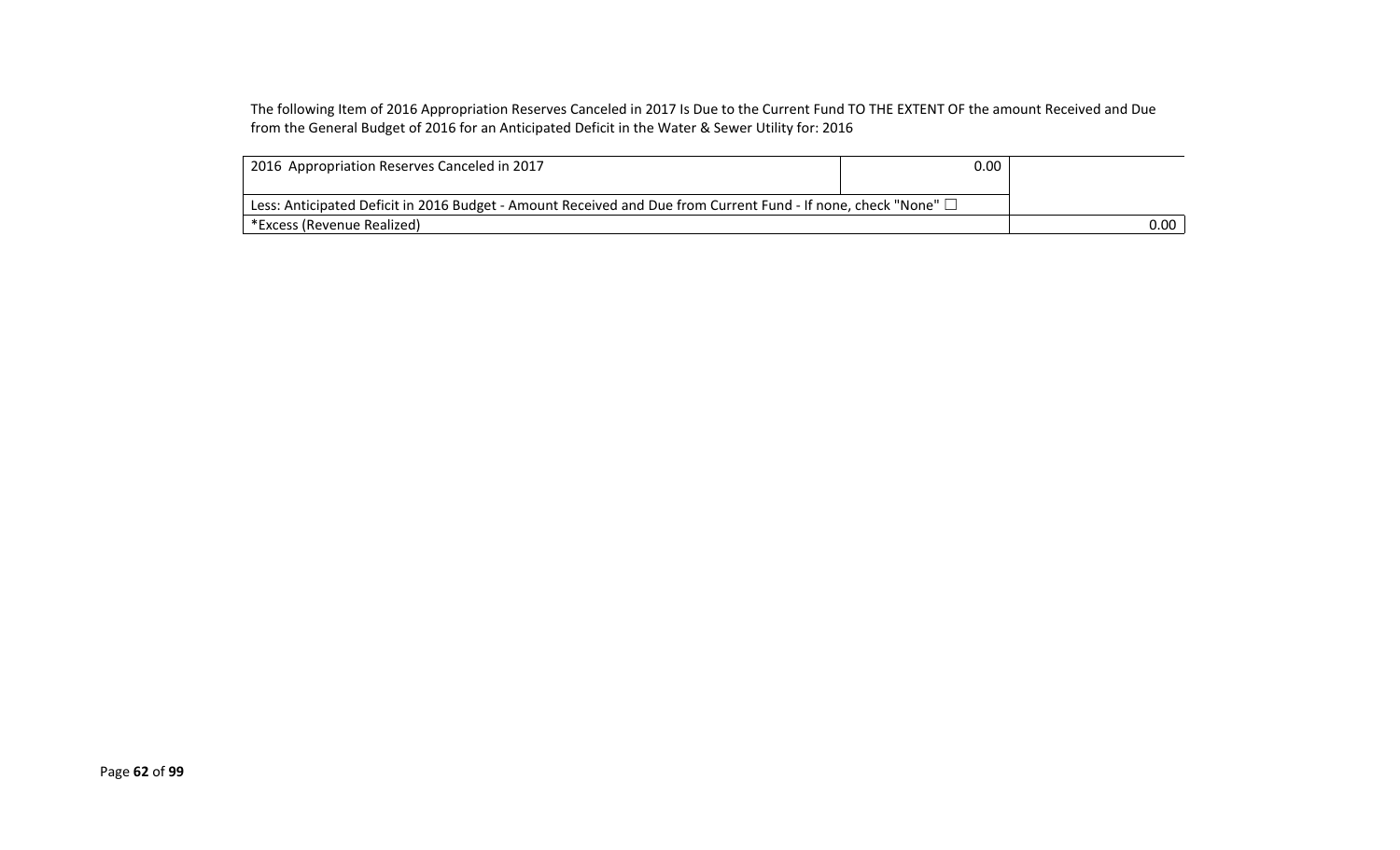### **Results of 2017 Operations – Water & Sewer Utility**

|                                                    | Debit      | Credit     |
|----------------------------------------------------|------------|------------|
| <b>Excess in Anticipated Revenues</b>              |            |            |
| <b>Unexpended Balances of Appropriations</b>       |            | 8,845.51   |
| Miscellaneous Revenue Not Anticipated              |            |            |
| Unexpended Balances of PY Appropriation Reserves * |            | 0.00       |
| Deficit in Anticipated Revenue                     | 165,686.03 |            |
| <b>Operating Deficit - to Trial Balance</b>        |            |            |
| <b>Operating Excess</b>                            |            |            |
| <b>Operating Deficit</b>                           |            | 156,840.52 |
| <b>Total Results of Current Year Operations</b>    | 165,686.03 | 165,686.03 |

### **Operating Surplus– Water & Sewer Utility**

|                                                                                             | Debit     | Credit    |
|---------------------------------------------------------------------------------------------|-----------|-----------|
| Balance January 1, CY (Credit)                                                              |           | 49,287.59 |
| Amount Appropriated in CY Budget with Prior Written Consent of Director of Local Government |           |           |
| Services (Debit)                                                                            |           |           |
| Excess in Results of CY Operations                                                          |           |           |
| Amount Appropriated in CY Budget - Cash                                                     |           |           |
| Balance December 31, 2017                                                                   | 49,287.59 |           |
| <b>Total Operating Surplus</b>                                                              | 49,287.59 | 49,287.59 |

**Analysis of Balance December 31, 2017 (From Utility – Trial Balance)**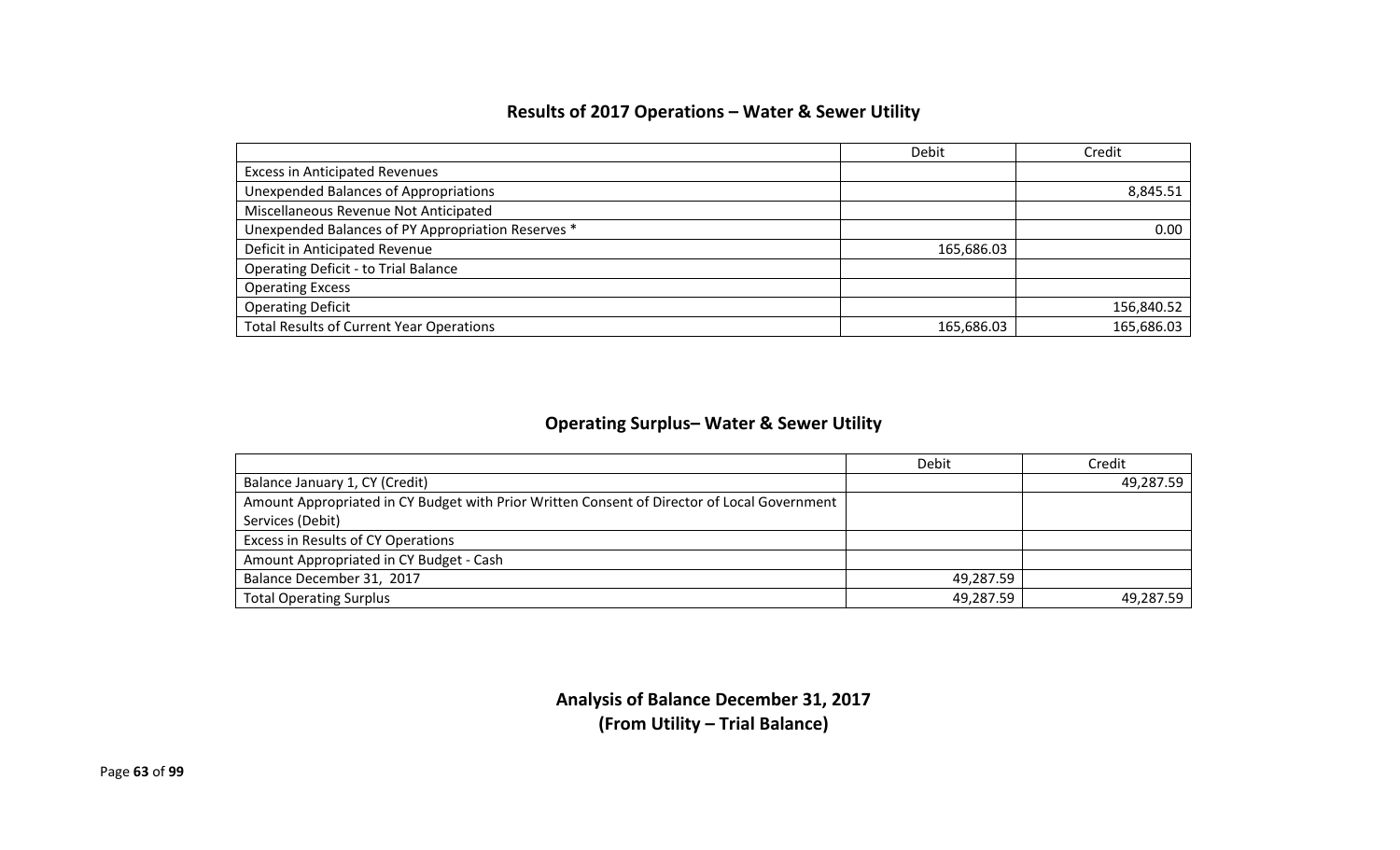| Cash                                                          |            | 554,224.61    |
|---------------------------------------------------------------|------------|---------------|
| Investments                                                   |            |               |
| Interfund Accounts Receivable                                 |            |               |
| Subtotal                                                      |            | 554,224.61    |
| Deduct Cash Liabilities Marked with "C" on Trial Balance      |            | 674,130.85    |
| Operating Surplus Cash or (Deficit in Operating Surplus Cash) |            | $-119,906.24$ |
| Other Assets Pledged to Operating Surplus*                    |            |               |
| Deferred Charges #                                            | 156,840.52 |               |
| <b>Operating Deficit #</b>                                    | 156,840.52 |               |
| <b>Total Other Assets</b>                                     |            | 313,681.04    |
|                                                               |            | 193,774.80    |
|                                                               |            |               |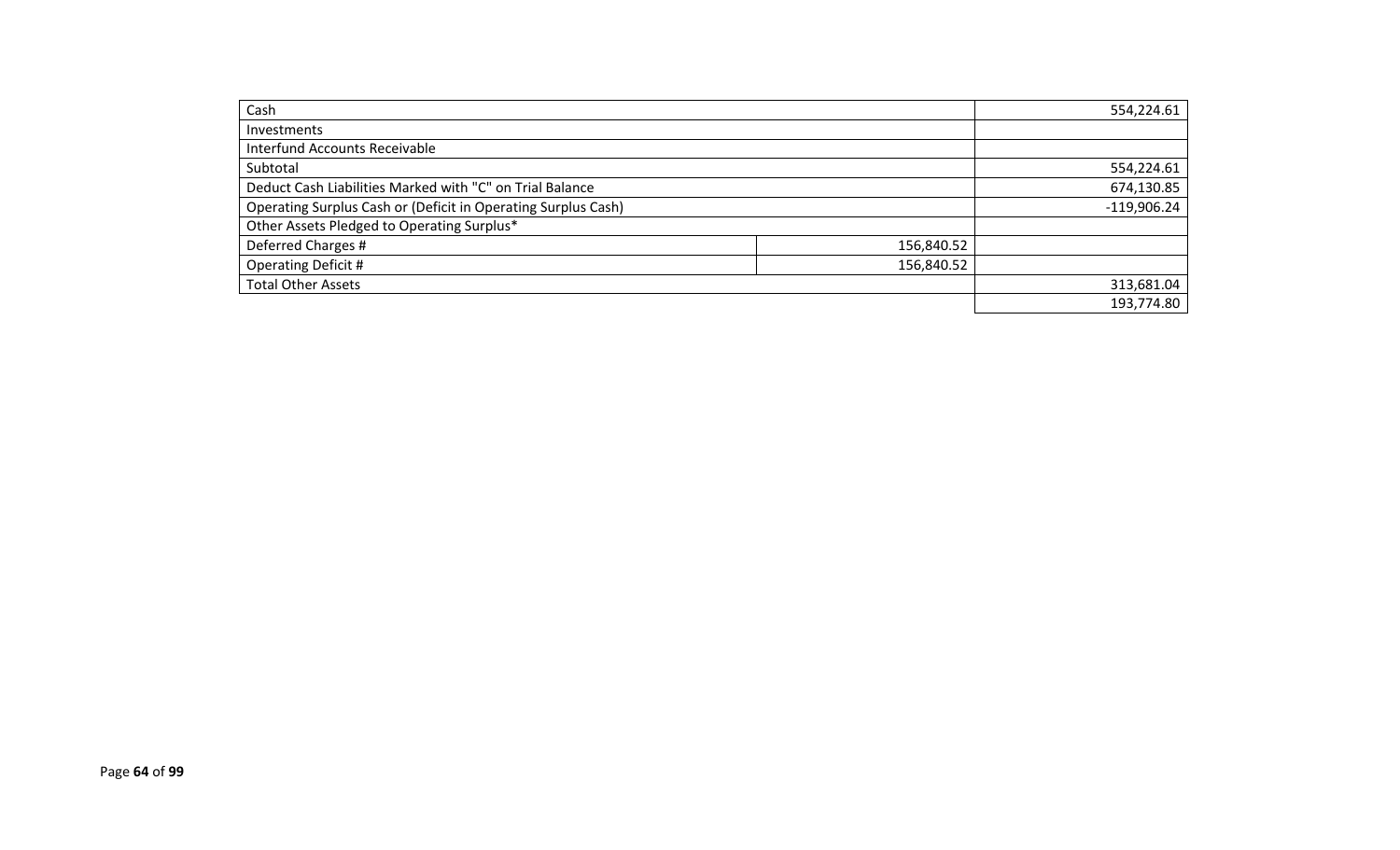# **Schedule of Water & Sewer Utility Accounts Receivable**

| Balance December 31, 2016 |                | \$23,400.43    |
|---------------------------|----------------|----------------|
| Increased by:             |                |                |
| <b>Rents Levied</b>       |                | \$1,931,473.27 |
| Decreased by:             |                |                |
| Collections               | \$1,891,837.49 |                |
| Overpayments applied      | 53,244.69      |                |
| Transfer to Utility Lien  | 0.00           |                |
| Other                     | \$0.00         |                |
|                           |                | \$1,945,082.18 |
| Balance December 31, 2017 |                | \$9,791.52     |
|                           |                |                |
|                           |                |                |

## **Schedule of Water & Sewer Utility Liens**

| Balance December 31, 2016                 |            | \$618.00   |
|-------------------------------------------|------------|------------|
| Increased by:                             |            |            |
| <b>Transfers from Accounts Receivable</b> | \$0.00     |            |
| <b>Penalties and Costs</b>                | \$0.00     |            |
| Other                                     | \$2,284.47 |            |
|                                           |            | \$2,284.47 |
| Decreased by:                             |            |            |
| Collections                               |            |            |
| Other                                     |            |            |
|                                           |            |            |
| Balance December 31, 2017                 | \$2,902.47 |            |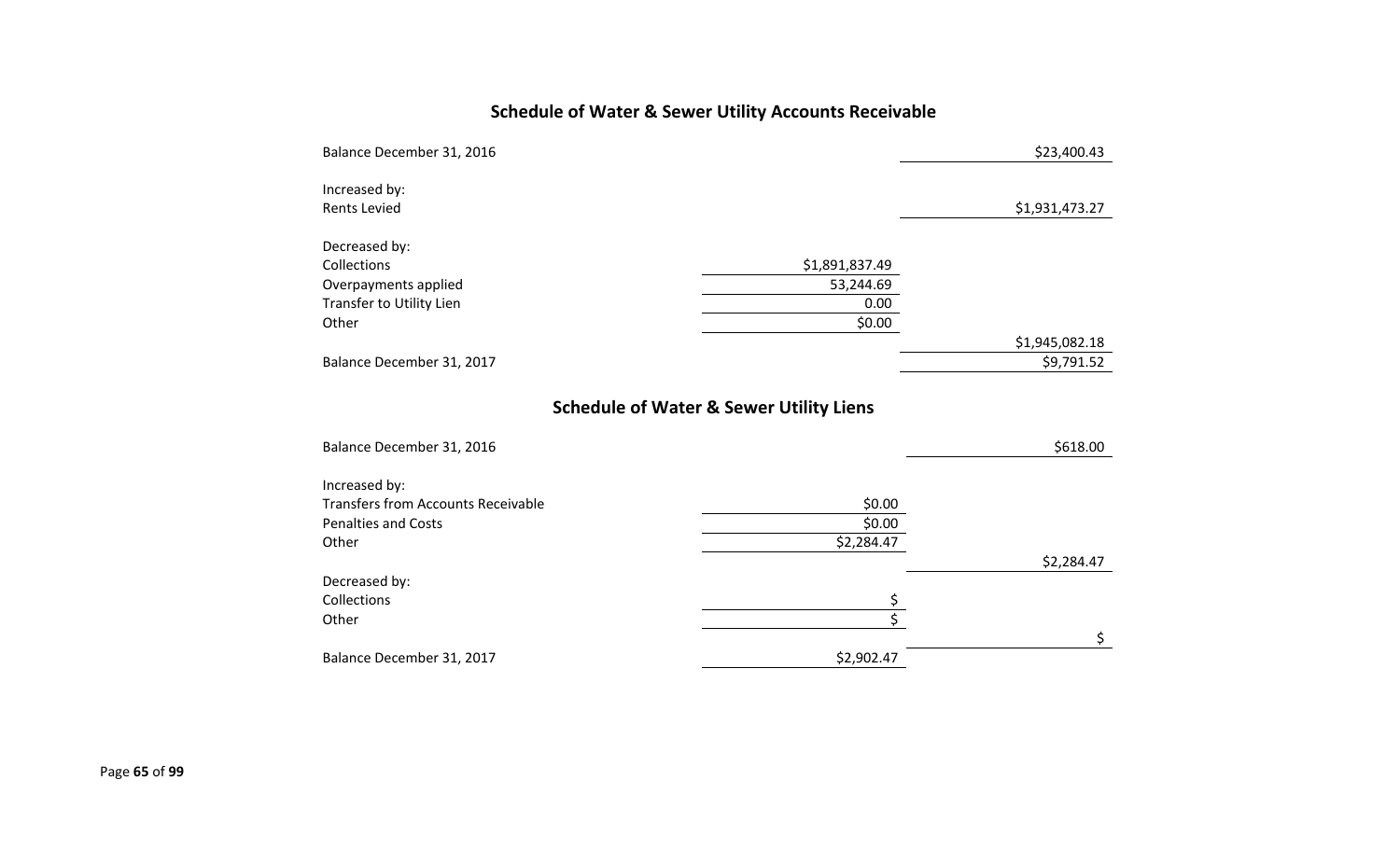### **Deferred Charges - Mandatory Charges Only - Water & Sewer Utility Fund**

(Do not include the emergency authorizations pursuant to N.J.S. 40A:4-55)

| Caused by                     | Amount Dec. 31, 2016 per<br><b>Audit Report</b> | Amount in 2017 Budget | Amount Resulting from 2017 | Balance as at Dec. 31, 2017 |
|-------------------------------|-------------------------------------------------|-----------------------|----------------------------|-----------------------------|
| <b>Utility Operating Fund</b> | \$1,126.68                                      | \$1,126.68            | \$156,840.52               | \$156,840.52                |
| <b>Utility Operating Fund</b> | \$2,740.39                                      | \$2,740.39            | \$0.00                     | \$0.00                      |
| <b>Total Operating</b>        | 3,867.07\$                                      | 3,867.07\$            | 156,840.52\$               | 156,840.52\$                |
|                               |                                                 |                       |                            |                             |
| <b>Total Capital</b>          |                                                 |                       |                            |                             |

\*Do not include items funded or refunded as listed below.

### **Emergency Authorizations Under N.J.S. 40A:4-47 Which Have Been Funded or Refunded Under N.J.S. 40A:2-3 OR N.J.S. 40A:2-51**

| Date        | Purpose       |                                                                  |        | Amount                                     |
|-------------|---------------|------------------------------------------------------------------|--------|--------------------------------------------|
|             |               | <b>Judgements Entered Against Municipality and Not Satisfied</b> |        |                                            |
| In Favor Of | On Account Of | Date Entered                                                     | Amount | Appropriated for in Budget<br>of Year 2018 |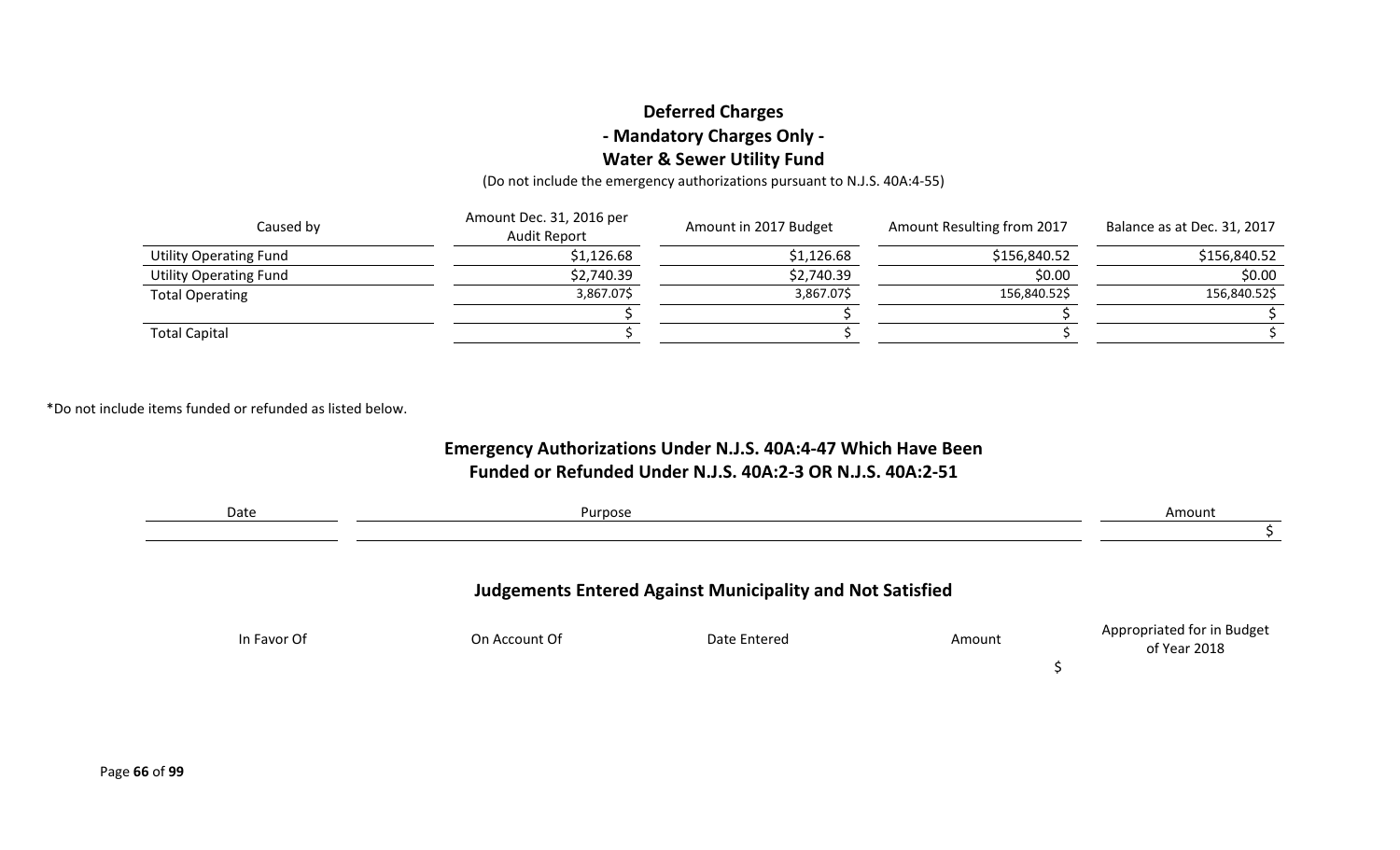### **Schedule of Bonds Issued and Outstanding and 2018 Debt Service for Bonds**

Water & Sewer UTILITY ASSESSMENT BONDS

|                                         | Debit<br>Credit |      | 2018 Debt Service |
|-----------------------------------------|-----------------|------|-------------------|
| Outstanding January 1, CY (Credit)      |                 |      |                   |
| Issued (Credit)                         |                 |      |                   |
| Paid (Debit)                            |                 |      |                   |
| Outstanding December 31, 2017           | 0.00            |      |                   |
|                                         | 0.00            | 0.00 |                   |
| 2018 Bond Maturities - Assessment Bonds |                 |      |                   |
| 2018 Interest on Bonds                  |                 |      |                   |

### **Water & Sewer Utility Capital Bonds**

|                                         | Debit        | Credit       | 2018 Debt Service |
|-----------------------------------------|--------------|--------------|-------------------|
| Outstanding January 1, CY (Credit)      |              | 1,164,000.00 |                   |
| Issued (Credit)                         |              |              |                   |
| Paid (Debit)                            | 130,000.00   |              |                   |
| Outstanding December 31, 2017           | 1,034,000.00 |              |                   |
|                                         | 1,164,000.00 | 1,164,000.00 |                   |
| 2018 Bond Maturities - Assessment Bonds |              |              | 130,000.00        |
| 2018 Interest on Bonds                  |              | 27,193.76    |                   |

### **Interest on Bonds – Water & Sewer Utility Budget**

| 2018 Interest on Bonds (*Items)                      | 27,193.76 |           |
|------------------------------------------------------|-----------|-----------|
| Less: Interest Accrued to 12/31/2017 (Trial Balance) | 7,016.94  |           |
| Subtotal                                             | 20,176.82 |           |
| Add: Interest to be Accrued as of 12/31/2018         | 6.642.98  |           |
| <b>Required Appropriation 2018</b>                   |           | 26.819.80 |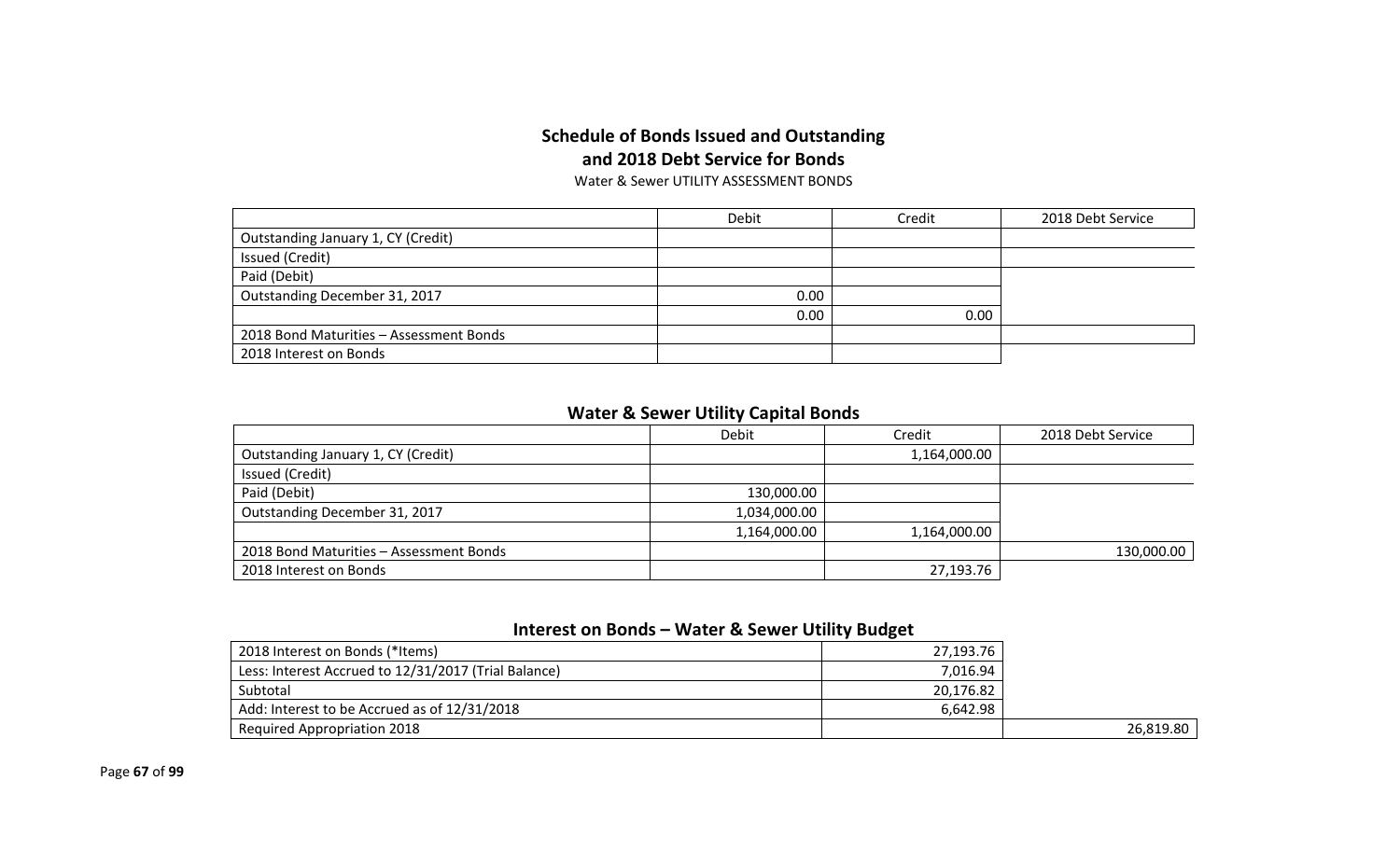# **List of Bonds Issued During 2017**

| Purpose | 2010<br>18 Maturity |  | <sup>.</sup> Issue<br>Date<br>ΩL | Rate<br>ρς<br>inte<br>. . |
|---------|---------------------|--|----------------------------------|---------------------------|
|         |                     |  |                                  |                           |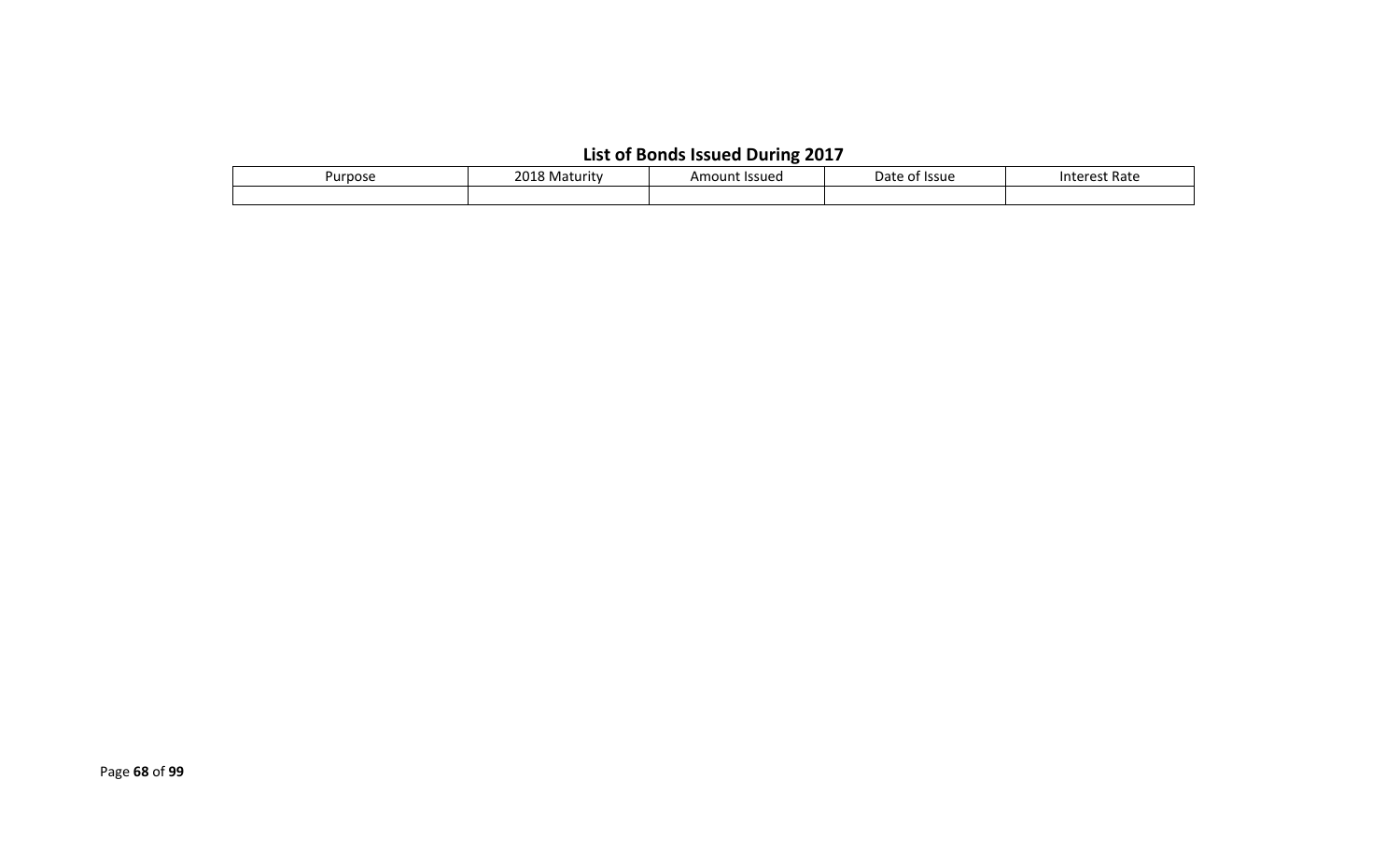### **Schedule of Loans Issued and Outstanding and 2018 Debt Service for Loans**

Water & Sewer UTILITY LOAN

| Loan                            | Outstanding January<br>2017 | Issued | Paid      | <b>Other Description</b> | Other Debit | Other Credit | Outstanding<br>December 31, 2017 |
|---------------------------------|-----------------------------|--------|-----------|--------------------------|-------------|--------------|----------------------------------|
| Rural Economic Development Loan | 3,959,150.81                |        | 74,740.00 |                          |             |              | 3,884,410.81                     |

### **Interest on Loans – Water & Sewer Utility Budget**

| 2018 Interest on Loans (*Items)                      | 171,828.77 |            |
|------------------------------------------------------|------------|------------|
|                                                      |            |            |
| Less: Interest Accrued to 12/31/2017 (Trial Balance) | 38,300.11  |            |
| Subtotal                                             | 133,528.66 |            |
| Add: Interest to be Accrued as of 12/31/2018         | 37,521.09  |            |
| <b>Required Appropriation 2018</b>                   |            | 171.049.75 |

## **List of Loans Issued During 2017**

| Purpose | 2018Maturity | Amount Issued | Date of Issue | Interest Rate |
|---------|--------------|---------------|---------------|---------------|
|         |              |               |               |               |
|         |              |               |               |               |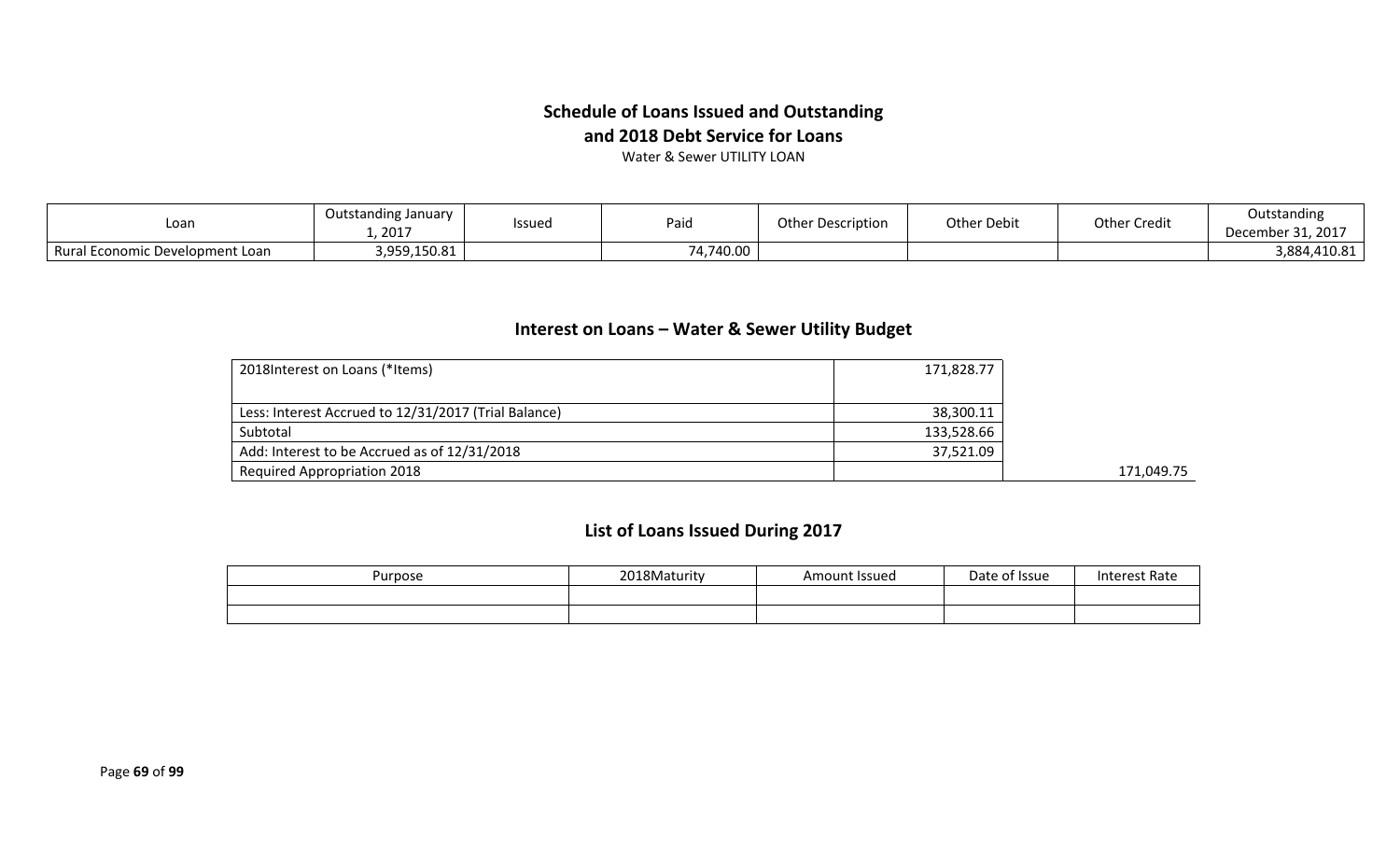#### **Debt Service Schedule for Utility Notes (Other than Utility Assessment Notes)**

| Title or Purpose of the Issue | Original Date of<br><b>Original Amount</b><br><b>Issued</b><br><b>Issue</b> |          | Amount of Note<br>Outstanding Dec.<br>31, 2017 | Date of<br>Maturity | Rate of<br>Interest | 2018 Budget Requirement |              | Date Interest |
|-------------------------------|-----------------------------------------------------------------------------|----------|------------------------------------------------|---------------------|---------------------|-------------------------|--------------|---------------|
|                               |                                                                             |          |                                                |                     |                     | For Principal           | For Interest | Computed to   |
| 11-08 Various Improvements    | 1,000,000.00                                                                | 2/3/2012 | 789,472.00                                     | 6/6/2018            | 2.00                | 52,631.58               | 15,789.00    | 6/6/2018      |
|                               | 1,000,000.00                                                                |          | 789,472.00                                     |                     |                     | 52,631.58               | 15,789.00    |               |

Important: If there is more than one utility in the municipality, identify each note.

All notes with an original date of issue of or prior require one legal payable installment to be budgeted if it is contemplated that such notes will be renewed in 2018 or written intent of permanent financing submitted.

\*\* If interest on note is financed by ordinance, designate same, otherwise an amount must be included in this column.

| <b>INTERST ON NOTES - Water &amp; Sewer UTILITY BUDGET</b> |             |
|------------------------------------------------------------|-------------|
| 2018 Interest on Notes                                     | \$15,789.00 |
| Less: Interest Accrued to 12/31/2017 (Trial Balance)       | 8,954.56    |
| Subtotal                                                   | \$6,834.44  |
| Add: Interest to be Accrued as of 12/31/2018               | \$8,775.46  |
| <b>Required Appropriation - 2018</b>                       | \$15,609.90 |
|                                                            |             |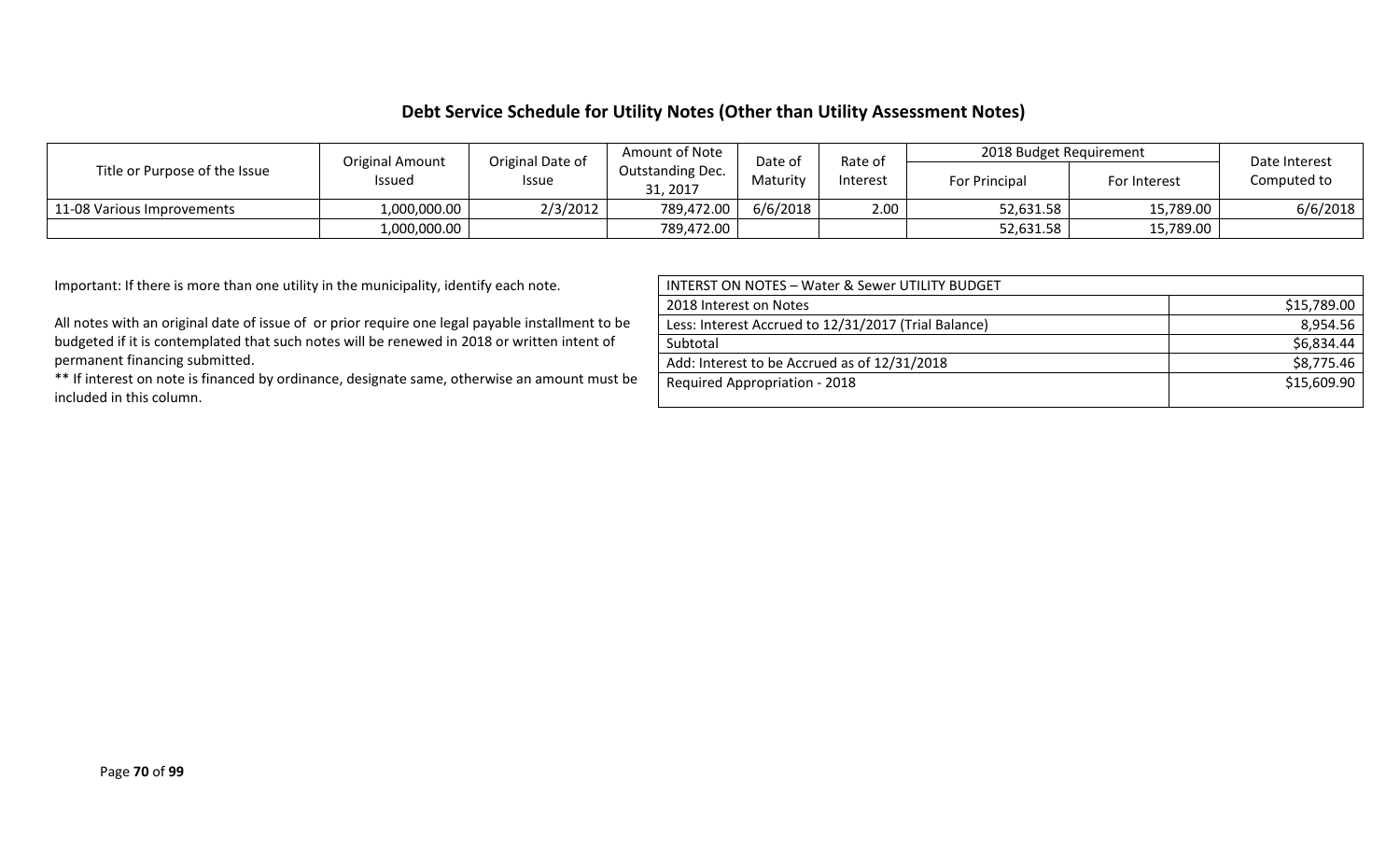#### **Debt Service Schedule for Utility Assessment Notes**

| Title or Purpose of Issue | Original Date of<br>Original Amount<br><b>Issued</b><br><b>Issue</b> |                              | Amount of Note | Date of  | Rate of              | 2018 Budget Requirement |  | Interest Computed<br>to (Insert Date) |
|---------------------------|----------------------------------------------------------------------|------------------------------|----------------|----------|----------------------|-------------------------|--|---------------------------------------|
|                           |                                                                      | Outstanding Dec.<br>31, 2017 | Maturity       | Interest | <b>For Principal</b> | For Interest            |  |                                       |
|                           |                                                                      |                              |                |          |                      |                         |  |                                       |
|                           |                                                                      |                              |                |          |                      |                         |  |                                       |

Important: If there is more than one utility in the municipality, identify each note.

Utility Assessment Notes with an original date of issue of December 31, or prior require one legally payable installment to be budgeted in the 2018 Dedicated Utility Assessment Budget if it is contemplated that such notes will be renewed in 2018 or written intent of permanent financing submitted with statement.

\*\* Interest on Utility Assessment Notes must be included in the Utility Budget appropriation "Interest on Notes".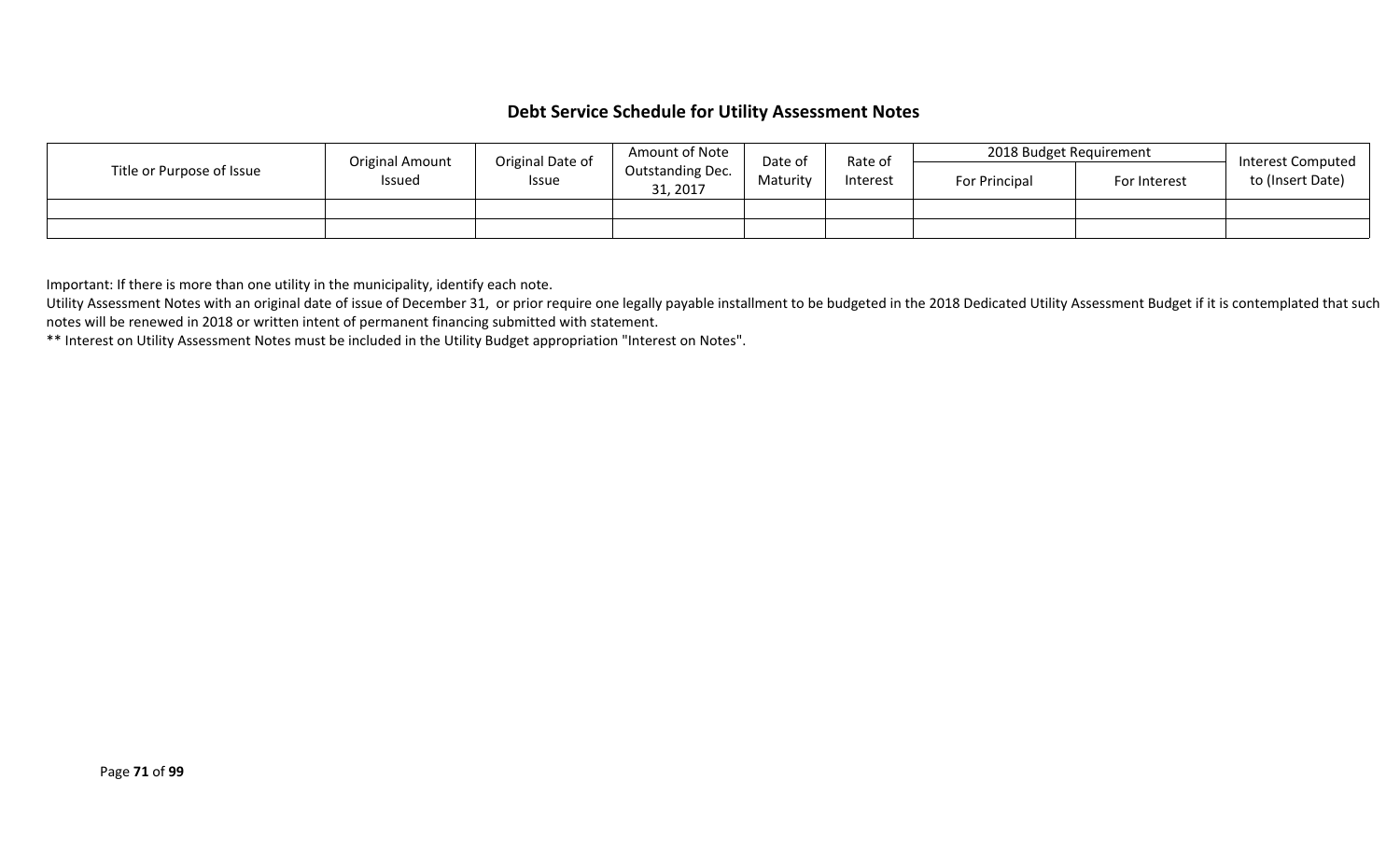# **Schedule of Capital Lease Program Obligations**

|                                              | <b>Amount of Obligation</b> | 2018 Budget Requirement |                   |  |
|----------------------------------------------|-----------------------------|-------------------------|-------------------|--|
| Purpose                                      | Outstanding Dec. 31, 2017   | For Principal           | For Interest/Fees |  |
| Leases approved by LFB after July 1, 2007    |                             |                         |                   |  |
|                                              |                             |                         |                   |  |
| Subtotal                                     |                             |                         |                   |  |
| Leases approved by LFB prior to July 1, 2007 |                             |                         |                   |  |
|                                              |                             |                         |                   |  |
| Subtotal                                     |                             |                         |                   |  |
| Total                                        |                             |                         |                   |  |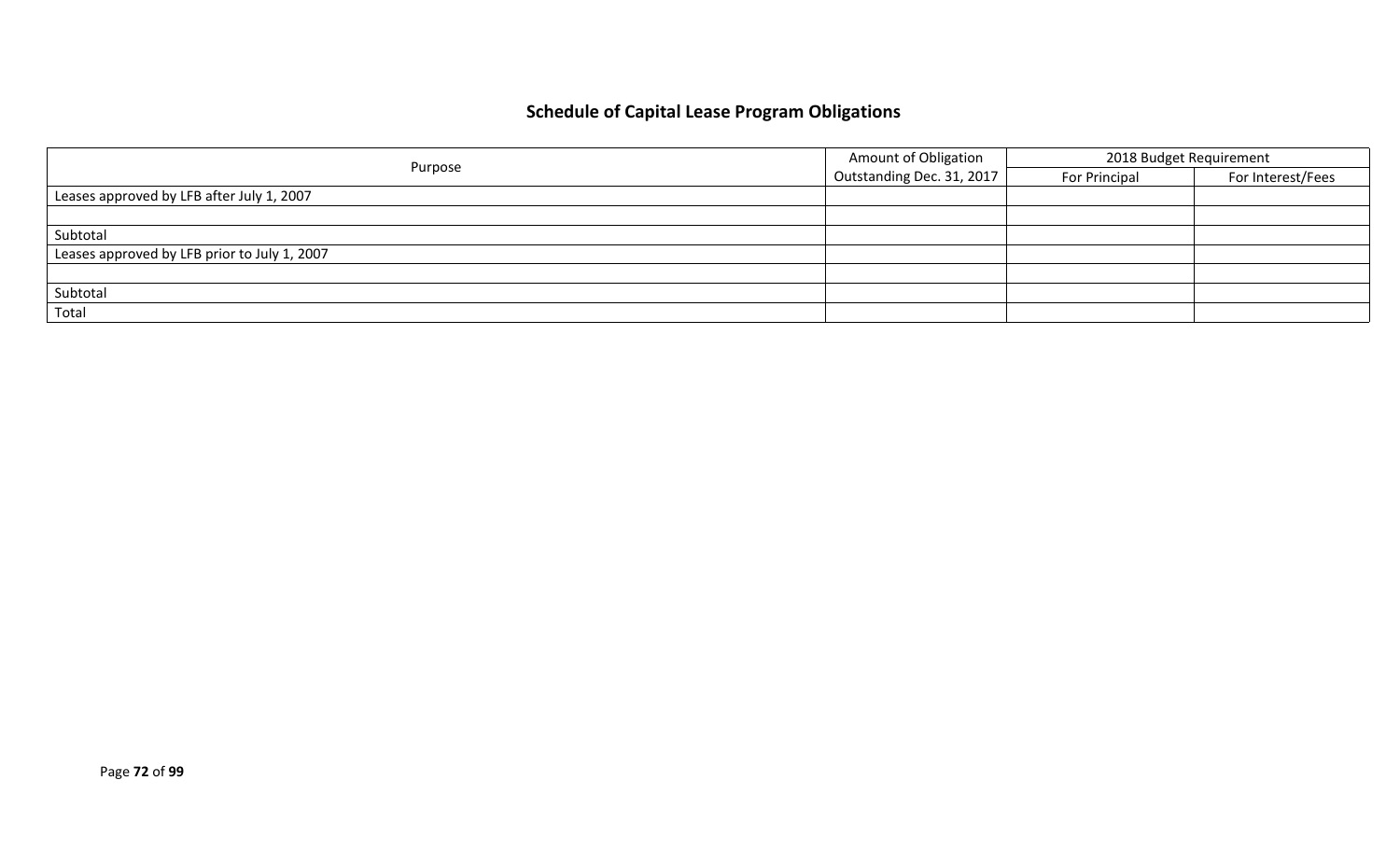# **Schedule of Improvement Authorizations (Utility Capital Fund)**

| IMPROVEMENTS                  |        | Balance - January 1, 2017 |                     | Refunds, Transfers |          |                | Balance December 31, 2017 |          |
|-------------------------------|--------|---------------------------|---------------------|--------------------|----------|----------------|---------------------------|----------|
| Specify each authorization by |        |                           | 2017 Authorizations | and Encumbrances   | Expended | Authorizations |                           |          |
| purpose. Do not merely        | Funded | Unfunded                  |                     |                    |          | Canceled       | Funded                    | Unfunded |
| designate by a code number    |        |                           |                     |                    |          |                |                           |          |
| 11-08 Various Improvements    |        | 800.00                    |                     |                    | 800.00   |                |                           |          |
| Total                         | 0.00   | 800.00                    | 0.00                |                    | 800.00   | 0.00           | 0.00                      | 0.00     |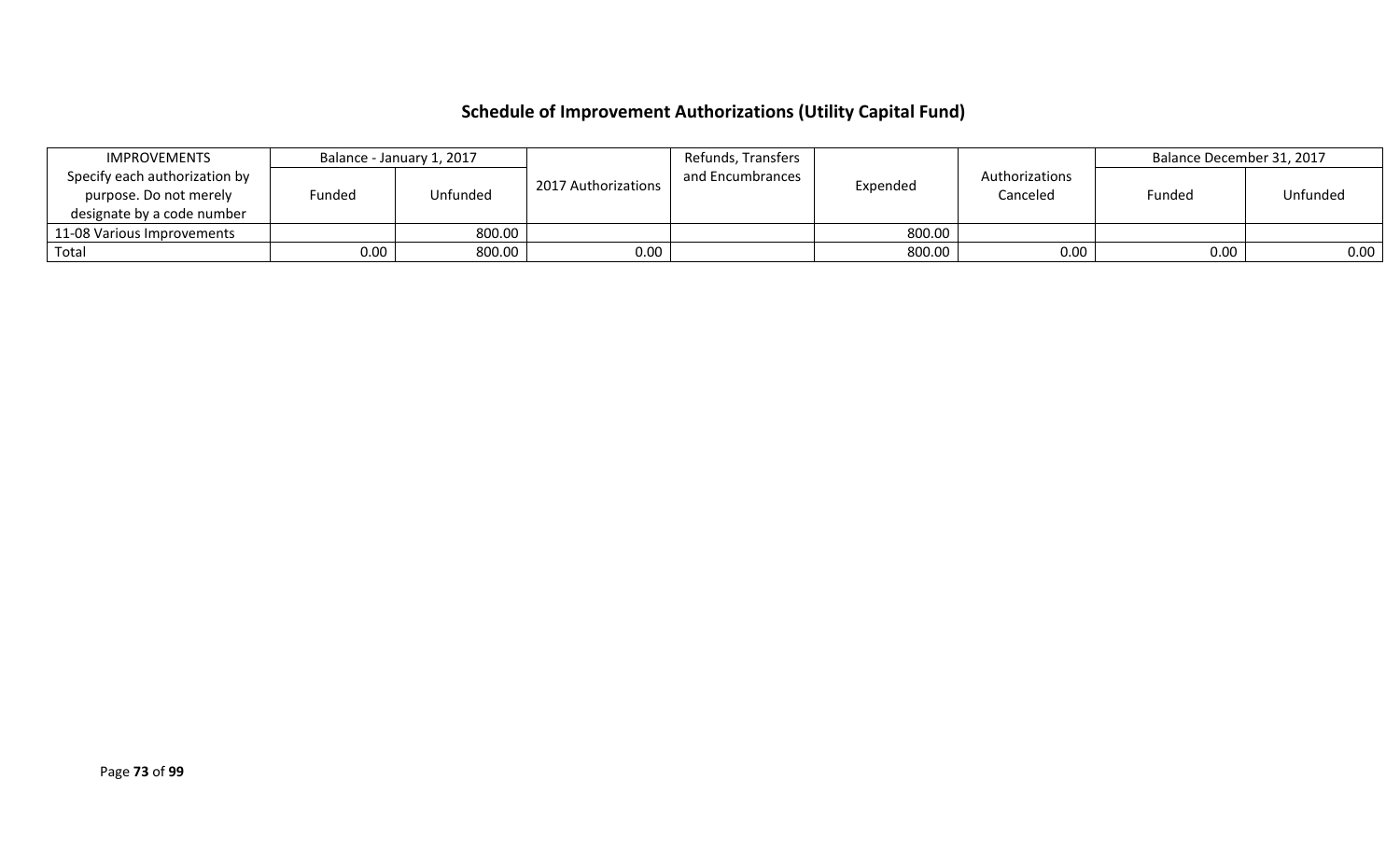## **Water & Sewer Utility Capital Fund**

SCHEDULE OF CAPITAL IMPROVEMENT FUND

|                                                                                   | Debit     | Credit    |
|-----------------------------------------------------------------------------------|-----------|-----------|
| Balance January 1, CY (Credit)                                                    |           | 93,108.53 |
| Received from CY Budget Appropriation * (Credit)                                  |           |           |
| Improvement Authorizations Canceled (financed in whole by the Capital Improvement |           |           |
| Fund) (Credit)                                                                    |           |           |
| Appropriated to Finance Improvement Authorizations (Debit)                        |           |           |
| Balance December 31, 2017                                                         | 93,108.53 |           |
|                                                                                   | 93,108.53 | 93,108.53 |

#### **Water & Sewer Utility Capital Fund**

SCHEDULE OF DOWN PAYMENTS ON IMPROVEMENTS

|                                                            | Debit    | Credit |
|------------------------------------------------------------|----------|--------|
| Balance January 1, CY (Credit)                             |          |        |
| Received from CY Budget Appropriation (Credit)             |          |        |
| Received from CY Emergency Appropriation * (Credit)        |          |        |
| Appropriated to Finance Improvement Authorizations (Debit) |          |        |
| Balance December 31, 2017                                  | 0.00     |        |
|                                                            | $0.00\,$ | 0.00   |

\*The full amount of the 2017 appropriation should be transferred to this account unless the balance of the appropriation is permitted to lapse.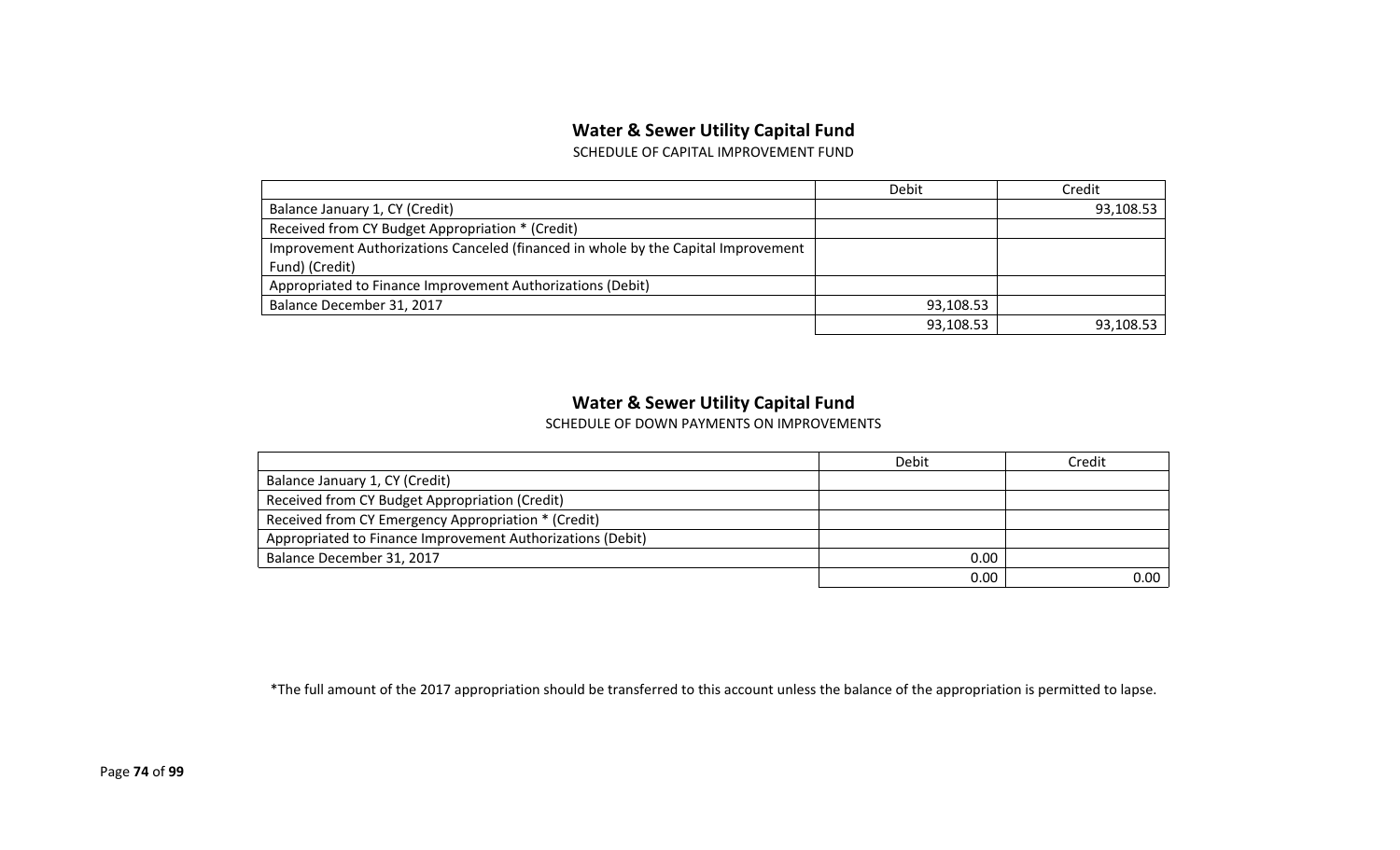#### **Utility Fund** CAPITAL IMPROVEMENTS AUTHORIZED IN 2017 AND DOWN PAYMENTS (N.J.S. 40A:2-11) UTILITIES ONLY

| Purpose | Amount Appropriated | <b>Total Obligations</b><br>Authorized | Down Payment<br>Provided by<br>Ordinance | Amount of Down<br>Payment in Budget of<br>2017 or Prior Years |
|---------|---------------------|----------------------------------------|------------------------------------------|---------------------------------------------------------------|
|         |                     |                                        |                                          |                                                               |
|         |                     |                                        |                                          |                                                               |

### **Water & Sewer Utility Capital Fund Statement of Capital Surplus** YEAR 2017

|                                                            | Debit    | Credit   |
|------------------------------------------------------------|----------|----------|
| Balance January 1, CY (Credit)                             |          | 5,271.22 |
| Premium on Sale of Bonds (Credit)                          |          | 2,660.00 |
| Funded Improvement Authorizations Canceled (Credit)        |          |          |
| Miscellaneous (Credit)                                     |          | 0.42     |
| Appropriated to Finance Improvement Authorizations (Debit) |          |          |
| Appropriated to CY Budget Revenue (Debit)                  |          |          |
| Balance December 31, 2017                                  | 7,931.64 |          |
|                                                            | 7,931.64 | 7,931.64 |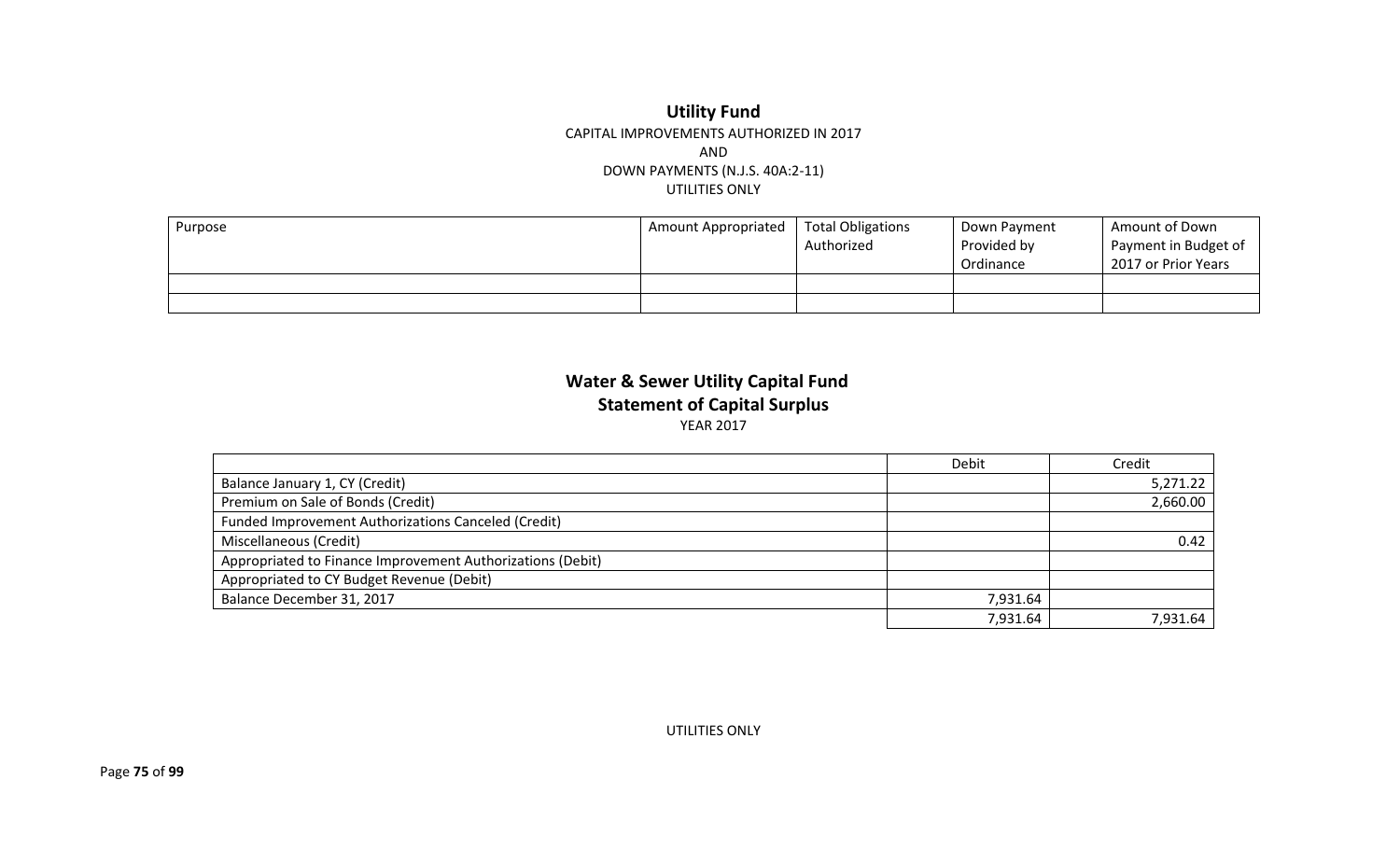Note:

If no "utility fund" existed on the books of account and if no utility was owned and operated by the municipality during the year 2017, please observe instructions of Sheet 2.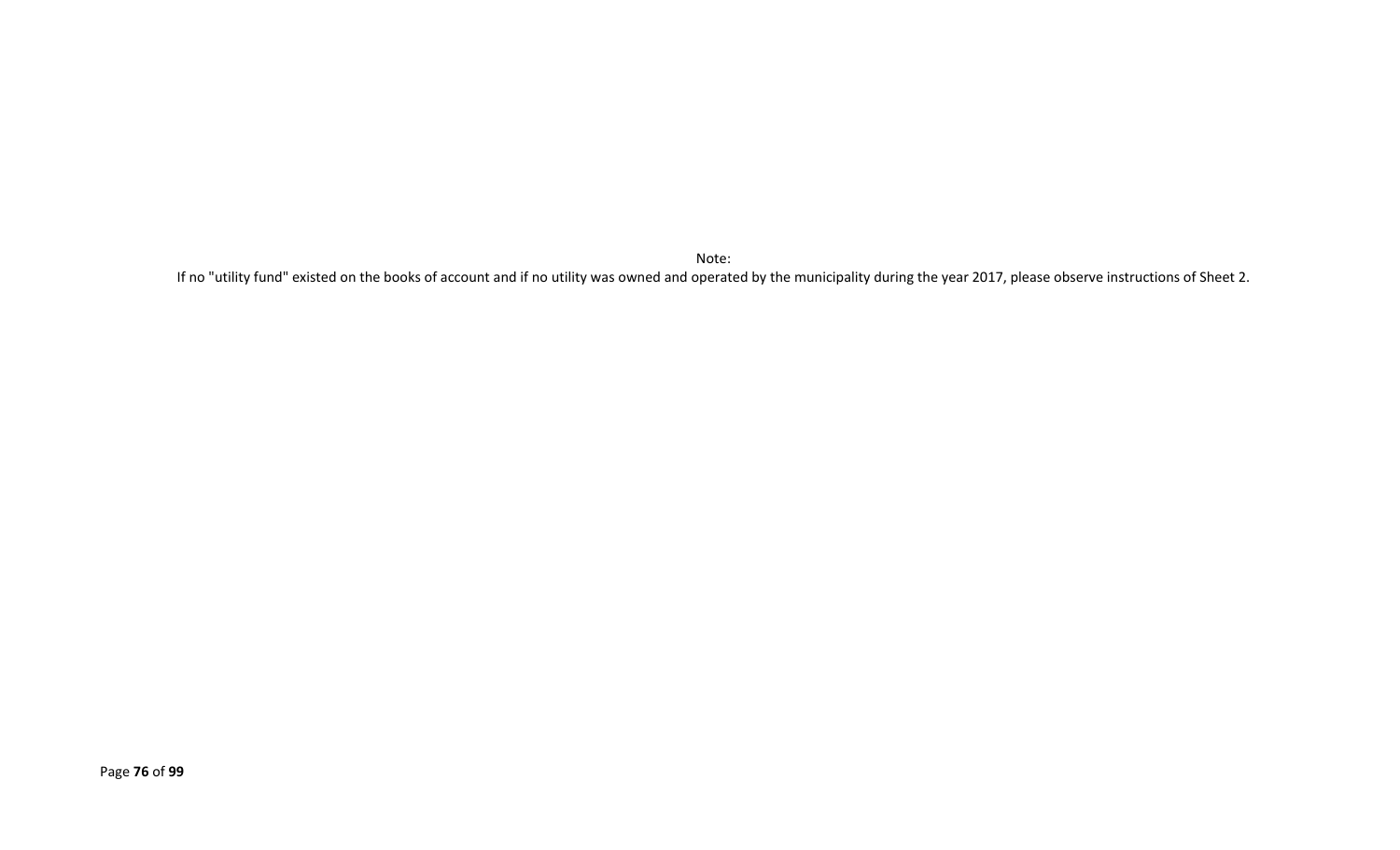Bonds and Notes Authorized but Not Issued must be disclosed in this Utility Capital Section in the same manner as set forth in General Capital Fund on Sheet 8

#### **Post Closing Trial Balance - Electric Utility Fund** AS OF DECEMBER 31, 2017 **Operating and Capital Sections** (Separately Stated) **Cash Liabilities Must Be Subtotaled and Subtotal Must Be Marked With "C"**

| Title of Account                                  | Debit        | Credit       |
|---------------------------------------------------|--------------|--------------|
| <b>Utility Operating Fund</b>                     |              |              |
| <b>Cash Liabilities</b>                           |              |              |
| <b>Encumbrances Payable</b>                       |              | 70,307.82    |
| <b>Consumer Deposits</b>                          |              | 6,318.80     |
| <b>Electric Overpayments</b>                      |              | 27,173.64    |
| <b>Appropriation Reserves</b>                     |              | 838,102.65   |
| Accrued Interest on Bonds, Loans and Notes        |              | 28,745.00    |
| <b>Subtotal Cash Liabilities</b>                  | 0.00         | 970,647.91   |
| Receivables Offset with Reserves                  |              |              |
| Change Fund                                       | 200.00       |              |
| Cash                                              | 1,825,044.58 |              |
| <b>Consumer Accounts Receivable</b>               | 133,321.93   |              |
| Liens Receivable                                  | 0.00         |              |
| Deferred Charges                                  | 29,622.79    |              |
| Reserve for Consumer Accounts and Lien Receivable |              | 133,321.93   |
| <b>Fund Balance</b>                               |              | 884,219.46   |
| <b>Total Operating Fund</b>                       | 1,988,189.30 | 1,988,189.30 |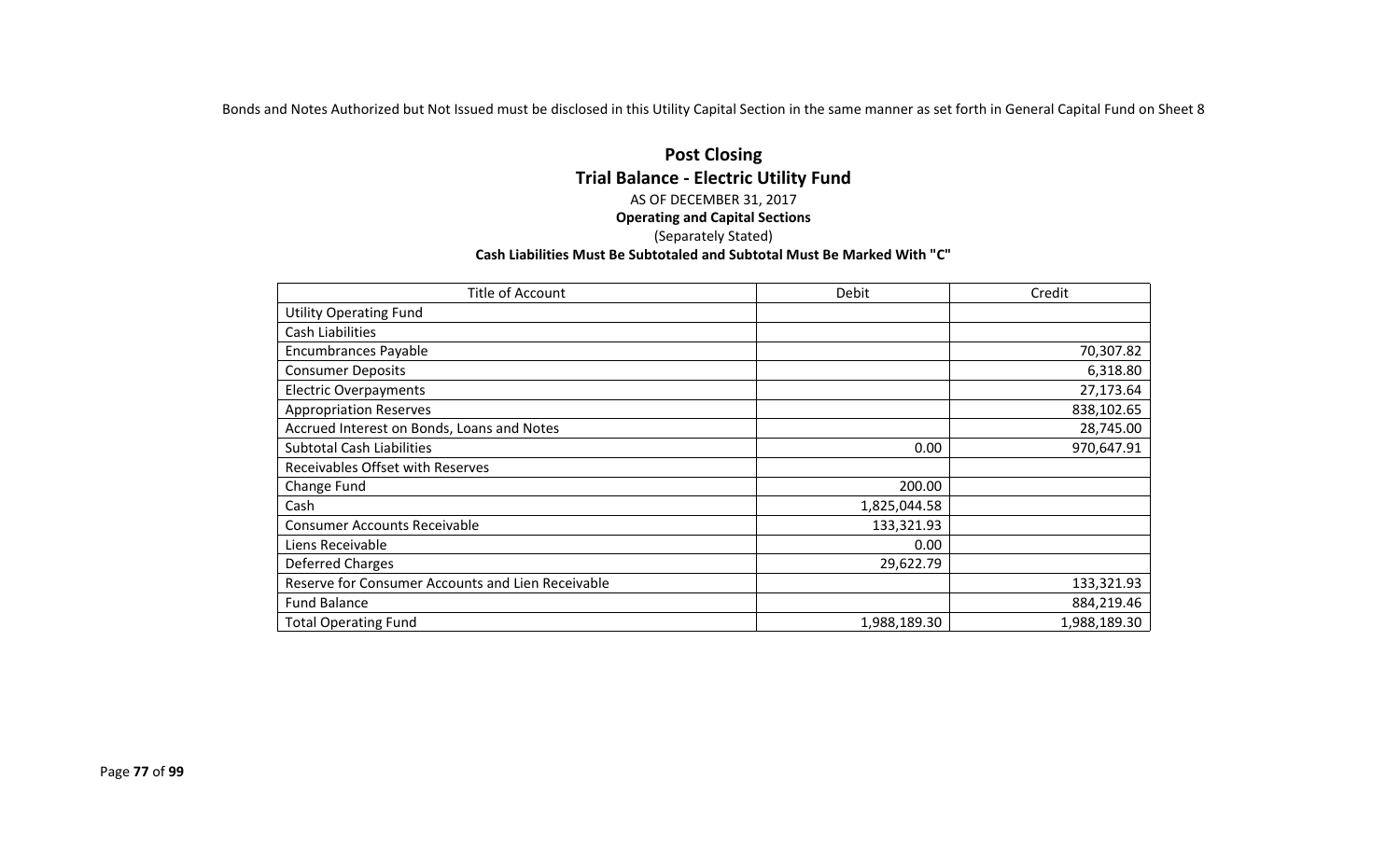Bonds and Notes Authorized but Not Issued must be disclosed in this Utility Capital Section in the same manner as set forth in General Capital Fund on Sheet 8

#### **Post Closing Trial Balance - Electric Utility Fund** AS OF DECEMBER 31, 2017 **Operating and Capital Sections** (Separately Stated) **Cash Liabilities Must Be Subtotaled and Subtotal Must Be Marked With "C"**

| Title of Account                       | <b>Debit</b> | Credit       |
|----------------------------------------|--------------|--------------|
| <b>Utilities Capital Fund</b>          |              |              |
| <b>Reserve for Amortization</b>        |              | 4,536,157.43 |
| <b>Fixed Capital</b>                   | 8,956,157.43 |              |
| Cash                                   | 45,873.08    |              |
| Deferred Charges                       |              |              |
| <b>Bond Anticipation Notes Payable</b> |              |              |
| Serial Bonds Payable                   |              | 4,420,000.00 |
| Improvement Authorizations - Funded    |              |              |
| Improvement Authorizations - Unfunded  |              |              |
| Capital Improvement Fund               |              | 41,435.00    |
| Capital Surplus                        |              | 4,438.08     |
| <b>Total Capital Fund</b>              | 9,002,030.51 | 9,002,030.51 |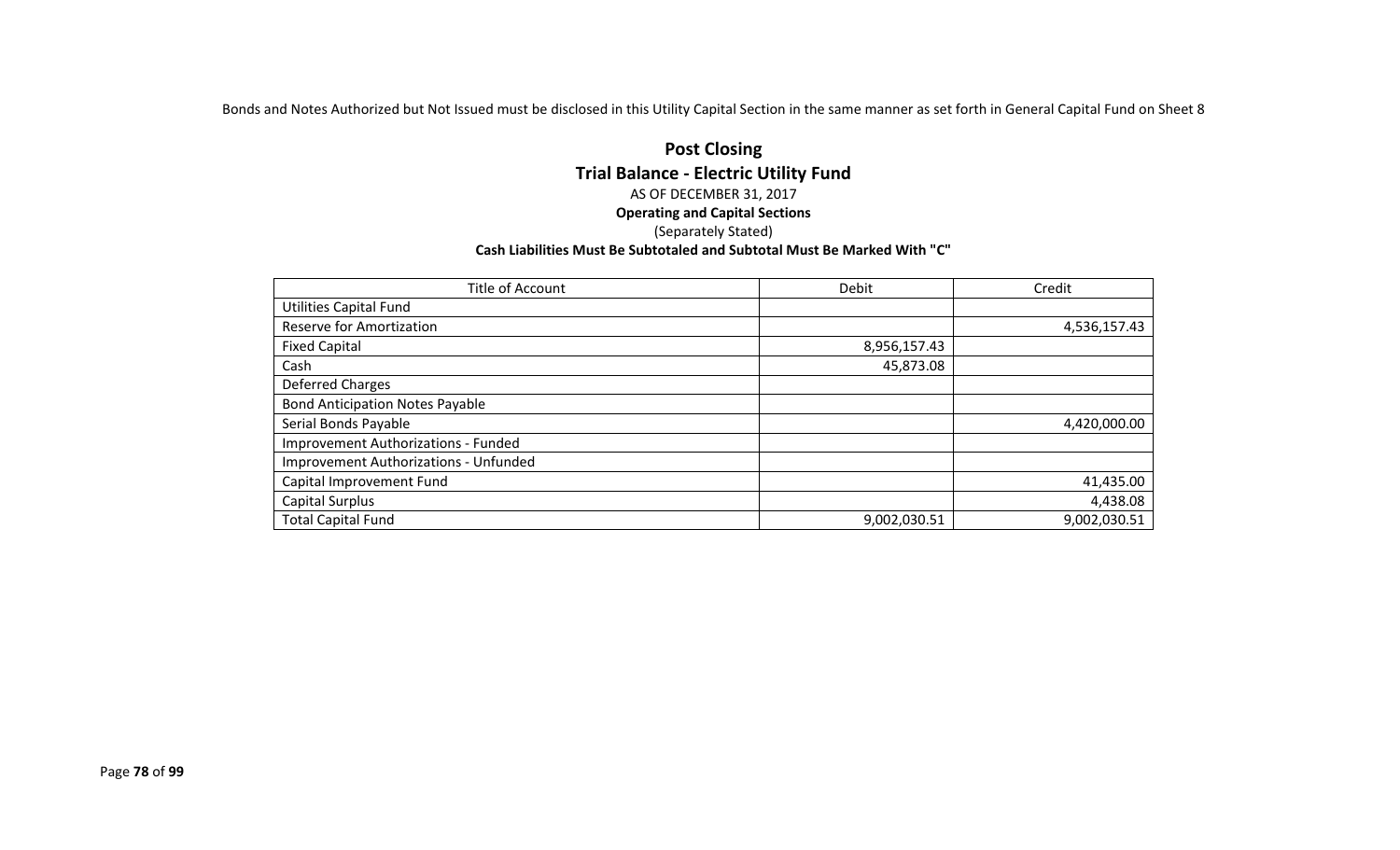## **Post-Closing Trial Balance Electric Utility Assessment Trust Funds** IF MORE THAN ONE UTILITY

EACH ASSESSMENT SECTION MUST BE SEPARATELY STATED AS OF DECEMBER 31, 2017

| Title<br>e of Account            | Debit | Credit |
|----------------------------------|-------|--------|
|                                  |       |        |
| rotal<br>l Trust Assessment Fund | 0.00  | 0.00   |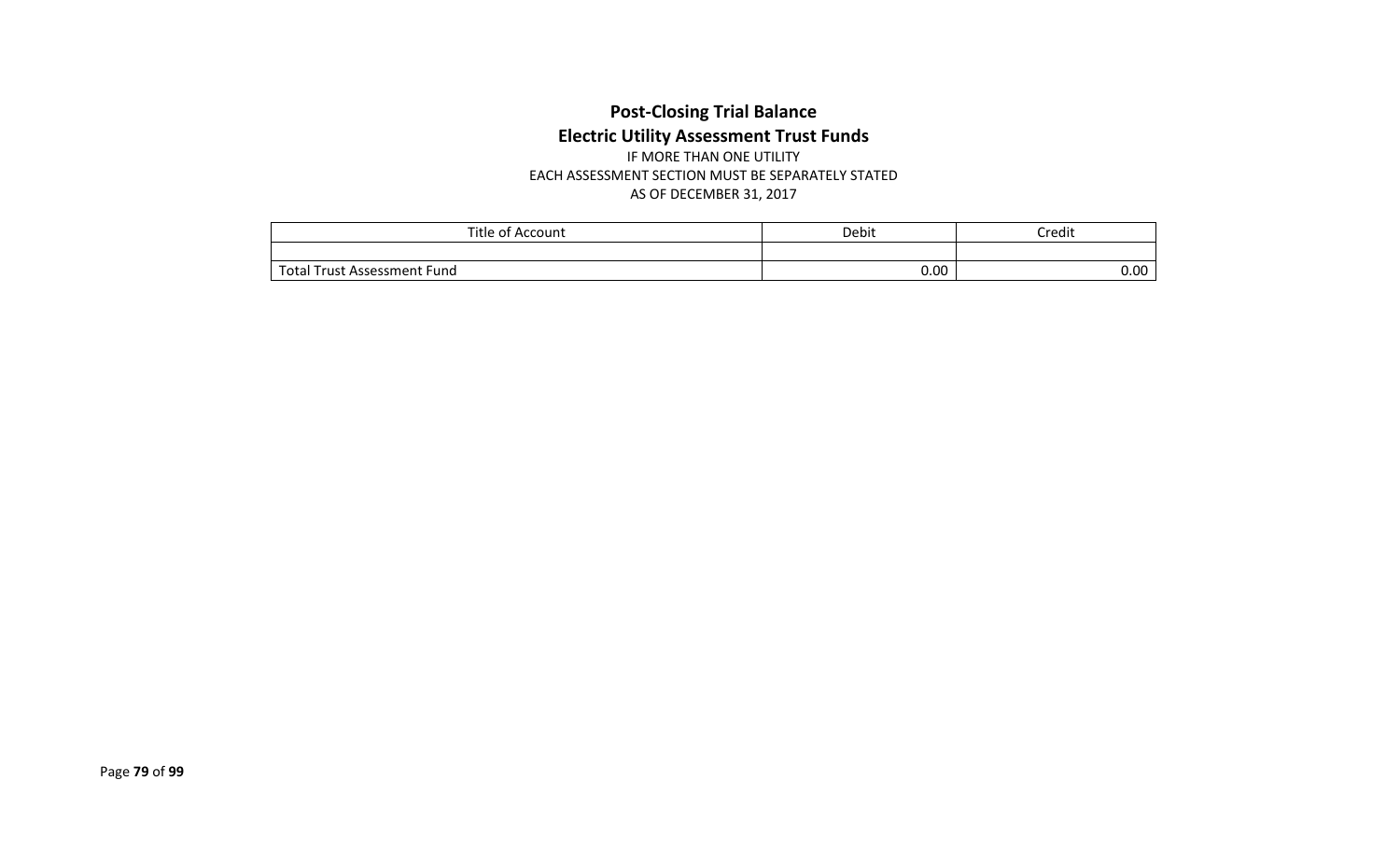## **Analysis of Electric Utility Assessment Trust Cash and Investments Pledged to Liabilities and Surplus**

|                                                                 |                                |                          | Receipts                |       |               |                              |
|-----------------------------------------------------------------|--------------------------------|--------------------------|-------------------------|-------|---------------|------------------------------|
| Title of Liability to which Cash and Investments are<br>Pledged | Audit Balance Dec. 31,<br>2016 | Assessments and<br>Liens | <b>Operating Budget</b> | Other | Disbursements | <b>Balance Dec. 31, 2017</b> |
| Assessment Serial Bond Issues:                                  |                                |                          |                         |       |               |                              |
|                                                                 |                                |                          |                         |       |               |                              |
| <b>Assessment Bond Anticipation Notes</b>                       |                                |                          |                         |       |               |                              |
|                                                                 |                                |                          |                         |       |               |                              |
| <b>Other Liabilities</b>                                        |                                |                          |                         |       |               |                              |
|                                                                 |                                |                          |                         |       |               |                              |
| <b>Trust Surplus</b>                                            |                                |                          |                         |       |               |                              |
|                                                                 |                                |                          |                         |       |               |                              |
| Less Assets "Unfinanced"                                        |                                |                          |                         |       |               |                              |
|                                                                 |                                |                          |                         |       |               |                              |
| Total                                                           | 0.00                           | 0.00                     | 0.00                    |       | 0.00          | 0.00                         |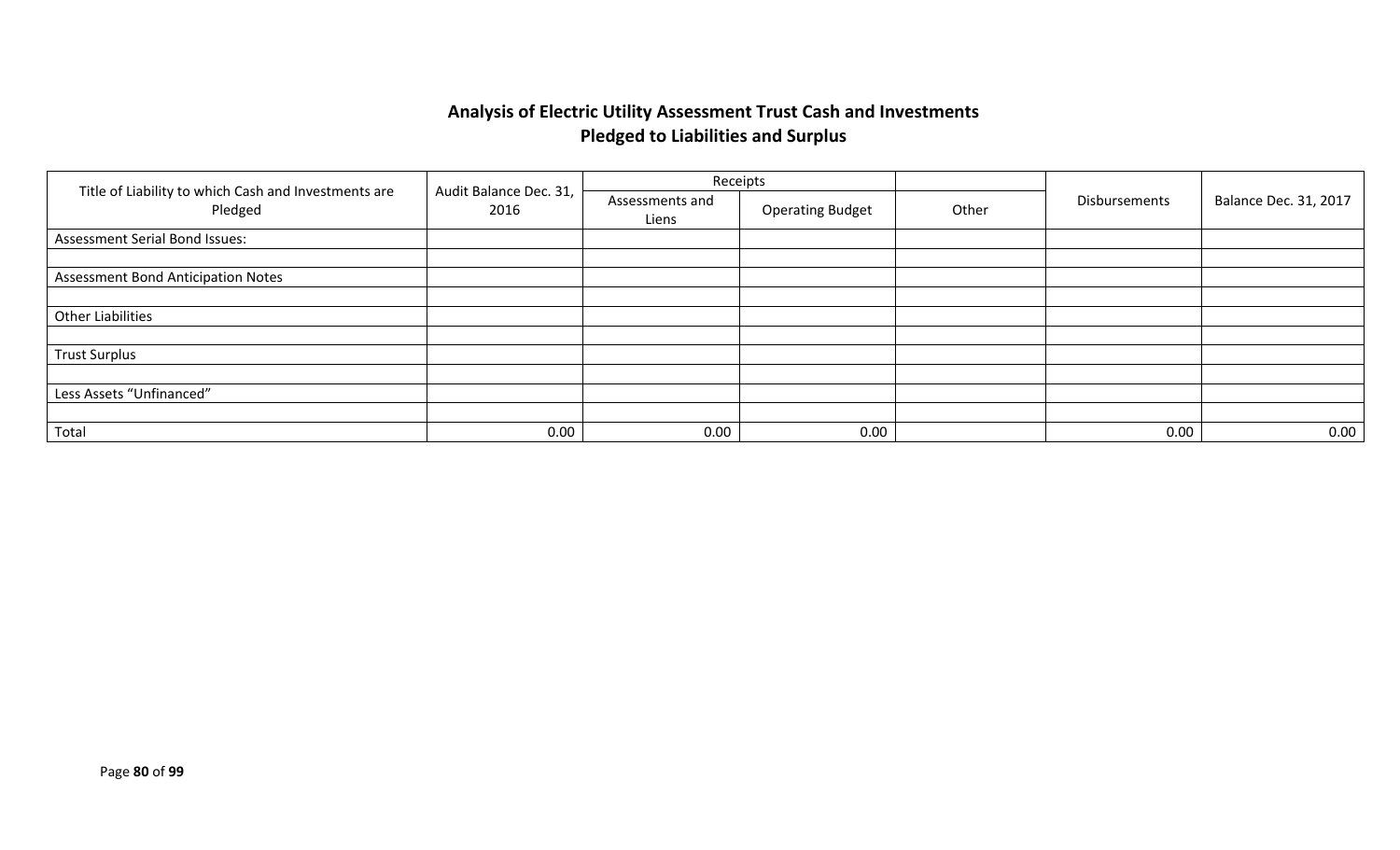## **Schedule of Electric Utility Budget - 2017 Budget Revenues**

| Source                                            |       | <b>Budget</b> | Received in Cash | <b>Excess or Deficit</b> |
|---------------------------------------------------|-------|---------------|------------------|--------------------------|
| <b>Operating Surplus Anticipated</b>              | 91301 | 28,738.00     | 28,738.00        | 0.00                     |
| Operating Surplus Anticipated with Consent of     | 91302 |               |                  |                          |
| Director of Local Govt. Services                  |       |               |                  |                          |
| Rents                                             | 91303 | 4,807,674.00  | 4,945,413.37     | 137,739.37               |
| Miscellaneous Revenue Anticipated                 | 91304 | 100,000.00    | 110,612.16       | 10,612.16                |
| Miscellaneous                                     |       |               |                  |                          |
|                                                   |       |               |                  |                          |
| Added by N.J.S. 40A:4-87: (List)                  |       |               |                  |                          |
|                                                   |       |               |                  |                          |
| <b>Subtotal Additional Miscellaneous Revenues</b> |       |               |                  |                          |
| Subtotal                                          |       | 4,936,412.00  | 5,084,763.53     | 148,351.53               |
| Deficit (General Budget)                          | 91306 |               |                  |                          |
|                                                   | 91307 | 4,936,412.00  | 5,084,763.53     | 148,351.53               |

## **Statement of Budget Appropriations**

| Appropriations                          |              |
|-----------------------------------------|--------------|
| <b>Adopted Budget</b>                   | 4,936,412.00 |
| <b>Total Appropriations</b>             | 4,936,412.00 |
| Add: Overexpenditures                   |              |
| Overexpenditures                        | 28,744.50    |
| <b>Total Overexpenditures</b>           | 28,744.50    |
| Total Appropriations & Overexpenditures | 4,965,156.50 |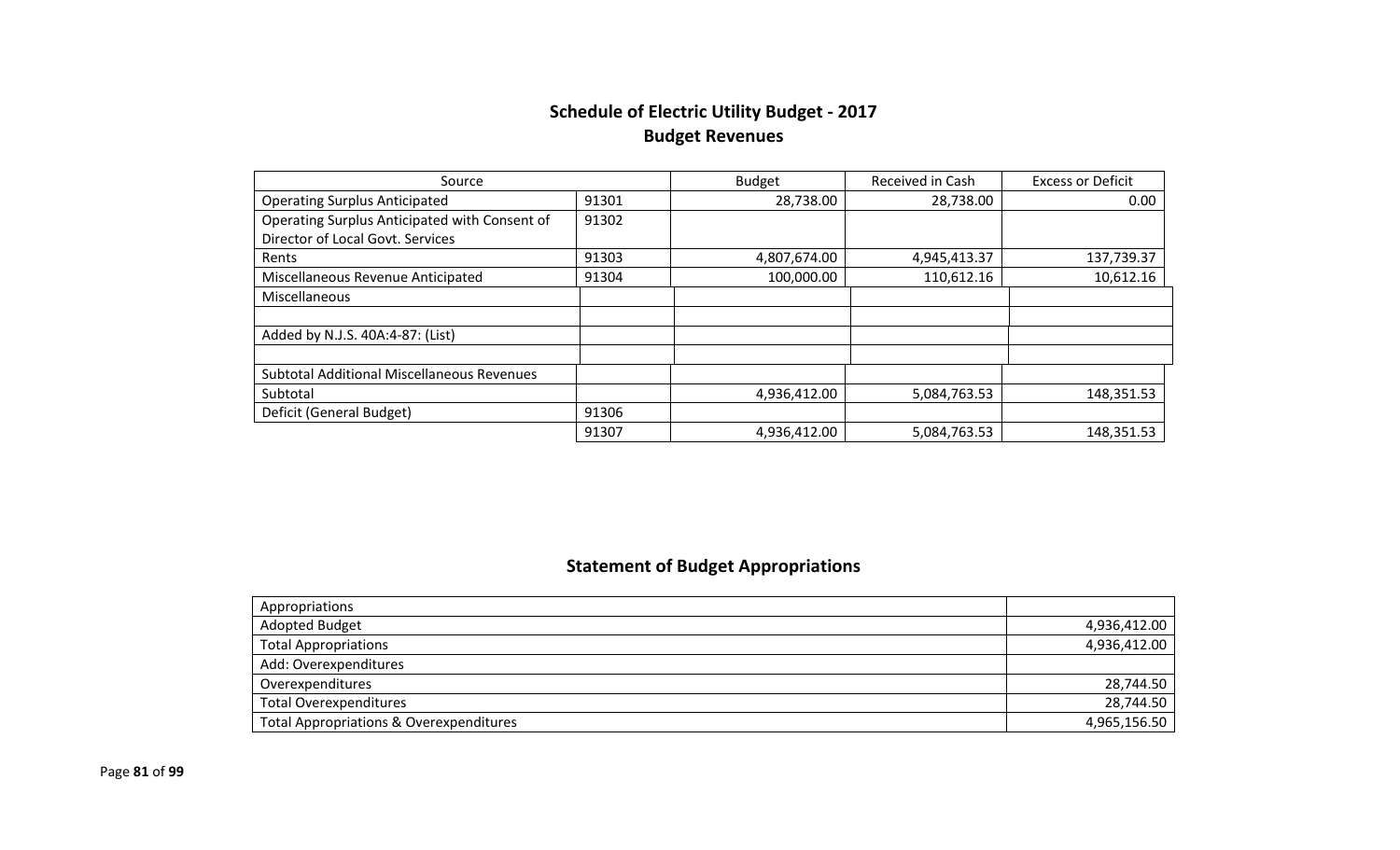| <b>Deduct Expenditures</b>             |              |
|----------------------------------------|--------------|
| Paid or Charged                        | 3,942,404.01 |
| Reserved                               | 838,102.65   |
| Surplus                                |              |
|                                        |              |
| <b>Total Surplus</b>                   |              |
| <b>Total Expenditure &amp; Surplus</b> | 4,780,506.66 |
| <b>Unexpended Balance Cancelled</b>    | 184,649.84   |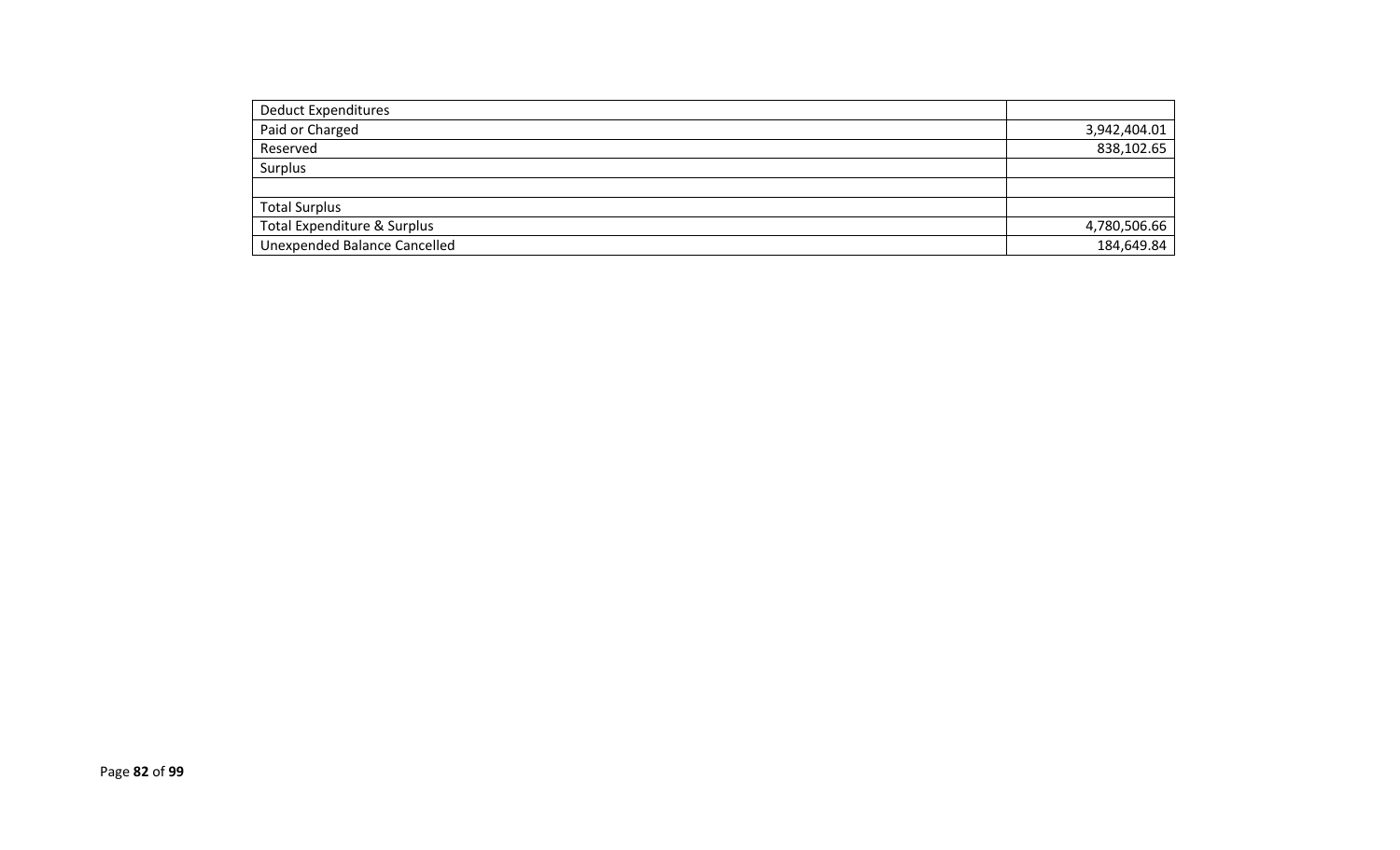## **Statement of 2017 Operation Electric Utility**

NOTE: Section 1 of this sheet is required to be filled out ONLY IF the 2017 budget year Electric Utility Budget contained either an item of revenue "Deficit (General Budget)" or an item of appropriation "Surplus (General Budget)"

Section 2 should be filled out in every case.

| Section 1:                                                                                 |              |              |
|--------------------------------------------------------------------------------------------|--------------|--------------|
| <b>Revenue Realized</b>                                                                    | 5,084,763.53 |              |
| Miscellaneous Revenue Not Anticipated                                                      | 245.00       |              |
| 2016 Appropriation Reserves Canceled                                                       | 400,025.17   |              |
|                                                                                            |              |              |
| <b>Total Revenue Realized</b>                                                              |              | 5,496,803.01 |
| Expenditures                                                                               |              |              |
| <b>Expended Without Appropriation</b>                                                      |              |              |
| Cash Refund of Prior Year's Revenue                                                        |              |              |
| Overexpenditure of Appropriation Reserves                                                  |              |              |
| <b>Total Expenditures</b>                                                                  | 4,780,506.66 |              |
| Less: Deferred Charges Included in Above "Total Expenditures"                              | 28,744.50    |              |
| Total Expenditures - As Adjusted                                                           |              | 4,751,762.16 |
| <b>Excess</b>                                                                              |              | 745,040.85   |
| Balance of "Results of 2017 Operation"                                                     | 745,040.85   |              |
| Remainder= ("Excess in Operations")                                                        |              |              |
| Deficit                                                                                    |              |              |
| Balance of "Results of 2017 Operation" Remainder= ("Operating Deficit - to Trial Balance") | 0.00         |              |

Section 2:

Page **83** of **99**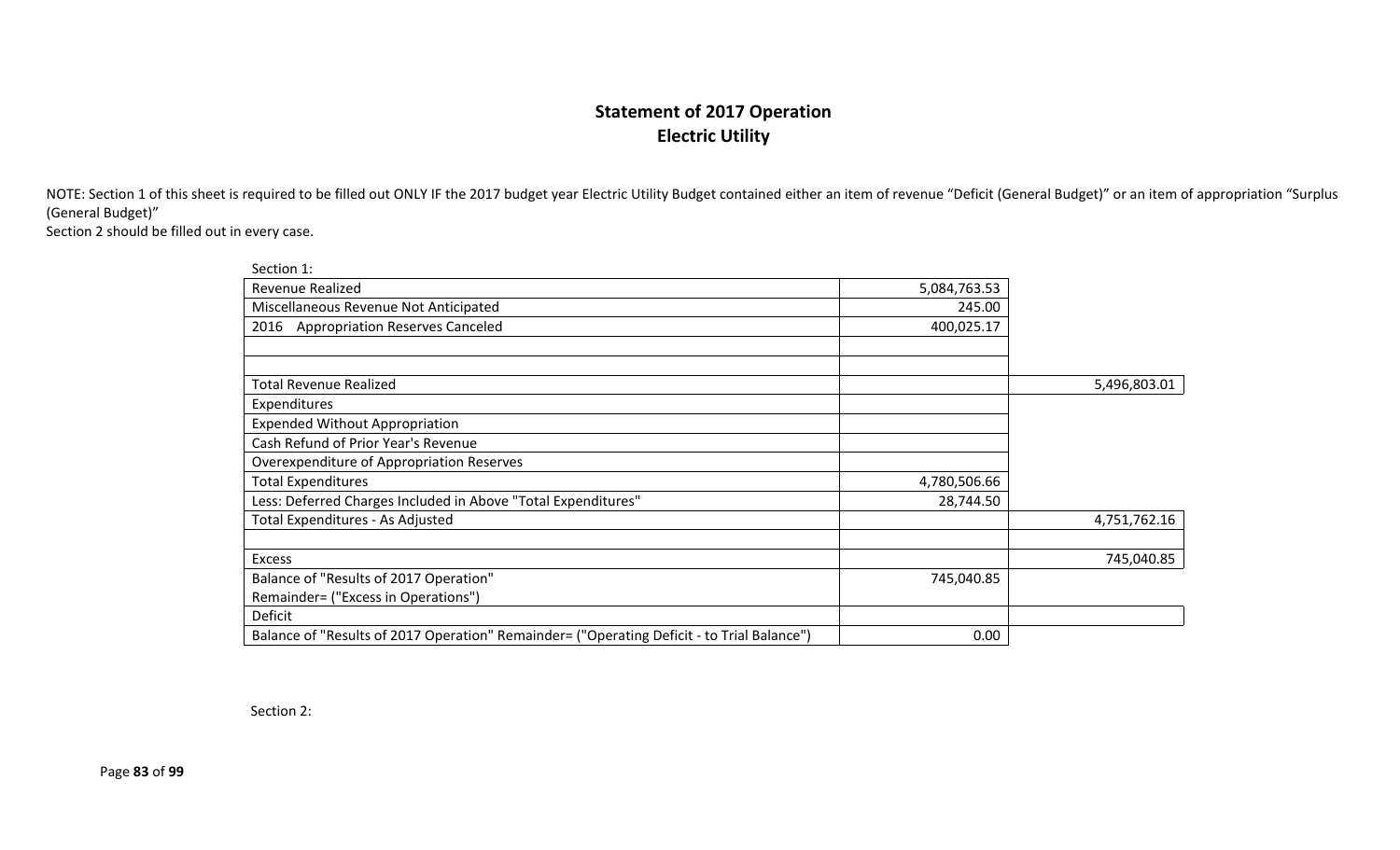The following Item of 2016 Appropriation Reserves Canceled in 2017 Is Due to the Current Fund TO THE EXTENT OF the amount Received and Due from the General Budget of 2016 for an Anticipated Deficit in the Electric Utility for: 2016

| 2016 Appropriation Reserves Canceled in 2017                                                                        |            |
|---------------------------------------------------------------------------------------------------------------------|------------|
| Less: Anticipated Deficit in 2016 Budget - Amount Received and Due from Current Fund - If none, check "None" $\Box$ |            |
| *Excess (Revenue Realized)                                                                                          | 400.025.17 |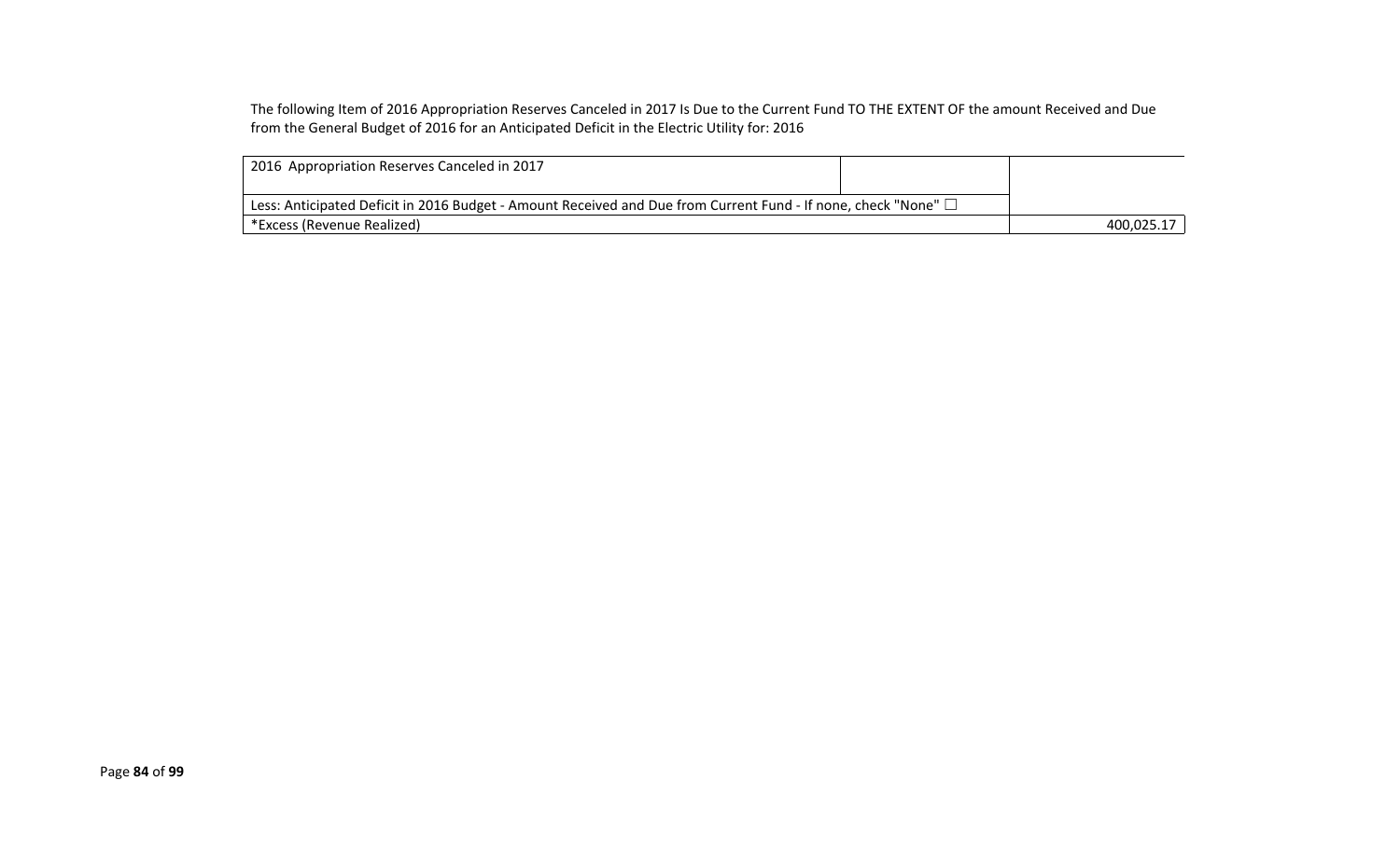## **Results of 2017 Operations – Electric Utility**

|                                                    | Debit      | Credit     |
|----------------------------------------------------|------------|------------|
| <b>Excess in Anticipated Revenues</b>              |            | 148,351.53 |
| <b>Unexpended Balances of Appropriations</b>       |            | 184,649.84 |
| Miscellaneous Revenue Not Anticipated              |            | 245.00     |
| Unexpended Balances of PY Appropriation Reserves * |            | 400,025.17 |
| Deficit in Anticipated Revenue                     |            |            |
| <b>Operating Deficit - to Trial Balance</b>        |            |            |
| <b>Operating Excess</b>                            | 733,271.54 |            |
| <b>Operating Deficit</b>                           |            |            |
| <b>Total Results of Current Year Operations</b>    | 733.271.54 | 733,271.54 |

## **Operating Surplus– Electric Utility**

|                                                                                             | Debit        | Credit       |
|---------------------------------------------------------------------------------------------|--------------|--------------|
| Balance January 1, CY (Credit)                                                              |              | 1,202,785.92 |
| Amount Appropriated in CY Budget with Prior Written Consent of Director of Local Government | 1,023,100.00 |              |
| Services (Debit)                                                                            |              |              |
| Excess in Results of CY Operations                                                          |              | 733,271.54   |
| Amount Appropriated in CY Budget - Cash                                                     | 28,738.00    |              |
| Balance December 31, 2017                                                                   | 884,219.46   |              |
| <b>Total Operating Surplus</b>                                                              | 1,936,057.46 | 1,936,057.46 |

**Analysis of Balance December 31, 2017 (From Utility – Trial Balance)**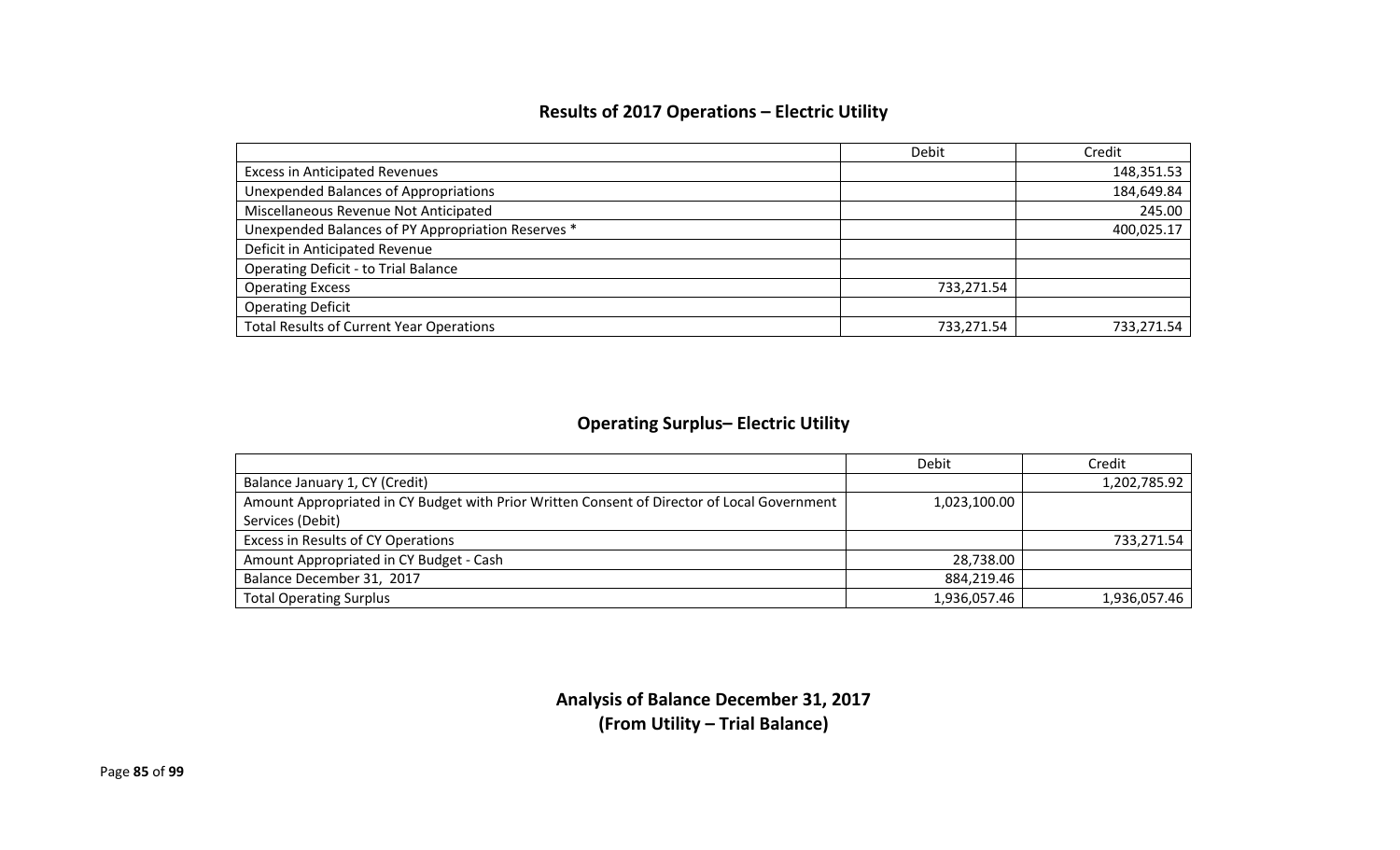| Cash                                                          |           | 1,825,044.58 |
|---------------------------------------------------------------|-----------|--------------|
| <b>Investments</b>                                            |           |              |
| <b>Interfund Accounts Receivable</b>                          |           |              |
| Subtotal                                                      |           | 1,825,044.58 |
| Deduct Cash Liabilities Marked with "C" on Trial Balance      |           | 970,647.91   |
| Operating Surplus Cash or (Deficit in Operating Surplus Cash) |           | 854,396.67   |
| Other Assets Pledged to Operating Surplus*                    |           |              |
| Deferred Charges #                                            | 29,622.79 |              |
| <b>Operating Deficit #</b>                                    |           |              |
| <b>Total Other Assets</b>                                     |           | 29,622.79    |
|                                                               |           | 884,019.46   |
|                                                               |           |              |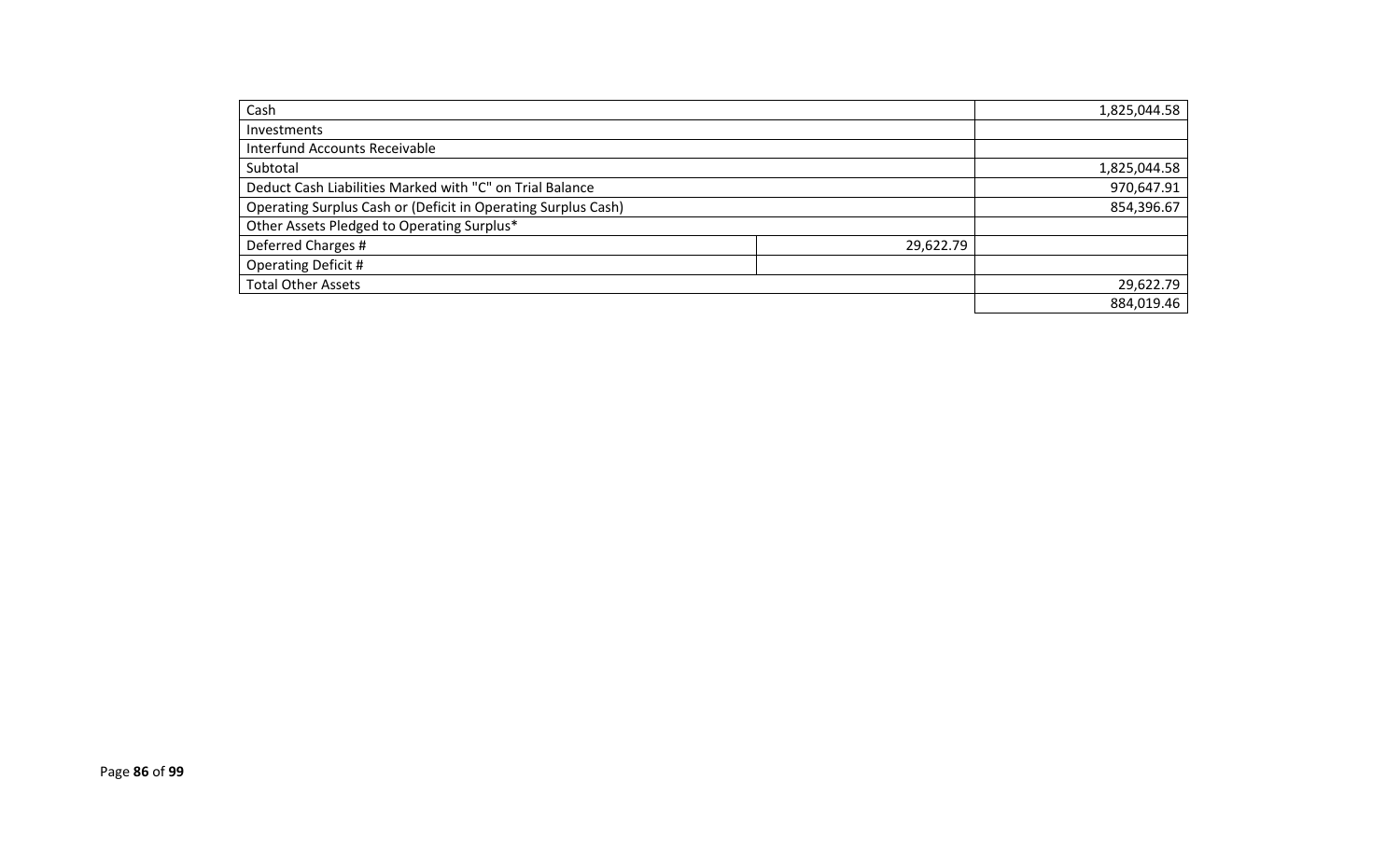# **Schedule of Electric Utility Accounts Receivable**

|                                           | \$144,446.61                   |
|-------------------------------------------|--------------------------------|
|                                           |                                |
|                                           | \$4,951,664.65                 |
|                                           |                                |
| \$4,942,831.05                            |                                |
| 19,958.28                                 |                                |
|                                           |                                |
|                                           |                                |
|                                           | \$4,962,789.33<br>\$133,321.93 |
|                                           |                                |
| <b>Schedule of Electric Utility Liens</b> |                                |
|                                           | \$2,582.32                     |
|                                           |                                |
|                                           |                                |
|                                           |                                |
|                                           |                                |
|                                           | \$                             |
|                                           |                                |
|                                           |                                |
|                                           | \$2,582.32                     |
| \$0.00                                    |                                |
|                                           | \$<br>\$2,582.32               |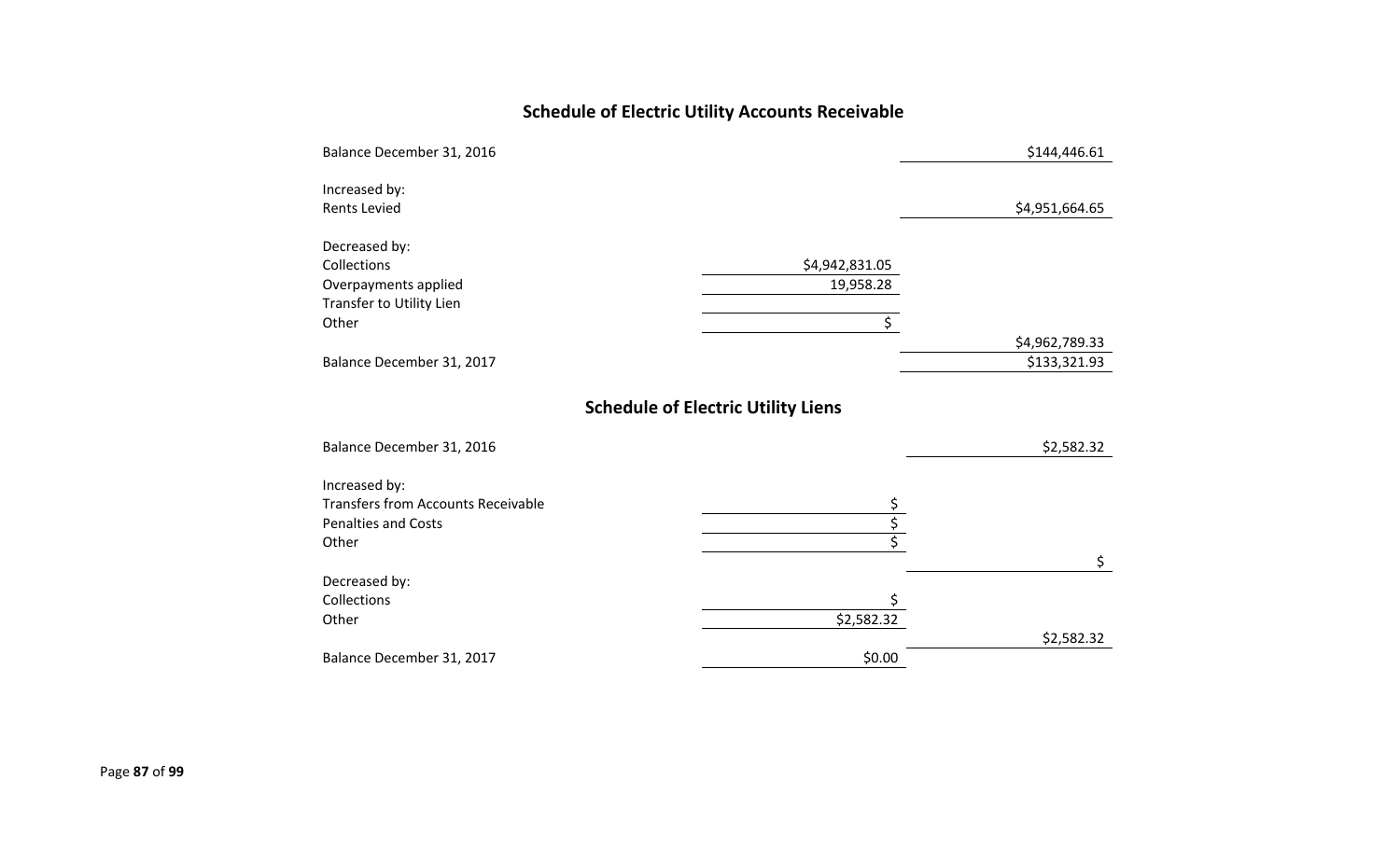### **Deferred Charges - Mandatory Charges Only - Electric Utility Fund**

(Do not include the emergency authorizations pursuant to N.J.S. 40A:4-55)

| Caused by                     | Amount Dec. 31, 2016 per<br>Audit Report | Amount in 2017 Budget | Amount Resulting from 2017 | Balance as at Dec. 31, 2017 |
|-------------------------------|------------------------------------------|-----------------------|----------------------------|-----------------------------|
| <b>Utility Operating Fund</b> | \$24,787.29                              | \$23,909.00           | \$28,744.50                | \$29,622.79                 |
| <b>Utility Operating Fund</b> |                                          |                       |                            | \$0.00                      |
| <b>Total Operating</b>        | 24,787.29\$                              | 23,909.00\$           | 28,744.50\$                | 29,622.79\$                 |
|                               |                                          |                       |                            |                             |
| <b>Total Capital</b>          |                                          |                       |                            |                             |

\*Do not include items funded or refunded as listed below.

### **Emergency Authorizations Under N.J.S. 40A:4-47 Which Have Been Funded or Refunded Under N.J.S. 40A:2-3 OR N.J.S. 40A:2-51**

| Date        | Purpose       |                                                                  |        | Amount                                     |
|-------------|---------------|------------------------------------------------------------------|--------|--------------------------------------------|
|             |               | <b>Judgements Entered Against Municipality and Not Satisfied</b> |        |                                            |
| In Favor Of | On Account Of | Date Entered                                                     | Amount | Appropriated for in Budget<br>of Year 2018 |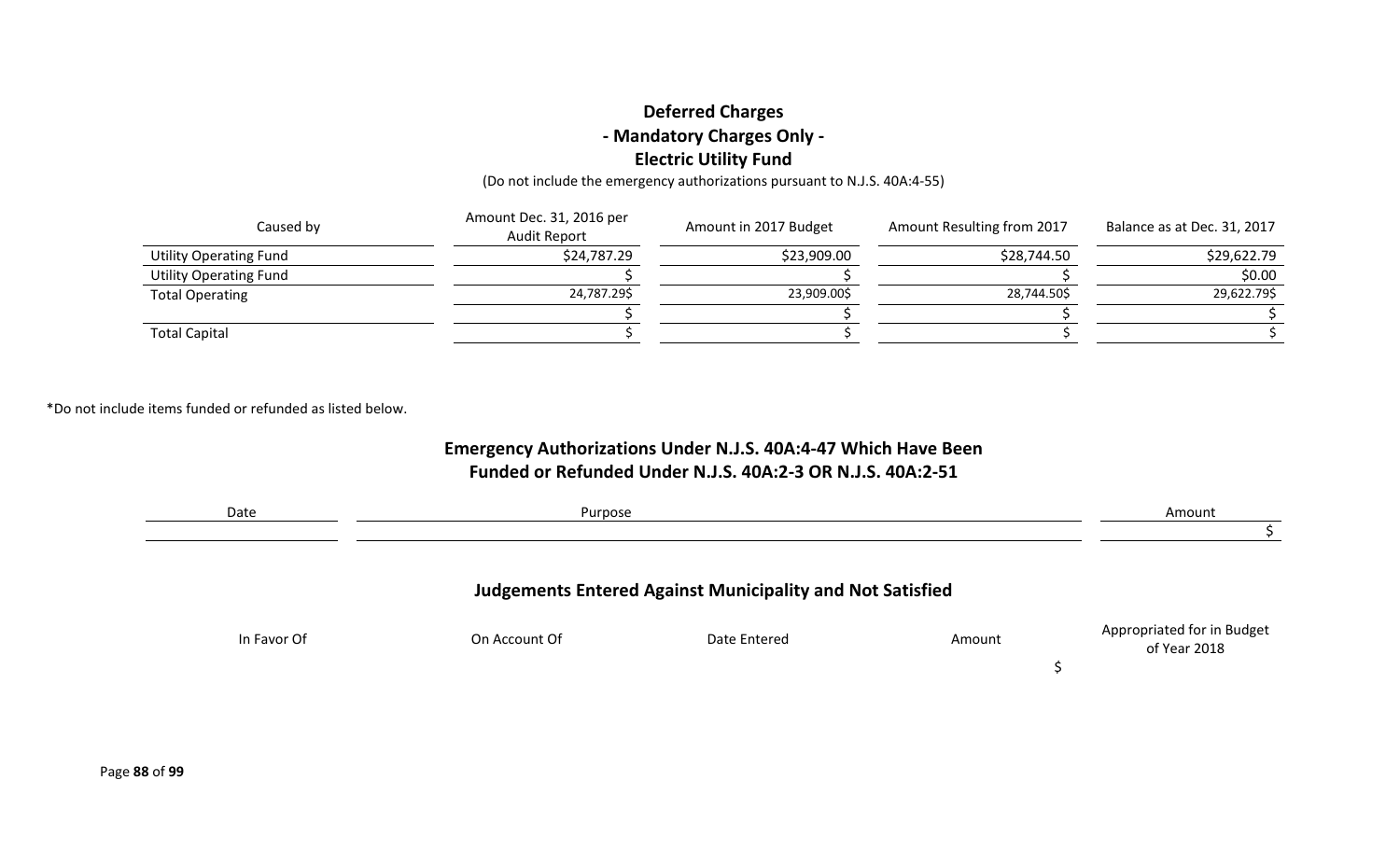#### **Schedule of Bonds Issued and Outstanding and 2018 Debt Service for Bonds** Electric UTILITY ASSESSMENT BONDS

|                                         | Debit | Credit | 2018 Debt Service |
|-----------------------------------------|-------|--------|-------------------|
|                                         |       |        |                   |
| Outstanding December 31, 2017           | 0.00  |        |                   |
|                                         | 0.00  | 0.00   |                   |
| 2018 Bond Maturities - Assessment Bonds |       |        |                   |
| 2018 Interest on Bonds                  |       |        |                   |

#### **Electric Utility Capital Bonds**

|                                         | Debit        | Credit       | 2018 Debt Service |
|-----------------------------------------|--------------|--------------|-------------------|
| Outstanding January 1, CY (Credit)      |              |              |                   |
| Issued (Credit)                         |              | 4,420,000.00 |                   |
| Paid (Debit)                            |              |              |                   |
| Outstanding December 31, 2017           | 4,420,000.00 |              |                   |
|                                         | 4,420,000.00 | 4,420,000.00 |                   |
| 2018 Bond Maturities - Assessment Bonds |              |              | 300,000.00        |
| 2018 Interest on Bonds                  |              | 168,150.00   |                   |

## **Interest on Bonds – Electric Utility Budget**

| 2018 Interest on Bonds (*Items)                      | 168,150.00 |            |
|------------------------------------------------------|------------|------------|
| Less: Interest Accrued to 12/31/2017 (Trial Balance) | 28,745.00  |            |
| Subtotal                                             | 139,405.00 |            |
| Add: Interest to be Accrued as of 12/31/2018         | 27.275.00  |            |
| <b>Required Appropriation 2018</b>                   |            | 166,680.00 |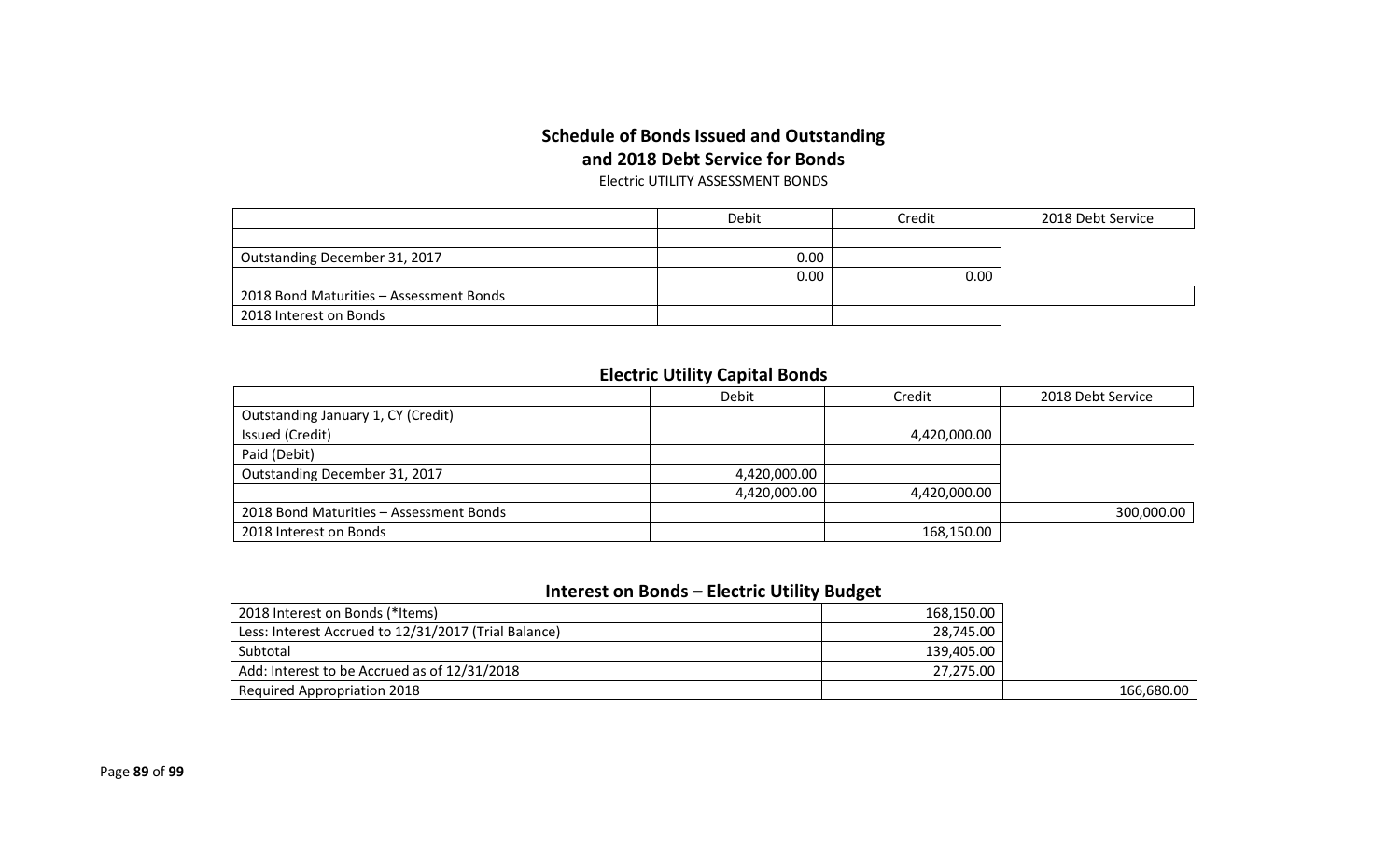| Purpose                             | 2018 Maturity | Amount Issued | Date of Issue | Interest Rate |
|-------------------------------------|---------------|---------------|---------------|---------------|
| <b>Electric Generation Projects</b> | 300,000.00    | 4,420,000.00  | 6/7/2017      | 3.00%-5.00%   |
| <b>Electric Generation Projects</b> | 300,000.00    | 4,420,000.00  | 6/7/2017      | 3.00%-5.00%   |

#### **List of Bonds Issued During 2017**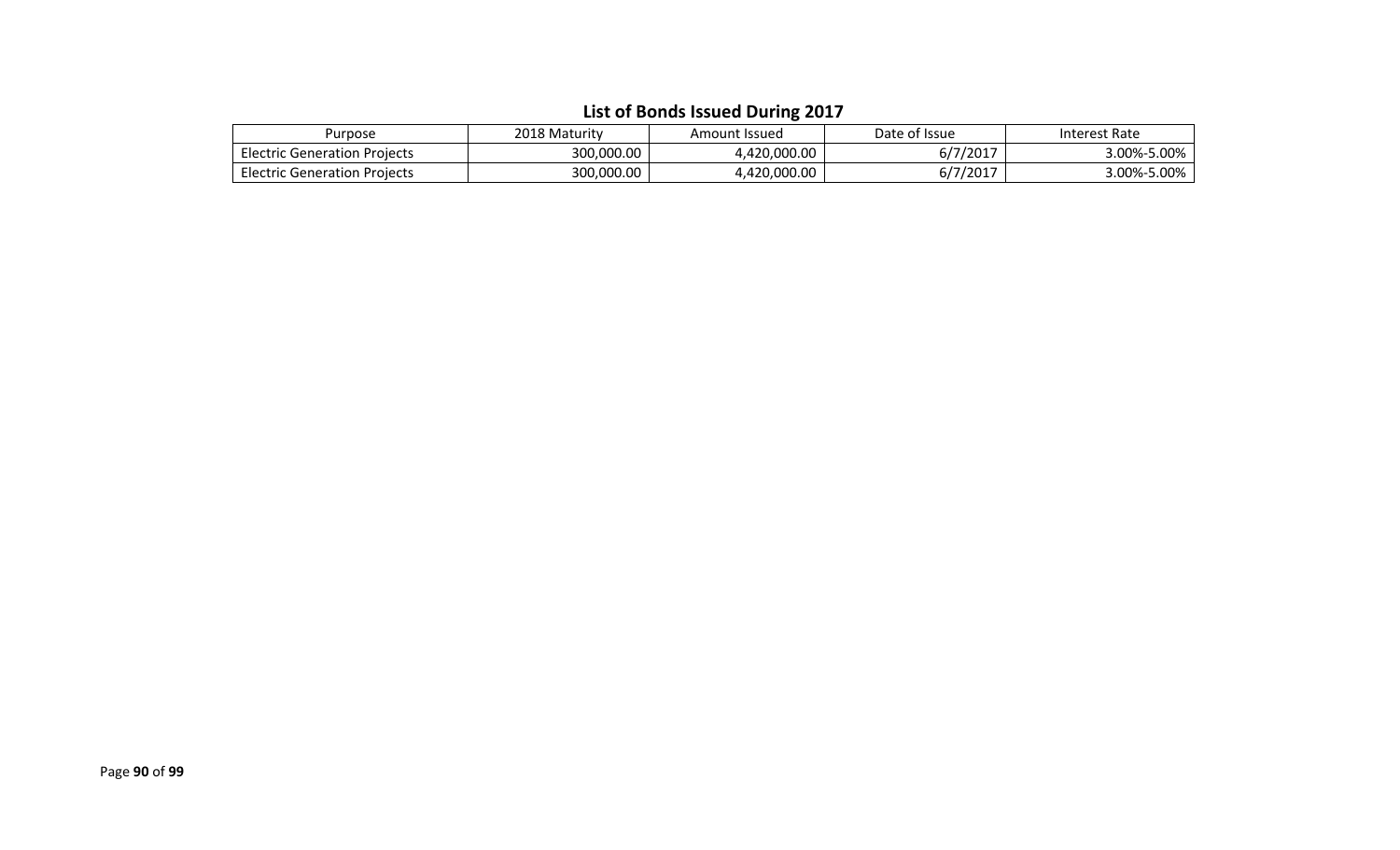#### **Schedule of Loans Issued and Outstanding and 2018 Debt Service for Loans** Electric UTILITY LOAN

Loan Dutstanding January<br>1, 2017 nding January | Issued | Paid | Other Description | Other Debit | Other Credit | Outstanding<br>1, 2017 1.9917 | December 31, 2017 December 31, 2017

#### **Interest on Loans – Electric Utility Budget**

| 2018 Interest on Loans (*Items)                      |  |
|------------------------------------------------------|--|
|                                                      |  |
| Less: Interest Accrued to 12/31/2017 (Trial Balance) |  |
| Subtotal                                             |  |
| Add: Interest to be Accrued as of 12/31/2018         |  |
| <b>Required Appropriation 2018</b>                   |  |

## **List of Loans Issued During 2017**

| Purpose | <sup>2</sup> 018Maturity | Amount Issued | Date of Issue | <b>Interest Rate</b> |
|---------|--------------------------|---------------|---------------|----------------------|
|         |                          |               |               |                      |
|         | 0.00                     | 0.00          |               |                      |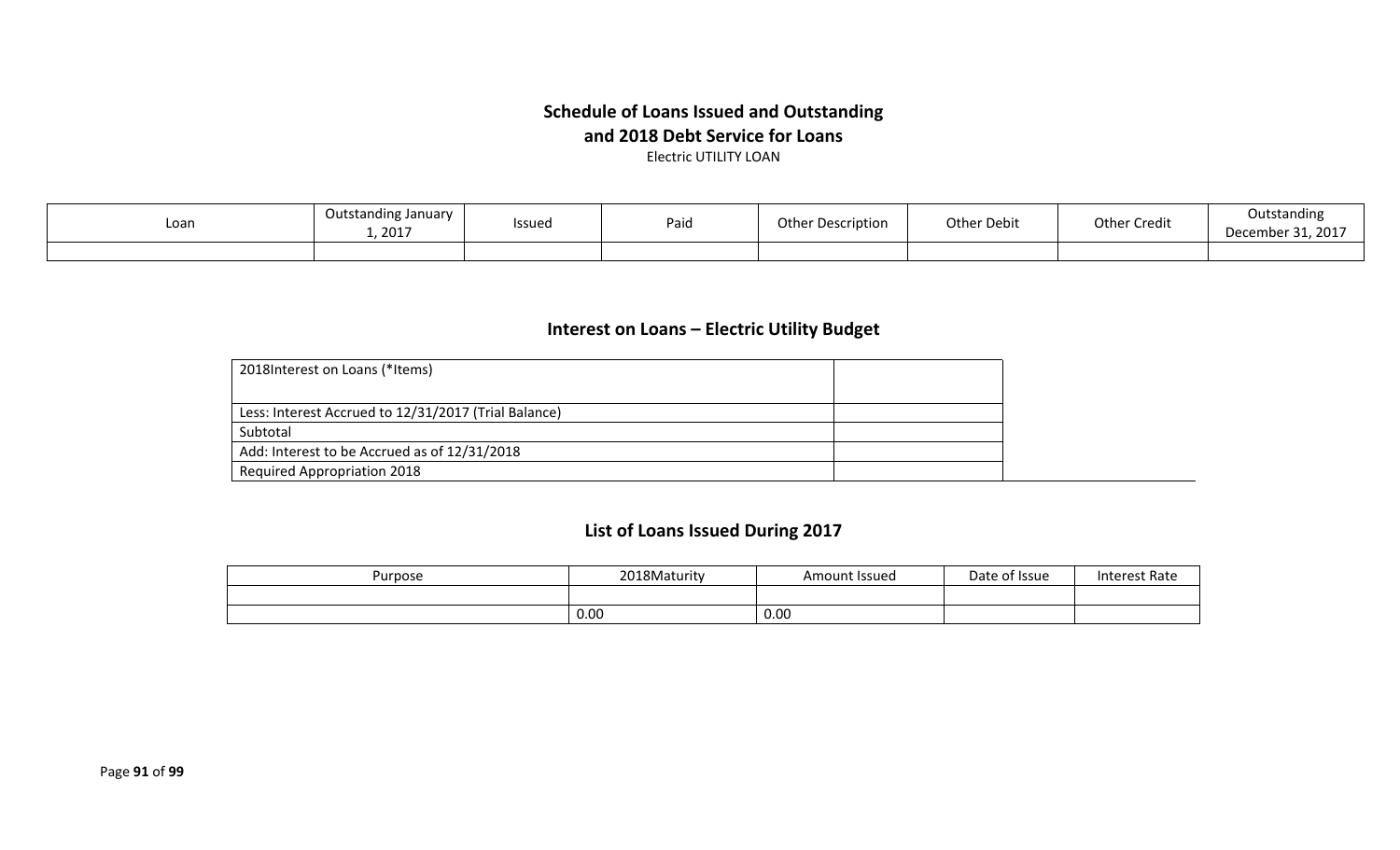#### **Debt Service Schedule for Utility Notes (Other than Utility Assessment Notes)**

|                               | Amount of Note<br>Original Date of<br><b>Original Amount</b><br>Rate of<br>Date of |              | 2018 Budget Requirement             |          | Date Interest |  |  |               |              |             |
|-------------------------------|------------------------------------------------------------------------------------|--------------|-------------------------------------|----------|---------------|--|--|---------------|--------------|-------------|
| Title or Purpose of the Issue | Issued                                                                             | <b>Issue</b> | <b>Outstanding Dec.</b><br>31, 2017 | Maturity | Interest      |  |  | For Principal | For Interest | Computed to |
|                               |                                                                                    |              |                                     |          |               |  |  |               |              |             |
|                               |                                                                                    |              |                                     |          |               |  |  |               |              |             |

Important: If there is more than one utility in the municipality, identify each note.

All notes with an original date of issue of or prior require one legal payable installment to be budgeted if it is contemplated that such notes will be renewed in 2018 or written intent of permanent financing submitted.

\*\* If interest on note is financed by ordinance, designate same, otherwise an amount must be included in this column.

| <b>INTERST ON NOTES - Electric UTILITY BUDGET</b>    |  |
|------------------------------------------------------|--|
| 2018 Interest on Notes                               |  |
| Less: Interest Accrued to 12/31/2017 (Trial Balance) |  |
| Subtotal                                             |  |
| Add: Interest to be Accrued as of 12/31/2018         |  |
| <b>Required Appropriation - 2018</b>                 |  |
|                                                      |  |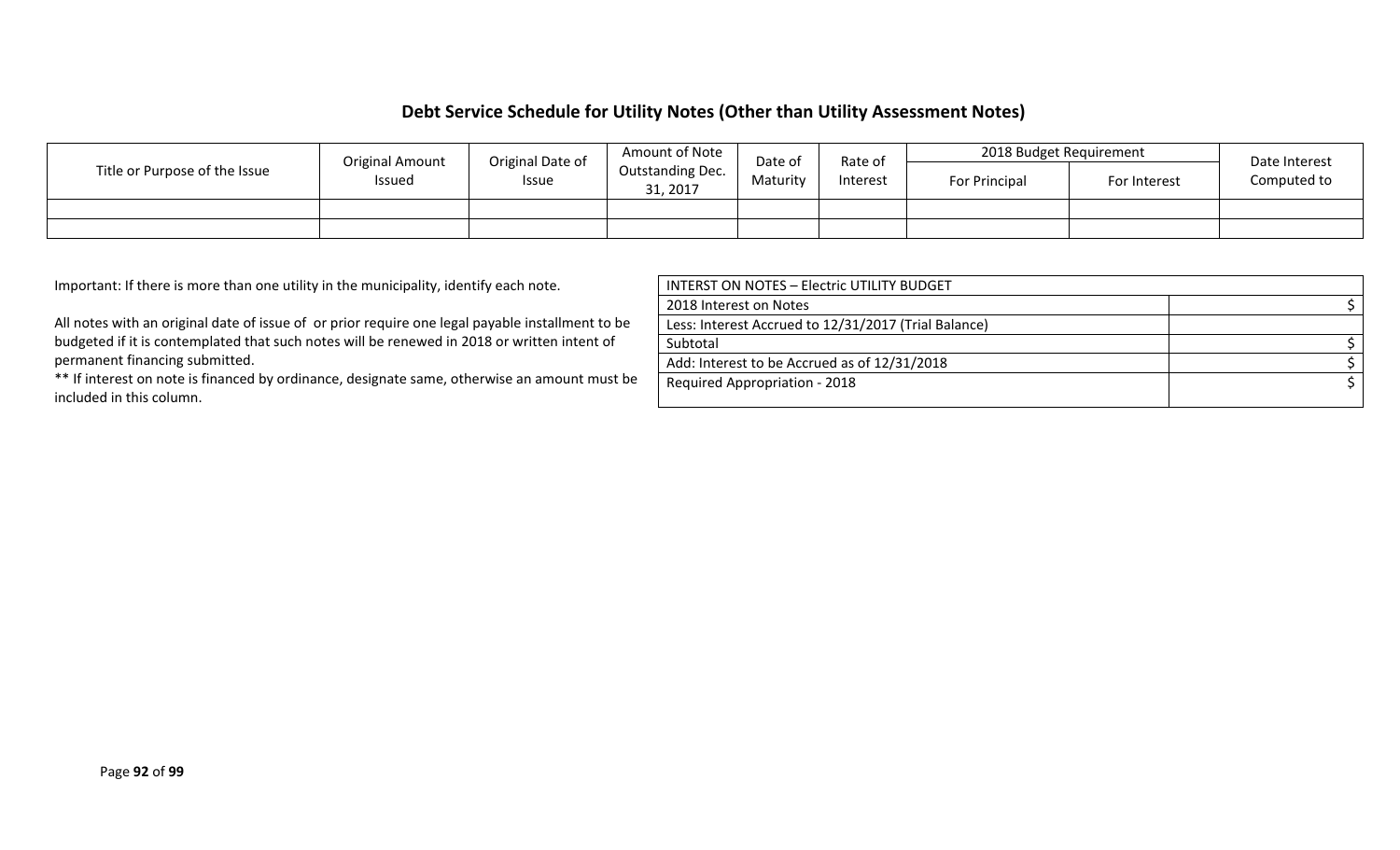#### **Debt Service Schedule for Utility Assessment Notes**

|                           | Original Date of<br><b>Original Amount</b> |       | Amount of Note               | Date of<br>Rate of   |  | 2018 Budget Requirement |              | Interest Computed |
|---------------------------|--------------------------------------------|-------|------------------------------|----------------------|--|-------------------------|--------------|-------------------|
| Title or Purpose of Issue | <b>Issued</b>                              | Issue | Outstanding Dec.<br>31, 2017 | Interest<br>Maturity |  | <b>For Principal</b>    | For Interest | to (Insert Date)  |
|                           |                                            |       |                              |                      |  |                         |              |                   |
|                           |                                            |       |                              |                      |  |                         |              |                   |

Important: If there is more than one utility in the municipality, identify each note.

Utility Assessment Notes with an original date of issue of December 31, or prior require one legally payable installment to be budgeted in the 2018 Dedicated Utility Assessment Budget if it is contemplated that such notes will be renewed in 2018 or written intent of permanent financing submitted with statement.

\*\* Interest on Utility Assessment Notes must be included in the Utility Budget appropriation "Interest on Notes".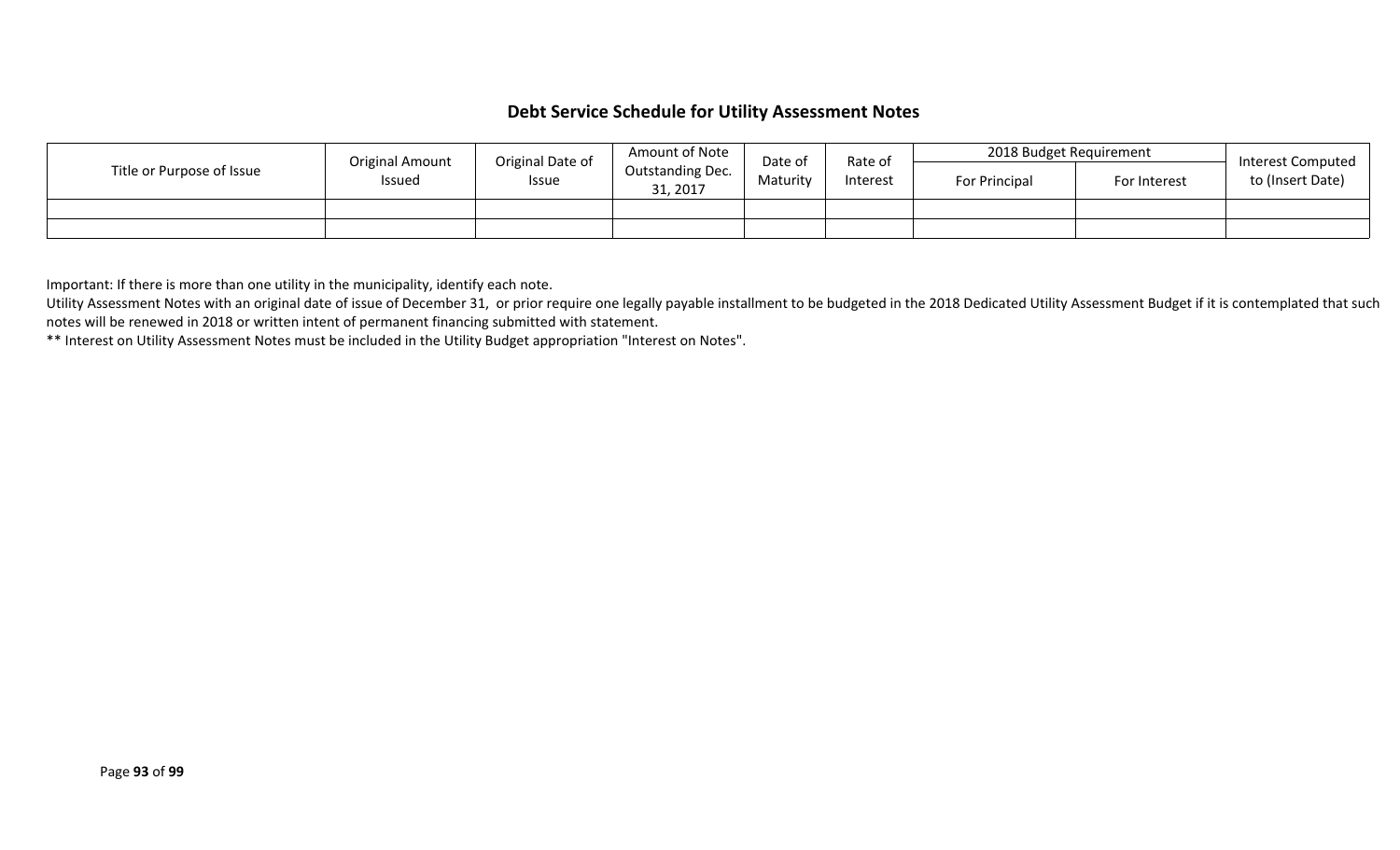# **Schedule of Capital Lease Program Obligations**

|                                              | <b>Amount of Obligation</b> | 2018 Budget Requirement |                   |  |
|----------------------------------------------|-----------------------------|-------------------------|-------------------|--|
| Purpose                                      | Outstanding Dec. 31, 2017   | For Principal           | For Interest/Fees |  |
| Leases approved by LFB after July 1, 2007    |                             |                         |                   |  |
|                                              |                             |                         |                   |  |
| Subtotal                                     |                             |                         |                   |  |
| Leases approved by LFB prior to July 1, 2007 |                             |                         |                   |  |
|                                              |                             |                         |                   |  |
| Subtotal                                     |                             |                         |                   |  |
| Total                                        |                             |                         |                   |  |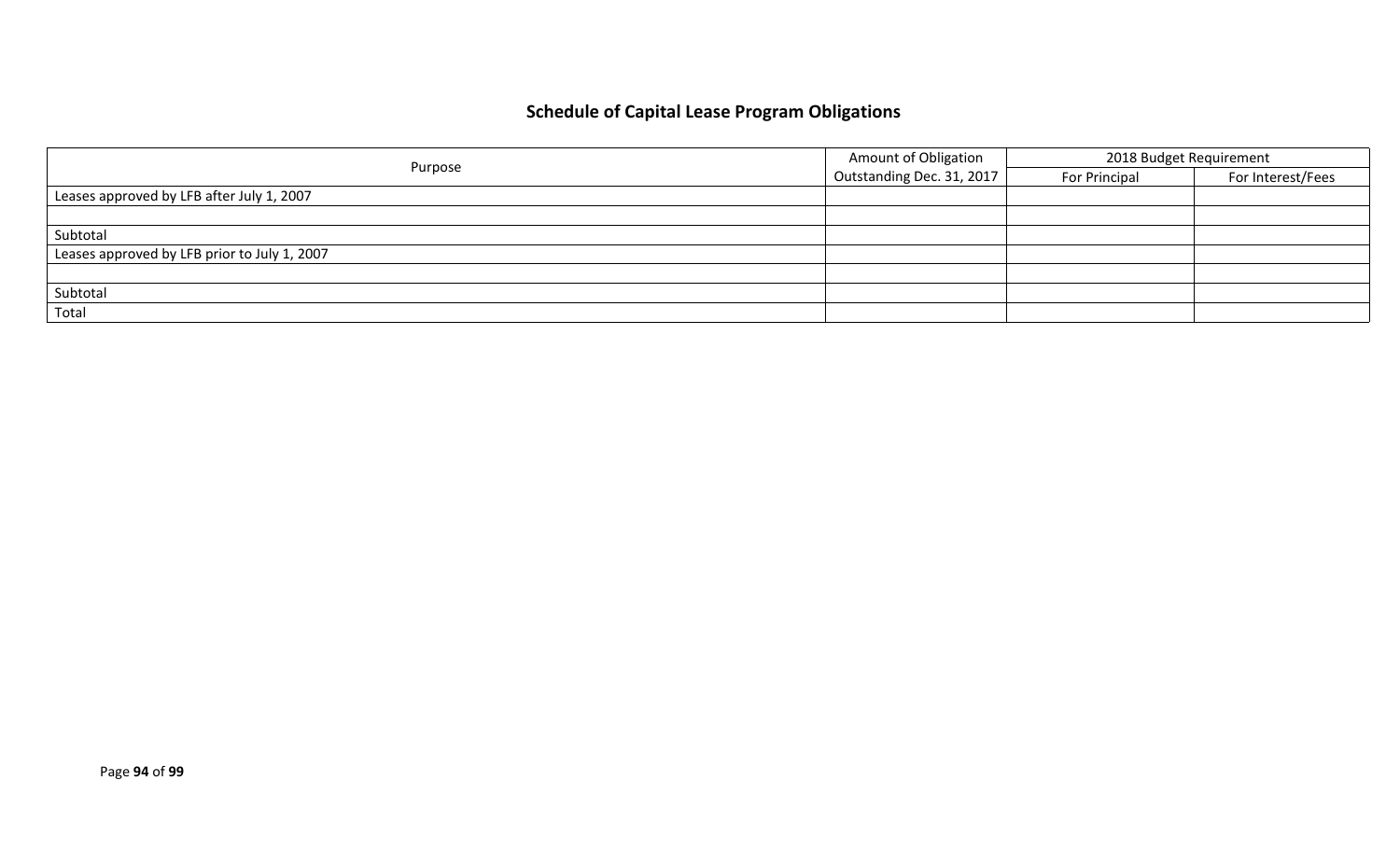# **Schedule of Improvement Authorizations (Utility Capital Fund)**

|       | <b>IMPROVEMENTS</b>                                                                   |        | Balance - January 1, 2017 |                     | Refunds, Transfers |          |                            | Balance December 31, 2017 |          |
|-------|---------------------------------------------------------------------------------------|--------|---------------------------|---------------------|--------------------|----------|----------------------------|---------------------------|----------|
|       | Specify each authorization by<br>purpose. Do not merely<br>designate by a code number | Funded | Unfunded                  | 2017 Authorizations | and Encumbrances   | Expended | Authorizations<br>Canceled | Funded                    | Unfunded |
|       |                                                                                       |        |                           |                     |                    |          |                            |                           |          |
| Total |                                                                                       |        |                           |                     |                    |          |                            |                           |          |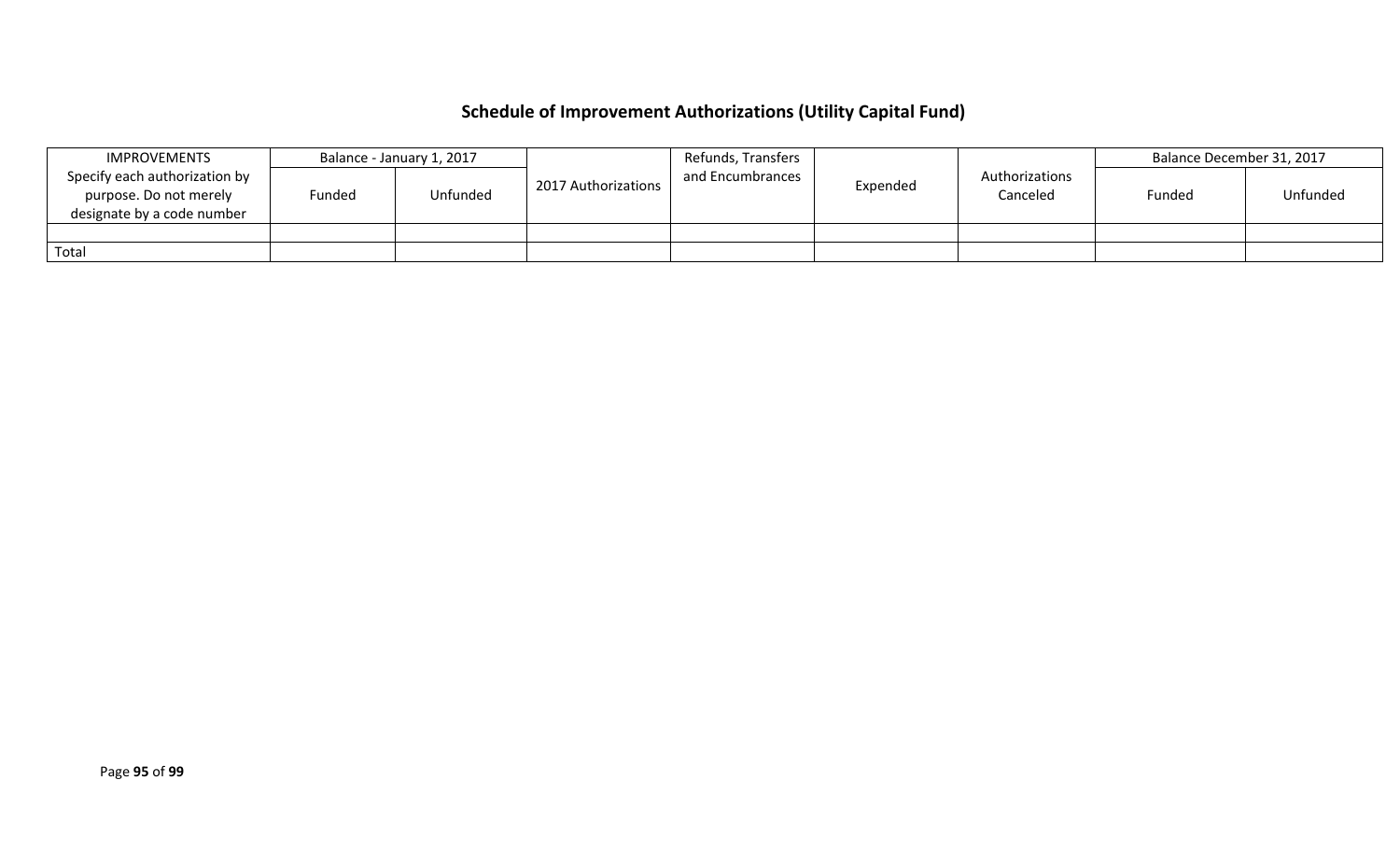## **Electric Utility Capital Fund**

SCHEDULE OF CAPITAL IMPROVEMENT FUND

|                                                                                   | Debit     | Credit    |
|-----------------------------------------------------------------------------------|-----------|-----------|
| Balance January 1, CY (Credit)                                                    |           | 41,435.00 |
| Received from CY Budget Appropriation * (Credit)                                  |           |           |
| Improvement Authorizations Canceled (financed in whole by the Capital Improvement |           |           |
| Fund) (Credit)                                                                    |           |           |
| Appropriated to Finance Improvement Authorizations (Debit)                        |           |           |
| Balance December 31, 2017                                                         | 41,435.00 |           |
|                                                                                   | 41,435.00 | 41.435.00 |

#### **Electric Utility Capital Fund**

SCHEDULE OF DOWN PAYMENTS ON IMPROVEMENTS

|                           | Debit | credit |
|---------------------------|-------|--------|
|                           |       |        |
| Balance December 31, 2017 | 0.00  |        |
|                           | 0.00  | 0.00   |

\*The full amount of the 2017 appropriation should be transferred to this account unless the balance of the appropriation is permitted to lapse.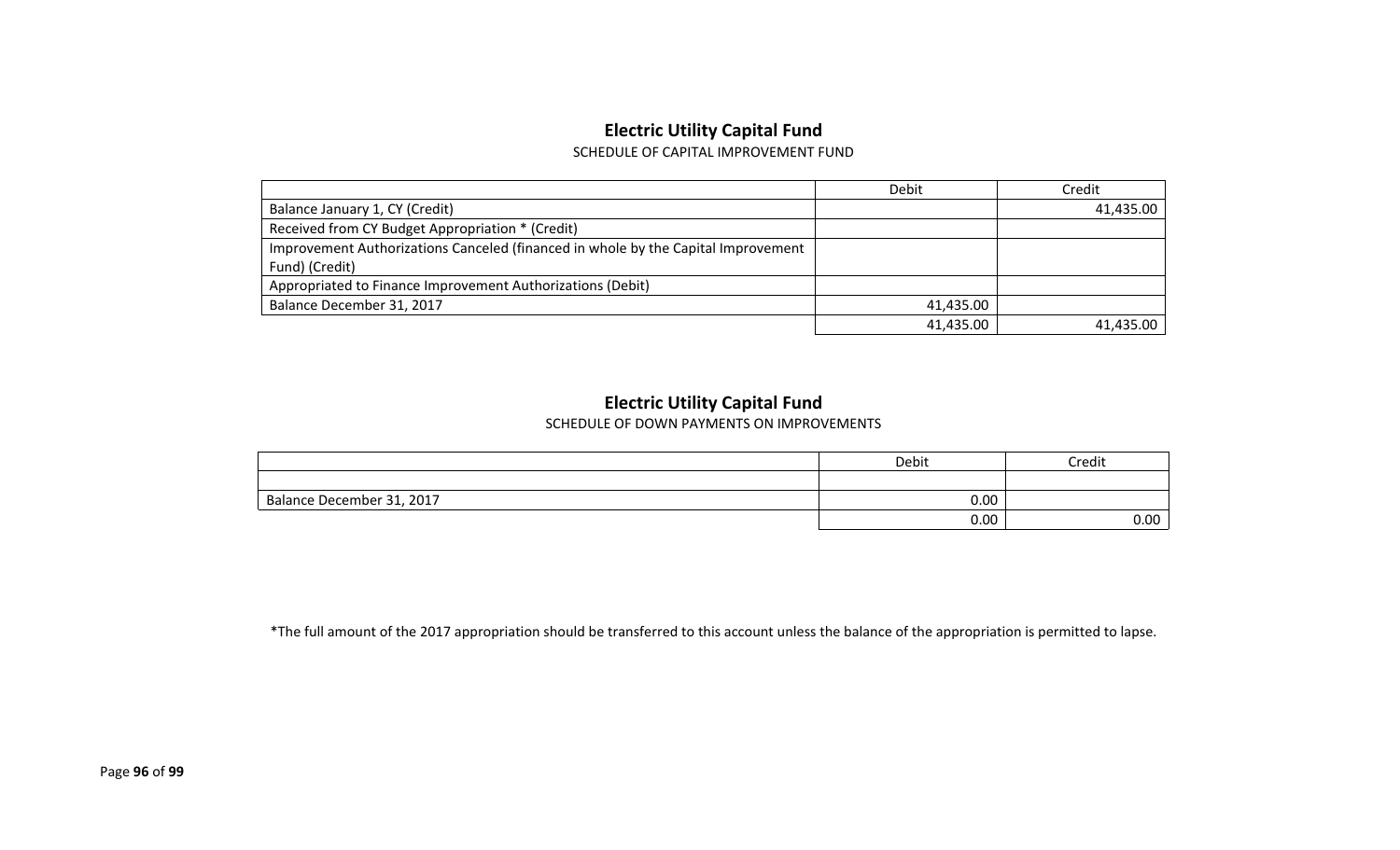#### **Utility Fund** CAPITAL IMPROVEMENTS AUTHORIZED IN 2017 AND DOWN PAYMENTS (N.J.S. 40A:2-11) UTILITIES ONLY

| Purpose | <b>Amount Appropriated</b> | Total Obligations<br>Authorized | Down Payment<br>Provided by<br>Ordinance | Amount of Down<br>Payment in Budget of<br>2017 or Prior Years |
|---------|----------------------------|---------------------------------|------------------------------------------|---------------------------------------------------------------|
|         |                            |                                 |                                          |                                                               |
|         |                            |                                 |                                          |                                                               |

### **Electric Utility Capital Fund Statement of Capital Surplus** YEAR 2017

|                                                            | Debit    | Credit   |
|------------------------------------------------------------|----------|----------|
| Balance January 1, CY (Credit)                             |          |          |
| Premium on Sale of Bonds (Credit)                          |          | 4,437.36 |
| <b>Funded Improvement Authorizations Canceled (Credit)</b> |          |          |
| Adjustment Due to Rounding                                 |          | 0.72     |
| Appropriated to Finance Improvement Authorizations (Debit) |          |          |
| Appropriated to CY Budget Revenue (Debit)                  |          |          |
| Balance December 31, 2017                                  | 4,438.08 |          |
|                                                            | 4,438.08 | 4.438.08 |